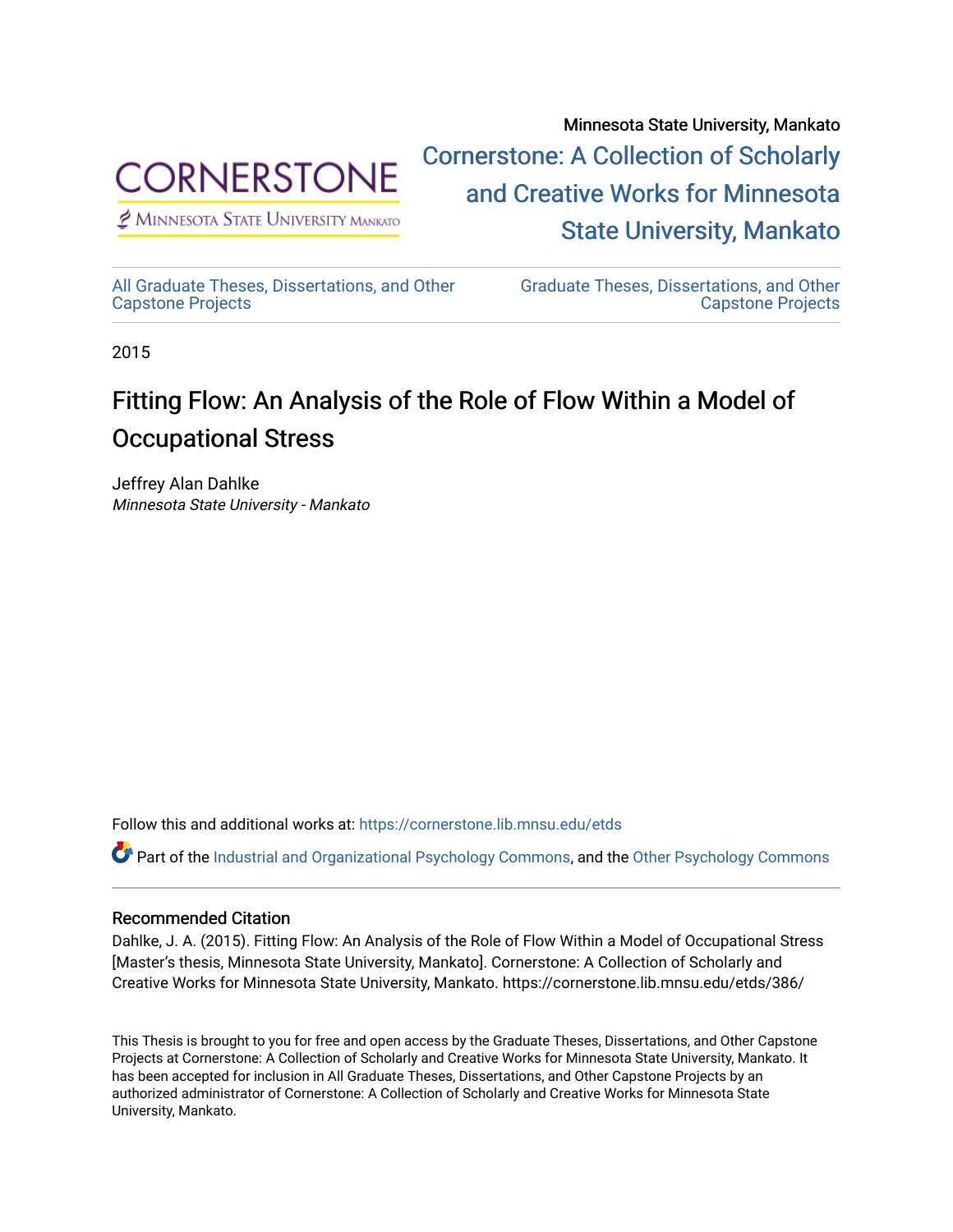# Running head: THE ROLE OF FLOW IN A MODEL OF OCCUPATIONAL STRESS

# Fitting Flow: An Analysis of the Role of Flow Within a Model of Occupational Stress

By

Jeffrey Alan Dahlke

A Thesis Submitted in Partial Fulfillment of the

Requirements for the Degree of

Master of Arts

in

Industrial/Organizational Psychology

Minnesota State University, Mankato

Mankato, Minnesota

May 2015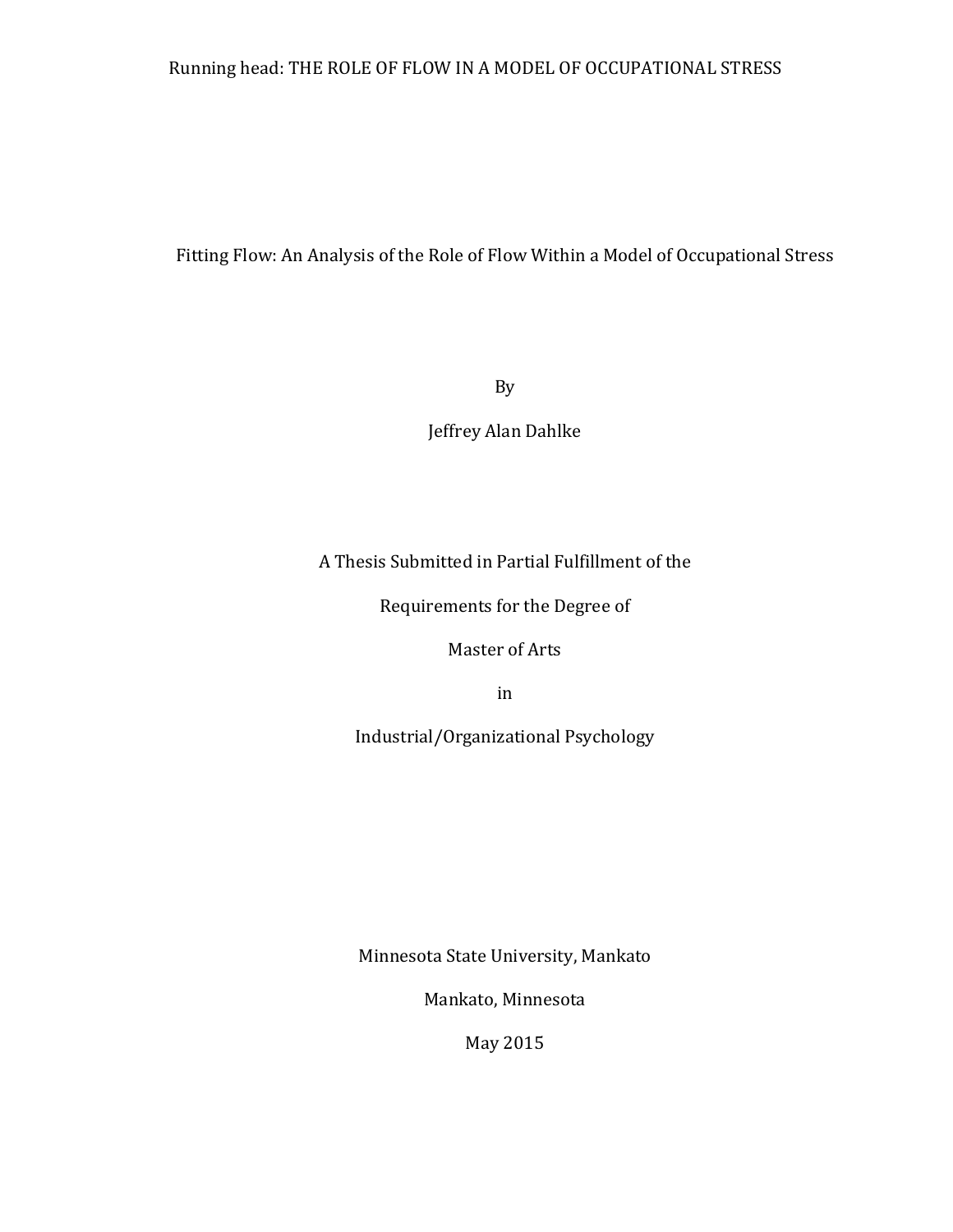Fitting Flow: An Analysis of the Role of Flow Within a Model of Occupational Stress Jeffrey Alan Dahlke

This thesis has been examined and approved by the following members of the student's committee:

Daniel Sachau, Ph.D.

\_\_\_\_\_\_\_\_\_\_\_\_\_\_\_\_\_\_\_\_\_\_\_\_\_\_\_\_\_\_\_\_\_\_\_\_\_\_\_\_\_\_\_\_\_\_\_\_\_\_\_

\_\_\_\_\_\_\_\_\_\_\_\_\_\_\_\_\_\_\_\_\_\_\_\_\_\_\_\_\_\_\_\_\_\_\_\_\_\_\_\_\_\_\_\_\_\_\_\_\_\_\_

\_\_\_\_\_\_\_\_\_\_\_\_\_\_\_\_\_\_\_\_\_\_\_\_\_\_\_\_\_\_\_\_\_\_\_\_\_\_\_\_\_\_\_\_\_\_\_\_\_\_\_

Advisor

Lisa Perez, Ph.D.

Committee Member

Marilyn Fox, Ph.D.

Committee Member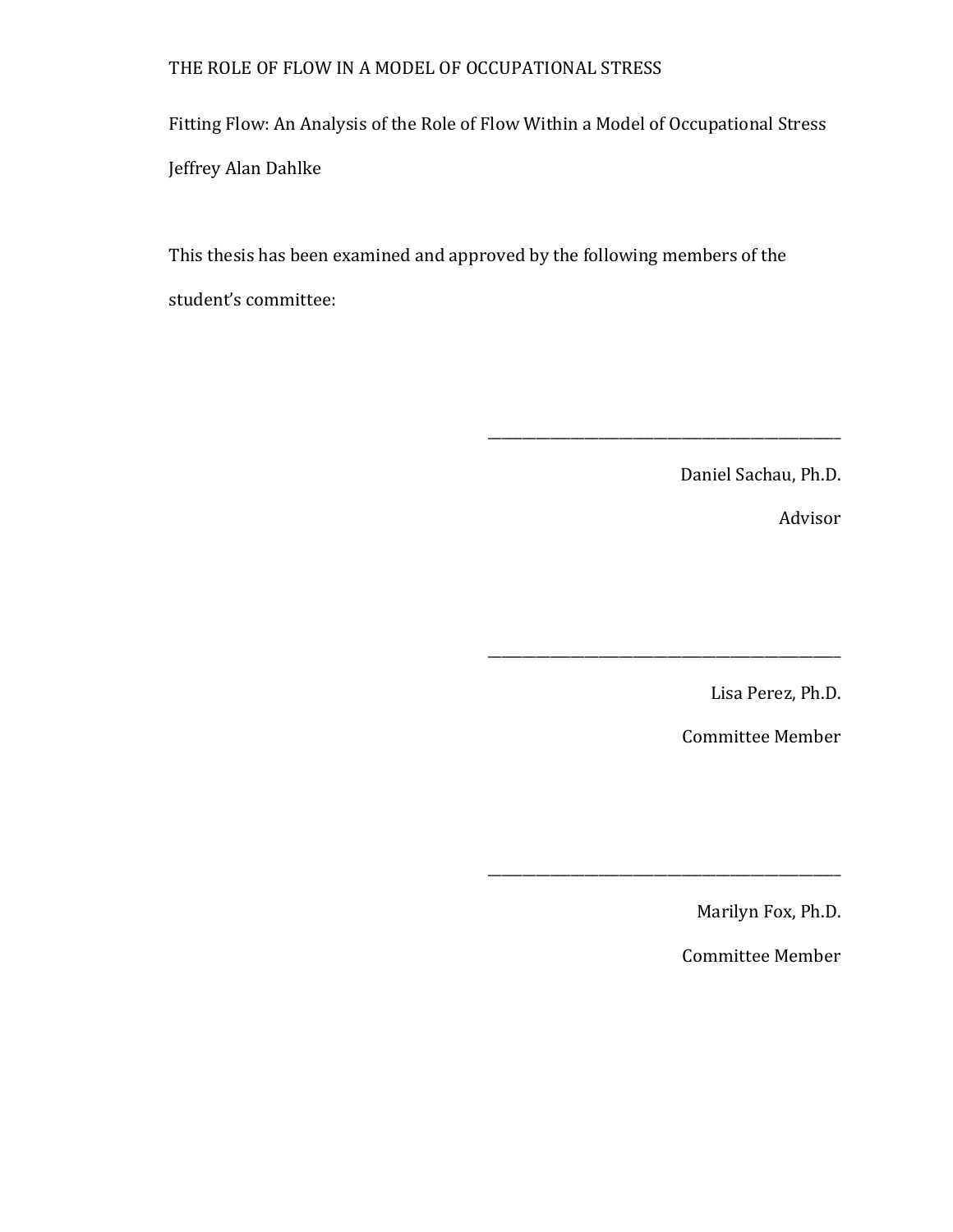FITTING FLOW: AN ANALYSIS OF THE ROLE OF FLOW WITHIN A MODEL OF OCCUPATIONAL STRESS

Dahlke, Jeffrey Alan, M.A., Industrial/Organizational Psychology, Minnesota State University, Mankato, MN, 2015

### **Abstract**

Positive psychologists and occupational health psychologists have been studying similar topics for many vears, but only recently has the construct of flow been incorporated into stress research. There is a great deal of overlap between the theories on stress and flow, with flow seeming to fit very nicely within the domain of stress as an analogue to eustress. In the limited studies in which stress and flow have been investigated together, researchers' results have shown promise for the integration of these topics into a common model. In this study, survey responses from 509 adult workers were analyzed to test how flow might fit within a model of occupational stress. The survey included measures of flow, job resources, challenge job demands, hindrance job demands, and occupational strains. The results supported bivariate relationships between flow and the other categories of measured variables. Flow moderated the relationship between workload and burnout, partially mediated the relationships between job resources and the strain outcomes of burnout and job satisfaction, and partially mediated the relationships between hindrance demands and the strain outcomes of burnout and satisfaction. Flow did not function as a moderator or as a mediator in predicting physical symptoms. The findings, implications, and strengths and limitations of this study are described and suggestions for future research are discussed.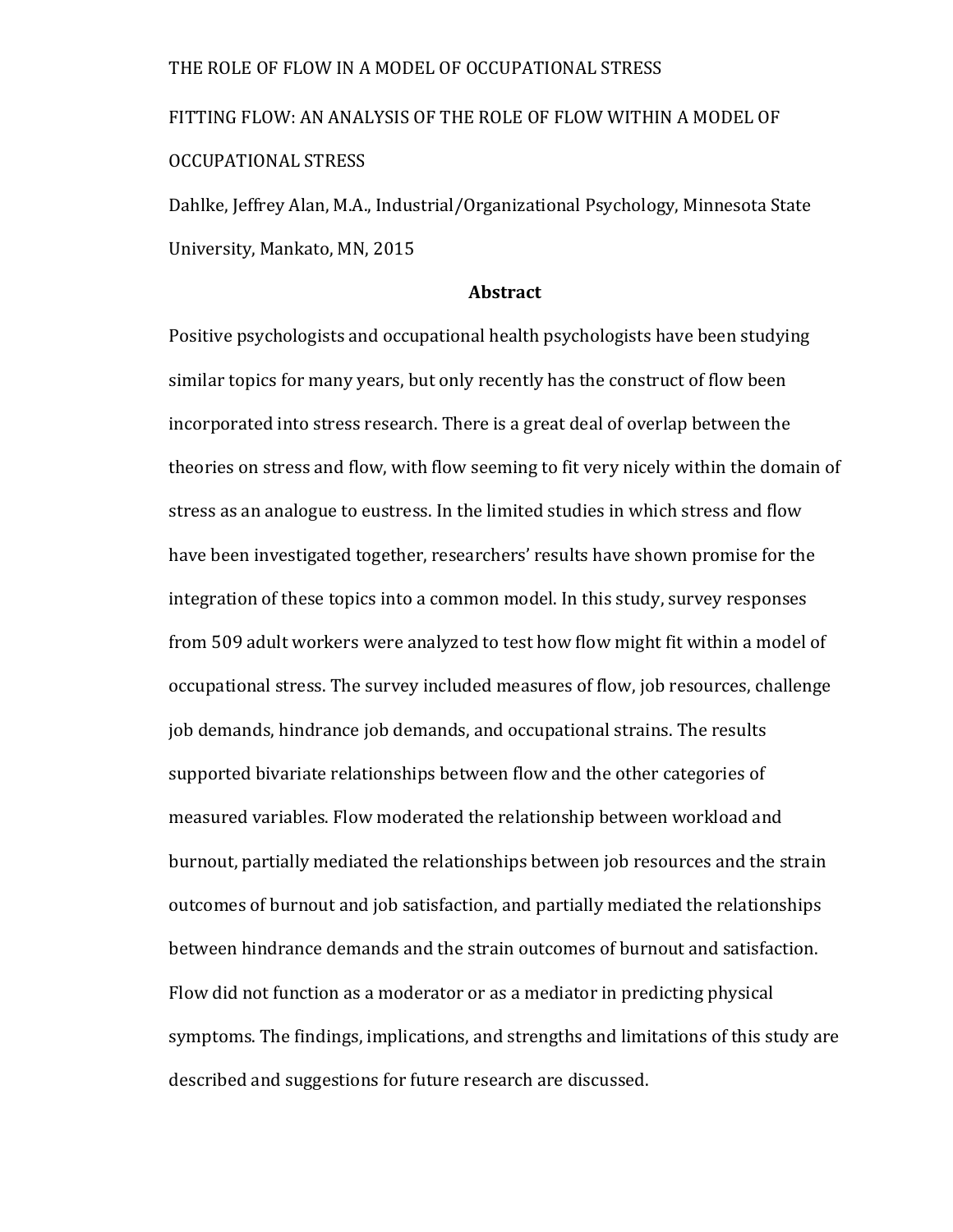# TABLE OF CONTENTS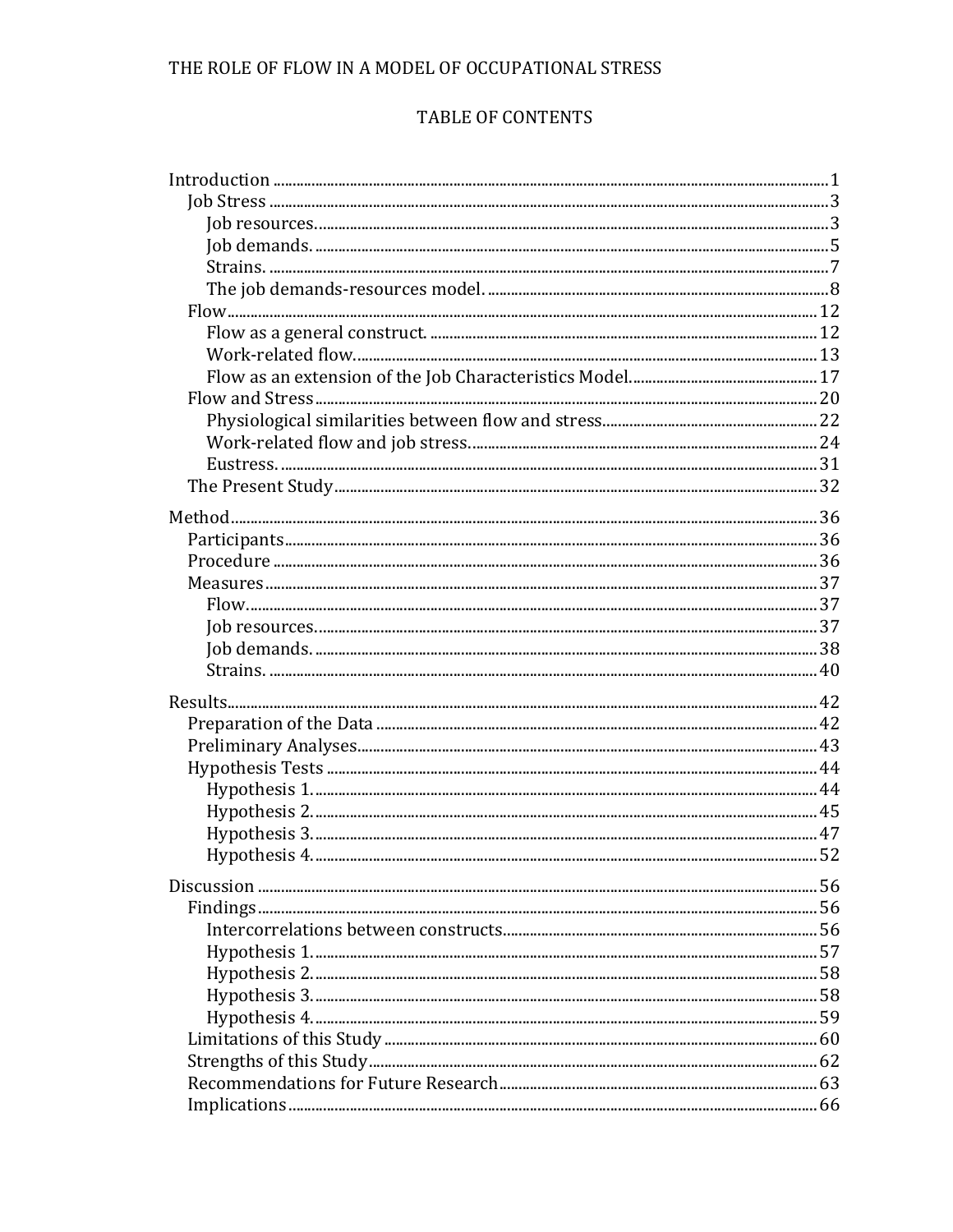| Appendix B: Means, Standard Deviations, Reliabilities, and Bivariate Correlations for |  |
|---------------------------------------------------------------------------------------|--|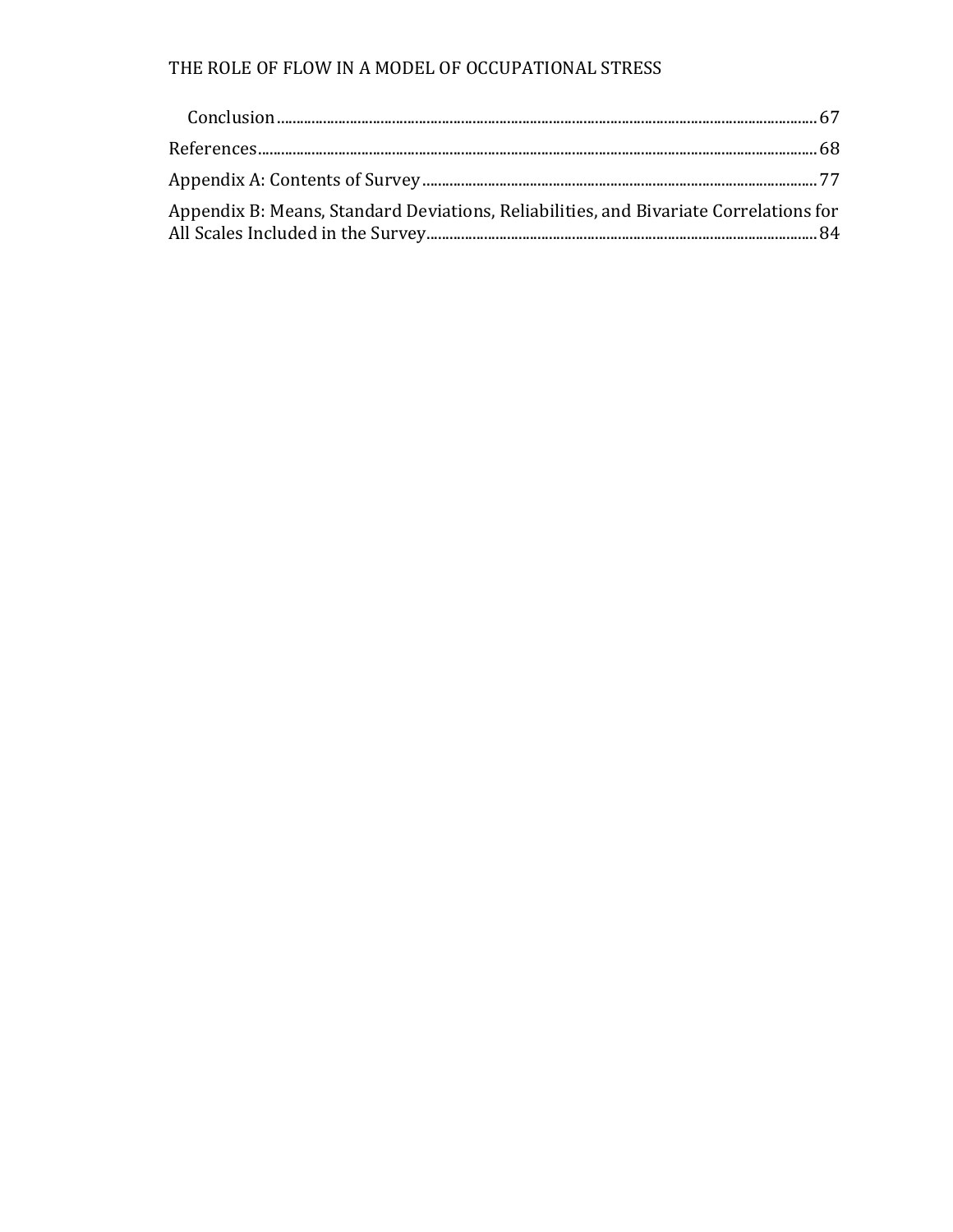# LIST OF TABLES

| Table 1. Summary of construct similarities between the Job Characteristics Model and   |  |
|----------------------------------------------------------------------------------------|--|
|                                                                                        |  |
| Table 2. Means, Standard Deviations, Reliabilities, and Bivariate Correlations for All |  |
|                                                                                        |  |
| Table 3. Beta Values for Hierarchical Moderated Regression Models 47                   |  |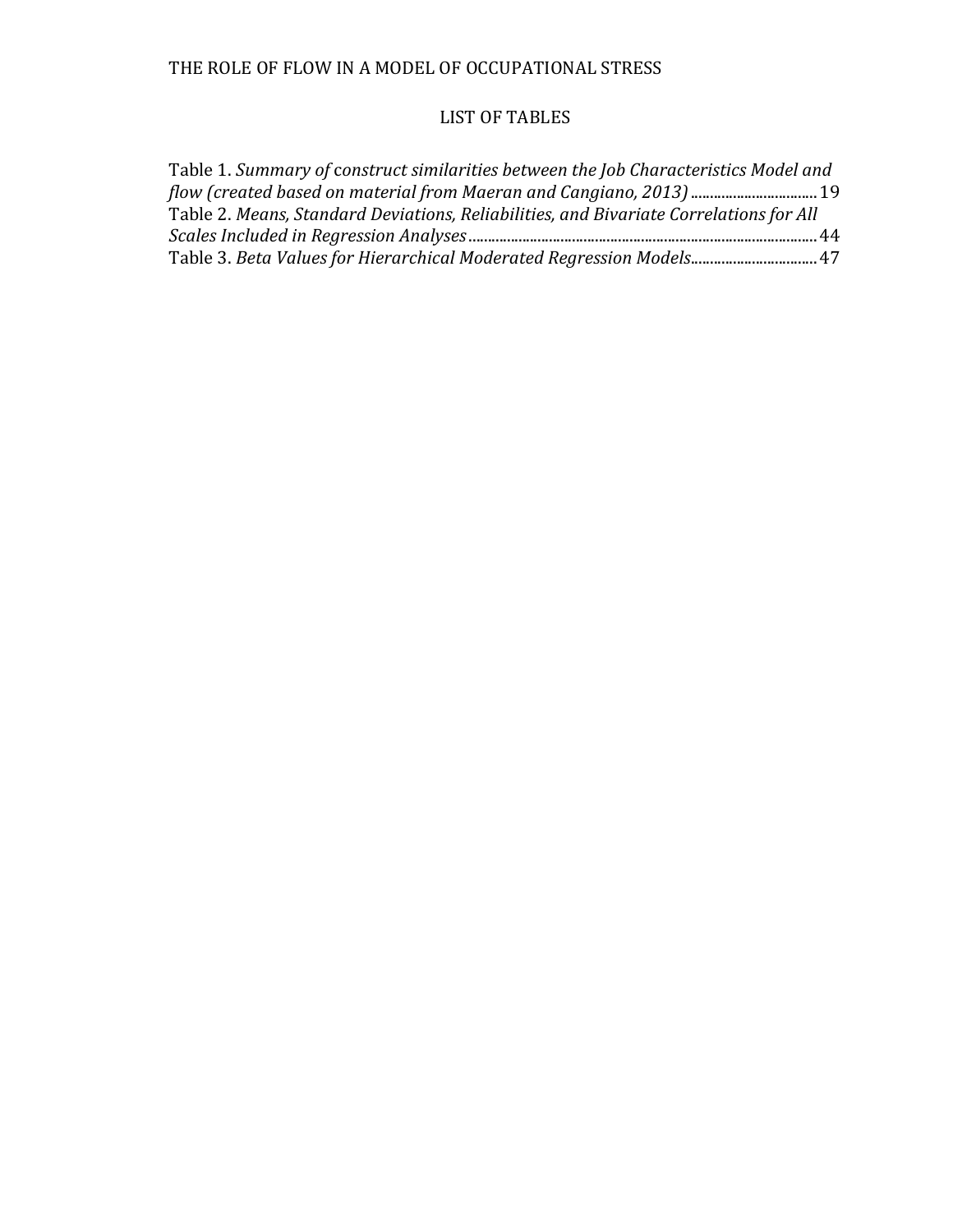# LIST OF FIGURES

| Figure 1. Proposed relationship between challenge job demands and strains with            |  |
|-------------------------------------------------------------------------------------------|--|
|                                                                                           |  |
| <i>Figure 2.</i> Proposed relationship between job resources and strains with flow as a   |  |
|                                                                                           |  |
| Figure 3. Proposed relationship between hindrance job demands and strains with            |  |
|                                                                                           |  |
| <i>Figure 4.</i> Relationship between workload and burnout with flow as a moderator46     |  |
| <i>Figure 5.</i> Relationship between job resources and burnout with flow as a mediator.  |  |
|                                                                                           |  |
| Figure 6. Relationship between job resources and job satisfaction with flow as a          |  |
| mediator.                                                                                 |  |
| <i>Figure 7.</i> Relationship between hindrance demands and burnout with flow as a        |  |
|                                                                                           |  |
| <i>Figure 8.</i> Relationship between hindrance demands and job satisfaction with flow as |  |
|                                                                                           |  |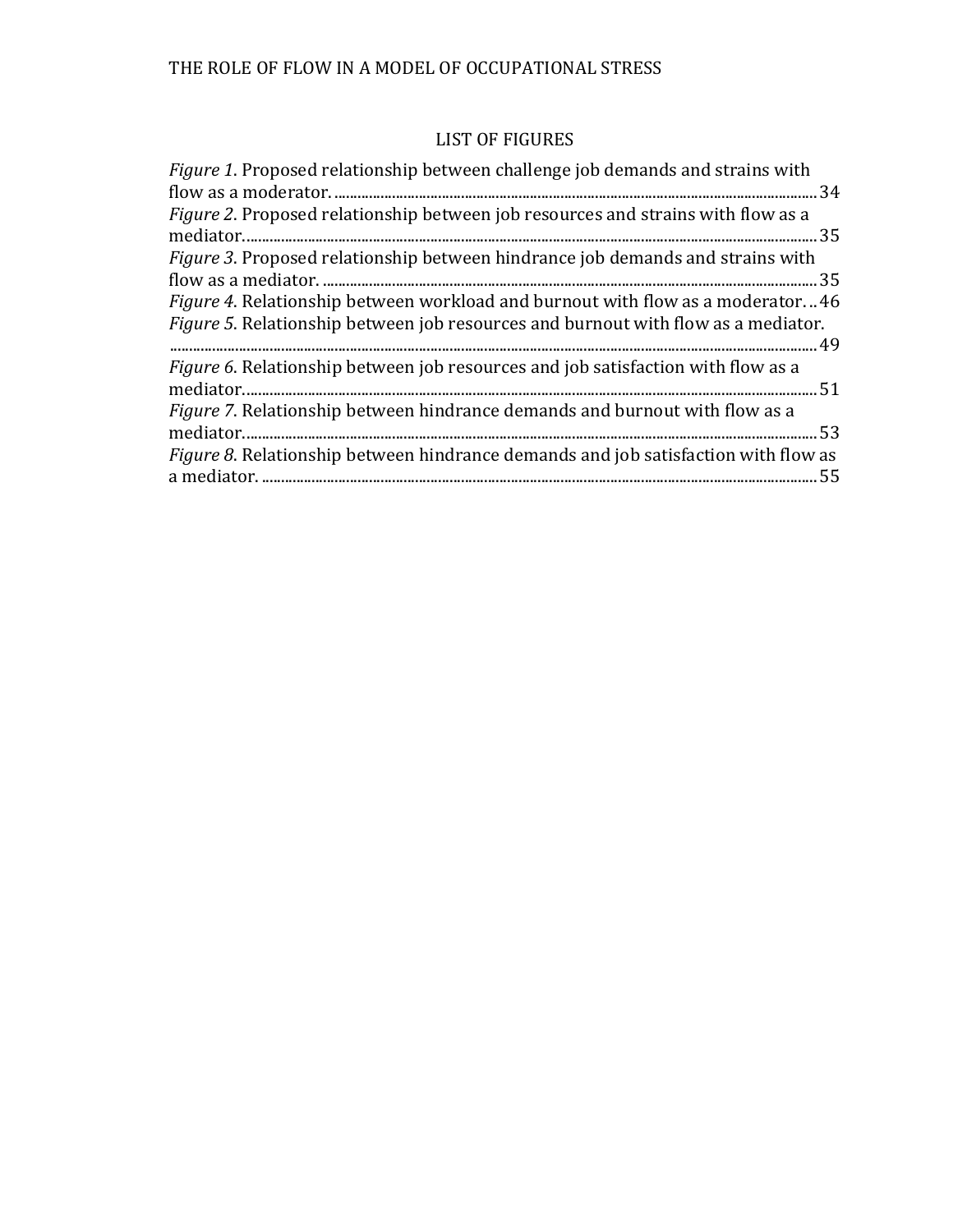### **Introduction**

In the latter part of the  $20<sup>th</sup>$  century, two new areas of focus emerged within psychology: occupational health psychology (OHP) and positive psychology. While these sub-disciplines developed separately, they are highly compatible with one another due to their common focus on human well-being. In many ways, OHP and positive psychology can be viewed as opposite approaches to studying the same set of outcomes. On the one hand, OHP has its roots in the traditional medical approach to disease, focusing on the negative health outcomes of work as symptoms to be prevented or treated, preferably through the use of primary preventions in which the causes of strains are eliminated (NIOSH, 1988). On the other hand, positive psychologists have argued that well-being is more than just the simple absence of ailments or threats to one's health. Researchers in this camp have focused on optimal experiences and the factors that contribute to a fulfilling life. In doing so, positive psychologists have gone beyond studying the avoidance of negative psychological states and, instead, have explored the nature of positive psychological states (Seligman & Csikszentmihalyi, 2000). One of the most widely known positive states is called *flow*. Flow, in its most basic conceptualization, occurs when one is completely absorbed in an activity and is intrinsically motivated by that activity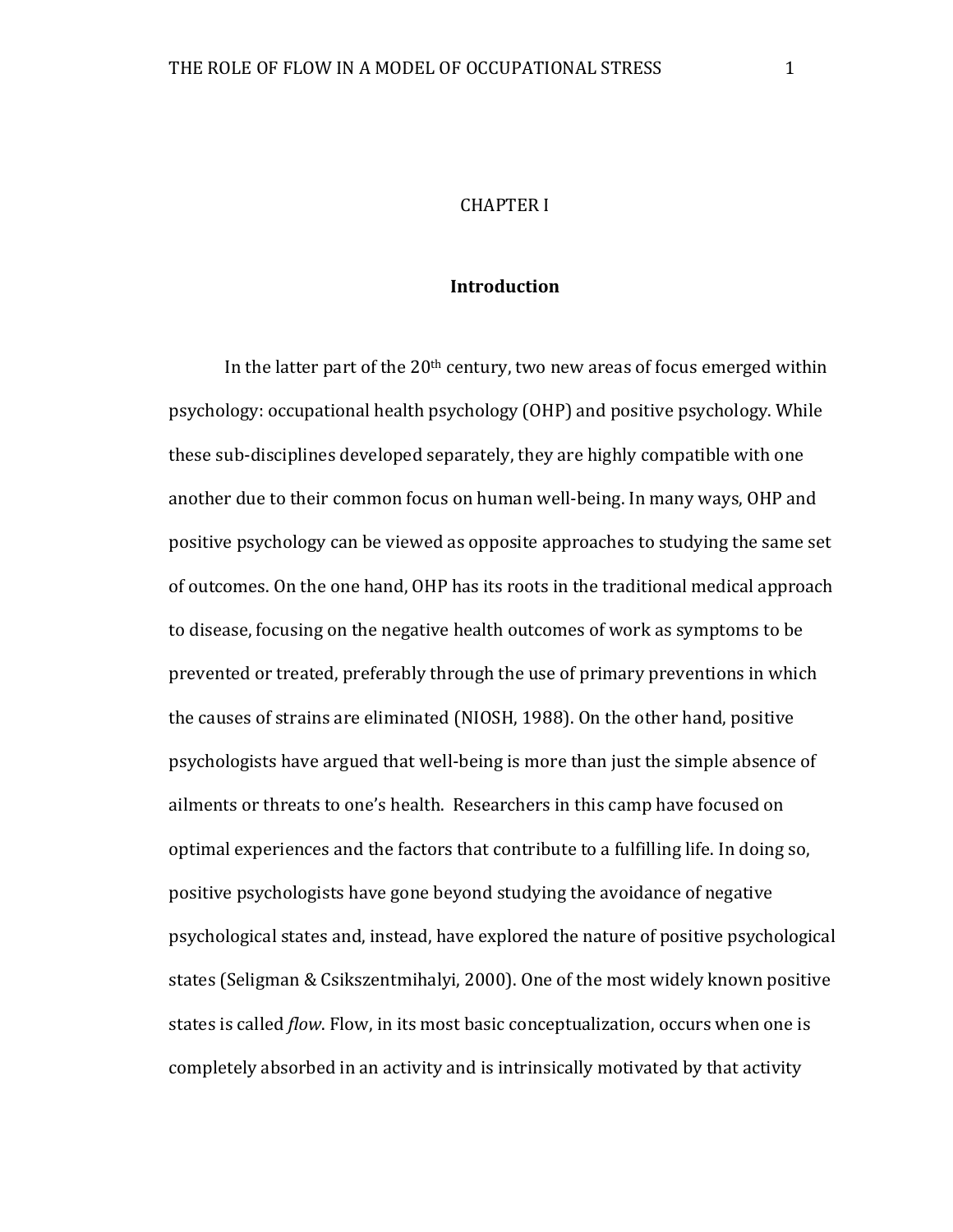(Csikszentmihalyi, 1975). Flow is a pleasant experience in leisure activities and creative endeavors, but also has relevance to job design and the study of workers' enjoyment, satisfaction, and engagement on the job (Csikszentmihalyi, 2004).

Both OHP and positive psychology deal with demands and resources. The state of flow represents a balance of high challenge and high skill (Csikszentmihalyi, 1998) and the experience of stress represents an excess of demands relative to the resources available for dealing with those demands (Bakker & Demerouti, 2007; Hobfoll, 1989). Flow and stress also have similar underlying physiological processes in terms of the nervous system activity and hormones involved during the experience of each (Peifer, 2012). This complementarity between the two topics has been manifested in recent studies in which researchers examined flow as a contributor to the relationship between stressors and strains. This new stream of research combining stress and flow serves as the inspiration for the present study and is the primary area of research to which this investigation is meant to contribute.

In introducing the topics of interest in the present study, this review begins with treatments of job stress and flow as separate research areas before examining the literature that unites them. The relevant theoretical and empirical research on both job stress and flow will be summarized in order to describe the relationship and similarities between the two. The combined research literature on stress and flow will then be synthesized in order to lay the foundation for the present study.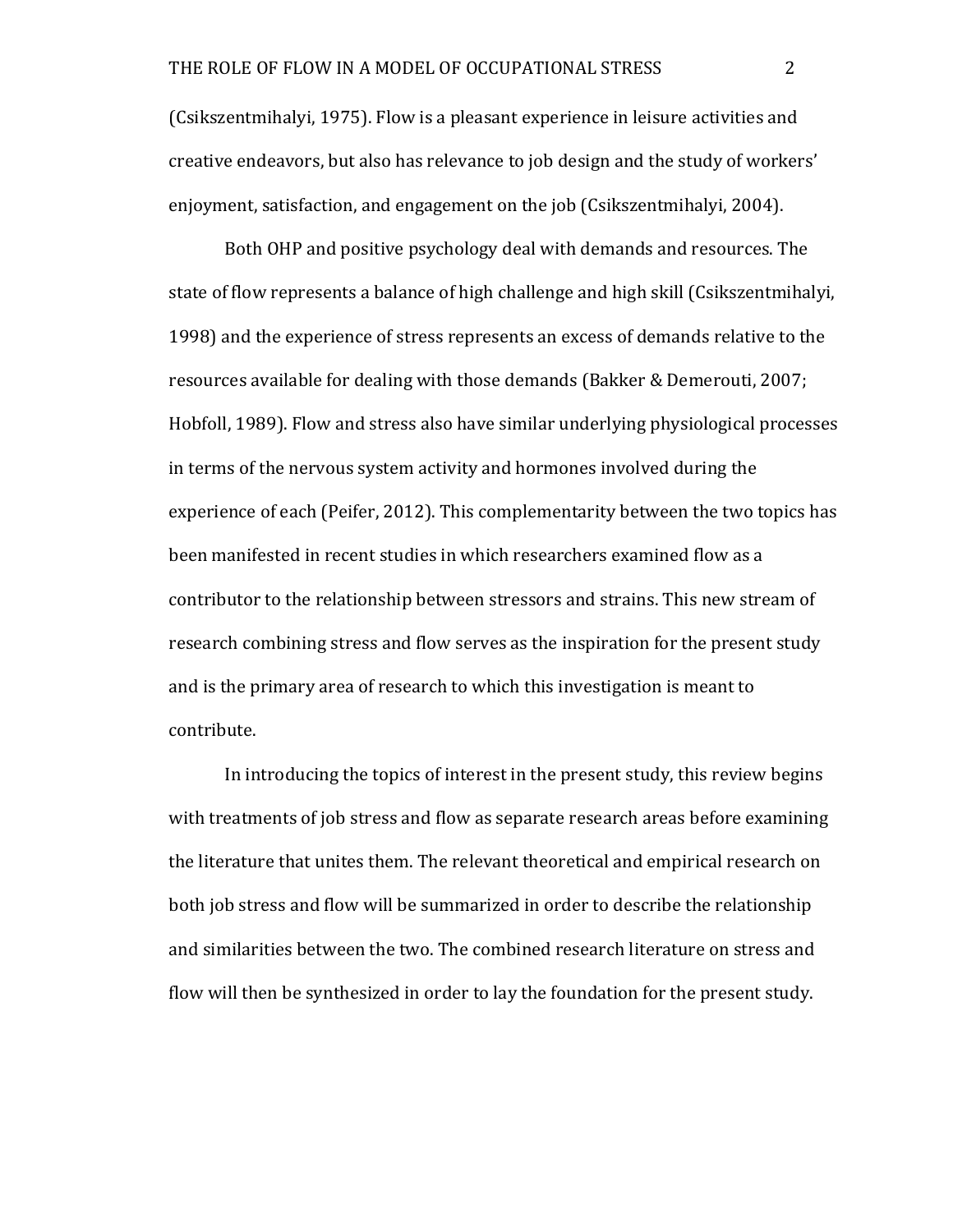#### **Job Stress**

The job stress theory that forms the basis for the present study is the job demands-resources model (JD-R). Demerouti, Bakker, Nachreiner, and Schaufeli  $(2001)$  originally proposed the ID-R model as a way to flexibly examine the workrelated factors that predict strain outcomes. The JD-R model has been gaining popularity in the occupational stress literature and has been applied to the explanation of such varied outcomes as burnout (e.g., Bakker & Demerouti, 2007; Brauchli, Schaufeli, Jenny, Füllermann, & Bauer, 2013; Demerouti et al., 2001), job engagement (e.g., Brauchli et al., 2013; Brough, Timms, Siu, Kalliath, O'Driscoll, Sit, Lo, & Lu, 2013), withdrawal behaviors (e.g., Knudsen, Ducharme, & Roman, 2009), and musculoskeletal symptoms (e.g., Pekkarinen, Elovainio, Sinervo, Heponiemi, Aalto, Noro, & Finne-Soveri, 2013). The three primary classes of variables in the model (i.e., job resources, job demands, and strains) will be introduced in turn before reintegrating them into their overarching theoretical framework.

**Job resources.** Job resources have been a component within models of occupational stress for several decades, going back at least as far as Karasek's demand-control model (DCM; 1979). In the DCM, Karasek proposed that the amount of decision latitude—or autonomy, as it is more commonly known—available to a worker is a key factor in understanding how strain outcomes develop and also how learning and growth occur on the job. The DCM became a popular model, but its focus on a single resource was the primary impetus for researchers to create the [D-R model.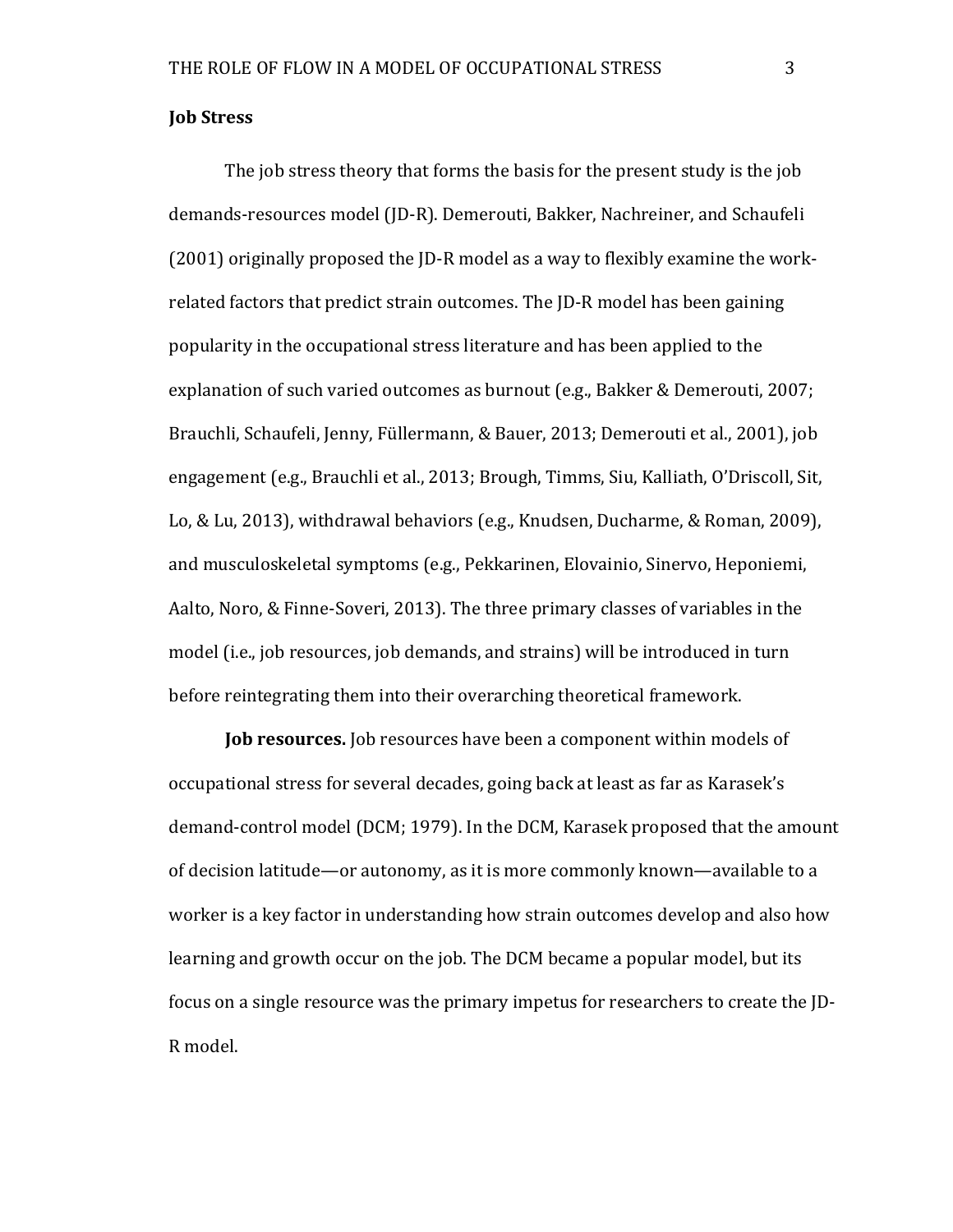In the context of the JD-R model, Bakker and Demerouti (2007) defined job resources as the "physical, psychological, social, or organizational aspects" of one's job that have a function in achieving job goals, negating job demands, reducing the stress-related costs of the job, and/or are conducive to "personal growth, learning, and development" (p. 312). Thus, resources include anything that contributes to one's work experience in a beneficial way. These job resources are critical to the *motivational process* proposed in the ID-R model (Bakker & Demerouti, 2007; Schaufeli & Bakker, 2004; Schaufeli & Taris, 2014; Xanthopoulou, Bakker, Demerouti, & Schaufeli, 2007). The motivational process is the proposed means by which job resources lead to positive outcomes (e.g., better performance and greater satisfaction) through the intervening experiences of less strain and greater wellbeing (Schaufeli & Taris, 2014).

Resources have been of particular interest in stress research since Hobfoll introduced the Conservation of Resources model (COR; 1989). Within the COR model, resources are defined as "those objects, personal characteristics, conditions, or energies that are valued by the individual or that serve as a means for attainment of these objects, personal characteristics, conditions, or energies" (Hobfoll, 1989, p. 516). With these resources in mind, Hobfoll theorized that psychological stress could be described in terms of net loss of resources, threat of losing resources, or lack of gains following the investment of resources. Individuals try to "spend" as few of their resources as possible and will strive to preserve these resources in the face of a potential loss. In the COR model, when resources are threatened or a loss actually occurs, the experience of stress begins.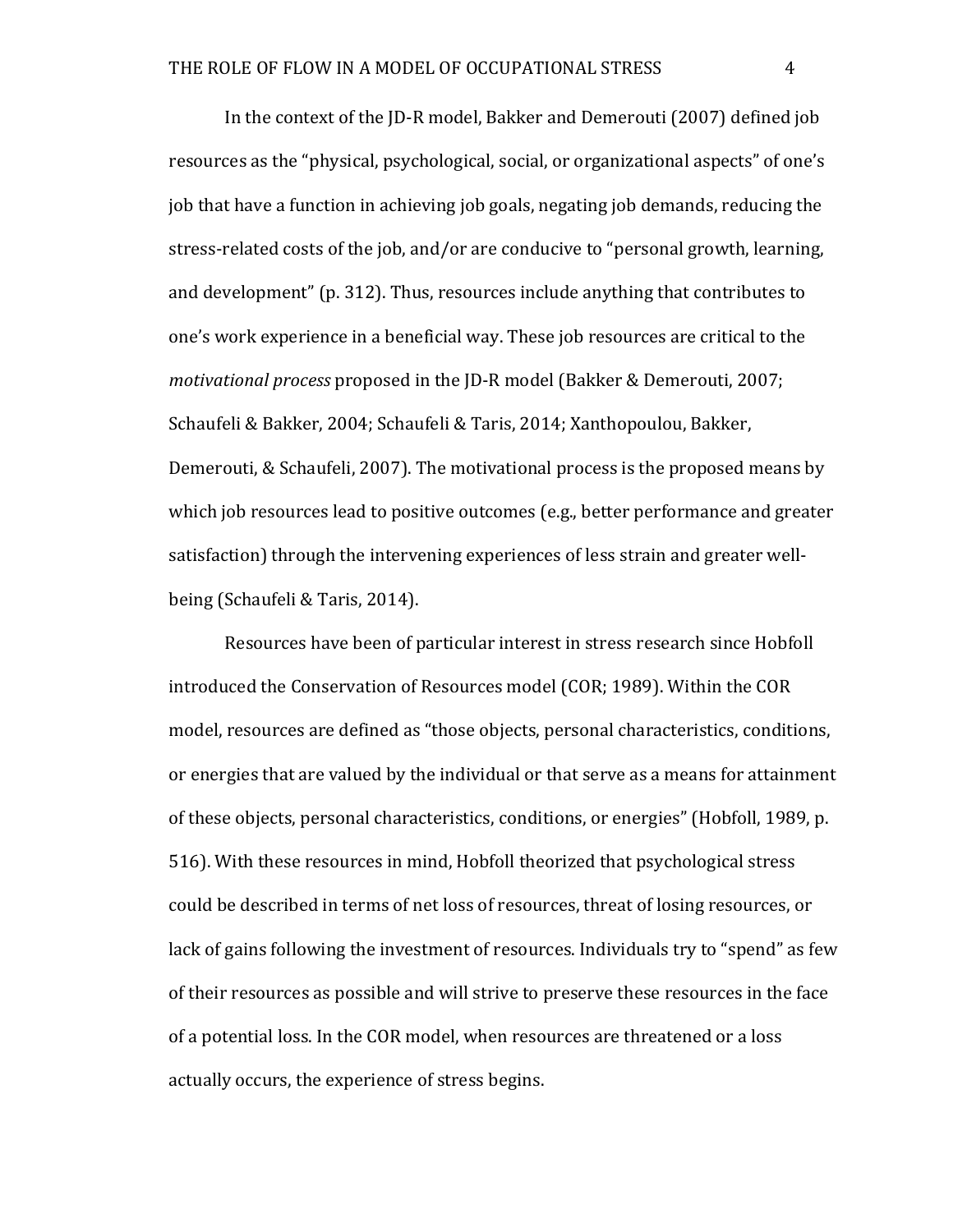In both the COR and JD-R models, greater amounts of resources predict more favorable stress outcomes (i.e., fewer strains) for the individual. Before moving on to the discussion of job demands, it is worth noting that in the COR model, Hobfoll did not necessarily include the concept of demands and, instead, discussed similar ideas with reference only to resources (1989). The threat of loss or actual loss of resources in the COR model is analogous to the presence of greater job demands, fewer resources, or a combination of both in the ID-R model.

**Job demands.** In Karasek's DCM (1979), job demands were defined as purely psychological factors of a work environment (Sulsky & Smith, 2005). His limitation of demands to the psychological aspects of work is somewhat odd, given that the DCM was meant to study a broad range of outcomes, psychological or otherwise. He did, however, include physical demands in his Job Content Questionnaire (Karasek, Brisson, Kawakami, Houtman, Bongers, & Amick, 1998). To correct for this narrow distinction in certain iterations of the DCM, the definition of demands was broadened in the JD-R model. In the JD-R model, job demands are "physical, psychological, social, or organizational aspects that require sustained physical and/or psychological effort or skills and are therefore associated with certain physiological and/or psychological costs" (Bakker & Demerouti, 2007, p. 312). Because of the sustained exertion or effort-consuming hassles that characterize job demands, these aspects of work can have negative impacts on well-being and can increase the degree to which strains are experienced. This is known as the *health impairment process* within the JD-R model, which is the counterpart to the motivational process (Bakker & Demerouti, 2007; Schaufeli & Bakker, 2004;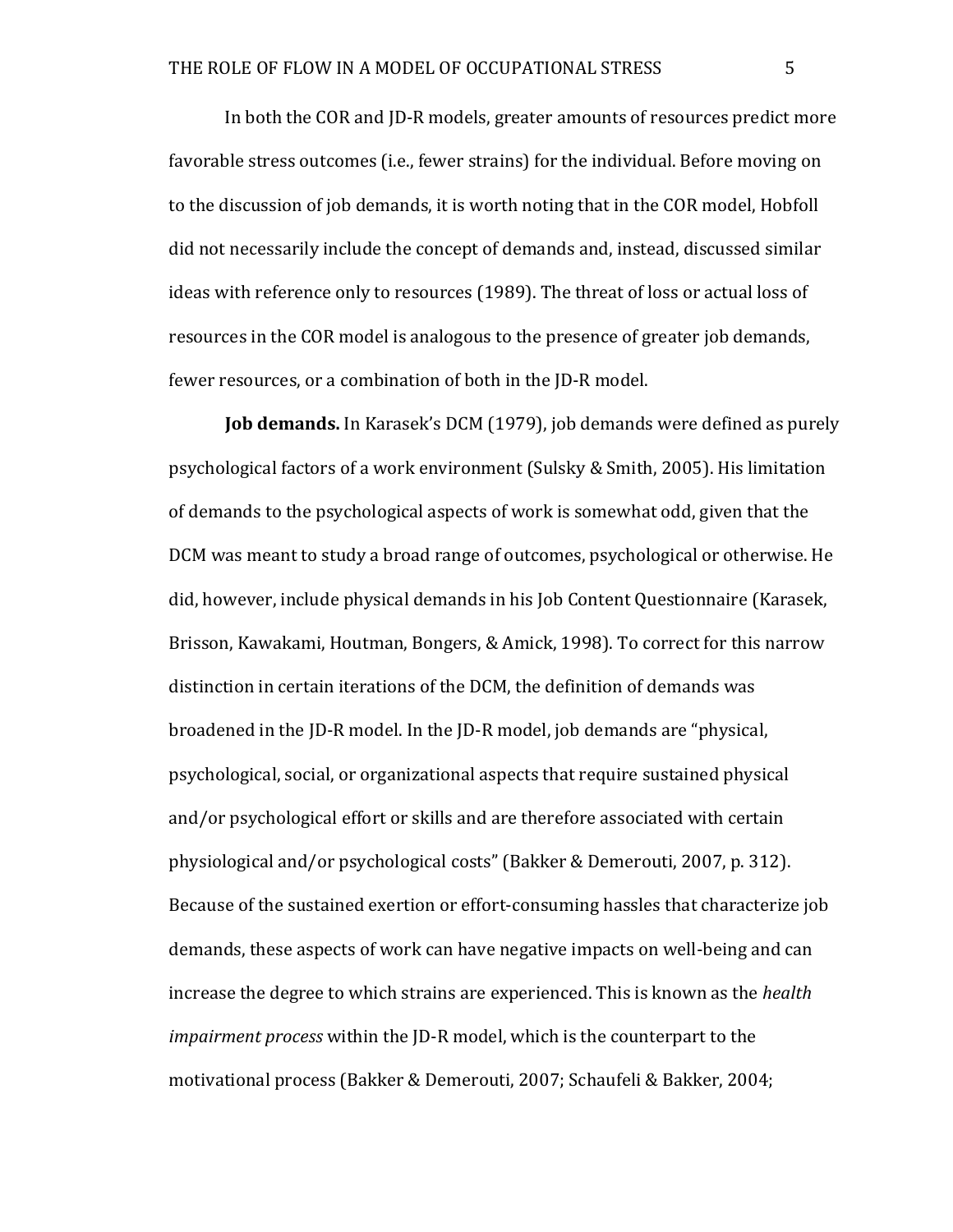Schaufeli & Taris, 2014; Xanthopoulou, Bakker, Demerouti, & Schaufeli, 2007). The health impairment process describes how job demands can lead to negative outcomes (e.g., health problems) through the intervening experience of greater strain (Schaufeli & Taris, 2014).

Job demands are often stressors, but not always – whether or not they are perceived as stressful depends largely on the perceptions of the experiencing individual. In this way, job demands can be viewed through the lens of Lazarus and Folkman's transactional model of stress and coping (1984; 1987), where a given experience is appraised as a *harm*, *threat*, *challenge*, or *benefit*, depending on the individual. When an individual appraises a job demand as a harm or threat, it takes on the qualities of a stressor and poses risks to one's well-being. Demands that are appraised as challenges, however, do not seem to necessarily function as stressors. In fact, while indeed demanding, challenges represent opportunities for mastery, which is a positive and rewarding experience (Lazarus & Folkman, 1987).

Beyond the four appraisals identified by Lazarus and Folkman (1984; 1987), a broader distinction exists in which stressors are assigned to one of two categories based on the type of appraisal that an individual makes: *hindrances* and *challenges* (LePine, Podsakoff, & LePine, 2005). Hindrances include harms and threats and, because of their potential for detrimental impacts, function as stressors in the more commonly used sense of the word. Hindrance stressors are negatively related to performance (LePine et al., 2005), job satisfaction, and organizational commitment, but positively related to turnover intentions, turnover, and withdrawal behaviors (Podsakoff, LePine,  $&$  LePine, 2007). Challenge stressors, on the other hand, have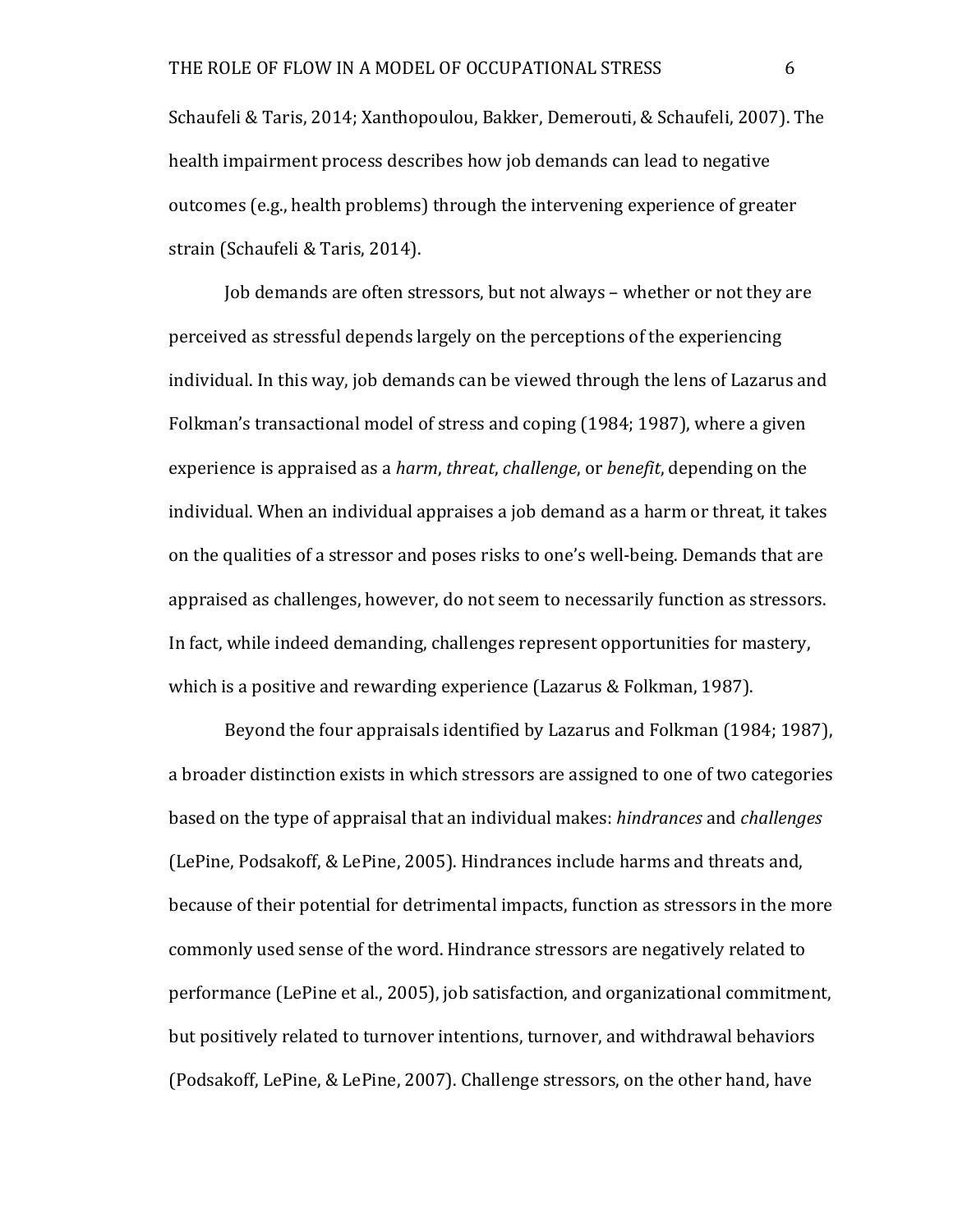the opposite relationships with the aforementioned constructs and appear to be beneficial (LePine et al., 2005; Podsakoff et al., 2007); challenges in this categorization are the same as challenges in Lazarus and Folkman's (1987) transactional model. Those aspects of a job that are not appraised as harms, threats, or challenges would, by principle of exclusion, be considered benefits. At worst, these "benefits" could simply be benign; however, at their best, they could be job resources.

Taking a COR-model perspective, one can imagine job demands as the aspects of work that threaten or drain an individual's resources. Demands may be differentially present or problematic depending on one's conditions (e.g., role in organization and seniority level), they may be experienced differently or have different amounts of impact depending on personal characteristics (e.g., hardiness and resilience), and may drain or be offset by different types of energies (e.g., time and skill; Hobfoll, 1989). This interplay between demands and resources is well captured by the JD-R model, which can largely accommodate the propositions of the COR model.

**Strains.** Strains represent a category of variables that includes the cognitive, affective, physiological, and behavioral outcomes of the stress process (Karasek, 1979). Stated more simply, strains are undesirable changes that take place in an individual as the result of exposure to stressors (Sulsky & Smith, 2005). Job strains occur most often when job demands are high and/or job resources are low - and sometimes when there is an interaction between the two (Bakker & Demerouti, 2007; Karasek, 1979). Some of the most commonly measured strain variables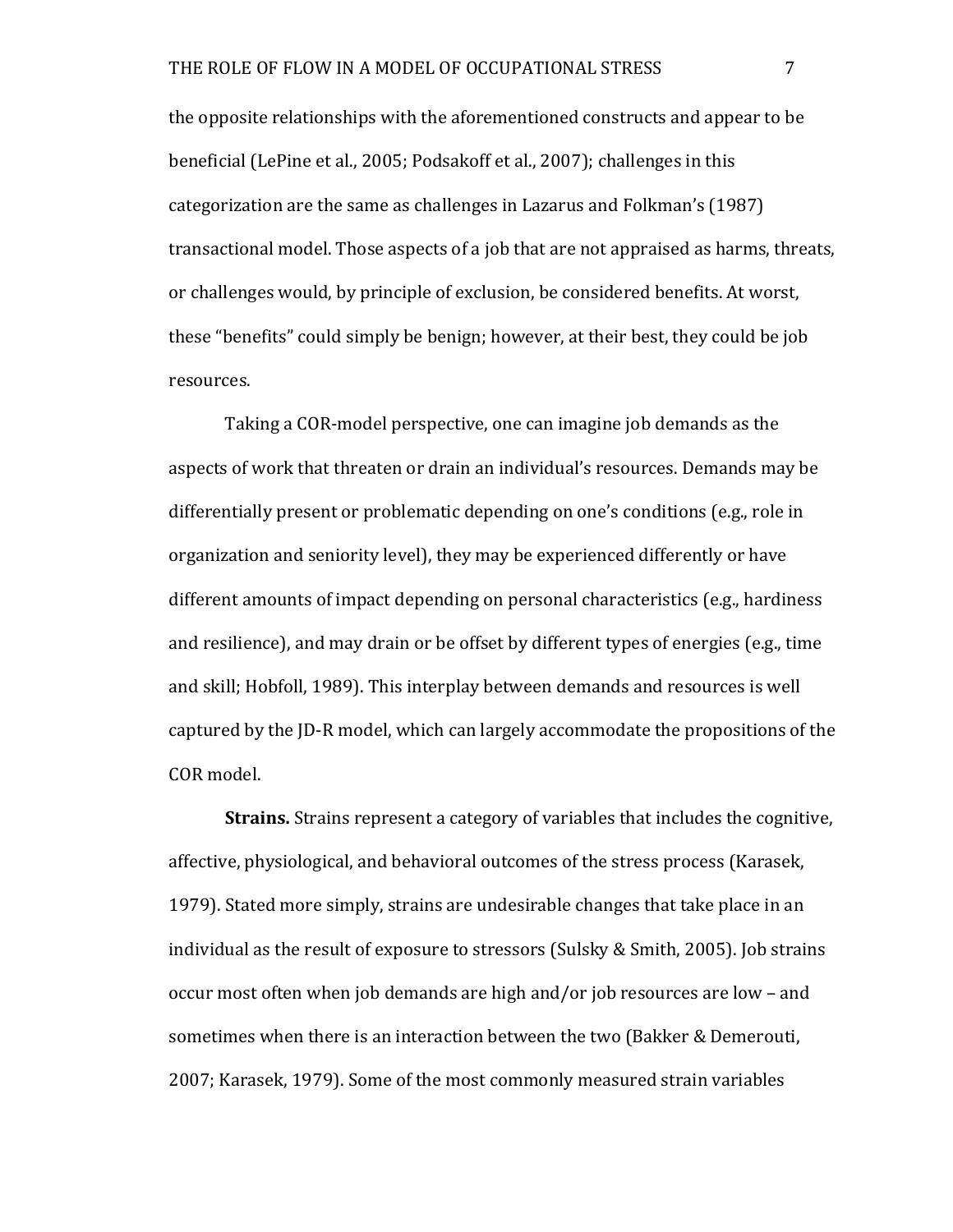include burnout, happiness, organizational commitment, physical health, psychological health, and performance (Schaufeli & Taris, 2014). It additional to greater levels of negatively valenced constructs (e.g., burnout), low levels of positively valenced constructs (e.g., happiness and performance) are also considered strains.

**The job demands-resources model.** Because of the versatility and flexibility of the categories of variables used in the ID-R model, the model is widely applicable across diverse positions and occupations (Schaufeli & Taris, 2014). The JD-R model is an expansion upon the DCM proposed by Karasek (1979). In the DCM, job demands were treated much as they are in the JD-R model (i.e., as a collection of variables representing a latent construct), but there was only one job resource of interest: autonomy (Karasek, 1979). The JD-R model increases the applicability of Karasek's framework by broadening the scope of job resources to include other variables that assist with the achievement of work. This broader usage of job resources in the ID-R model allows researchers to more accurately model the complexities of stress in a given work environment. Rather than restricting their research focus to a finite group of variables, the JD-R model permits researchers to include any relevant resources (Bakker & Demerouti, 2007; Bakker, van Veldhoven, & Xanthopoulou, 2010; Schaufeli & Taris, 2014). Because job demands and resources can be common across jobs or specific to a particular type of job, they provide a great deal of flexibility in building relevant models of stress for different contexts. In their critical review of the JD-R model, Schaufeli and Taris (2014) pointed out that this flexibility is not always a benefit of the model. The freedom for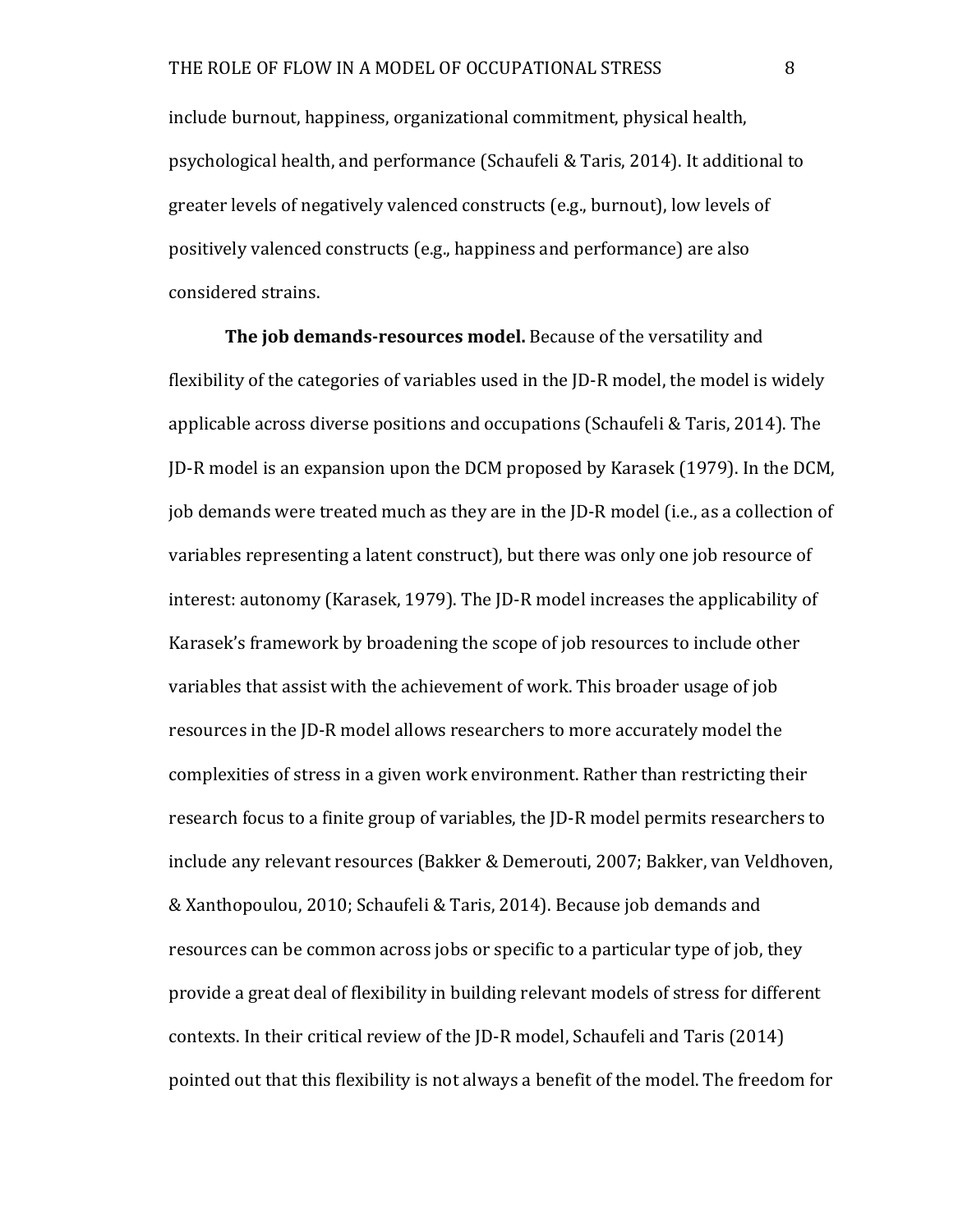researchers to include whichever demands and resources they deem important has resulted in a lack of standardization for the JD-R model. There is a great deal of inconsistency in the number and types of variables measured in studies based on the same underlying framework.

The JD-R model is also flexible from an analytical standpoint. It allows for testing the direct effects of job demands and job resources on strains, while also permitting the examination of buffering effects (Bakker & Demerouti, 2007) or mediated relationships (Schaufeli & Bakker, 2004; Schaufeli & Taris, 2014). When tested, interactions are often the relationships of primary interest in a study, but the JD-R model can also be used without moderated analyses – and it often is. For instance, in the first usage of the model by Demerouti et al. (2001), the researchers used the JD-R framework to test for direct effects of job demands and job resources on exhaustion and disengagement, respectively. Demerouti et al. (2001) used the ID-R model to test different predictors of the exhaustion and disengagement factors of burnout and their proposed model fit the data well. They found that job demands were positively related to exhaustion, while job resources were negatively related to disengagement. The choice to not test interaction effects between demands and resources was a deliberate one by Demerouti et al. (2001) due to the lack of previous evidence for such interactions in predicting burnout. Researchers of subsequent studies, however, have investigated these interactions and found significant results.

One example of these interactive effects comes from Bakker, Demerouti, and Euwema (2005), who tested interactions between job demands and job resources in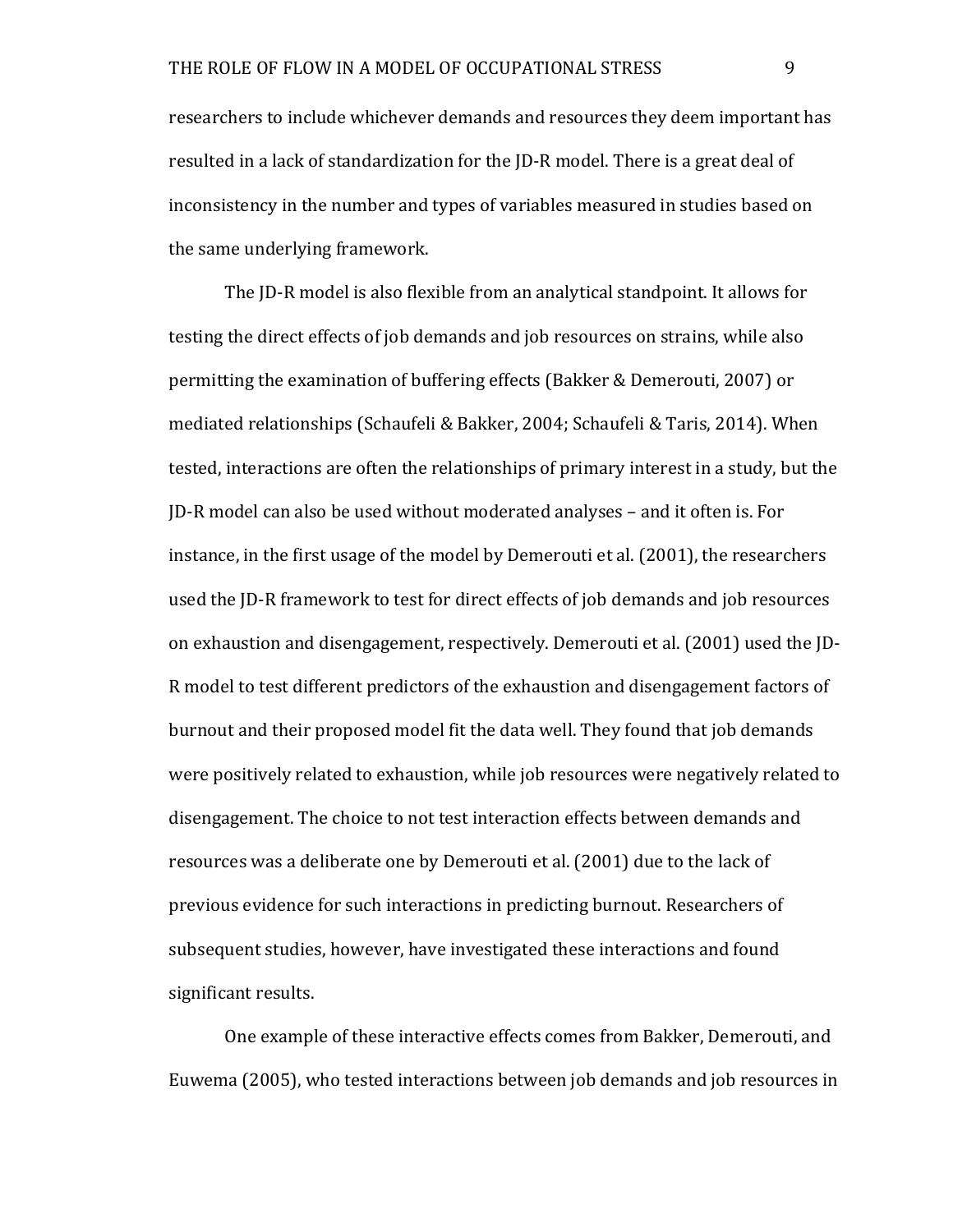predicting workers' scores on burnout's three dimensions of emotional exhaustion, cynicism, and professional efficacy. Rather than modeling job demands and job resources as latent variables, the authors tested specific pairings of demands and resources in separate multiple regression models. Bakker et al. (2005) found support for interactions between job demands and resources in predicting emotional exhaustion and cynicism, but not in predicting professional efficacy. The use of moderated analyses in the JD-R model allows researchers to detect buffering effects of job resources in the relationships between job demands and strains, above and beyond main effects (Bakker et al., 2005; Bakker & Demerouti, 2007). Scholars have used these types of interactions to reach a more nuanced understanding of how demands and resources function as predictors of strains.

The differences in research strategies between the studies by Demerouti et al. (2001) and Bakker et al. (2005), which were otherwise conceptually similar, are demonstrative of the flexibility of the JD-R model. First, as mentioned earlier, it allows for the use of whichever job demands, job resources, and strains are relevant to the occupational group being studied and/or the context of the research study. Second, it allows for demands, resources, and strains to be modeled either collectively as latent variables (i.e., in structural equation models) or separately as different observed variables (i.e., by creating a separate regression model for each strain-based dependent variable). Third, it allows for testing main effects, interactions, and/or indirect effects, as called for by the particular hypotheses being tested. Fourth, the structural flexibility of models tested using the JD-R framework permits the inclusion of other variables that are of interest to the researcher, such as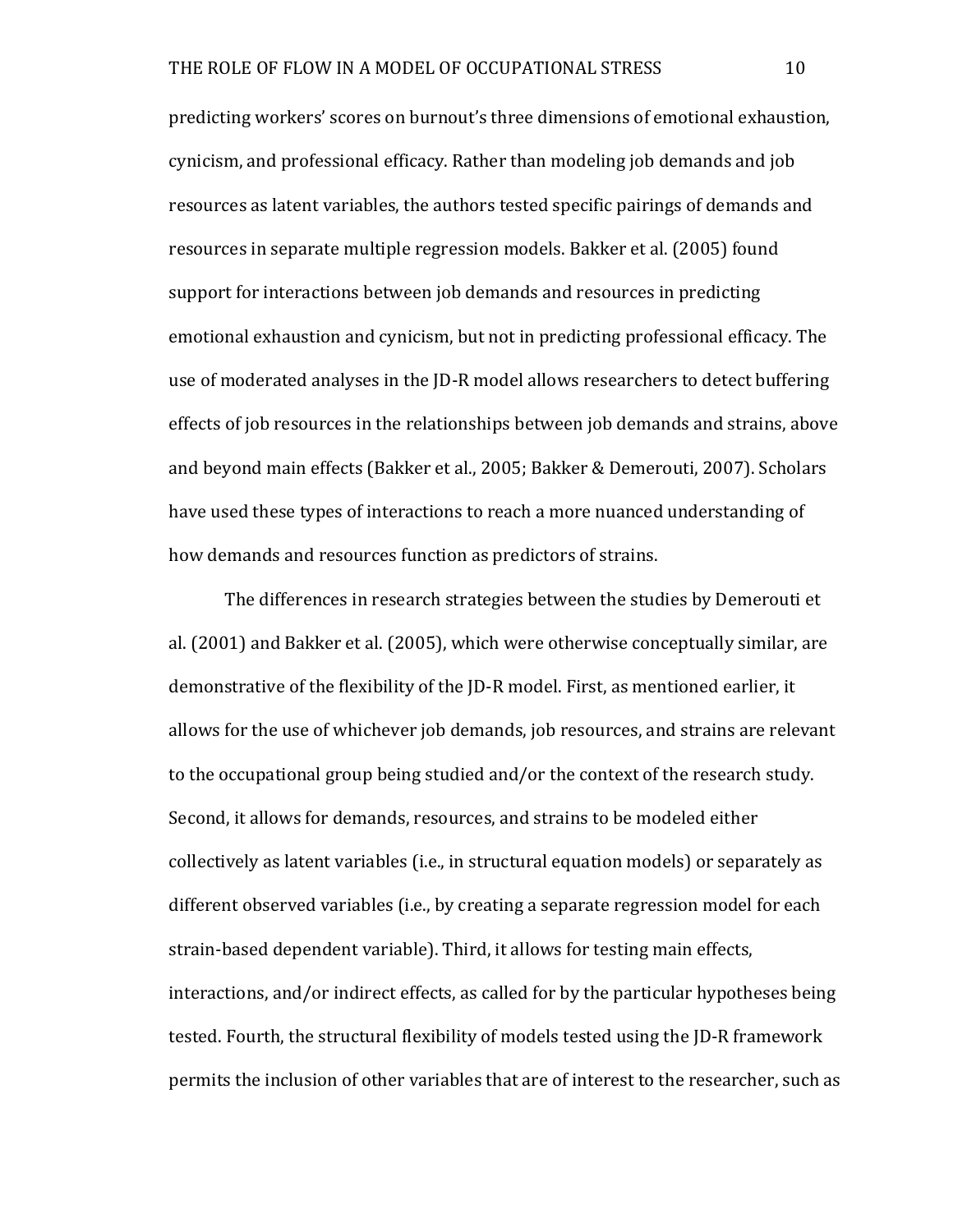mediators or moderators that were not specified in other applications of the model. While both of the example studies described above were cross-sectional in nature, a fifth aspect of flexibility is the possibility for using the  $ID-R$  model as the basis for multi-wave longitudinal studies. Together, these advantages of the JD-R model make it highly adaptable and suitable for use in a variety of different circumstances.

The ID-R model underwent a conceptual revision by Schaufeli and Bakker (2004) for use in one of their studies. It was in this study that the model's motivational and health impairment processes were described for the first time. The JD-R model was also expanded and the linkages between its components were elaborated. This revision clarified the model's proposed mediated relationships and also gave the JD-R model a positive psychological orientation by including the motivational process, which predicts that resources lead to positive outcomes through lower burnout and greater well-being (Schaufeli & Taris, 2014). It is worth mentioning that interaction effects were not explicitly included in this rendition of the model. Schaufeli and Taris  $(2014)$ , in their review of the  $[D-R]$ , noted that significant interactions between demands and resources (i.e., a buffering effect) have not been detected consistently, so moderated relationships are not as squarely at the heart of the JD-R model as they were for the DCM. Following this revision, however, researchers have continued to test for moderated relationships and have found them (e.g., Bakker et al., 2005). For this investigation, the ID-R's dual-process orientation provides a way in which to combine both strain outcomes and positive psychological experiences into a single framework.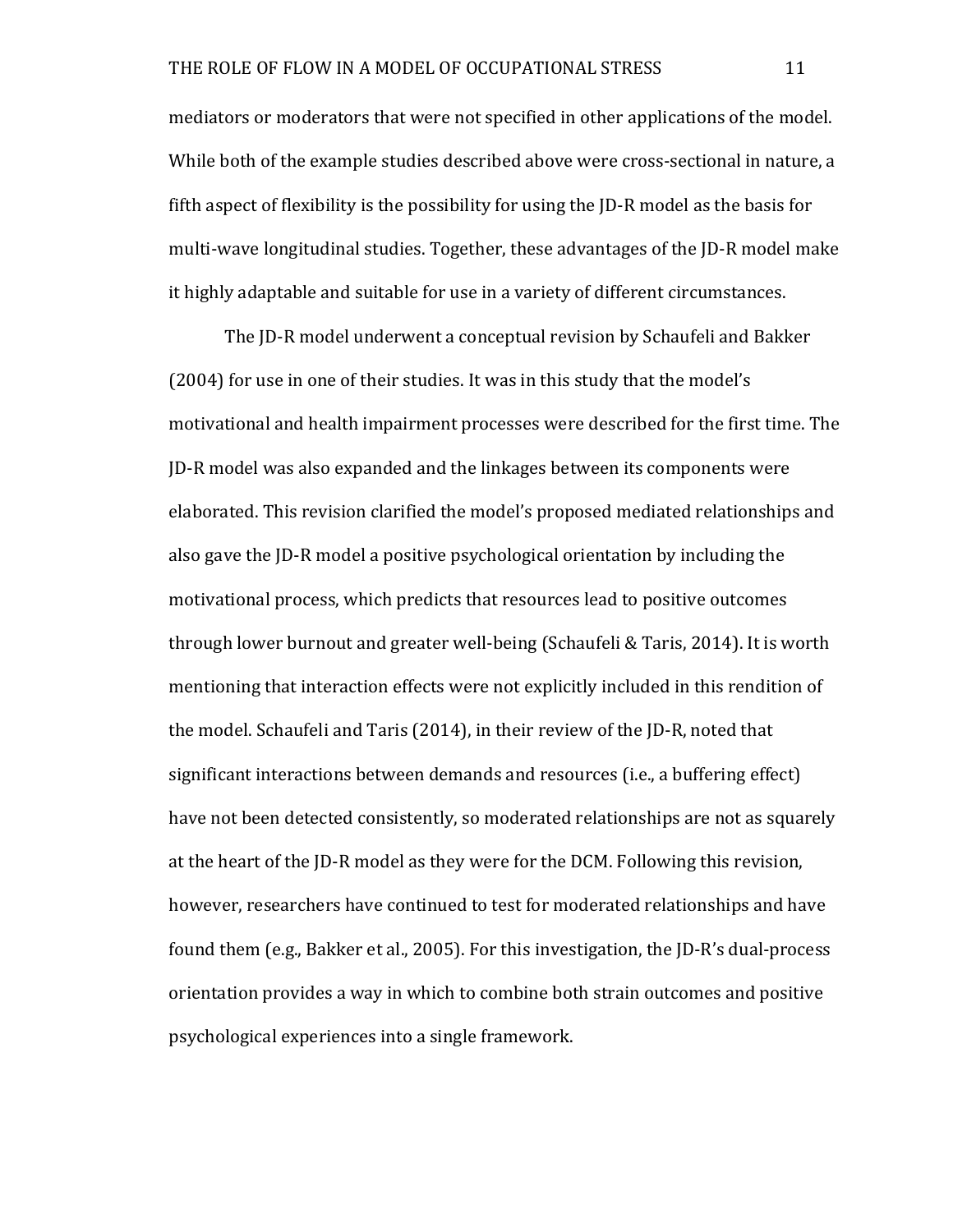Researchers have found the JD-R model to be useful in studying many different samples from different countries, cultures, and job types (Schaufeli & Taris, 2014). Results have been consistent across these samples, with job demands and job resources functioning as predictors of similar outcomes across settings.

### **Flow**

**Flow as a general construct.** Flow is a psychological state that represents an *optimal* or *peak* experience – a situation in which one is completely immersed in an enjoyable activity in which one's actions seem to occur effortlessly (Bakker, 2008; Csikszentmihalyi 1975; Csikszentmihalyi, 1998). The authors of many studies have identified several characteristics of the subjective experience of flow. These characteristics include (a) intense focus, (b) merging of one's actions and one's awareness of the situation (i.e., effortlessness), (c) refraining from self-consciously reflecting on one's performance during the activity,  $(d)$  a sense of personal control over the activity and/or situation,  $(e)$  distortion of the way in which one experiences the passage of time, and  $(f)$  intrinsic motivation (Nakamura & Csikszentmihalyi, 2005). The intrinsically rewarding aspect of flow is often described using the term *autotelic*, which is derived from Greek and literally means *self-goal* (Csikszentmihalyi, 1975; Csikszentmihalyi, 2008). This term quite succinctly captures the nature of intrinsic motivation: A flow-promoting activity is often done for its own sake, so it is truly a goal in and of itself, without the pursuit of goals that exist outside of the activity.

There are three important facilitating factors of flow: (a) a personally challenging activity,  $\Phi$  clear goals, and  $\Phi$  immediate feedback about progress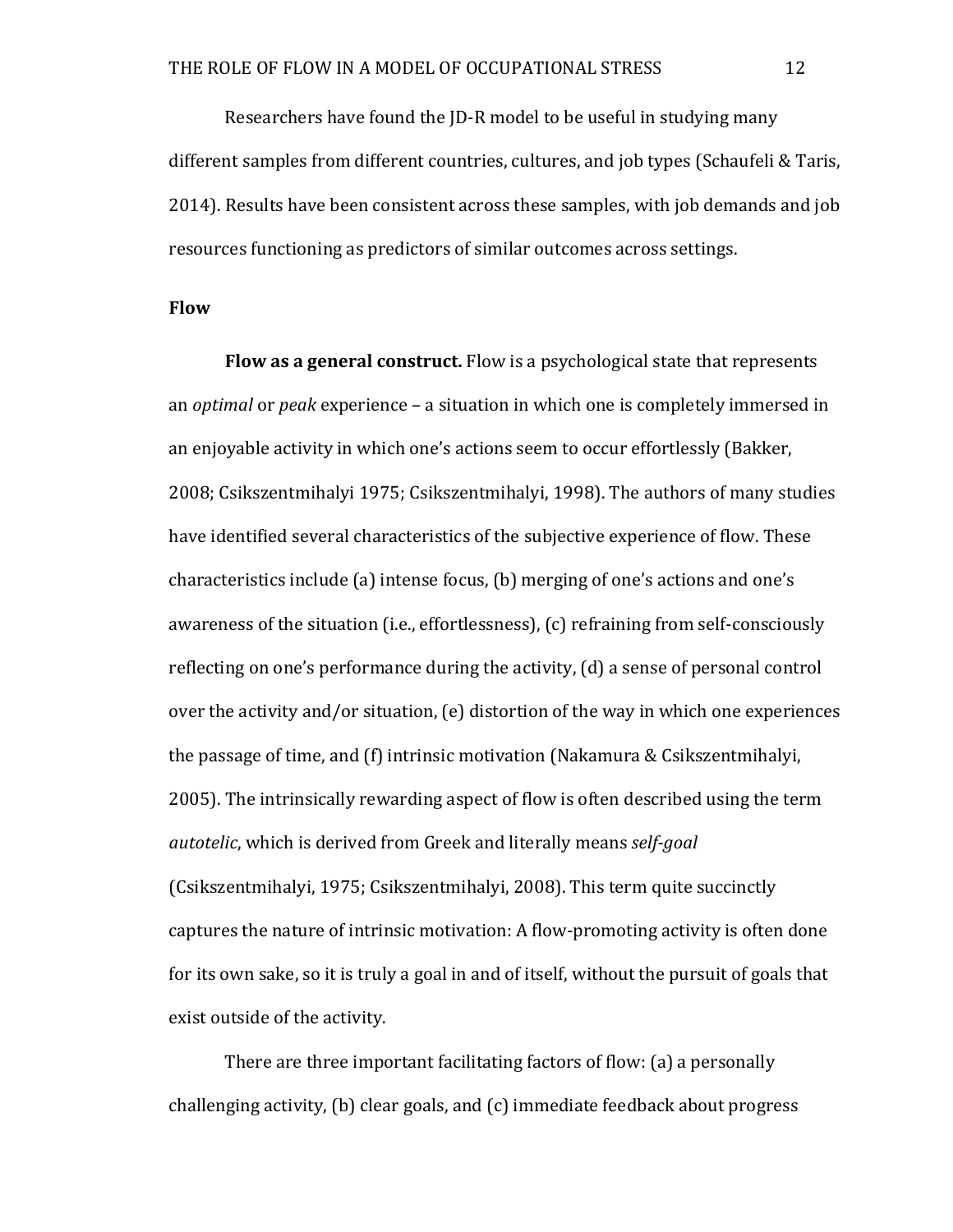(Nakamura & Csikszentmihalyi, 2005). The challenge element of flow-promoting activities includes both the perceived challenge level of the task (i.e., the personal level of difficulty for the individual) and one's perceived skill at performing the task (Csikszentmihalyi, 1998). Together, the levels of perceived challenge level and perceived skill predict an individual's psychological state while performing the activity in question. In particular, the combination of high challenge and high skill is associated with the experience of flow. The facilitating conditions of clear goals and feedback, combined with the autotelic experience, help to align flow with other models of intrinsic motivation – particularly Ryan and Deci's  $(2000)$  cognitive evaluation theory (CET). According to CET, intrinsic motivation is fostered by the combination of intrinsic interest in an activity and the receipt of feedback that communicates competence information. Extrinsic rewards can wreck the autotelic experience by undermining intrinsic motivation, supplanting intrinsic interest as the driver of behavior and replacing it with the pursuit of outcomes external to the activity (Ryan & Deci, 2000).

**Work-related flow.** As a psychological state associated with high performance and task absorption, the value of experiencing flow at work should be apparent to employees and employers alike. At the individual level, flow is, by definition, enjoyable, promotes the experience of personal growth, and is intrinsically motivating (Csikszentmihalyi & LeFevre, 1987; Nakamura & Csikszentmihalyi, 2008). These characteristics provide substantial benefits in making work more enjoyable and rewarding. Meanwhile, at the organizational level, flow is associated with high performance. This means that organization members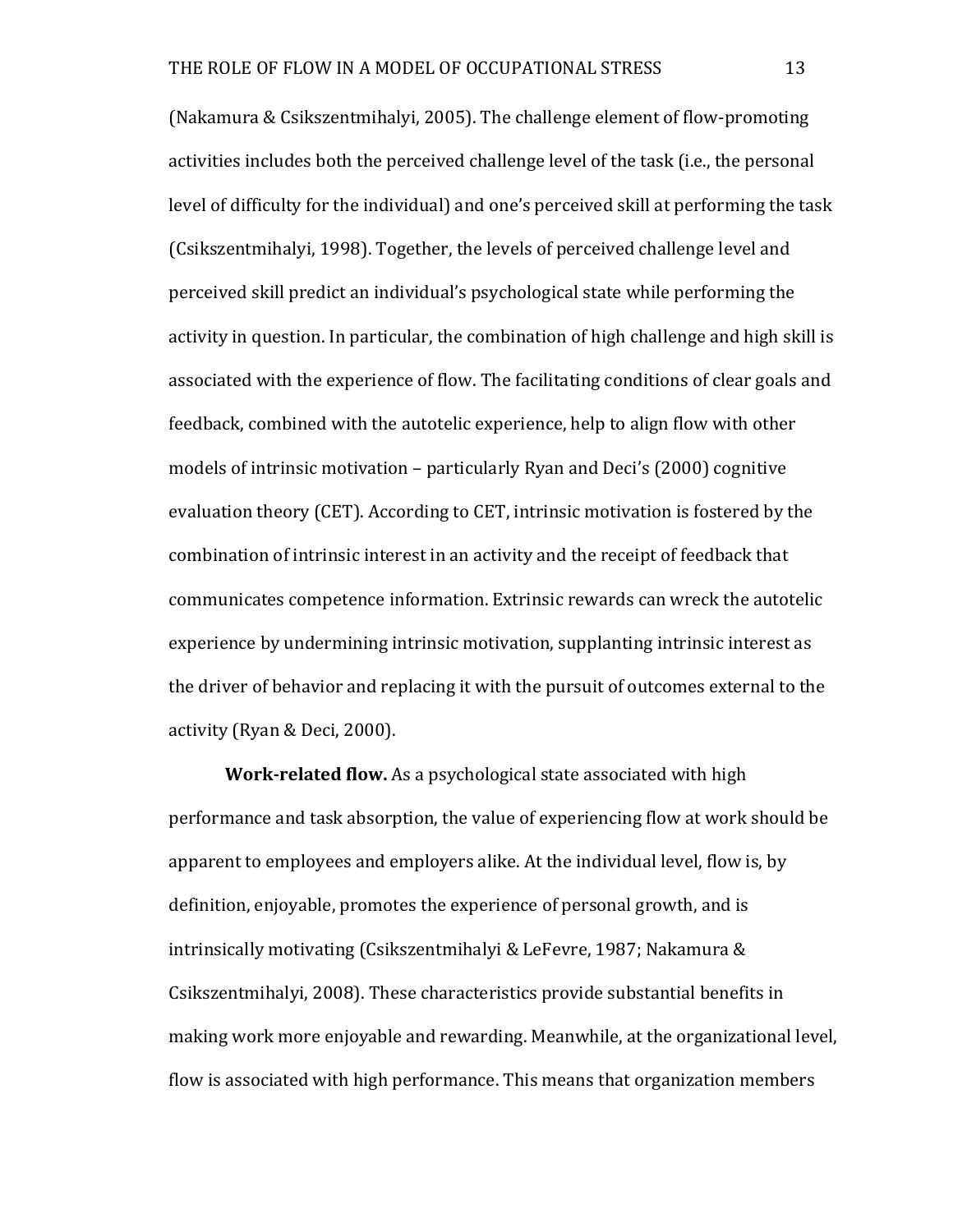who are experiencing flow with greater regularity are likely working more efficiently, being more productive, and experiencing greater happiness on the job than they otherwise would (Csikszentmihalyi, 2004). Bakker (2008) found that the enjoyment component of flow was predictive of greater in-role performance, while the intrinsic motivation component was predictive of greater extra-role performance. As such, there is some empirical evidence to support the theoretical assertions that flow is associated with better performance on the job.

Some research exists to suggest that flow might be more commonly experienced while working than while engaging in leisure activities. This is a counterintuitive finding, given flow's linkage to enjoyment and intrinsic motivation. Csikszentmihalyi and LeFevre (1989) used the experience sampling method (ESM) to collect self-report data from 107 workers throughout their daily experiences over the course of an entire week. These participants carried electronic pagers, which, when activated, would cue them to note the activity they were performing, to record their perceived levels of challenges and skills at that moment, and to rate the quality of their experience. The dimensions of experience measured were motivation, affect, potency, concentration, creativity, satisfaction, and relaxation. The results of this study indicated that flow-like experiences occurred 3 times as often at work as they did during leisure. The types of work activities that promoted flow varied across occupational groups, but there were few differences in the flow-promoting leisure activities. Workers who reported greater motivation while in flow also tended to report a higher-quality experience; they reported greater happiness, potency, satisfaction, and relaxation than their less-motivated counterparts. The researchers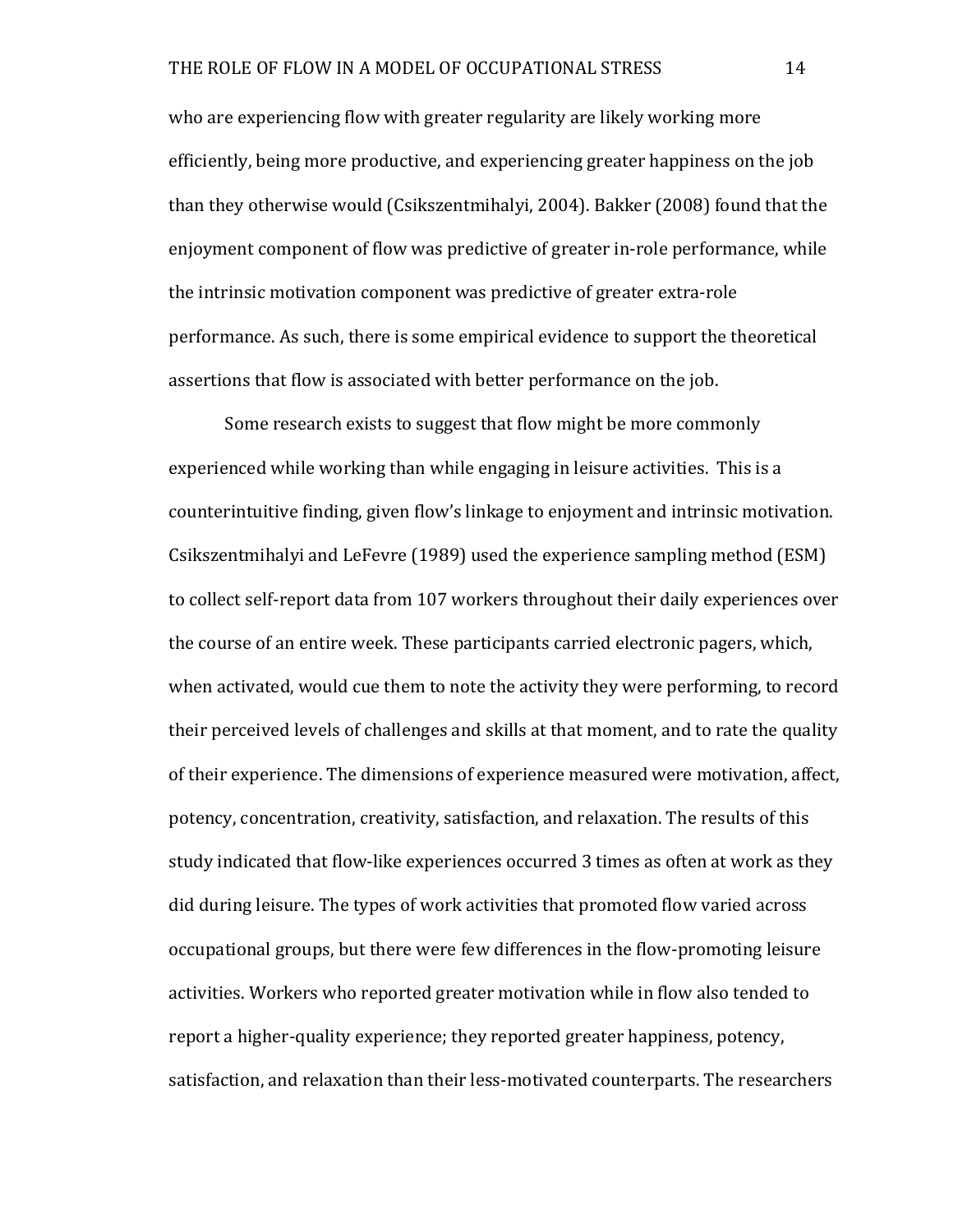noted a rather odd pattern in their results: Even though workers experienced more positive feelings at work than during their leisure activities, all occupational groups indicated that they would rather be doing something other than working. This suggests that the quality of experience might be related to the social definitions and connotations of *leisure* and *work*, rather than the realities of what people actually experience during those activities.

Rodríguez-Sánchez, Schaufeli, Salanova, Cifre, and Sonnenschein (2011) found a similar trend in their study. They used ESM to collect data about their participants' experiences of flow over the course of two weeks. The participants reported greater absorption in work tasks and greater enjoyment in non-work tasks. However, the participants reported more experiences of flow on the weekend than during the workweek. Because weekends represent time away from work for the majority of people, these findings appear to be somewhat inconsistent with the previously discussed trends in people's experiences of flow, which have indicated more flow experience at work than during free time. This incongruity merits further study, but, regardless of comparisons with leisure, the general trend indicates that flow is quite common at work.

Llorens, Salanova, and Rodriguez (2013) studied two distinctly different samples of employees in an attempt to identify the factor structure of work-related flow. In particular, they investigated whether flow fit a three-factor model consisting of enjoyment, absorption, and intrinsic interest in a sample of tile workers and a sample of secondary school teachers. They also tested whether workers who experienced both high challenge and high skill also experienced flow more often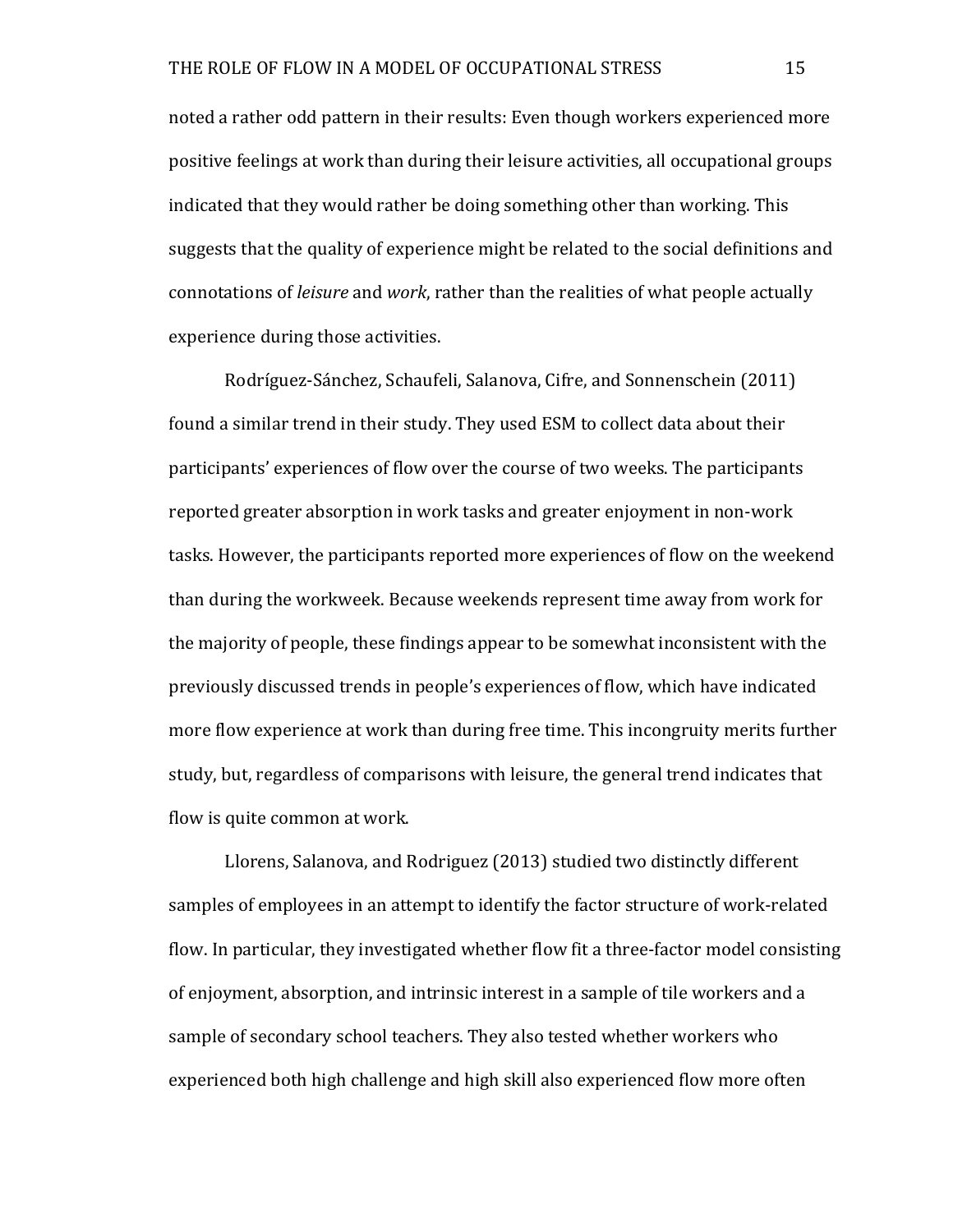than their counterparts whose challenges and skills were not well balanced. They compared the occupational groups, as well, to see whether secondary school teachers experienced flow more frequently than tile workers. Rather than a threefactor model, Llorens, Salanova and Rodriguez found that a two-factor model consisting of enjoyment and absorption fit the data best; intrinsic interest did not fit into the model as a factor of flow. The authors found that workers with a combination of high challenge and high skill scored significantly higher on the Work-Related Flow Inventory (WOLF) than the other three groups: *low challengehigh skill, low challenge-low skill, and high challenge-low skill.* The researchers also found that the *low challenge-low skill* group scored significantly lower on the WOLF than the other groups. These groups represented approximations the psychological states that Csikszentmihalyi (1975; 2008) proposed as the results of various combinations of challenge and skill (i.e., anxiety, relaxation, apathy, and flow). Because of this, Llorens, Salanova, and Rodriguez's (2013) method of identifying these post-hoc groups was highly relevant to the theory being tested. When occupation was treated as the independent variable, the researchers found that secondary school teachers experienced both enjoyment and absorption with significantly greater frequency than tile workers. The authors of this study provided evidence for the applicability of flow theory to the workplace. Not only did workers with balanced challenges and skills experience flow more often regardless of their occupation, but workers in the occupational group with a more enriched job (i.e., teachers) experienced flow more frequently than workers with a less enriched job (*i.e.*, tile workers).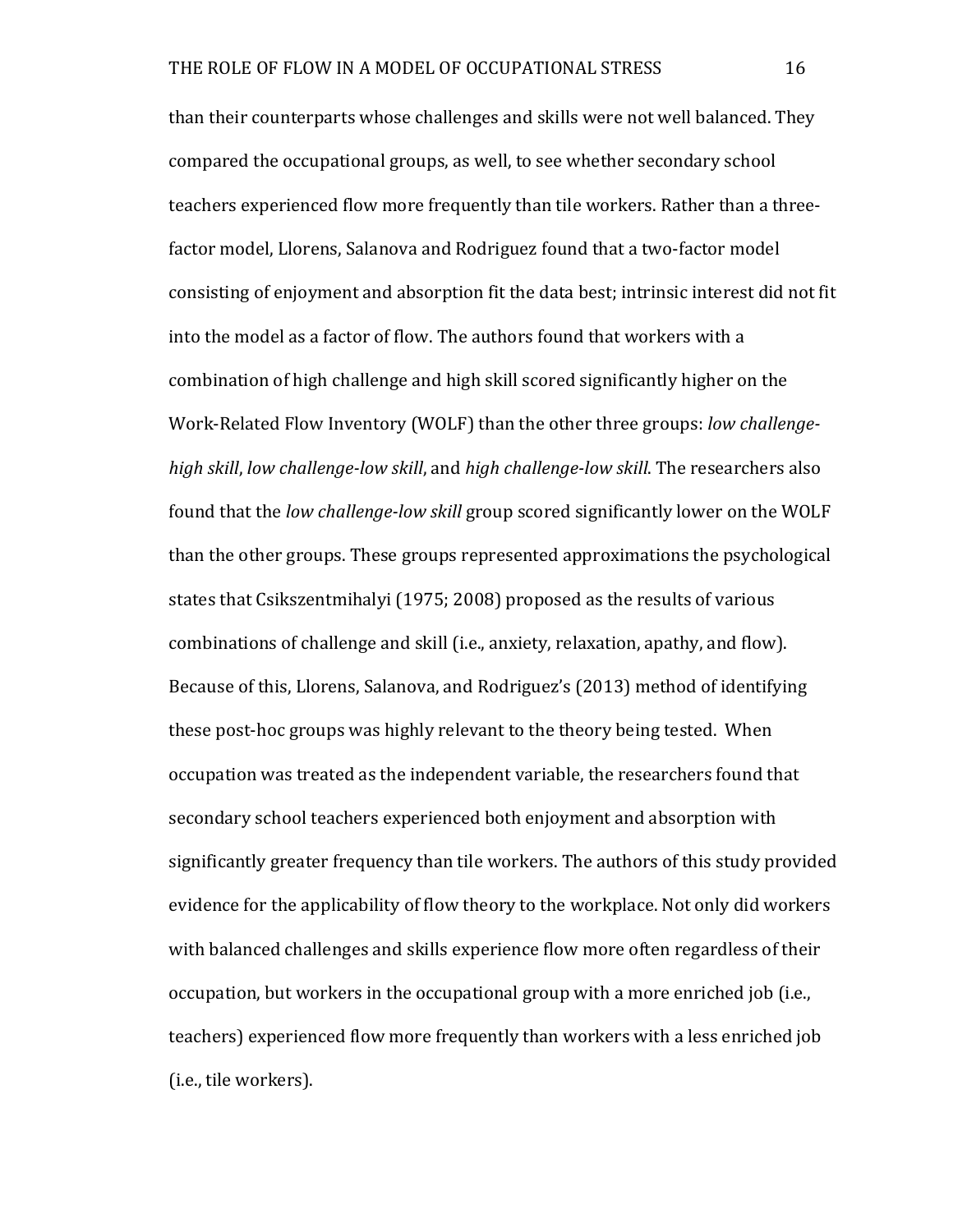**Flow as an extension of the Job Characteristics Model.** The construct of flow includes a more specific type of intrinsic motivation than other theories because flow defines intrinsic motivation in terms of a particular type of experience. Despite this more specific definition of intrinsic motivation, there are clear parallels between flow and other models of motivation. Perhaps the most prominent among these similar models is Hackman and Oldman's (1975) job characteristics model (ICM). Flow has many aspects in common with the ICM, but also addresses aspects of the work experience that the JCM does not.

The ICM was created as a method for assessing the degree to which jobs are enriched (Hackman & Oldham, 1976). The JCM consists of five job characteristics: (a) skill variety, the number of different skills utilized in a position; (b) task identity, the degree to which a position is responsible for the completion of a complete process or product; (c) task significance, the importance of a position with regard to the amount of impact it has on the lives of others;  $(d)$  autonomy, the level of decision latitude given to the worker; and  $(e)$  feedback from the job itself, the extent to which the workers are able to understand how well they are doing from simply performing their duties (Hackman & Oldham, 1975). These five characteristics are linked with three critical psychological states that result from the job: (a) experienced meaningfulness, the result of skill variety, task identity, and task significance; (b) experienced responsibility, the result of autonomy; and  $(c)$  knowledge of results, the result of feedback (Hackman & Oldham, 1975). Hackman and Oldham argued that a stronger presence of each of these job characteristics leads to stronger experiences of the critical psychological states, which, in turn, are presumed to correspond to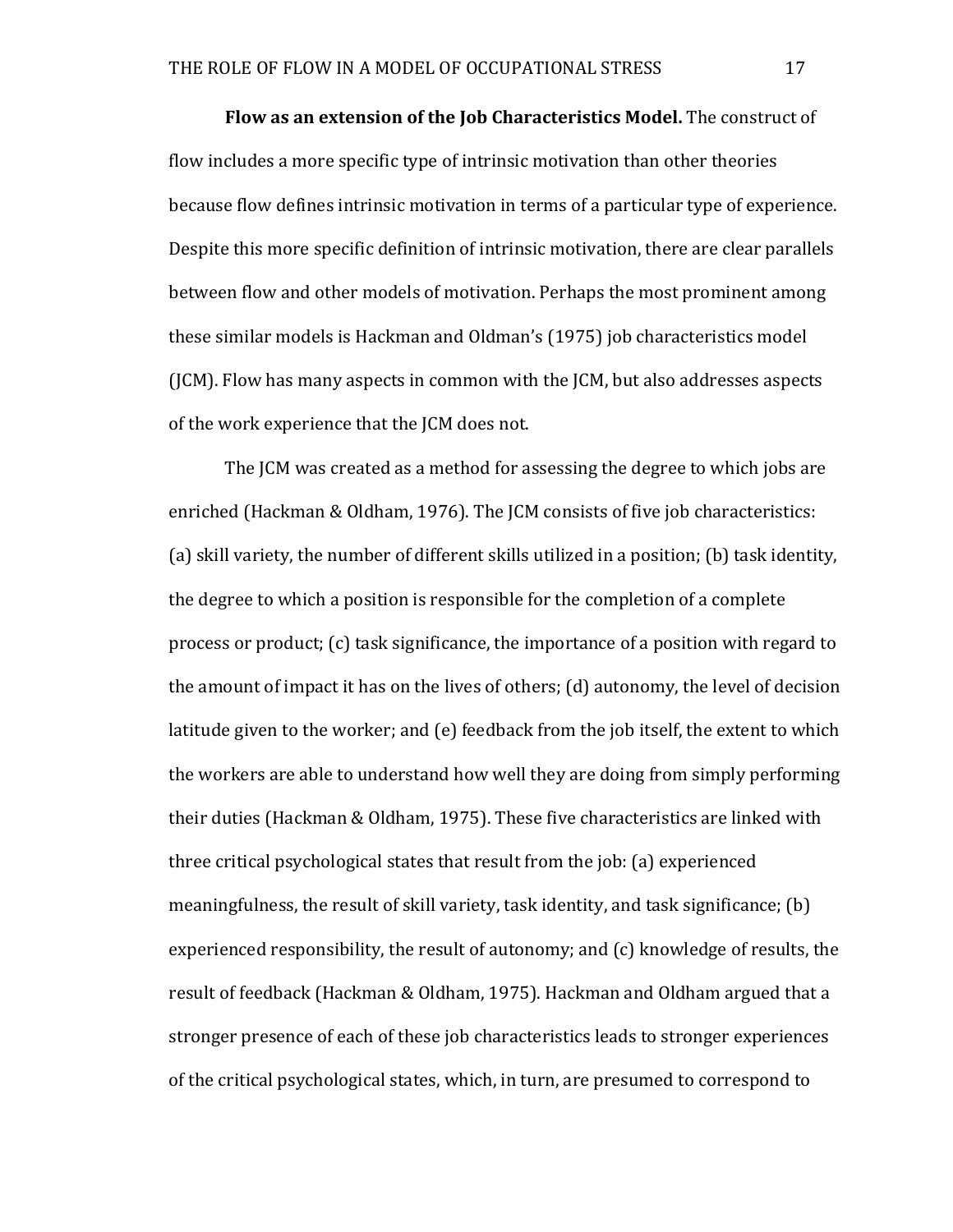greater overall work motivation. These characteristics represent the components of jobs that provide employees with a more rewarding and meaningful experience at work.

All of these aspects of the JCM are quantifiable through the use of the Job Diagnostic Survey (JDS; Hackman & Oldham, 1974; Hackman & Oldham, 1975). In its brief form, the IDS consists of 15 items – three items for each of the five job characteristics. An individual's responses to these items can be used to calculate a motivating potential score (MPS), which summarizes the degree to which the job is already motivating and/or how ready the job is for an enrichment-focused redesign. Because of their motivating potential at work, Hackman and Oldham's job characteristics have sometimes been used as job resources by occupational stress researchers.

The parallels between the ICM and flow are generally fairly clear and have been previously described by Maeran and Cangiano (2013). Whereas the ICM emphasizes the importance of task identity, flow is facilitated by the existence of clear goals in an activity. Because goals are inherent in tasks that have a complete identity, these characteristics are highly similar. Both the JCM and flow theory describe the importance of receiving feedback from the job itself in such a way that the characteristic of feedback is an area of complete overlap between the two theories. Autonomy in the JCM, as a representation of one's freedom to decide how and/or when to perform work, is analogous to flow's component of personal control over an activity. Finally, an individual's perceived skill in Csikszentmihalyi's model of activity-related psychological states is not much different from the job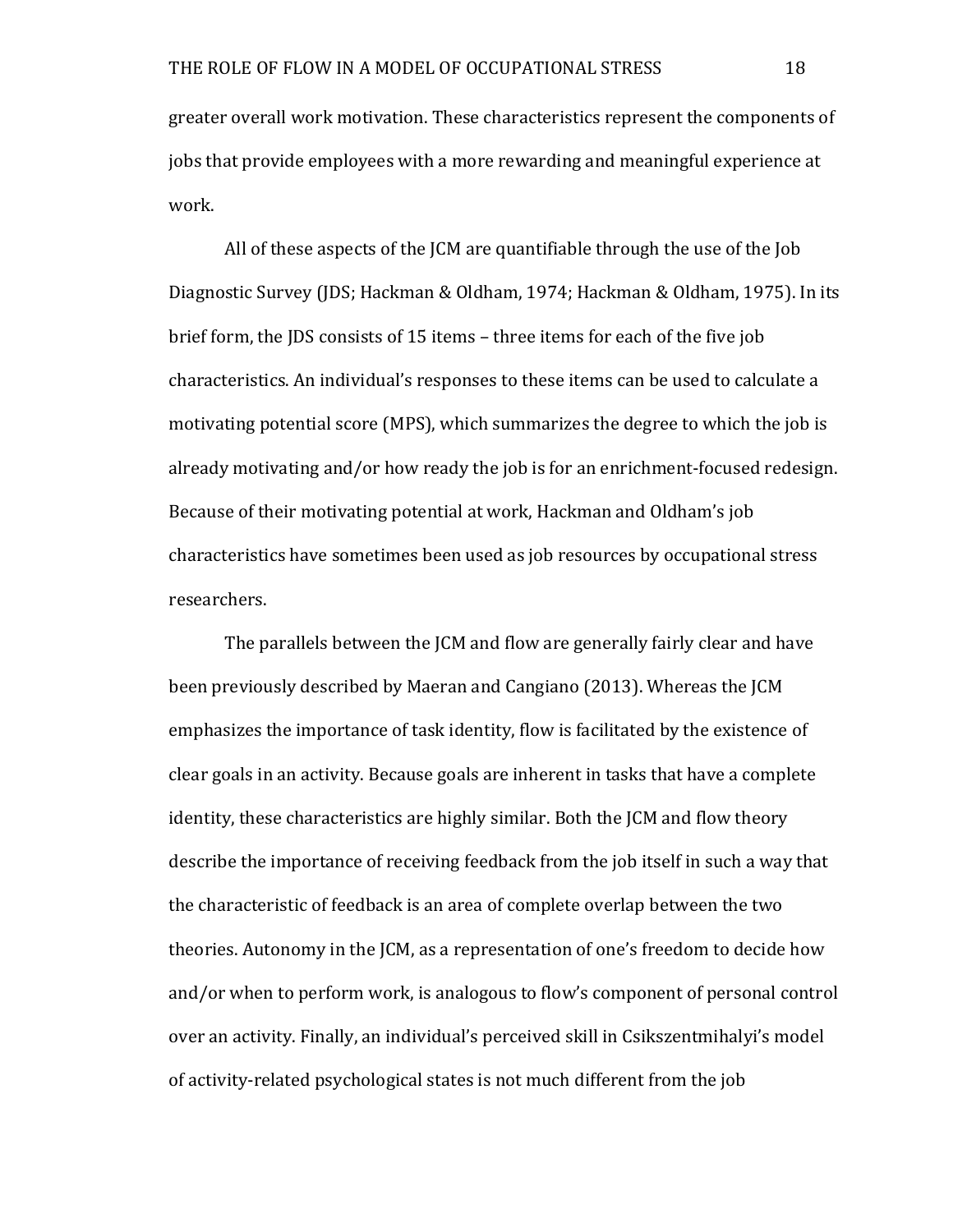characteristic of skill variety. The usage of a greater variety of skills in which the individual has competence permits more challenging tasks to be performed, which, stretches the individual to grow and further develop those skills. These correspondences between the JCM and flow are summarized in Table 1.

Table 1

*Summary of* c*onstruct similarities between the Job Characteristics Model and flow (created based on material from Maeran and Cangiano, 2013)*

| Job Characteristics from JCM | Characteristics and Correlates of Flow       |
|------------------------------|----------------------------------------------|
| Skill variety                | Perceived skill                              |
| Task identity                | Goals exist in activity ( <i>autotelic</i> ) |
| Autonomy                     | Personal control                             |
| Feedback                     | Feedback                                     |
|                              |                                              |

Maeran and Cangiano (2013) studied whether Hackman and Oldham's job characteristics were predictive of the frequency with which workers experience flow on the job. With a sample of 105 Italian workers, they administered a questionnaire that included the JDS and the Dispositional Flow Scale-2. The researchers found that higher scores on the job characteristics did, in fact, predict a greater tendency to experience flow. A hierarchical regression also indicated that propensity to experience flow explained a significant amount of unique variance after accounting for the three critical psychological states described in the JCM when predicting workers' levels of job satisfaction (as measured by a subscale of the JDS). Therefore, despite the similarities between the JCM and flow, flow explains unique variance in job satisfaction after accounting for job characteristics. As such, it seems that work-related flow is likely more than just a proxy for the degree to which a job is enriched.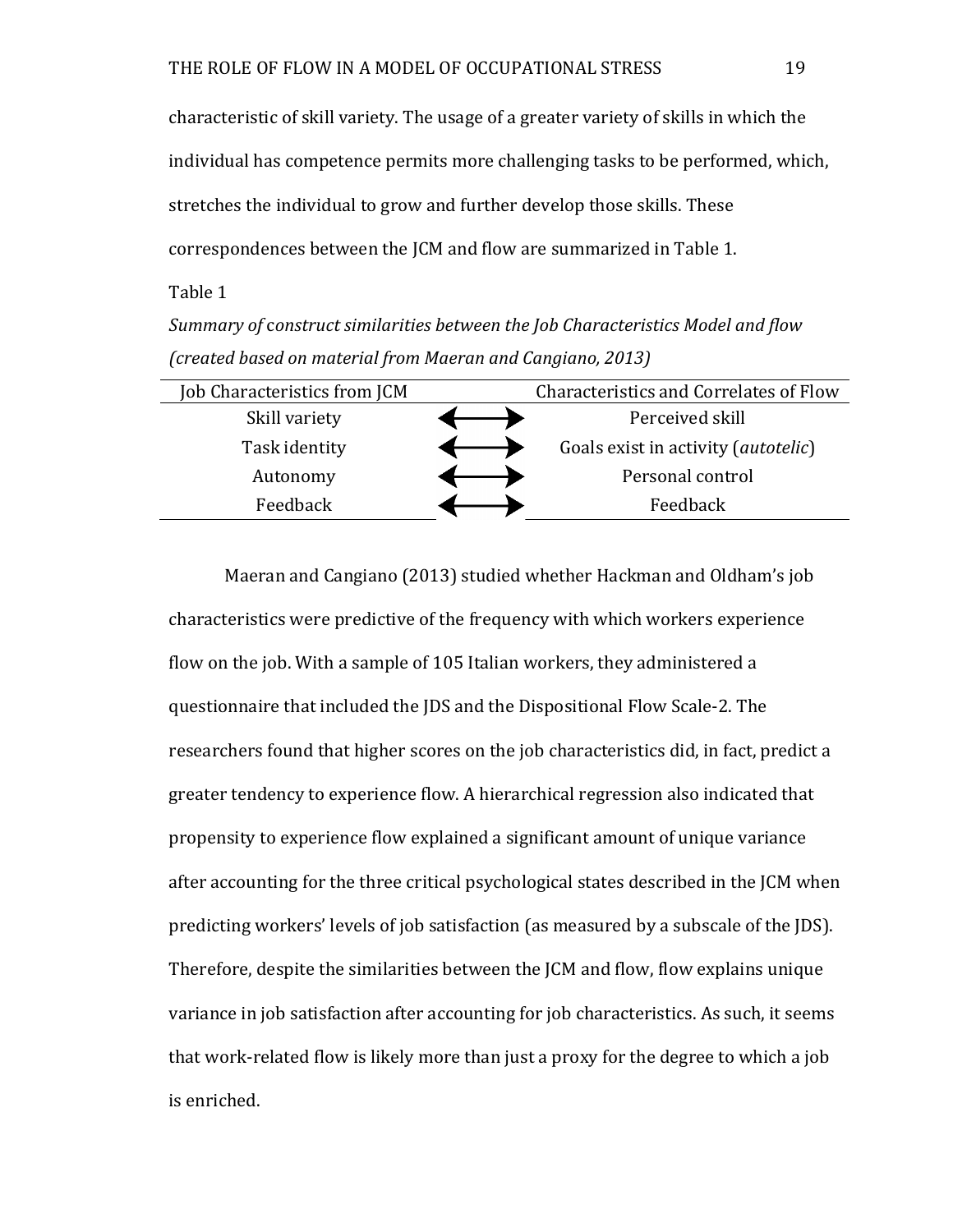Demerouti (2006) also found a linkage between the MPS and experiences of flow at work. She tested a model in which flow was predicted by the MPS and in which extra-role performance and in-role performance were predicted by flow and conscientiousness. She discovered that there was a very strong positive relationship between the MPS and flow. Frequency of flow experiences was positively related to both in-role and extra-role performance, but only for participants who were high in conscientiousness. Therefore, it seems that flow is not only closely related to presence of motivating job characteristics, but also predicts self- and colleaguereported job performance for conscientious workers. Because one of the anticipated outcomes of enriched job is high-quality work performance (Hackman & Oldham, 1975), flow appears to correspond quite closely to the JCM in this regard.

The combined results of Maeran and Cangiano (2013) and Demerouti (2006) demonstrate that there are indeed relationships between the characteristics of one's job, the frequency with which one experiences flow at work, and the outcomes of interest to job enrichment theories. An enriched job seems to promote the experience of flow at work, but flow is also empirically distinguishable from a job's motivating potential. This close relationship with job resource variables suggests a theoretical linkage between flow and job stress through the resources identified in job enrichment models like the JCM.

### **Flow and Stress**

The fact that flow and stress have much in common did not gain much traction in the research literature until recently. Peifer (2012) illustrated the interrelatedness of stress and flow when she wrote about the similarities between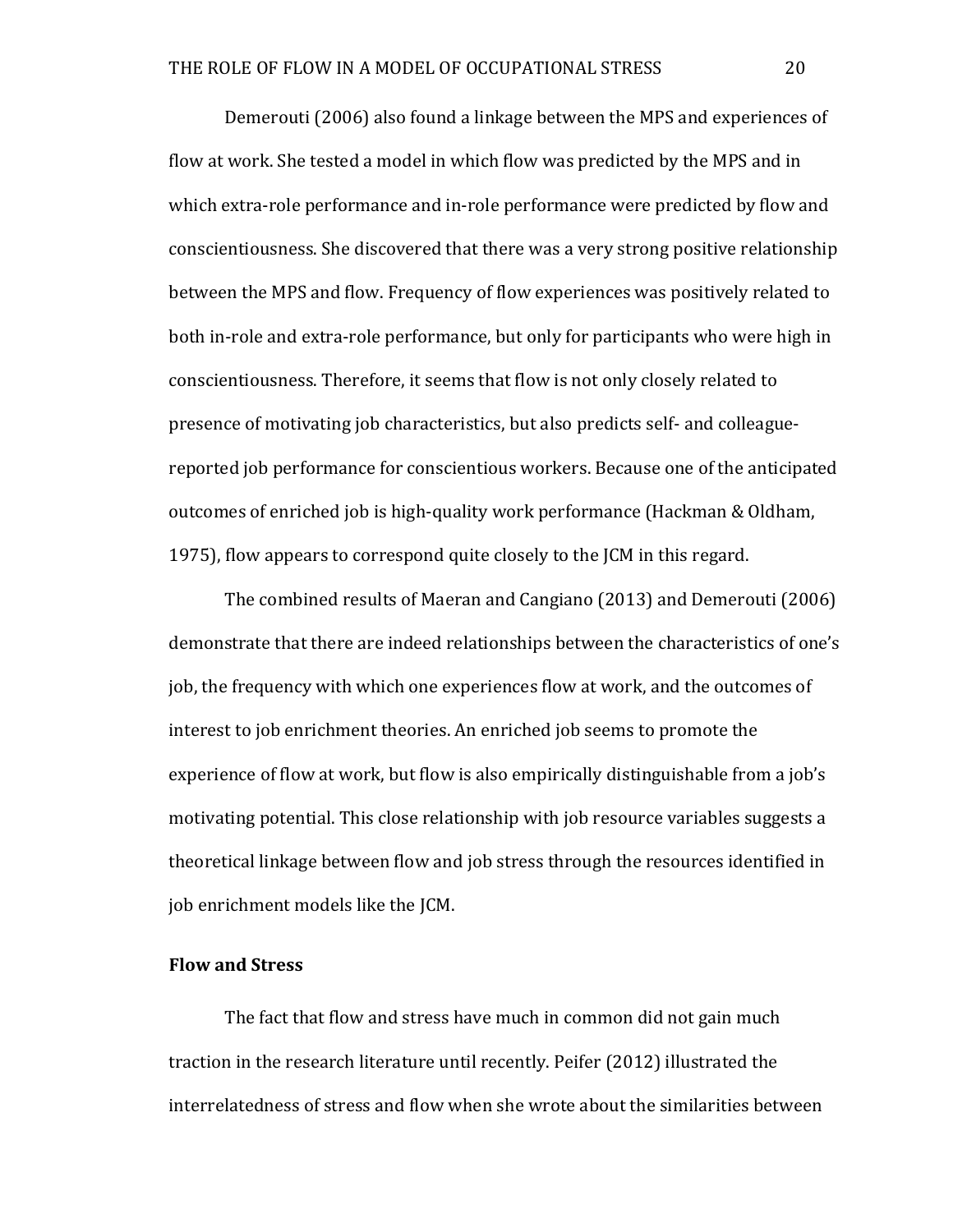Lazarus and Folkman's (1987) transactional stress model and the psychological states that Csikszentmihalyi (2008) identified as the result of the combination of one's perceived challenge and skill. In the transactional stress model, stress is triggered by appraisals made by an individual in situations in which the demands are greater than the individual can handle (Lazarus & Folkman, 1987). With flow theory, however, there exists an essentially equivalent state to the transactional model's concept of stress: anxiety. According to Csikszentmihalyi (2008), anxiety occurs when the challenge level of an activity is high, but the individual has low skill at the task. In both cases, the individual lacks the resources to meet the demands and experiences a psychological state that reflects this incongruity. According to the transactional model, the state resulting from an appraisal is likely to be aversive if the situation has been labeled as a harm or a threat, but has the potential for a positive interpretation if the situation is appraised as a challenge or a benefit (Lazarus & Folkman, 1987).

When challenges are interpreted positively, they represent an opportunity for personal growth and development through increased mastery. This mastery occurs by stretching oneself to one's limits, or, in many cases, slightly beyond those limits (Csikszentmihalyi, 2008). This stretch-related growth was also captured by the DCM, in which Karasek theorized that learning occurs in jobs where one has both high decision latitude and high demands (Karasek et al., 1998). Like stress, the concept of growth through challenge in the transactional model has a direct analog in flow theory. Given that flow occurs when perceptions of high challenge are matched by perceptions of high skill, when one experiences flow, one is being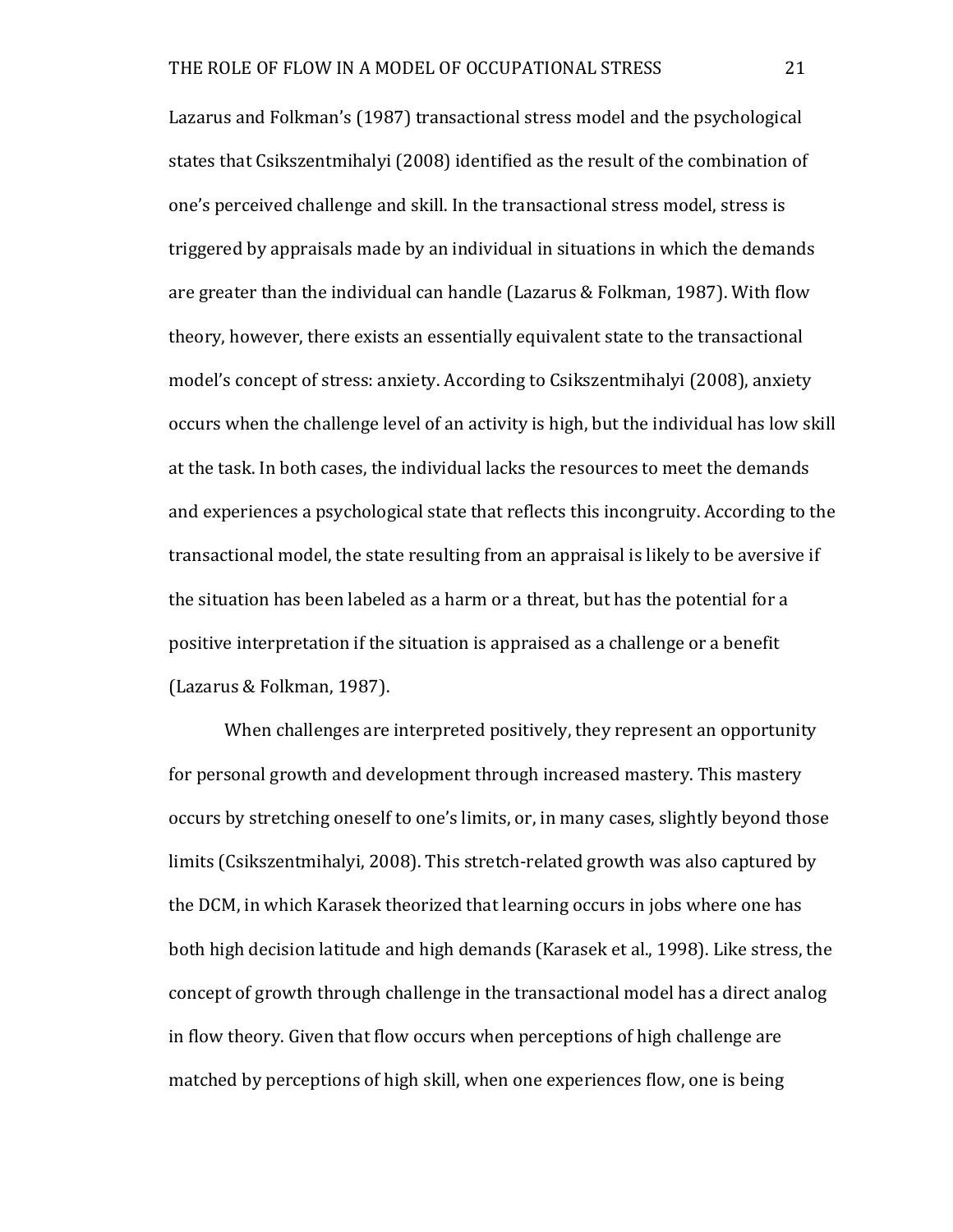stretched to or beyond one's current abilities while performing the activity. This stretching of abilities is the basis behind growth and mastery and exemplifies flow's relationship with optimal experiences and high levels of performance. As one develops skill at a flow-promoting task, increasing levels of challenge must be pursued in order to continue perceiving the amount of challenge necessary to experience flow (Csikszentmihalyi, 2008). In situations in which task difficulty can be increased gradually over time, one can theoretically continue to grow until a plateau is reached; that is, one's skills can grow until one's personal limit of skill development has been reached or the task difficulty cannot be increased any further.

Peifer (2012) alluded to the inherent presence of stress during flow in her working definition of the construct: "Flow is a positively valenced state resulting from an activity that has been appraised as an optimal challenge characterized by optimized physiological activation for full concentration on coping with environmental/task demands" ( $p$  148). By these criteria, flow is described using key terms and phrases, such as *appraisal*, *challenge*, *physiological activation*, and *coping*, all of which also have very strong traditions in the stress literature. Flow represents the mobilization of skill-based resources to actively cope with situational demands.

**Physiological similarities between flow and stress.** While physiological measures will not be employed in the present study, a brief glance at the literature on the physiologies of flow and stress will help to substantiate their theoretical and phenomenological commonalities using objective data. In addition to the theoretical and definitional similarities between flow and stress, there is also evidence to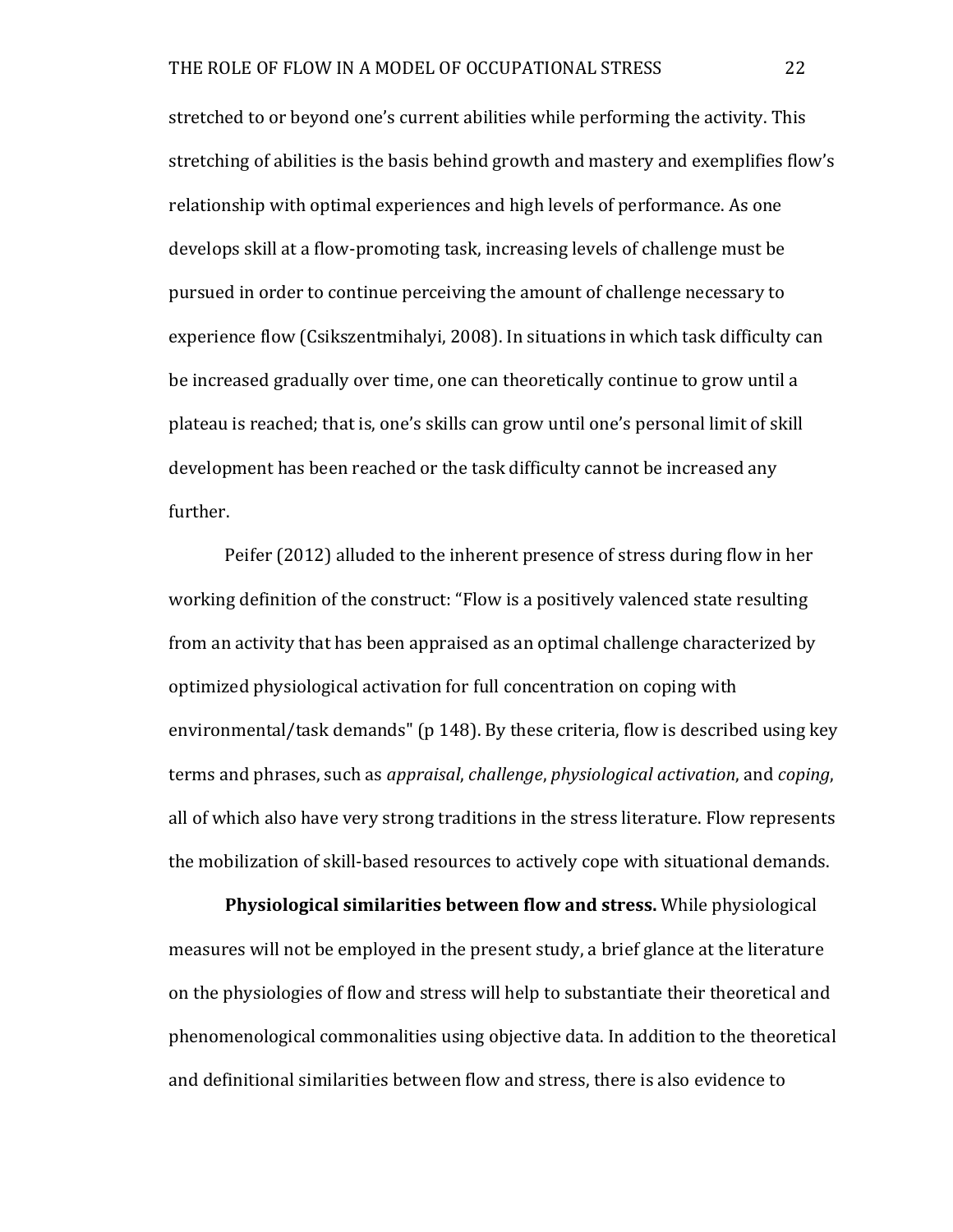suggest that flow can be described with reference to such variables as autonomic nervous system tone, cortisol levels, and cardiovascular activity (Peifer, 2012), all of which are also closely linked to the stress response. The sympathetic nervous system (SNS)—a branch of the autonomic nervous system (ANS)—is the mechanism behind the classic fight or flight response. Meanwhile, cortisol is the end product of activation of the hypothalamic-pituitary-adrenal (HPA) axis and a commonly measured physiological marker of stress (Sapolsky, 2004). There exists a growing body of literature in which researchers describe the correspondences between flow and stress in terms of their respective physiological characteristics, indicating that there is a component of *eustress* (i.e., "good stress"; see the *Eustress* section for more) inherent in flow.

So far, researchers have found that flow is associated with increased HPAaxis activity (Keller, Bless, Blomann, & Kleinböhl, 2011; Peifer, Schulz, Schächinger, Baumann, & Antoni, 2014), SNS activity (de Manzano Theorell, Harmat, & Ullén,  $2010$ ; Keller et al.,  $2011$ ; Peifer et al.,  $2014$ ), and parasympathetic nervous system activity (Peifer et al., 2014). According to Peifer et al. (2014), the co-activation of both branches of the ANS might be a defining characteristic of flow, but more research is needed to corroborate this idea. This body of research on the physiological correlates of flow lends further support to flow's theoretical linkage with stress and demonstrates the relevance of its inclusion in models of the stress process. Based on what is known about its physiological nature, flow can be described, in part, by its commonalities with the physiological stress response.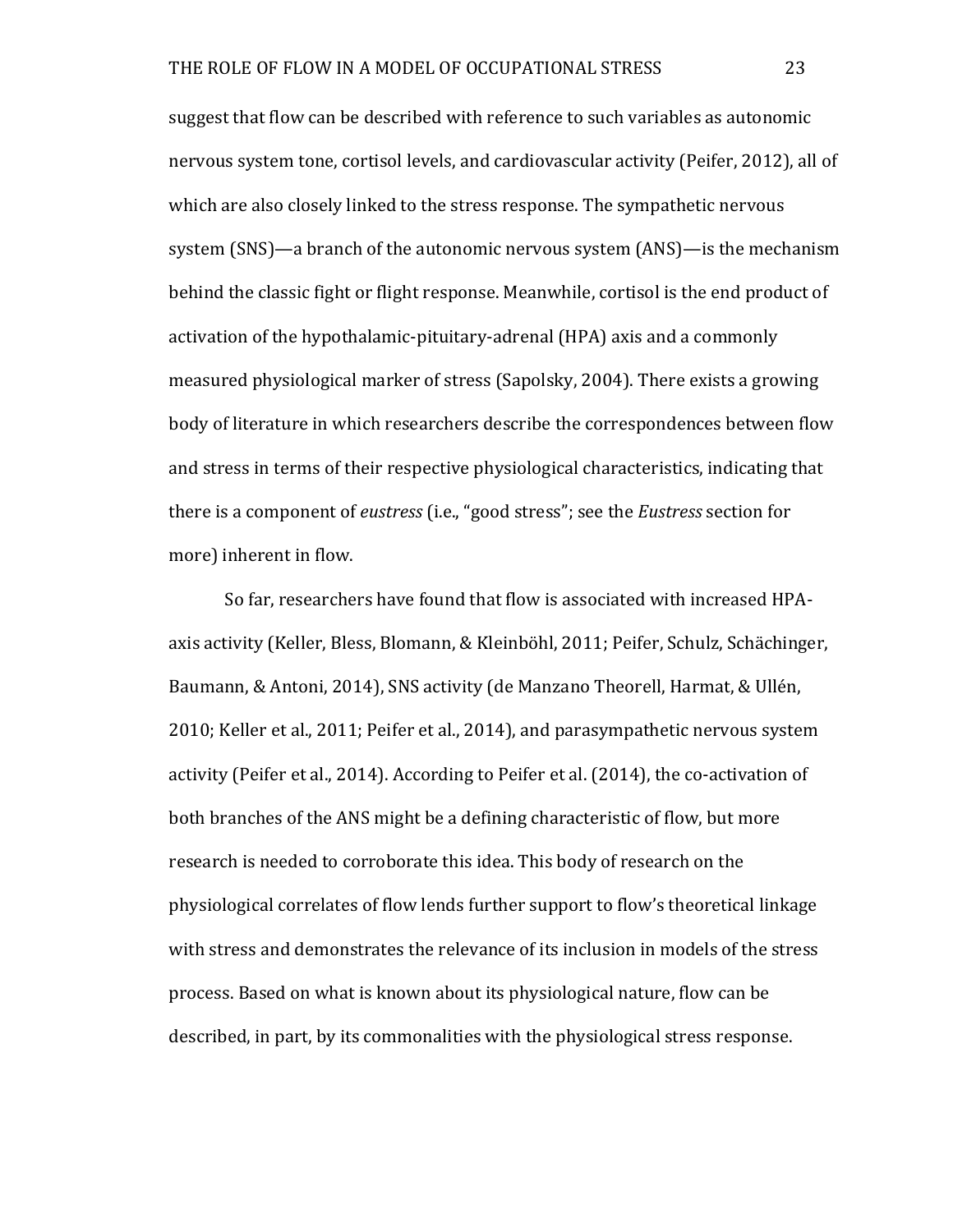**Work-related flow and job stress.** A relatively new stream of research has emerged in which researchers combine both flow and job stress into a single theoretical framework and examine flow's benefits to well-being in the presence of stressors. For instance, the broaden-and-build model, proposed by Frederickson (1998), can provide a foothold for understanding the benefits of flow in a stressrelated context. Frederickson suggests that positive emotions (e.g., joy, interest, contentment, and love) help to build up the personal resources of the individual experiencing them after first broadening the individual's *thought-action repertoire*. This repertoire theoretically consists of different thought-action tendencies, which, as their name implies, are ways of thinking and acting that are associated with particular emotional states. The basis of the theory is that by experiencing positive emotions, an individual is broadening the thought-action tendencies available to them from their repertoire. Because of the increase in thought-action tendencies, the person is able to respond to situations differently when he or she experiences the emotional states that make those tendencies accessible. The outcomes of these tendencies build an individual's resources through such activities as exploring, playing, savoring, and socializing (Frederickson, 1998). Because flow is a positive psychological state and the types of activities that Frederickson identified have the characteristics associated with flow, the broaden-and-build model could be used to describe how experiences of flow are related to greater amounts of job resources over time.

As a test of the broaden-and-build model, Salanova, Bakker, and Llorens (2006) studied a sample of secondary school teachers over the course of eight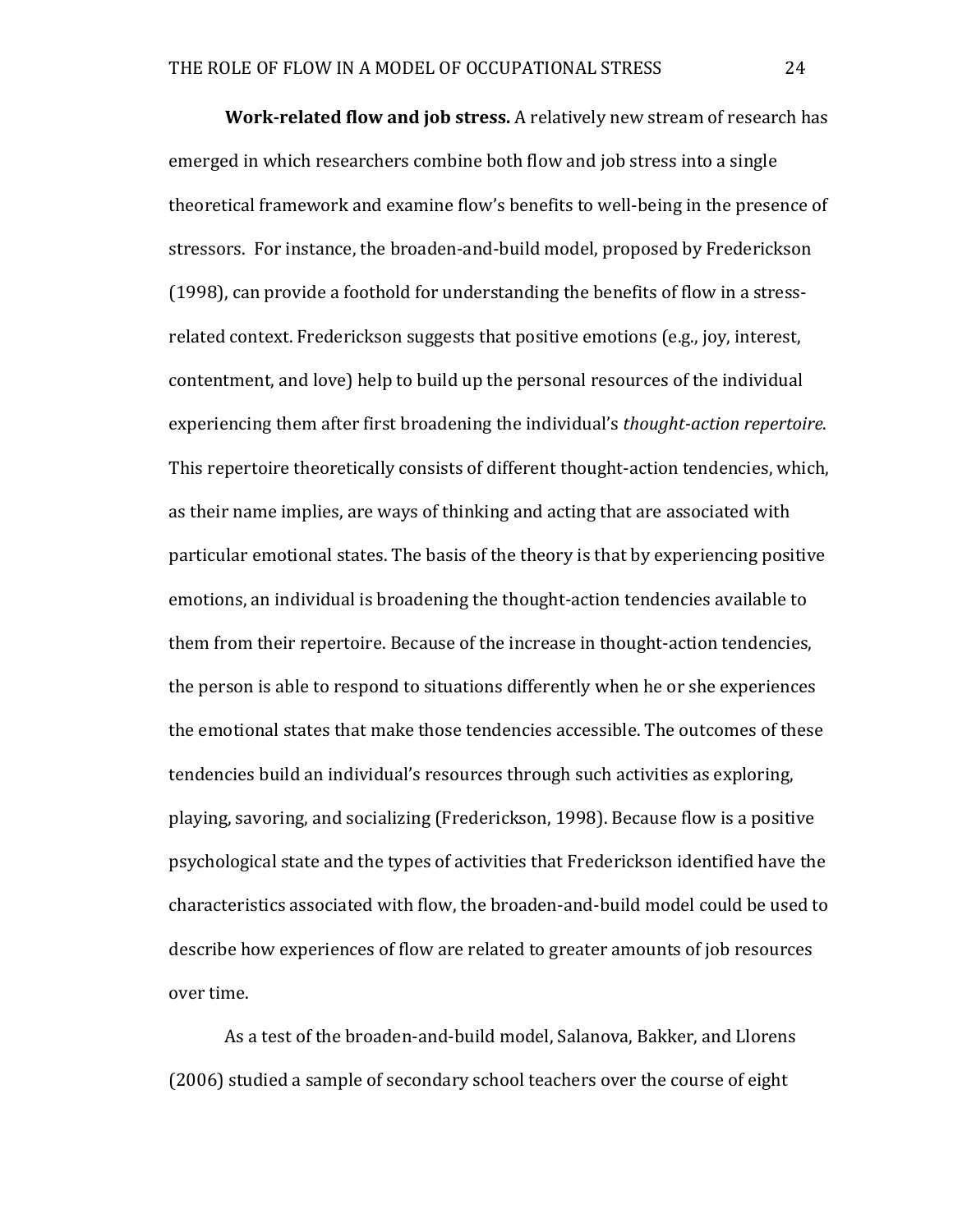months, sending out identical surveys at the beginning and end of the academic year. The surveys assessed personal resources, organizational resources (i.e., job resources), and flow in order to test a set of reciprocal hypotheses. The researchers hypothesized that personal and organizational resources at time one would predict flow at time two and that flow at time one would predict personal and organizational resources at time two. The researchers used these hypotheses as the basis for testing whether resources and flow could function together in an upward spiral of resources. They identified the presence of the anticipated positive reciprocal relationships and found initial support for the upward spiral. Because these data were only correlational in nature, however, reciprocal causality cannot be determined. These interrelationships between flow and the availability of both personal and organizational resources is a promising step in the direction of understanding the nature and benefits of flow.

In order to more closely examine the relationship between levels of job resources and experiences of flow, Mäkikangas, Baker, Aunola, and Demerouti (2010) collected data from workers at an employment agency at three points in time, with six weeks between administrations. The survey consisted of items related to job resources, flow, and exhaustion. Using latent growth curve analysis and growth mixture modeling—both of which are variants of structural equation modeling—Mäkikangas et al. (2010) found support for most of their predictions. The authors discovered that job resources were indeed positively correlated with flow and that mean changes in job resources were also correlated with mean changes in flow. Exhaustion was related negatively related to flow and resources,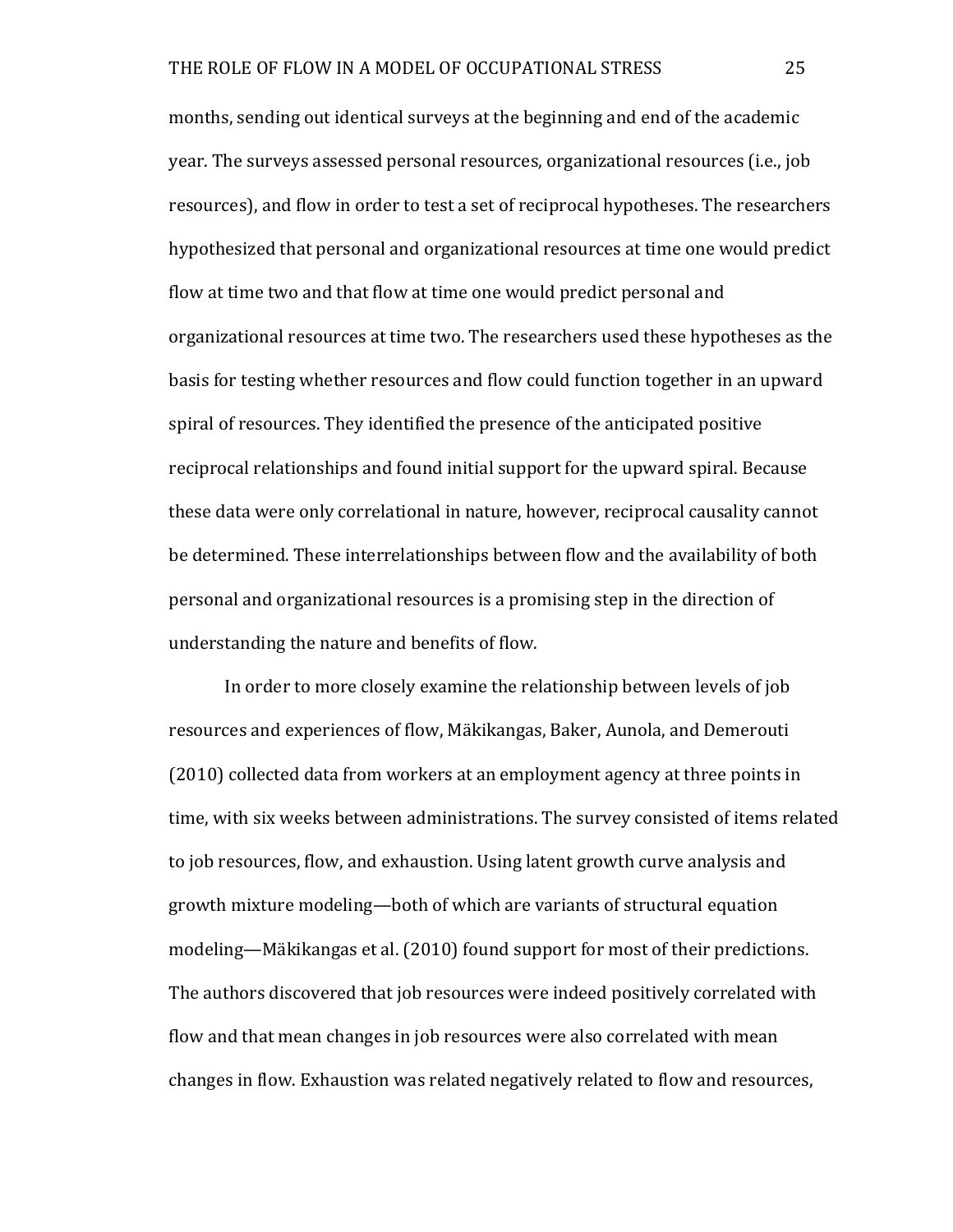but it did not function as a moderator. Four developmental trajectories of flow and resources were identified: high levels of both constructs that remained stable over time, moderate levels remained stable over time, low levels that remains stable over time, and moderate levels that declined over time. Mäkikangas et al. (2010) expanded on research from Salanova, Bakker, and Llorens (2006) by showing that not only are levels of flow and job resources reciprocally related, but that changes in their levels are also related. Additionally, the developmental trajectories identified by Mäkikangas et al. (2010) are evidence of longitudinal relationships between resources and flow, supporting the findings by Salanova et al. (2006) and the applicability of the broaden-and-build model to the study of flow.

Flow is also associated with many outcomes of work, both negative and positive. Bakker and Geurts (2004) examined work-home interference (WHI), an inter-role stressor, using the job demands-resources model with flow and both positive and negative WHI. Negative WHI refers to conflict between one's responsibilities at work and at home, such that one does not have enough resources to fulfill one's home obligations due to the costs of meeting work obligations. Positive WHI refers to being energized, motivated, and/or experiencing positive emotions after leaving work and taking those positive feelings home (this is perhaps a misnomer, as interference tends to carry a negative connotation). To study these two varieties of WHI, Bakker and Geurts used a dual-process model in which job resources were expected to have a positive direct effect on positive WHI, as well as a positive indirect effect through flow. The researchers also expected that job demands would have a negative direct effect on negative WHI, as well as a negative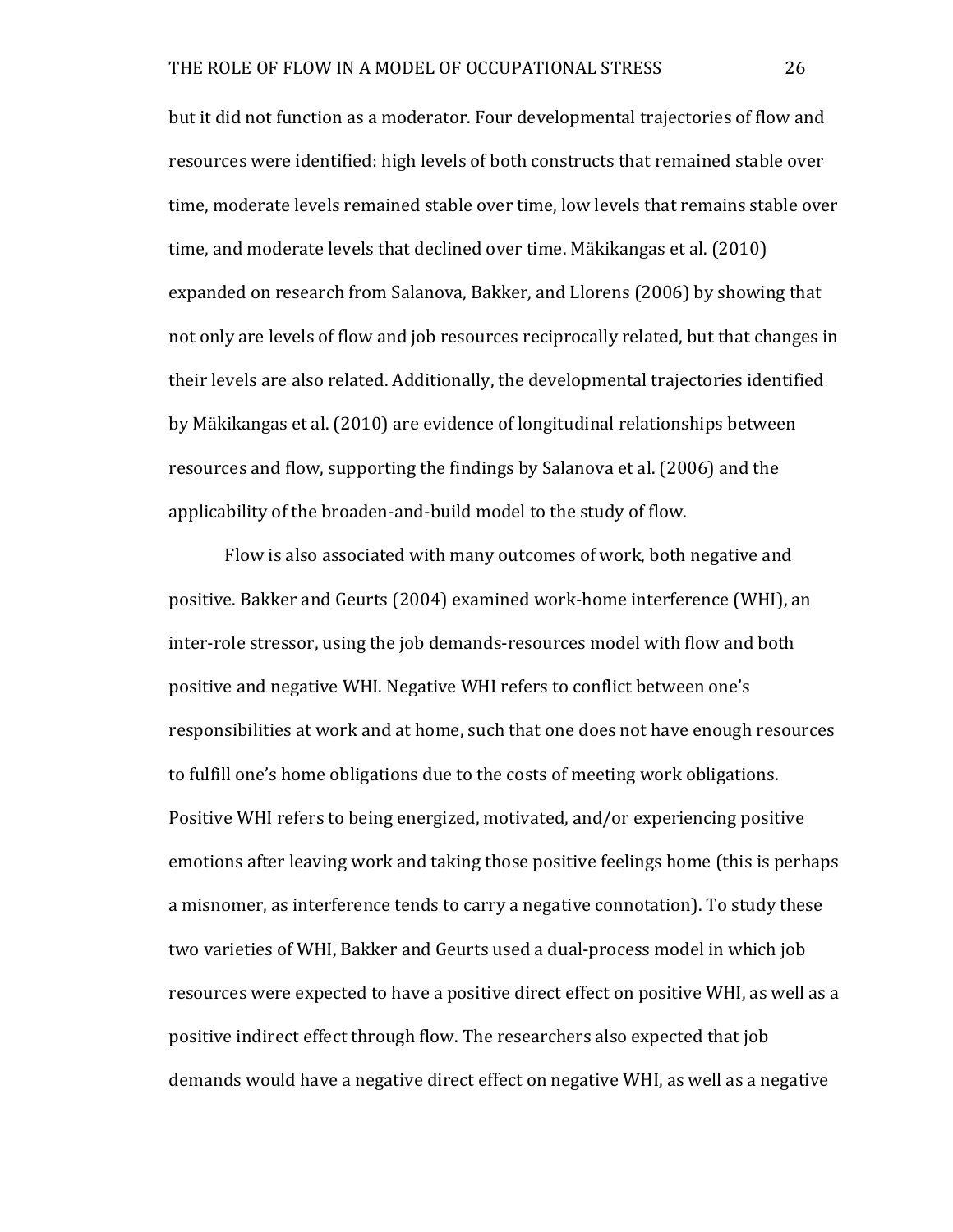indirect effect through emotional exhaustion. Using structural equation modeling, they found that the proposed model demonstrated a good fit to the data. Bakker and Geurts (2004) showed that job resources are important predictors of flow and that flow is an important piece of the puzzle when it comes to explaining the spillover of positive work emotions into one's personal life.

Similarly to Bakker and Geurts' (2004) study of flow's relationships with positive and negative post-work experiences, Demerouti, Bakker, Sonnentag, and Fullagar (2012) examined whether frequency of flow experiences could function as a moderator in the prediction of levels of vigor and exhaustion, both at work and at home. They investigated whether experiences of flow on the job interact with one's level of recovery to predict exhaustion and vigor at work. The researchers also studied whether flow interacts with one's level of detachment to predict exhaustion and vigor at home. They hypothesized that more experiences of flow would be associated with higher levels of vigor and lower levels of exhaustion for participants who reported low levels of recovery during the workday. The basis of these predictions is that flow helps to preserve energetic resources; for those who have not been able to recover energy during breaks, flow plays an important role in preserving one's remaining energy and fending off exhaustion. The hypotheses for detachment and post-work levels of vigor and exhaustion were similar. When one has greater detachment, the researchers expected flow to be positively related to vigor and negatively related to exhaustion at bedtime. All of these predicted relationships were supported by the data, but only for the enjoyment dimension of flow, not for absorption or intrinsic motivation. Thus, the enjoyment that one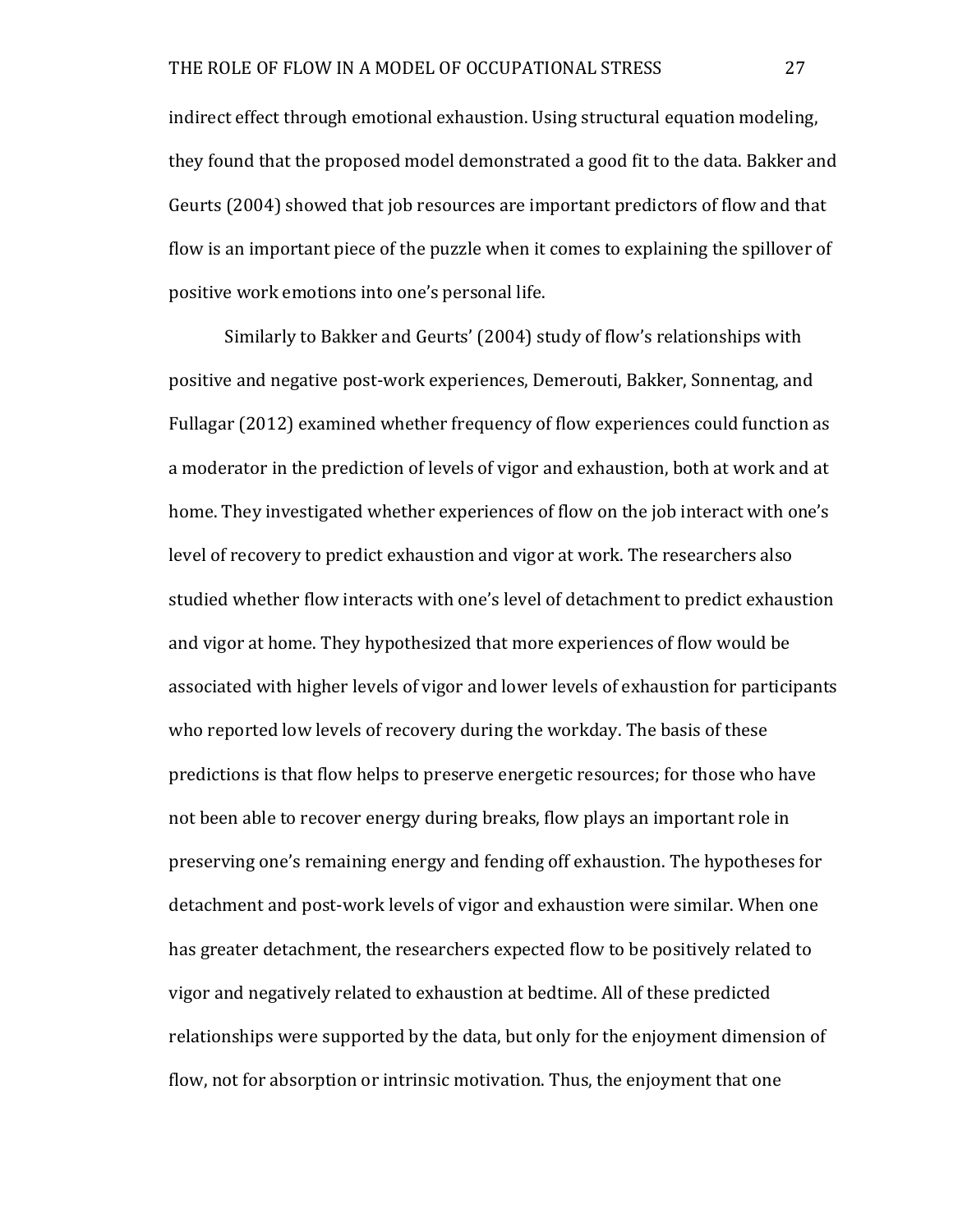experiences during flow seems to be related to one's level of energy both at work and at home, but only in combination with moderators. The constructs of vigor and exhaustion are rather similar to Bakker and Geurts' (2004) conceptualizations of positive WHI and negative WHI, respectively. As such, Demerouti et al. (2012) and Bakker and Geurts (2004) collectively demonstrated that flow could function as either a moderator or a mediator in models with similar dependent variables.

Because flow has been found to predict levels of energy at work (Bakker & Geurts, 2004) and after work (Demerouti et al., 2012), Debus, Sonnentag, Deutsch, and Nussbeck (2014) studied whether one's level of recovery (e.g., energy level and feelings of being properly rested) can predict subsequent levels of flow. They collected self-report data from participants over the course of a workweek, measuring levels of recovery each morning and levels of flow at three points during each workday. The researchers found that although flow experiences did not occur in a U-shaped pattern throughout the day as hypothesized, those who were highly recovered at the beginning of the day did exhibit a U-shaped trend. Individuals with low levels of recovery, however, had gradually declining levels of flow throughout the day. Furthermore, participants' levels of recovery predicted day-level experiences of flow; individuals who reported higher levels of recovery also reported higher levels of flow during that same day. Debus et al. (2014) found that in addition to flow predicting energy levels, energy levels in the morning and one's degree of recovery can also predict flow during the day.

Given the established importance of job resources in predicting flow, Fagerlind, Gustavsson, Johansson, and Ekberg (2013) used the DCM to explore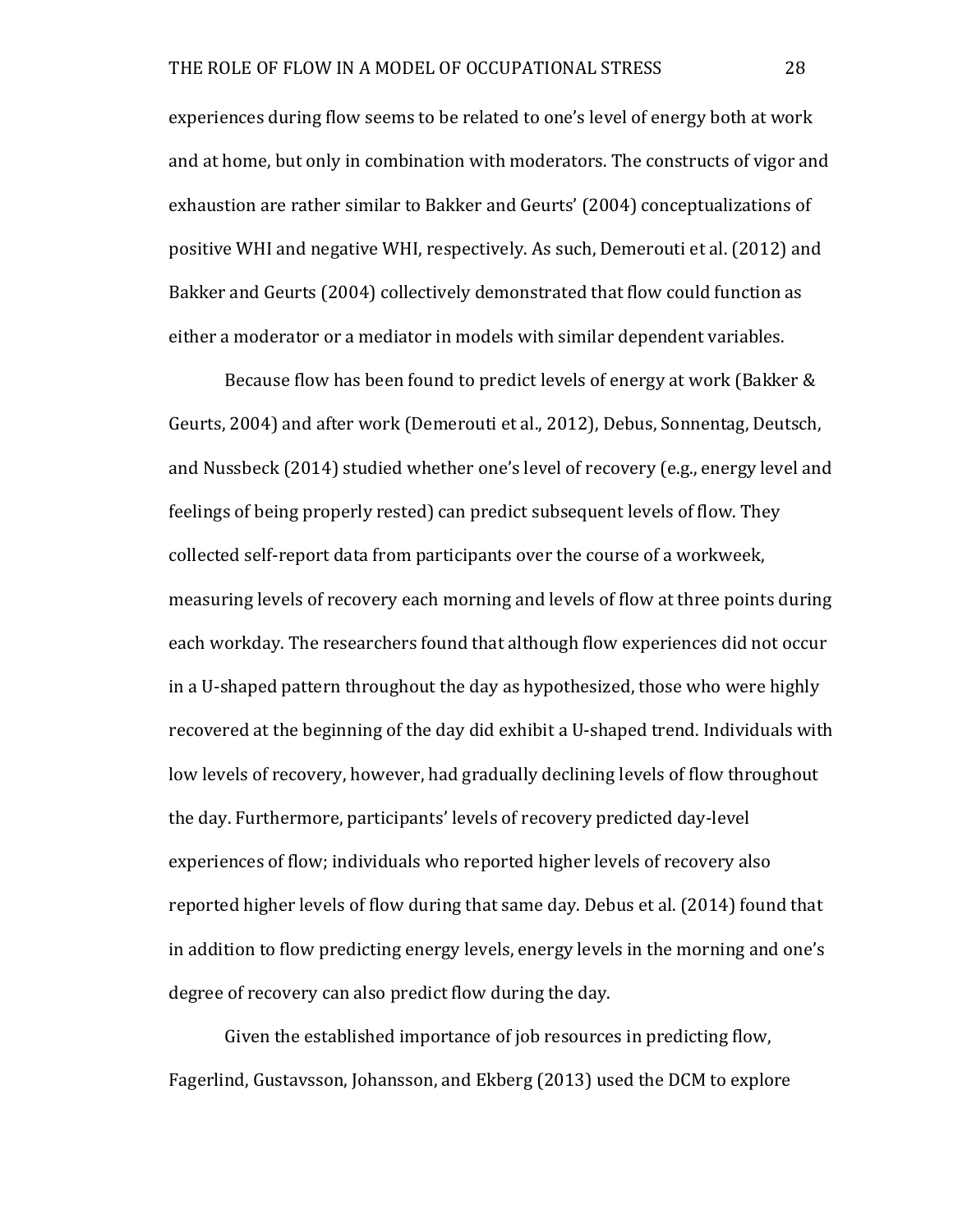which particular combination of job characteristics is the most effective at predicting flow experiences at work. To do this, they categorized their participants' jobs by the combination of decision latitude and demands found in the job, the amount of social capital available, and the degree of innovative learning climate present in the employing organization (Fagerlind et al., 2013). Social capital refers to the amount of social interconnectedness and idea sharing that exists in the workplace. Innovative learning climate refers to employees' freedom to break conventions, explore new ways of working, and express opinions (Fagerlind et al., 2013). Social capital and innovative learning climate were included as a way to expand upon the DCM by including more job resources than just decision latitude. Based on Karasek's (1979) DCM, Fagerlind et al. (2013) identified jobs as being *active* (high demands and high control), *high strain* (high demands and low control), *low strain* (low demands and high control), or *passive* (low demands and low control). Innovative learning climate and social capital were both divided into quartiles that were labeled as low, medium low, medium high, and high. Using logistic regression, the researchers found that those with *low strain* and *active* jobs had significantly higher odds of experiencing flow at work compared to those with *passive* or *high strain* jobs. Social capital and innovative learning climate both interacted with job category – each of them further increased the odds of experiencing flow in *active* or *low strain* jobs. Similarly to Bakker and Geurts (2004), Fagerlind et al. (2013) demonstrated the importance of job resources in predicting workers' experiences of flow on the job; however, unlike Bakker and Geurts, they used interactive effects to show the importance of one's job demands in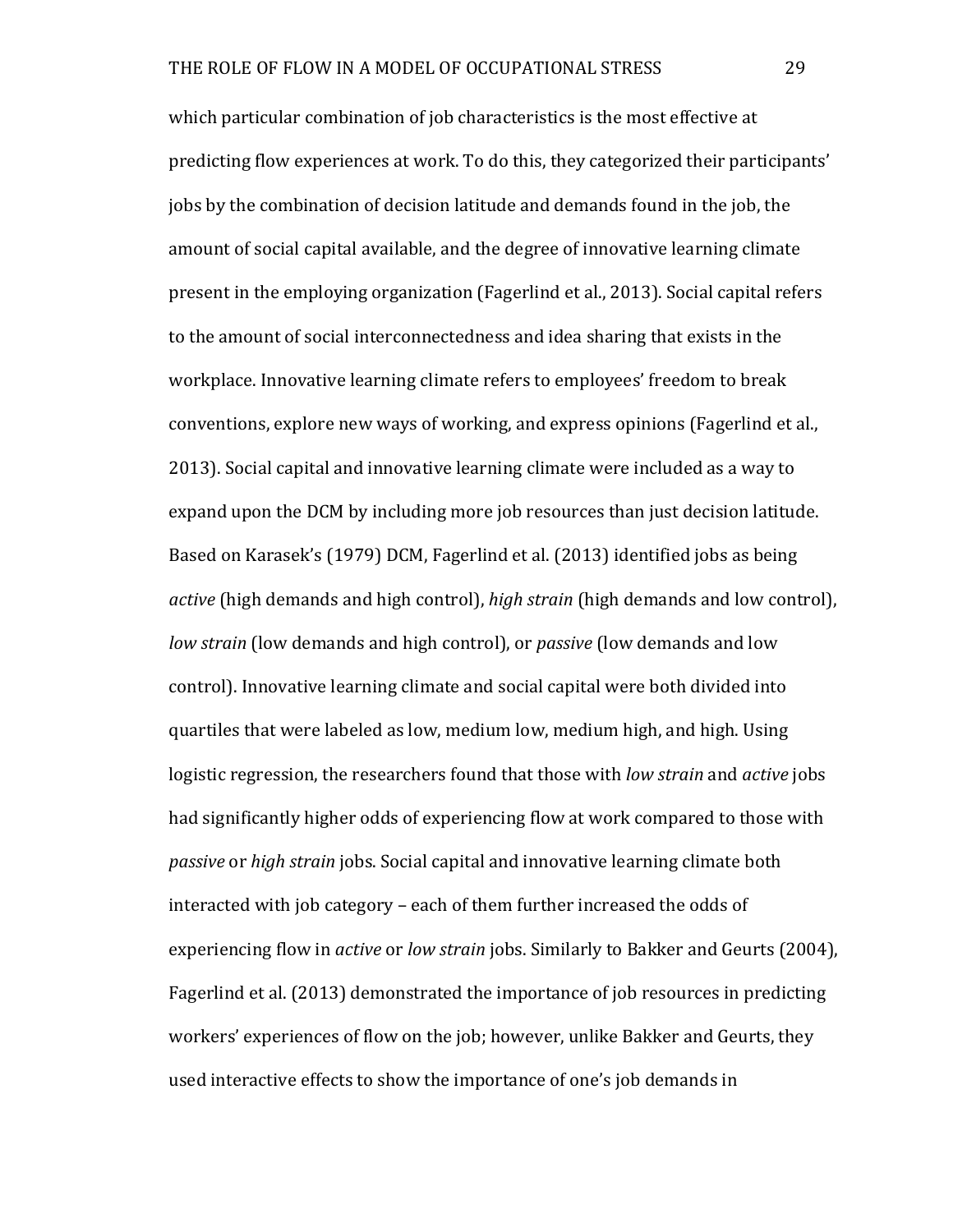combination with one's job resources in predicting flow. Fagerlind et al. (2013) showed that the combination of high autonomy and job resources (i.e., high social capital or a highly innovative learning climate) predicted much higher levels of flow at work, regardless of the amount of job demands.

Using two distinct samples of participants—one consisting of "healthy" individuals and the other consisting of individuals who were clinically burned-out— Rodríguez-Sánchez et al. (2011) used ESM to collect data about people's daily experiences of flow over the course of two weeks. As hypothesized, they found that burned-out individuals reported significantly lower levels of flow than healthy individuals; however, the overall daily pattern of flow experiences did not differ between these two samples. Regardless of participants' level of burnout, experiences of flow formed a U-shaped curve, indicating that the lowest daily level of flow typically occurs around mid-day. Because this study followed individuals with markedly different levels of burnout, one of the most commonly measured strain variables in the occupational stress literature, the findings have a unique value to researchers' understanding of flow. It seems that even those who have severe levels of burnout still experience a normal-shaped pattern of flow experiences, albeit at an overall lower level than healthy individuals. These findings by Rodríguez-Sánchez et al. (2011) are important for understanding the relationship between flow and burnout, as well as for understanding flow itself. Burnout, as a construct representing exhaustion and disengagement, is both an outcome of the stress process for which flow might function as a predictor and also something that may hinder or restrict workers' subsequent experiences of flow.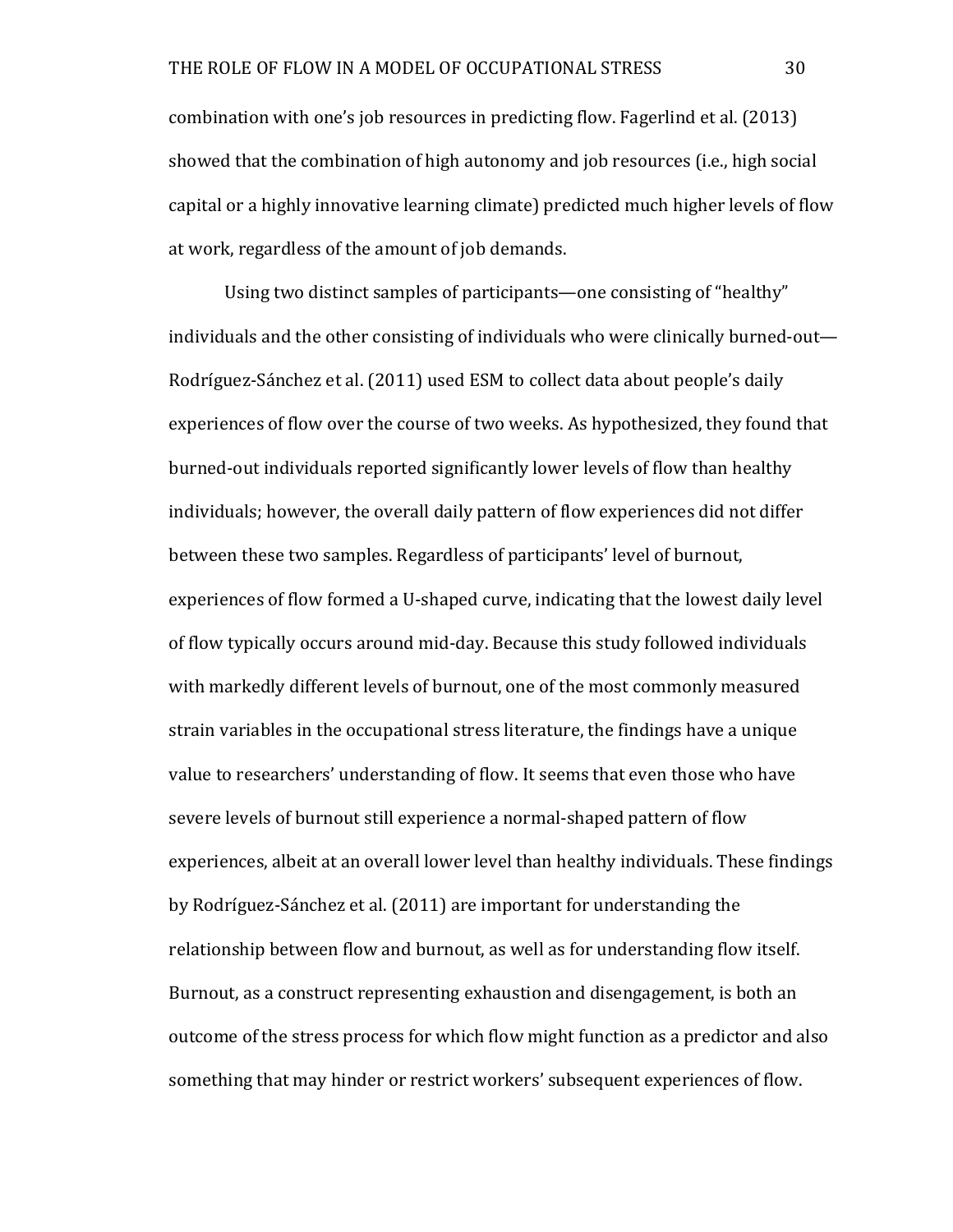**Eustress.** Stress, as it has been discussed thus far, has been characterized as a generally negative and undesirable process with detrimental outcomes. However, this is not true of all stress. While the term *stress* has the modern connotation of something harmful, it was originally a non-specific term meant to encompass a response that was neither implicitly good nor bad (Hargrove, Nelson, & Cooper, 2013; Le Fevre, Matheny, & Kolt, 2003; McGowan, Gardner, & Fletcher, 2006; Selve, 1974; Selve, 1985). Stress, with the negative connotation it has today, was once described using the term *distress* (i.e., harmful stress) in order to distinguish it from *eustress* (i.e., beneficial stress; Selye, 1974; Selye, 1985). According to Selye's (1974) classic view of stress, a greater amount of stress in an activity that provokes positively-valenced emotional arousal is associated with a very pleasant quality of experience. Because the positive aspects of stress are closely related to the characteristics of enriched jobs and the experience of flow, this distinction is very important for the present study. Work-related flow, as an experience that stretches one's skills through appropriate levels of challenge, will be treated in this study as a state of eustress that can contribute positively to one's work experience and personal outcomes.

To empirically test the theory that stressors can be either challenging (i.e., eustress) or hindering (i.e., distress), Cavanaugh, Boswell, Roehling, and Boudreau (2000) identified several stressors that belonged to each category and included items about them in a survey, which was completed by 1,886 managers. The survey also included items assessing job satisfaction and job search behaviors, with a separate survey being sent out one year after the first survey in order to find out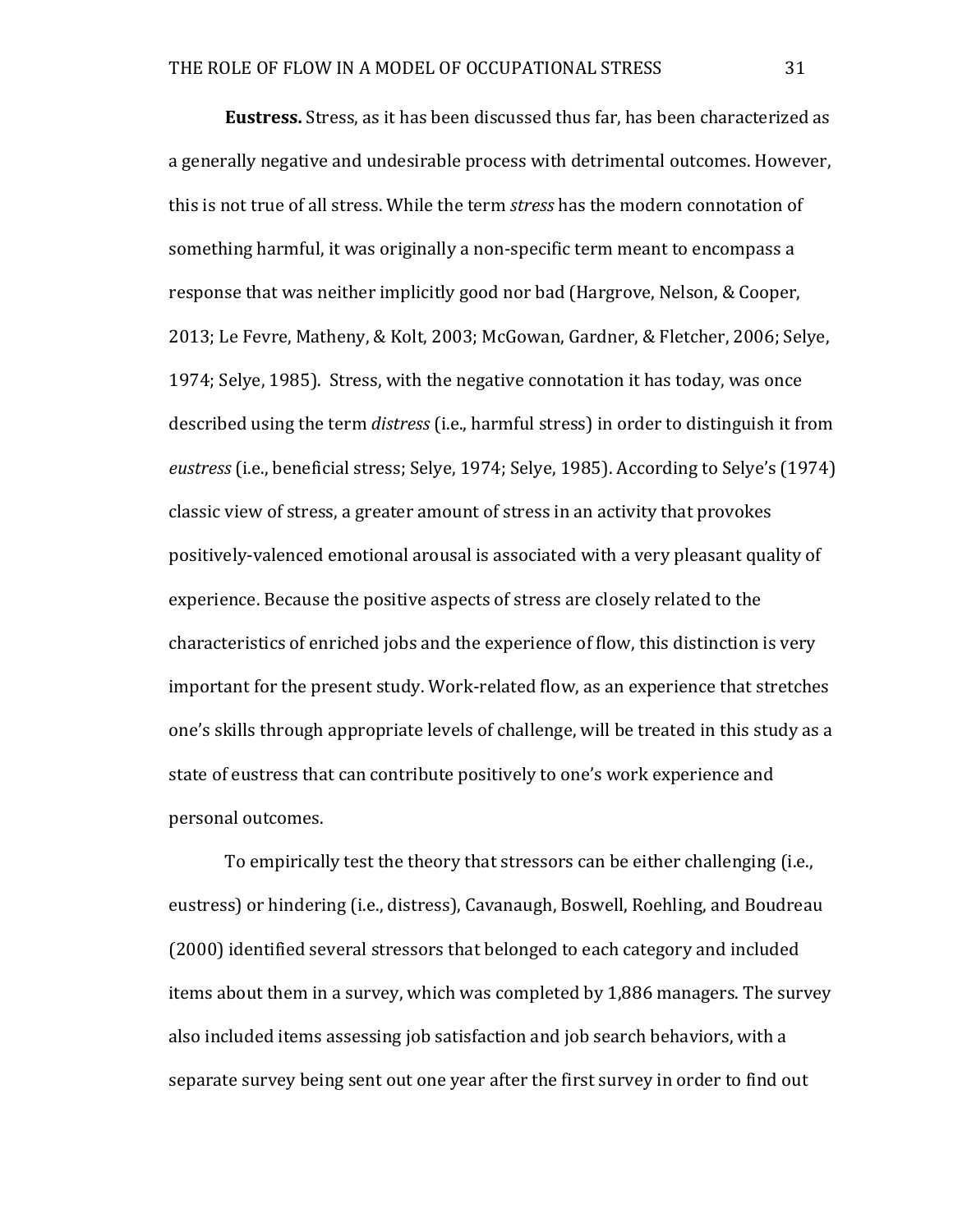whether the managers had voluntary turned over from their position. The researchers found that challenge-related stress was positively related to job satisfaction, negatively related to job search behaviors, and unrelated to voluntary turnover, while hindrance-related stress was negatively related to job satisfaction, positively related to job search behaviors, and positively related to voluntary turnover. With these results, Cavanaugh et al. (2000) lent support to the notion that stress is not a unidimensional construct and that challenge-related job characteristics (e.g., autonomy and responsibility) can be empirically differentiated from job characteristics that represent hindrances or frustrations  $(e.g., ambiguity)$ . As discussed earlier, flow most certainly fits the definition of a challenge and is a state that, while stressful in some respects, still represents a positive and rewarding experience. Therefore, flow-promoting work tasks should theoretically fit within Cavanaugh et al.'s (2000) challenge-related stress category and, as "eustressors," should be positively related to desirable work outcomes - an assertion that will be explored in the present study.

# **The Present Study**

Researchers have found that flow is related to job characteristics, job resources, job demands, and strains. Specifically, there exists documentation of flow's reciprocal association with resources (Salanova, Bakker, & Llorens, 2006), negative association with job demands (Bakker & Geurts, 2004), and negative association with strain variables such as burnout (e.g., Demerouti et al., 2001). Researchers who have used objective measures have also reported that flow and stress are similar in terms of their physiological markers, lending support to the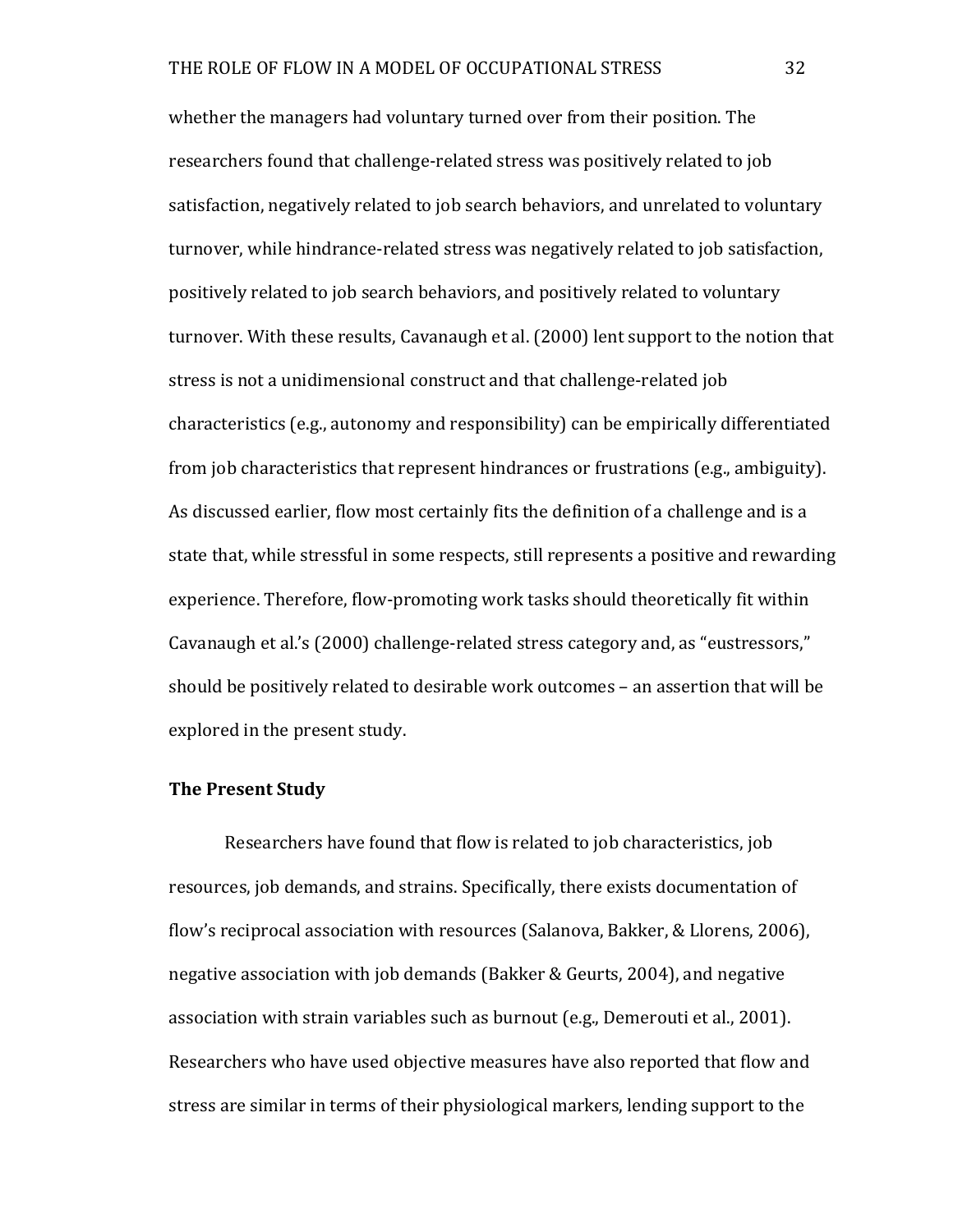theoretical assertions of their relatedness (Peifer, 2012). Because flow is related to important stress constructs, it seems to be an appropriate variable to include in a comprehensive model of the stress process. In fact, because of the similarities between flow and stress, I believe it could be argued that flow is a specific type of stress-related experience. More specifically, I believe that there is evidence to support the assertion that flow is a way to describe the experience of eustress. In the current study, I investigate the role of flow in a model of job stress and clarify its relationship with the occupational stress constructs from the ID-R model.

The preceding review of the literature included discussions of studies in which researchers demonstrated that flow is associated with the types of variables included in models of job stress. Based on the existing literature, the following bivariate relationships are hypothesized:

- *H1a*. Job resources will be positively associated with flow.
- *H1b*. Challenge job demands will be positively associated with flow.
- *H1c.* Hindrance job demands will be negatively associated with flow.
- *H1d.* Flow will be negatively associated with strains.

Based on inspiration from the results reported by Cavanaugh et al. (2000), who found challenge job demands to be positively related to job satisfaction and negatively related to withdrawal behaviors, the role of challenges will be explored. In this study, I will consider challenges as demands that represent a necessary condition for flow/eustress. To examine the function of challenges in predicting strains, the following moderated relationship is hypothesized: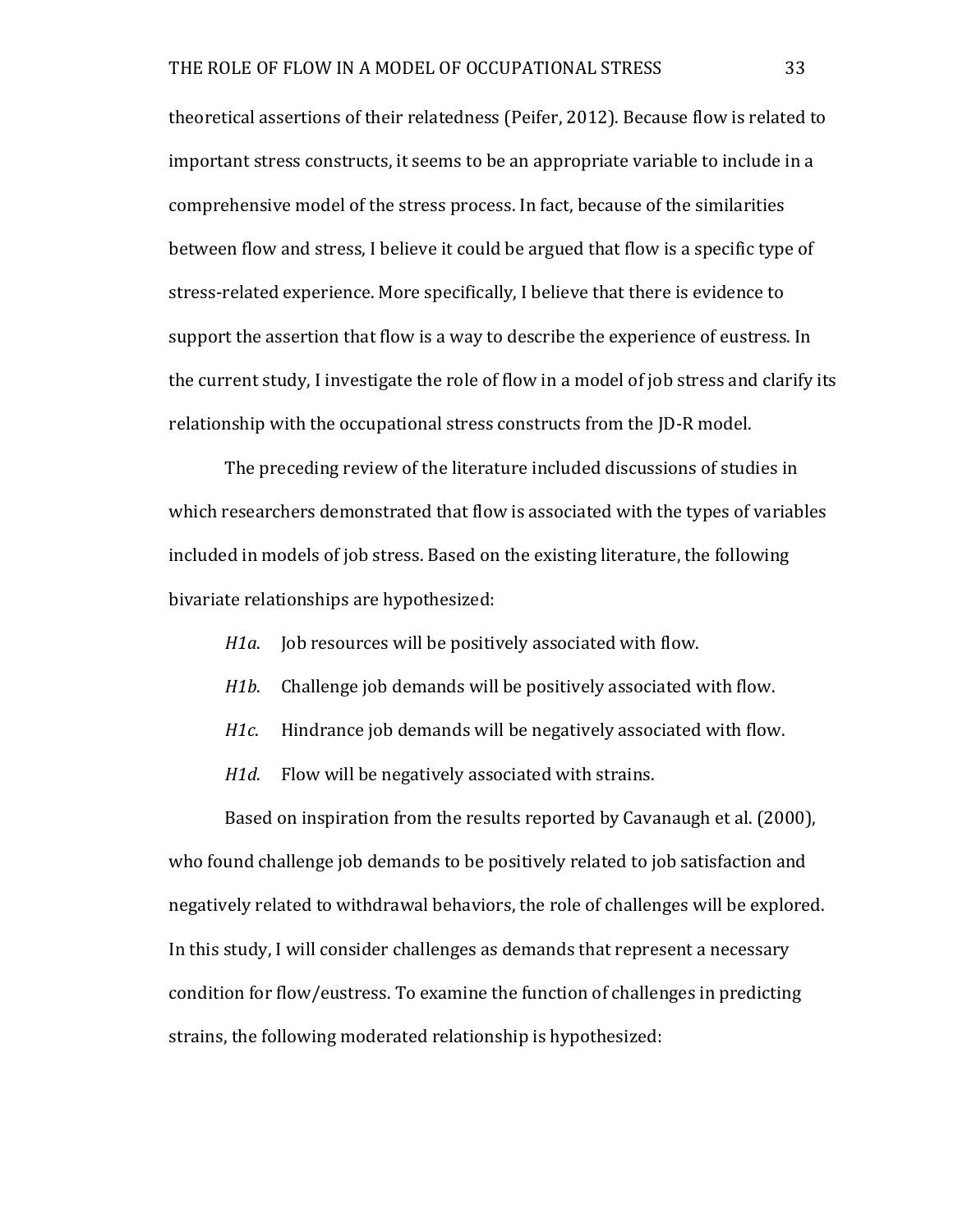*H2.* Flow will moderate the relationship between challenge job demands and strains, with lower levels of flow being associated with a stronger positive relationship (see Figure 1).



*Figure* 1. Proposed relationship between challenge job demands and strains with flow as a moderator.

In addition to direct relationships and interactions, flow has functioned as a mediator between job characteristics and strains in previous research. Because of its similarities with the stress response, flow represents a potential way to explain the effects that job characteristics appear to have on strain outcomes and wellbeing. To test flow's role as an intervening variable, the following mediated relationships are hypothesized:

*H3*. Flow will partially mediate the relationship between job resources and strains (see Figure 2).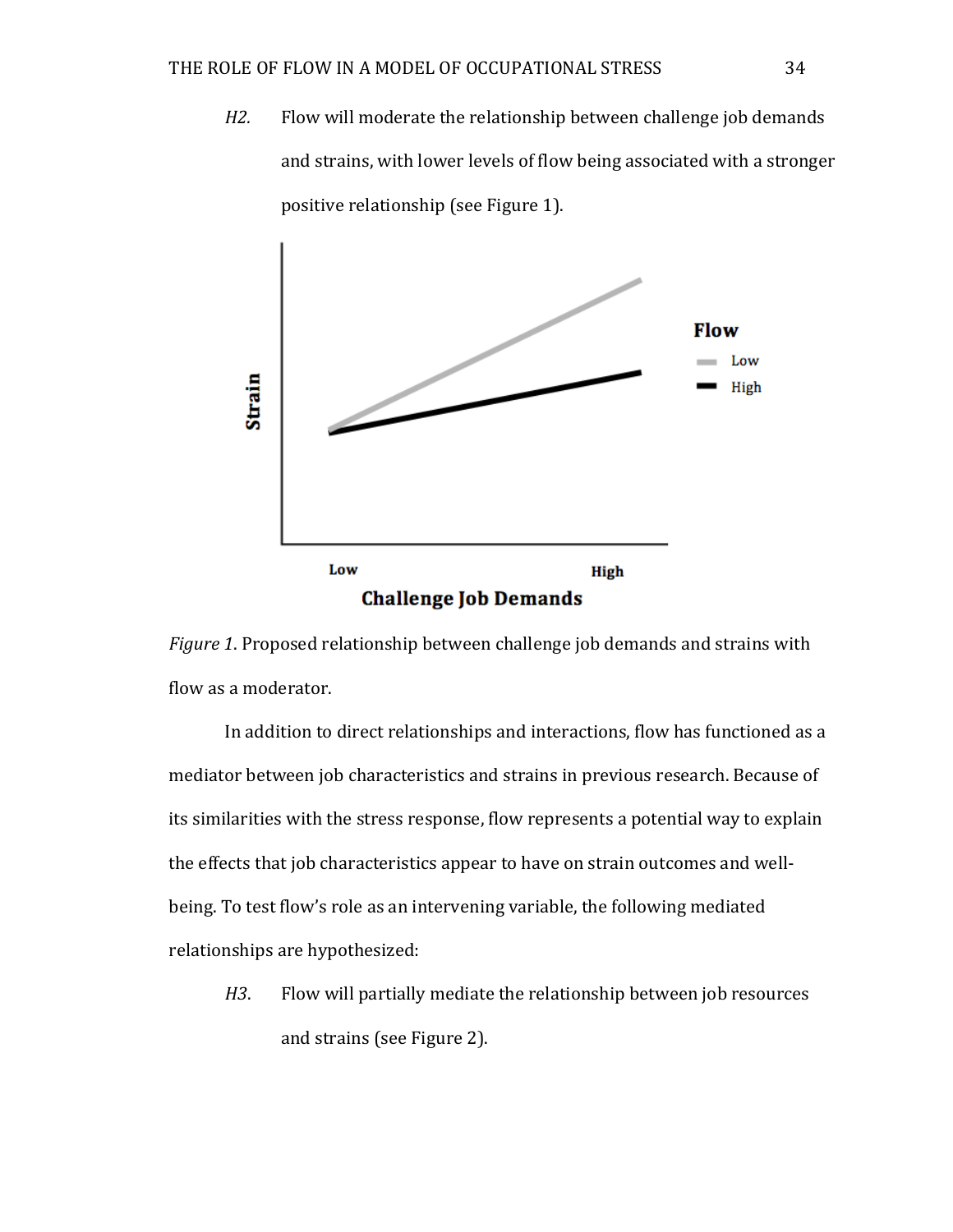

*Figure* 2. Proposed relationship between job resources and strains with flow as a mediator.

*H4*. Flow will partially mediate the relationship between hindrance job demands and strains (see Figure 3).



*Figure* 3. Proposed relationship between hindrance job demands and strains with

flow as a mediator.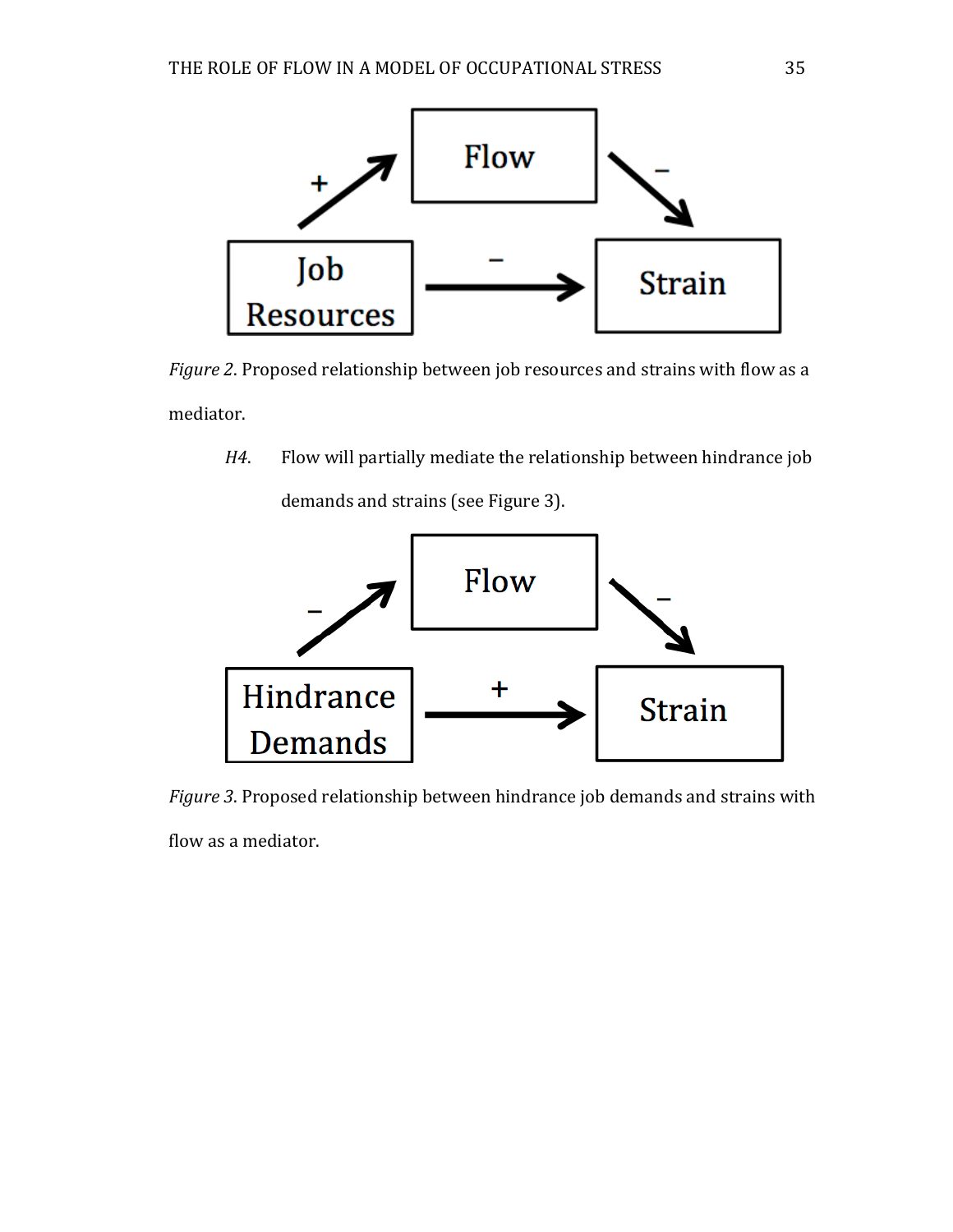# **CHAPTER II**

## **Method**

### **Participants**

Participants were 516 adult workers from across the United States. Data from seven cases were excluded from analyses, for an eventual sample of 509 people. Of these individuals, 266 were male  $(52%)$  and 253 were female  $(48%)$ . The mean age of participants in this sample was  $45.28$  years old  $(SD = 11.04)$ . The mean organizational tenure was 11.41 years  $(SD = 9.13)$  and participants had been in their current positions for an average of 8.15 years  $(SD = 7.14)$ . Participants reported working in a wide variety of industries, such as information technology, pharmaceuticals, healthcare, education, finance, insurance, manufacturing, and retail.

### **Procedure**

Participants were recruited through the use of Qualtrics' panel services. Qualtrics' panel department identified potential participants who were (a) adults, (b) currently employed, and  $(c)$  worked primarily in an office setting. The office setting criterion was used in order to avoid confounds regarding the type of work performed on the job (e.g., physical labor vs. knowledge-based work). These individuals were sent email invitations with personal electronic links to the online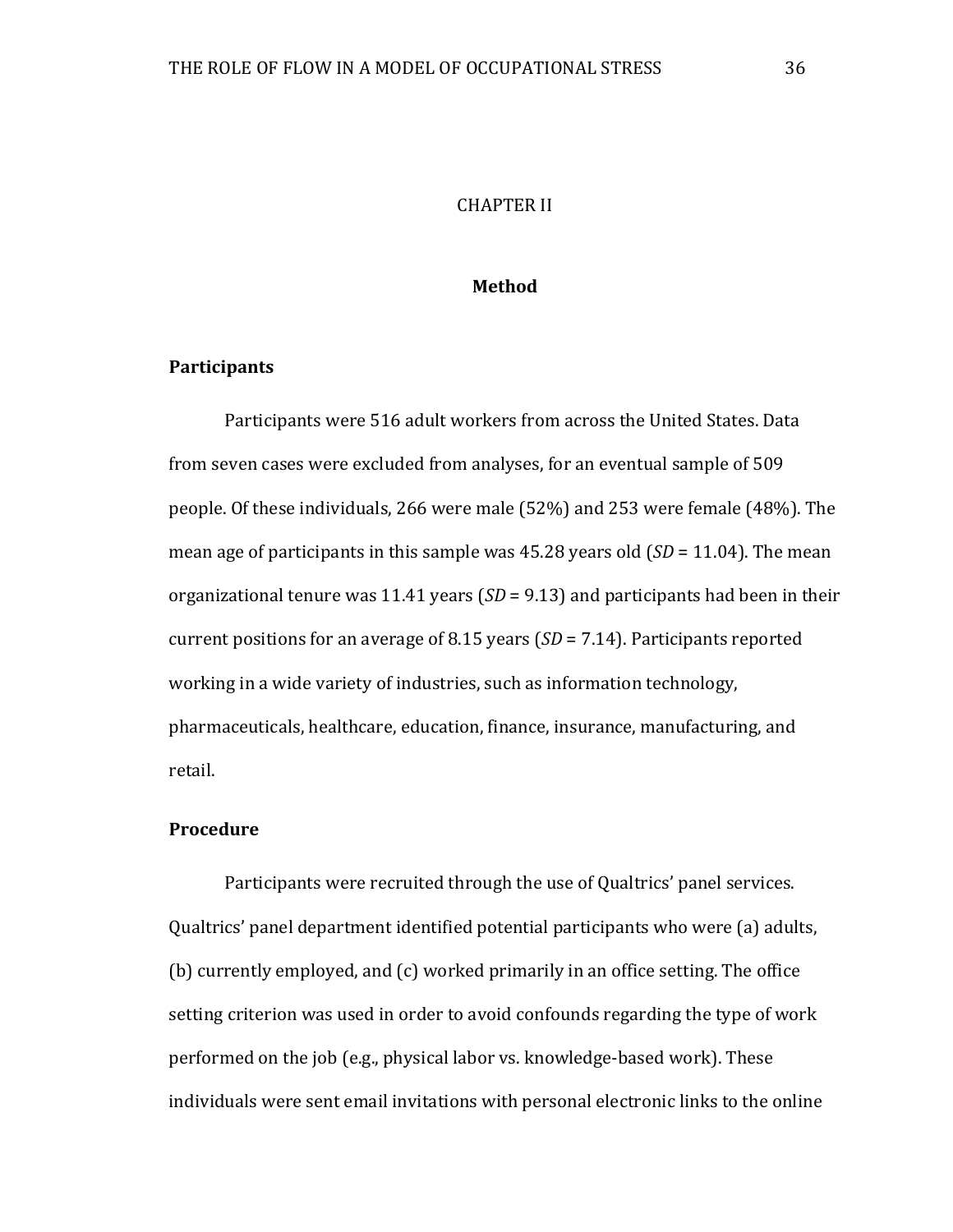survey used in this study. After opening the link, participants were presented with a consent statement and indicated their informed consent before being allowed to continue responding to the survey. All data were completely anonymous.

### **Measures**

The data collection tools used in this study consisted of a battery of measures that assessed flow, job demands, job resources, and job strains. All survey materials except for the flow measure are provided in their entirety in Appendix A.

**Flow.** Flow was assessed using the Flow in Occupational Contexts Inventory (FOCI; Dahlke & Sachau, 2014), a novel measure developed by researchers at Minnesota State University, Mankato. This measure consists of a single scale comprised of 10 items. A sample item from this measure is "I am usually confident in my ability to do my job." An alternate wording of this item was also included in this study; this alternate item was "I usually feel very confident while I am working." Participants responded to these items on a 5-point scale ranging from 1 (*Strongly Disagree*) to 5 (*Strongly Agree*). During its validation, this measure demonstrated good reliability (Cronbach's alpha = .88; Dahlke & Sachau, 2014). Mean scores on the FOCI correlate highly with mean scores on Arnold Bakker's (2008) WOLF measure  $(r = .72, p < .001)$ . During the validation of the FOCI, a confirmatory factor analysis provided additional evidence of construct validity; a single-factor model of flow demonstrated good fit to the data obtained from sample of 251 sales professionals  $(CFI = .96, RMSEA = .06, SRMR = .04)$ .

**Job resources.** Six job resources were assessed in this study: skill variety, task identity, task significance, autonomy, feedback, and opportunities for growth.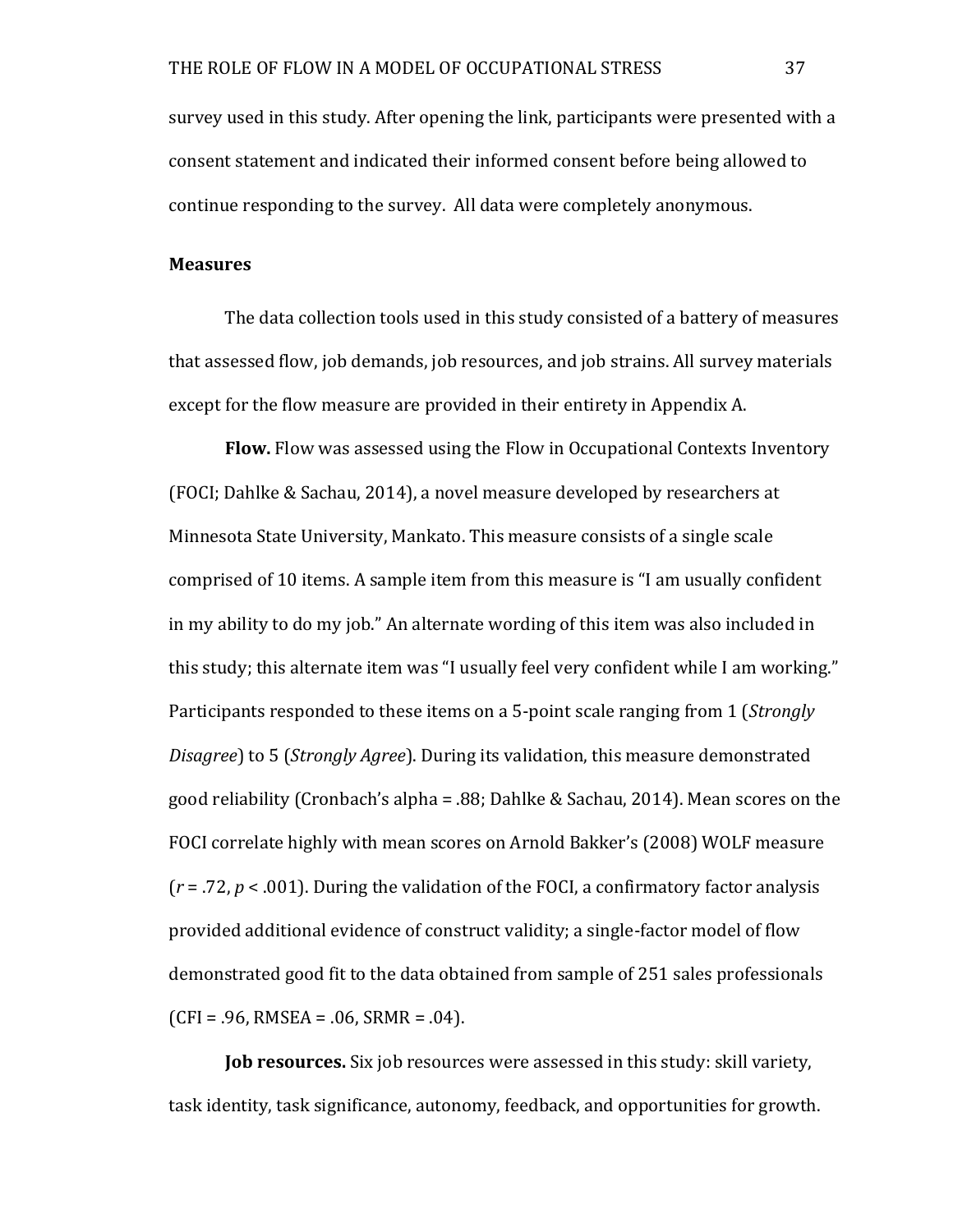Fifteen items from the Job Diagnostic Survey (Hackman & Oldham, 1974) were used to measure skill variety, task identity, task significance, autonomy, and feedback. Participants responded to three items for each of the job characteristics. To simplify the administration of the items, the five items from this measure that originally had extensively descriptive anchors were re-worded so that responses to all items could be on the same rating scale. For this investigation, a 5-point scale ranging from 1 (*Strongly Disagree*) to 5 (*Strongly Agree*) was used. Sample items from this measure include "The job requires me to use a number of complex or highlevel skills" (skill variety) and "The job gives me considerable opportunity for independence and freedom in how I do the work" (autonomy).

Growth opportunities at work were measured with five items that were written for this study and a sixth that was taken from Kopelman, Greenhaus, and Connolly's (1983) Work Conflict and Interrole Conflict scales. Sample items include "I learn new things on my job" and "I grow professionally while performing my job." The item from Kopelman, Greenhaus, and Connolly  $(1983)$  is "My Job offers too little opportunity to acquire new knowledge and skills." Participants responded to these items on a 5-point scale ranging from 1 (*Strongly Disagree*) to 5 (*Strongly Agree*).

**Job demands.** Job demands were assessed in two groups of variables intended to distinguish between two types of demanding experiences: hindrances and challenges.

*Hindrances.* Two hindrance demands were assessed in this study: role ambiguity and work conflict.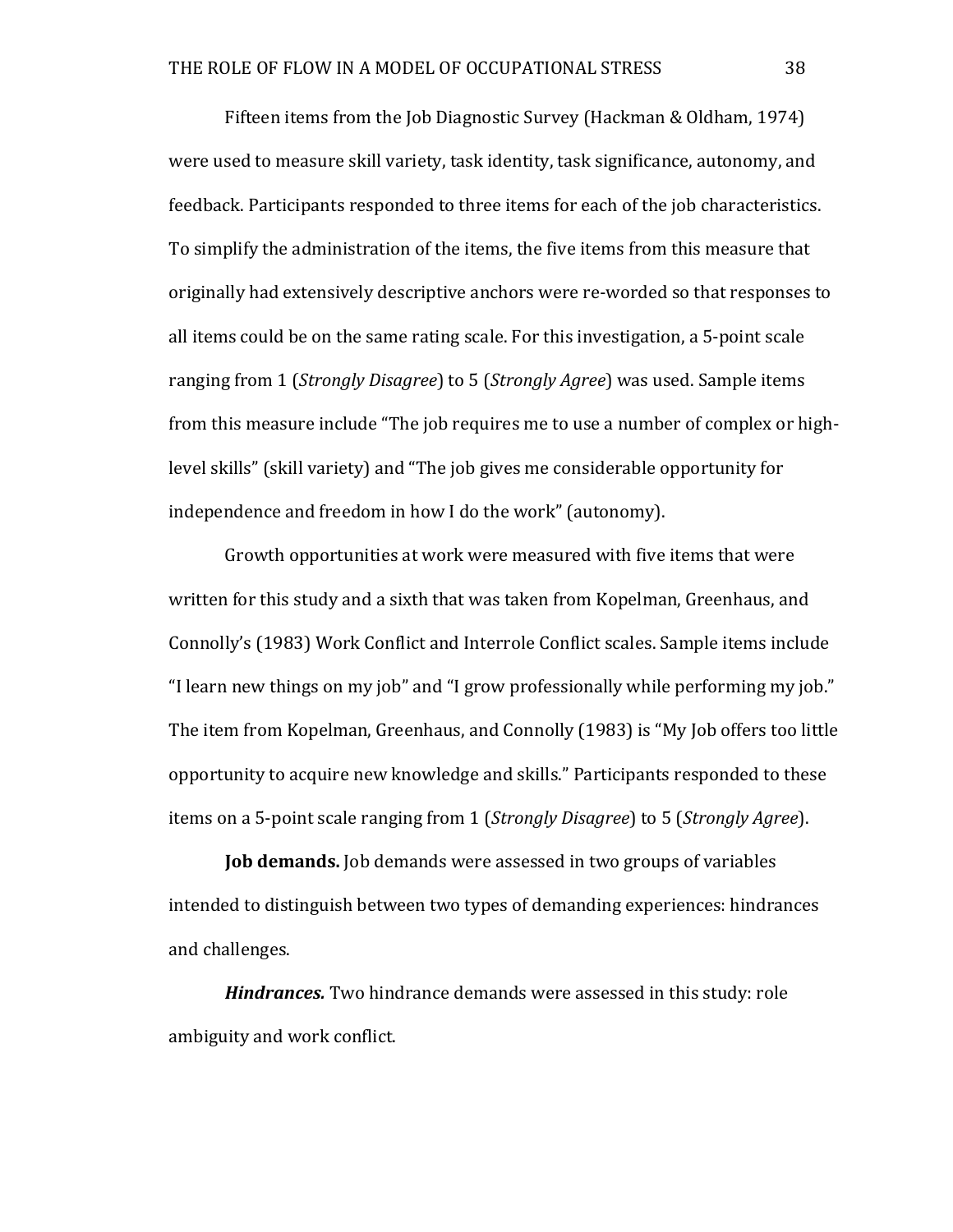Role ambiguity was measured with four items from Beehr, Walsh, and Taber's (1976) Role Stress Measures. A sample item included in this measure is "I know what performance standards are expected of me." Participants responded to these items on a 5-point scale ranging from 1 (*Strongly Disagree*) to 5 (*Strongly Agree*). These four items were each slightly modified to either (a) reflect modern conventions for the construction of negatively-worded items or (b) omit references to supervisors to make the items applicable to autonomous and self-supervised individuals.

Work conflict was measured using seven items from Kopelman, Greenhaus, and Connolly's (1983) Work Conflict and Interrole Conflict scales. A sample item included in this measure is "At work I have to do things that should be done differently." Participants responded to these items on a 5-point scale ranging from 1 (*Strongly Disagree*) to 5 (*Strongly Agree*).

*Challenges.* Three challenge stressors were assessed in this study: workload, time urgency, and pressure.

Workload, time urgency, and pressure were measured with items that were written for this study (two items, three items, and two items, respectively). Sample items include "I often have a large amount of work to do" (workload), "I have to work very quickly on my job" (time urgency), and "Others in my organization have very high expectations for my performance" (pressure). Participants responded to these items on a 5-point scale ranging from 1 (*Strongly Disagree*) to 5 (*Strongly Agree*).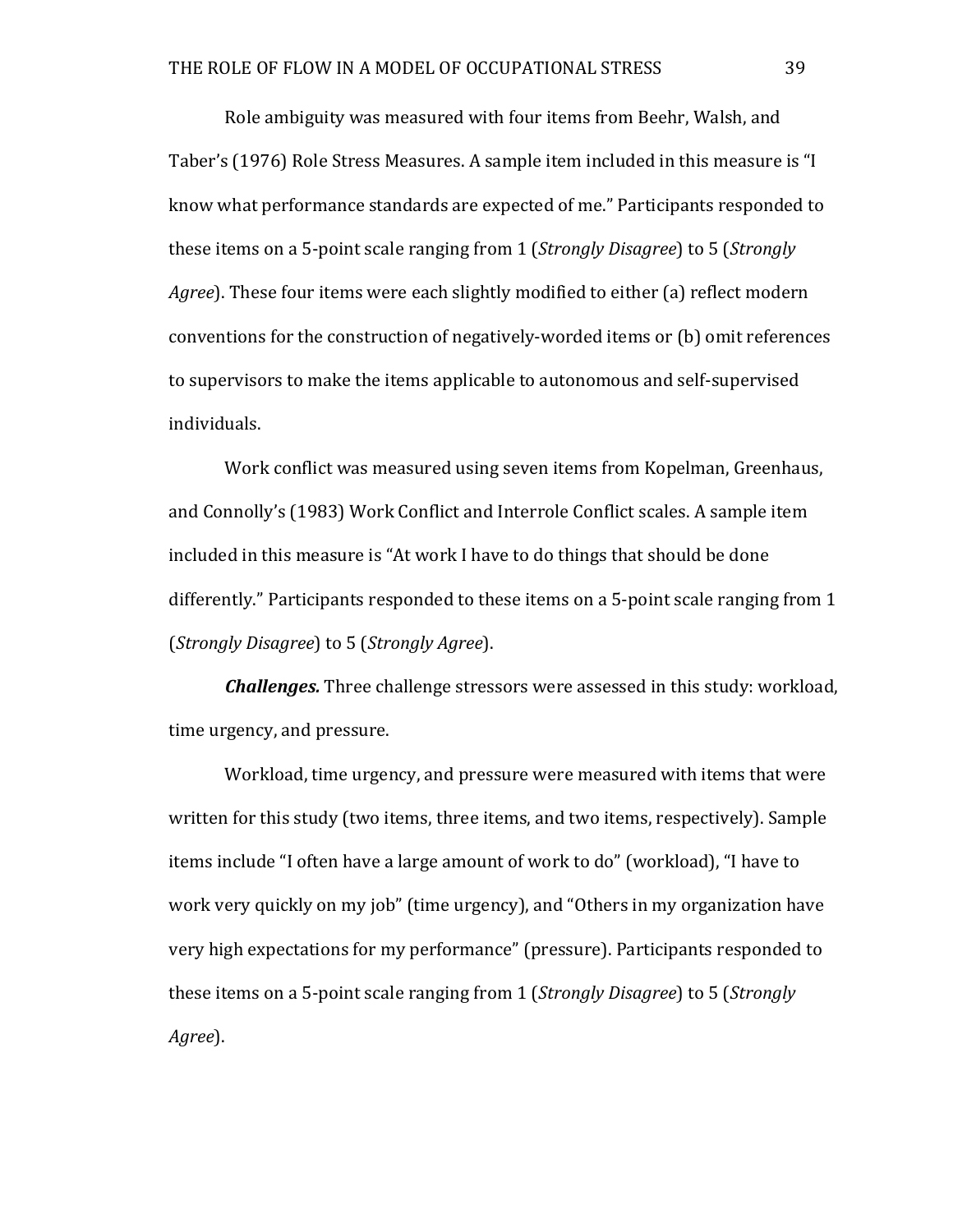**Strains.** Three strain variables were included in this study: job satisfaction, physical symptoms, and burnout.

Because low job satisfaction will be treated as a strain in this study, job satisfaction was assessed using six items taken from Iverson, Olekans, and Erwin's  $(1998)$  Job Satisfaction Scale. A sample item from this measure is "I find real enjoyment in my job." Participants responded to these items on a 5-point scale ranging from 1 (*Strongly Disagree*) to 5 (*Strongly Agree*).

Physical symptoms were assessed using Spector and Jex's (2011) Physical Symptoms Inventory (PSI). Participants were asked to report the frequency with which they experienced each of 12 physical symptoms in response to the question, "Over the past month, how often have you experienced each of the following symptoms?" Sample symptoms include "an upset stomach or nausea," "headache," and "eye strain." The response scale for these items ranged from 1 (*Not at all*) to 5 *(Every day)*. Because this research was conducted during flu season, an item asking whether participants had had the cold or flu during the past month was also included. This item will be used as a covariate in any analyses in which physical symptoms is the dependent variable in order to control for physical ailments attributable to the cold or flu.

Burnout was assessed using Demerouti's (1999) Oldenburg Burnout Inventory (OLBI). The OLBI consists of 16 items, with eight items for each of its two subscales: disengagement and exhaustion. Sample items from this measure include "It happens more and more often that I talk about my work in a negative way" (disengagement) and "During my work, I often feel emotionally drained"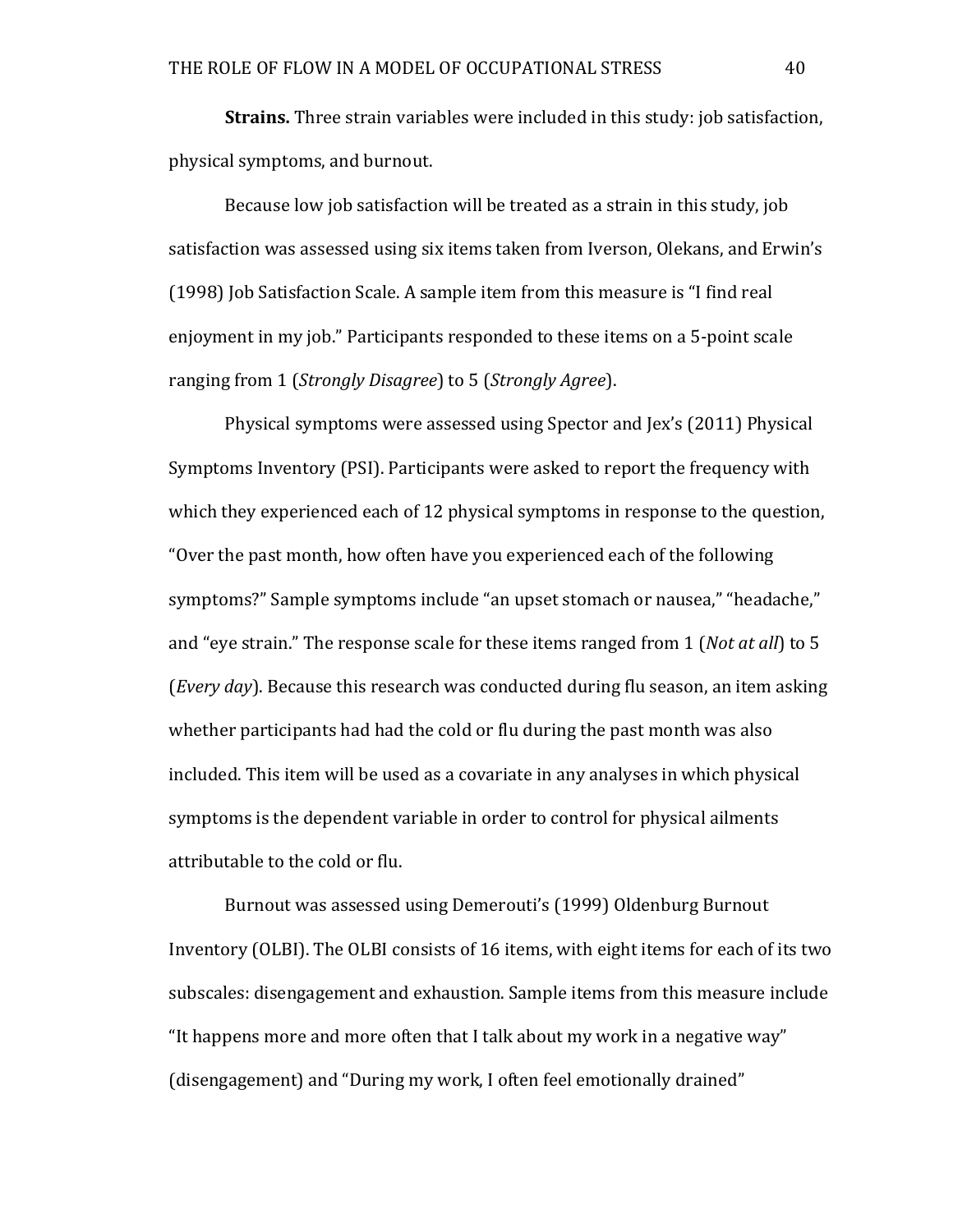(exhaustion). Participants responded to these items on a 5-point scale, ranging from

1 (*Strongly Disagree*) to 5 (*Strongly Agree*).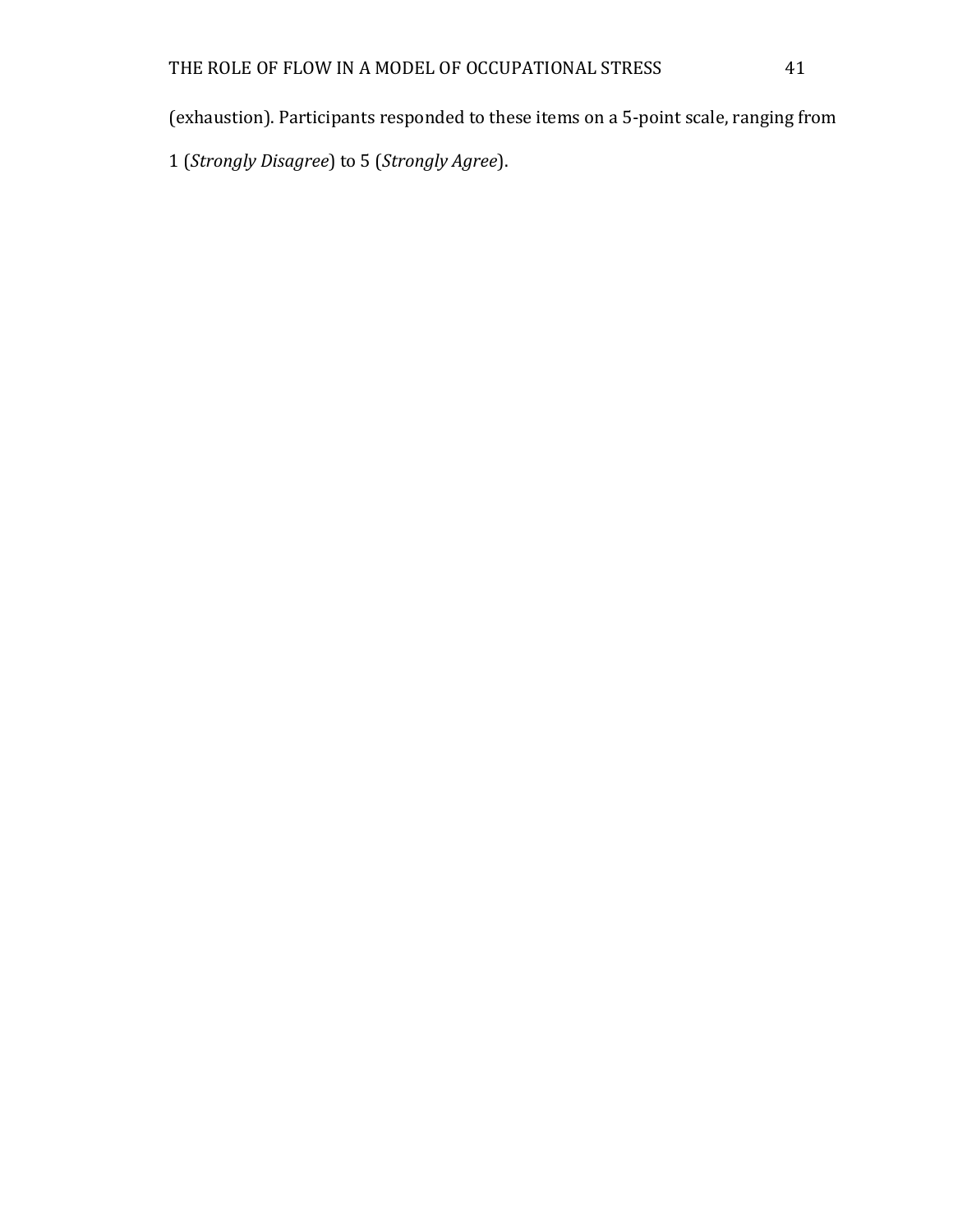## **CHAPTER III**

## **Results**

### **Preparation of the Data**

Upon downloading the survey responses from Qualtrics, I identified participants who did not meet the following requirements: giving consent to participate, being employed in an office setting, passing two attention-check items, and completing the survey (i.e., progressing all the way through and submitting their responses). Any cases not meeting these qualifying criteria were removed from the data set. Following this initial screening, I reviewed participants' responses regarding the industries in which they work and the titles of their current positions. Five participants were removed due to nonsensical responses to these items and two more cases were removed because they appeared to be taken by the same individual (i.e., they contained the same exact responses to the demographic items and the responses were recorded within a span of four minutes). In the case of the nonsensical responses, it seemed likely that those individuals might not have taken the rest of the survey seriously and their responses were therefore eliminated as a precaution. From the 516 cases that met the initial screening criteria, 509 cases were retained. Finally, before proceeding to the analysis stage, responses to the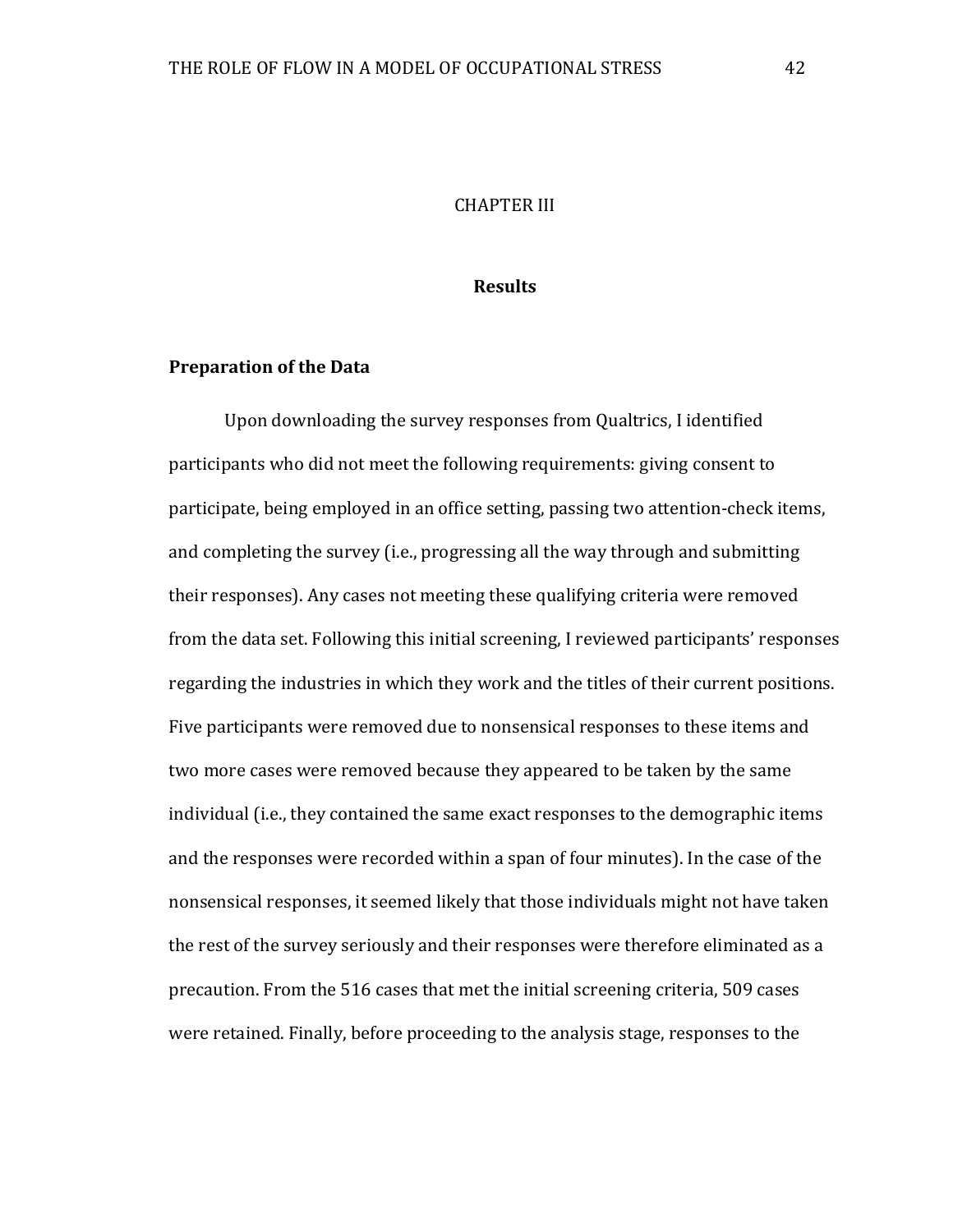reverse-worded items were re-coded to match the directions of their respective scales.

# **Preliminary Analyses**

Because an alternatively-worded item for the FOCI measure was piloted in this study, this item was evaluated to determine its appropriateness for use in the scale. The Cronbach's alpha reliability of the original scale in this sample was .90, but the reliability of the scale with the new item was .91. The corrected item-total correlation for the old item was .52 compared to .64 for the new item. Because these statistics indicated that the new item functioned appropriately within the measure, it was included in the scale for this study.

Cronbach's alpha reliability coefficients were calculated for all of the scales from the survey. Descriptive statistics, reliabilities, and intercorrelations between all scales from the survey are displayed in Appendix B. All of these scales had acceptable internal consistency reliabilities with the exception of the 2 two-item scales: pressure and workload. These low reliabilities were likely an artifact of the brevity of the scales. Because it seemed that these reliabilities did not indicate actual problems with the items, these scales were retained for normal treatment in the analyses. Next, all items proposed to represent job resources, hindrance demands, challenge demands, and burnout were also submitted to reliability analyses. The job resources, hindrance demands, challenge demands, and burnout scales all demonstrated good reliability. Mean scores were calculated for all scales mentioned above to create new composite variables for use in the hypothesis tests. The means,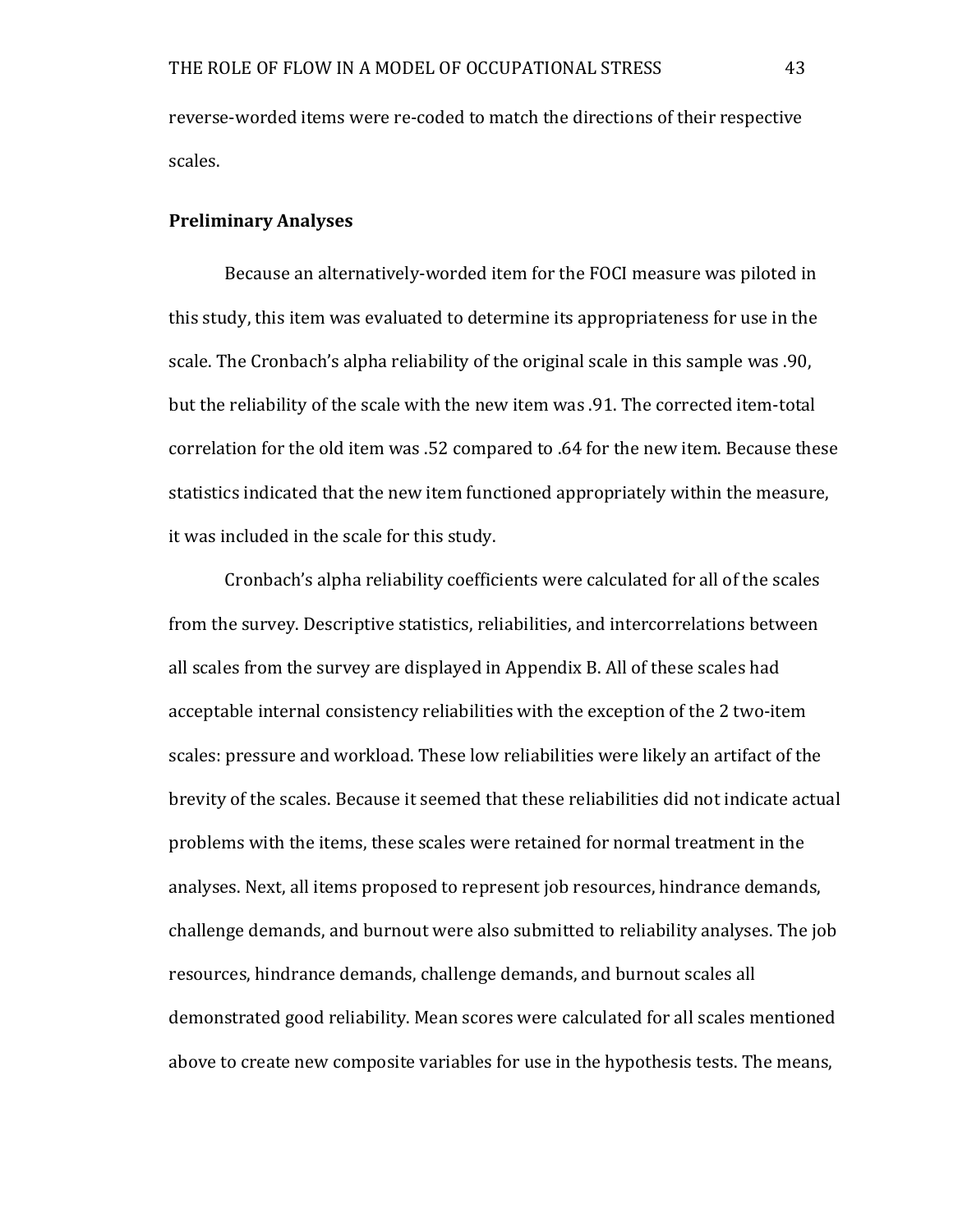standard deviations, reliabilities, and intercorrelations between the scales included in the regression analyses are displayed in Table 2.

Table 2

*Means, Standard Deviations, Reliabilities, and Bivariate Correlations for All Scales Included in Regression Analyses*

| Scale Name           | М    | SD  | 1        | 2       | 3       | 4       | 5        | 6        | 7        | 8      | 9     |
|----------------------|------|-----|----------|---------|---------|---------|----------|----------|----------|--------|-------|
| 1. FOCI              | 3.86 | .67 | (.91)    |         |         |         |          |          |          |        |       |
| 2. Job Resources     | 3.91 | .60 | $.75***$ | (.93)   |         |         |          |          |          |        |       |
| 3. Time Urgency      | 3.29 | .80 | $.10*$   | .08     | (.70)   |         |          |          |          |        |       |
| 4. Workload          | 3.70 | .88 | $.20**$  | $.31**$ | $.21**$ | (.55)   |          |          |          |        |       |
| 5. Pressure          | 3.64 | .77 | $.14*$   | $.24**$ | $.50**$ | $.33**$ | (.46)    |          |          |        |       |
| 6. Hindrance Demands | 2.41 | .78 | $-34**$  | $-41**$ | $.42**$ | $-.10*$ | $.28**$  | (.86)    |          |        |       |
| 7. Burnout           | 2.63 | .65 | $-63**$  | $-59**$ | $.29**$ | $-12*$  | $.16***$ | $.64***$ | (.88)    |        |       |
| 8. Job Satisfaction  | 3.59 | .88 | $.76***$ | $.72**$ | .03     | $.12*$  | .06      | $-39**$  | $-.70**$ | (.90)  |       |
| 9. Physical Symptoms | 1.78 | .75 | $-.02$   | $-.03$  | $.30**$ | $-11*$  | $.17**$  | $.38**$  | $.38**$  | $-.03$ | (.92) |

*Note.*  $* p < .05; * * p < .001$ 

## **Hypothesis Tests**

**Hypothesis 1.** To test Hypothesis 1, bivariate correlations between flow and the other scale means were computed. Please refer to Appendix B for correlations between FOCI scores and all other scales. Flow correlated positively with job resources (skill variety, task identity, task significance, autonomy, feedback, and growth), positively with challenge demands (time urgency, workload, and pressure), negatively with hindrance demands (work conflict and role ambiguity), negatively with burnout, and positively with job satisfaction. Flow did not correlate significantly with physical symptoms. Therefore, Hypotheses 1a, 1b, and 1c were fully supported and Hypothesis 1d was partially supported.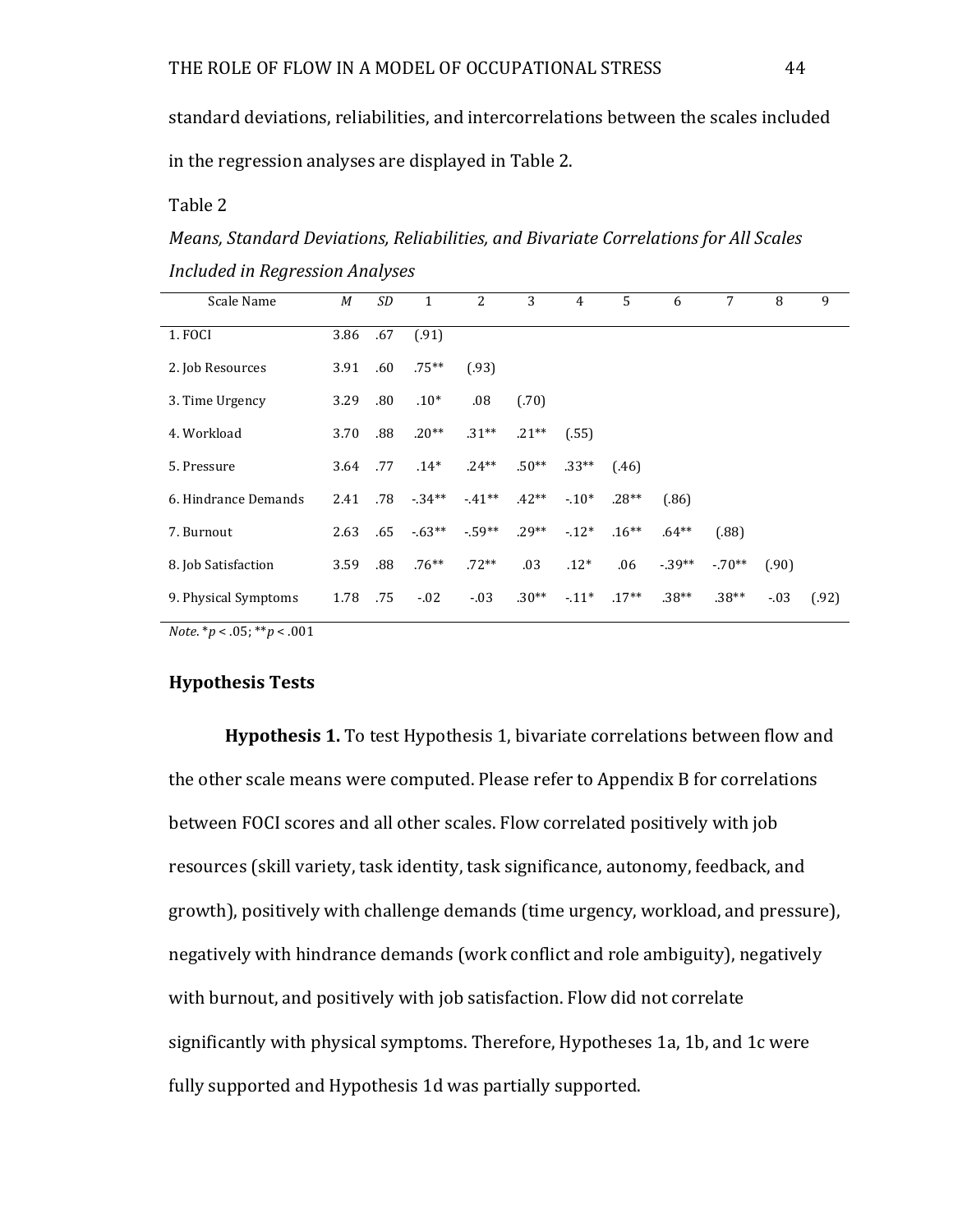**Hypothesis 2.** To test Hypothesis 2, hierarchical regression analyses were conducted. In the first step of these analyses, burnout, job satisfaction, and physical symptoms were regressed on mean-centered versions of the flow, time urgency, workload, and pressure variables. In the second step of these analyses, the products of the mean-centered versions of flow and time urgency, flow and workload, and flow and pressure were added to the model. Plots of any significant interactions were generated using the plotting data produced by the PROCESS macro for SPSS (Hayes, 2014), but the moderated regressions were conducted manually in order to obtain standardized regression weights.

In the regression analysis with burnout serving as the dependent variable, the first step of the model was significant  $(R^2 = .54, p < .001)$ . Flow, time urgency, workload, and pressure were all significant predictors in this model. In the second step, the interaction terms were entered. The addition of the interactions made a significant but small improvement over the first step  $(\Delta R^2 = .01, p < .01)$ . Flow, time urgency, workload, pressure, and the workload X flow interaction were significant predictors in this model; the time urgency  $X$  flow and pressure  $X$  flow interactions were not significant. All beta weights are shown in Table 3. The nature of the interaction between workload and flow in predicting burnout is such that there was a slight positive relationship between workload and burnout for participants who reported low levels of flow; however, for participants who reported high levels of flow, there was a slight negative relationship between workload and burnout. This interaction is depicted graphically in Figure 4.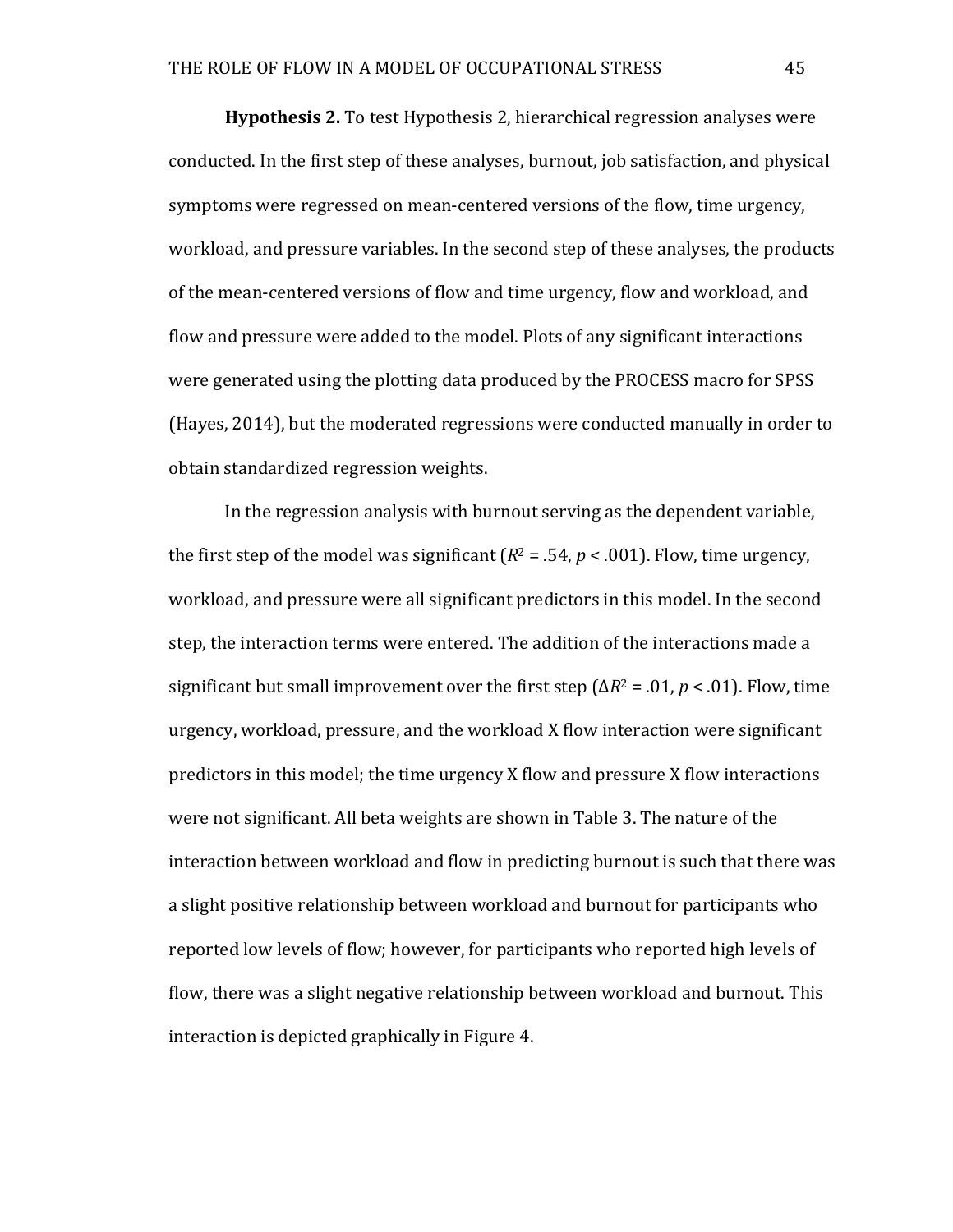

*Figure* 4. Relationship between workload and burnout with flow as a moderator.

In the regression analysis with job satisfaction as the dependent variable, the first step of the model was significant  $(R^2 = .58, p < .001)$ . Flow was the only predictor that significantly predicted job satisfaction; time urgency, workload, and pressure all had non-significant effects. The interaction terms were entered in the second step and did not make a significant improvement over the first model  $(\Delta R^2 =$ .00,  $p = .91$ ). Once again, only flow significantly predicted job satisfaction; time urgency, workload, pressure, and the interaction terms all had non-significant effects. All beta weights are shown in Table 3.

In the regression analysis with physical symptoms as the dependent variable, a slightly different approach was taken than in the other analyses. The first step of this analysis (denoted as "Step 0" in Table 3) was to regress physical symptoms on whether or not participants had the cold or flu in the past month in order to control for the effect of these common seasonal viruses. This model was significant  $(R^2 = .20,$  $p < .001$ ). Having had the cold or flu significantly predicted physical symptoms and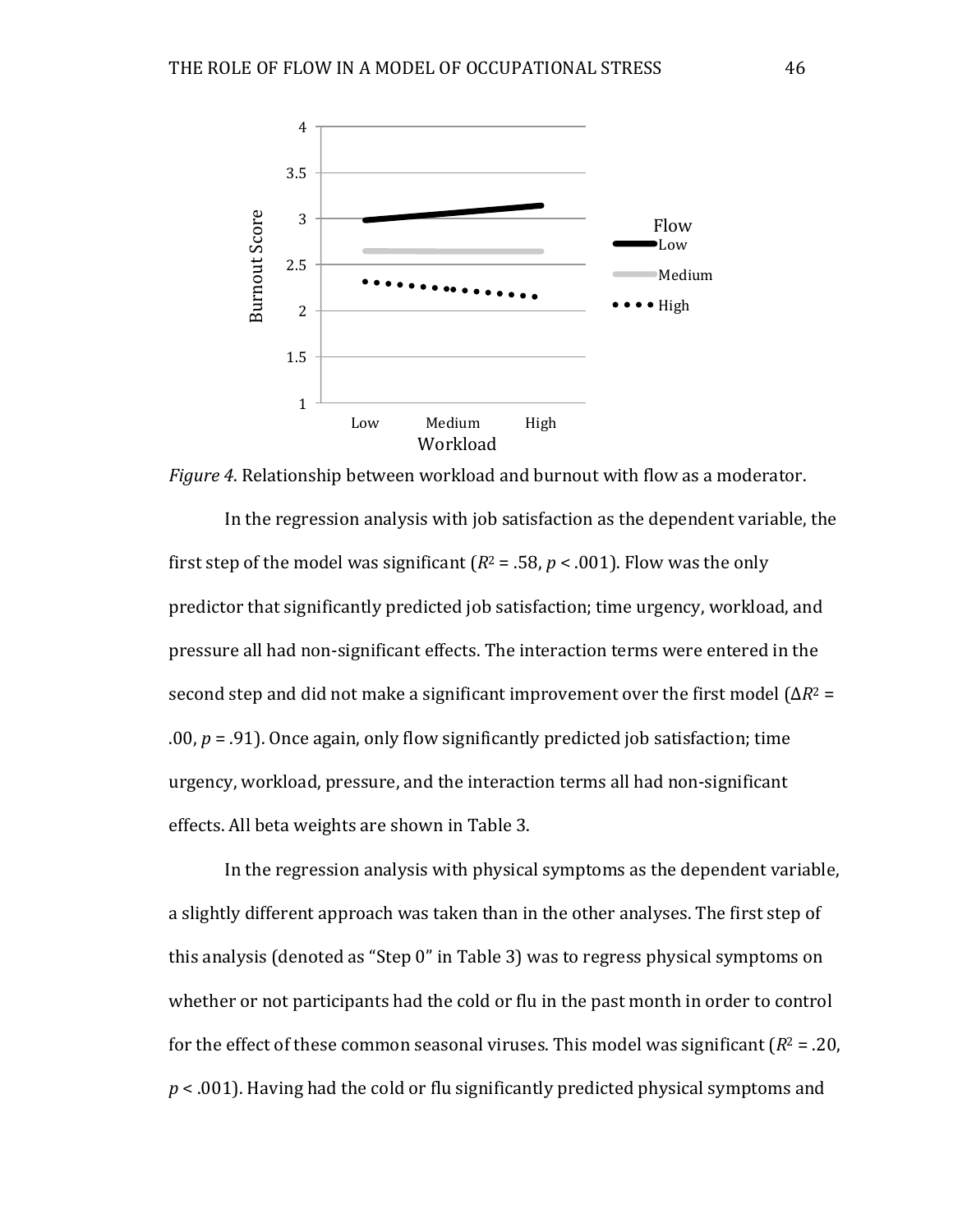explained 20% of the variability in physical symptoms scores. In the second step of the analysis (denoted as "Step 1" in Table 3), time urgency, workload, and pressure were entered and made a significant improvement over the first model  $(\Delta R^2 = .13, p)$ < .001). Flow, time urgency, workload, pressure, and the cold/flu were all significant predictors of physical symptoms scores. The interaction terms were entered in the third step (denoted as "Step 2" in Table 3) and did not make a significant improvement over the second model  $(\Delta R^2 = .01, p = .20)$ . Flow, time urgency, workload, pressure, and the cold/flu were all significant predictors of flow, but none of the interactions were significant. All beta weights are shown in Table 3.

#### Table 3

| Step and<br>Variables Entered | Dependent: |                |                  | Dependent: | Dependent:               |          |          |  |
|-------------------------------|------------|----------------|------------------|------------|--------------------------|----------|----------|--|
|                               |            | <b>Burnout</b> | Job Satisfaction |            | <b>Physical Symptoms</b> |          |          |  |
|                               | ß1         | ß2             | R <sub>1</sub>   | ß2         | 60                       | $_{R_1}$ | ß2       |  |
| Step 0                        |            |                |                  |            |                          |          |          |  |
| Cold/Flu                      |            |                |                  |            | $.44***$                 | $.41***$ | $.41***$ |  |
| Step 1                        |            |                |                  |            |                          |          |          |  |
| Flow                          | $-66***$   | $-66***$       | 77***            | 77***      |                          | $-.08*$  | $-0.08*$ |  |
| Time Urgency                  | $.32***$   | $28***$        | $-.03$           | $-.03$     |                          | $.18***$ | $.15***$ |  |
| Workload                      | $-.09**$   | $-.07*$        | $-.02$           | $-.02$     |                          | $-14**$  | $-13**$  |  |
| Pressure                      | $.10**$    | $.11***$       | $-.02$           | $-.03$     |                          | $.15***$ | $.15***$ |  |
| Step 2                        |            |                |                  |            |                          |          |          |  |
| Time Urgency X Flow           |            | .06            |                  | .01        |                          |          | .08      |  |
| Workload X Flow               |            | $-11**$        |                  | $-.01$     |                          |          | $-06$    |  |
| Pressure X Flow               |            | .06            |                  | .02        |                          |          | $-05$    |  |

|  | Beta Values for Hierarchical Moderated Regression Models |  |  |  |
|--|----------------------------------------------------------|--|--|--|
|--|----------------------------------------------------------|--|--|--|

*Note*.  $* p < .05$ ;  $* p < .005$ ;  $* * p < .001$ 

 $β$ <sup>0</sup> values are beta values from step 0;  $β$ <sup>1</sup> values are beta weights from step 1;  $β$ <sup>2</sup> values are beta weights from step 2

**Hypothesis 3.** To test Hypothesis 3, mediated regression analyses were conducted with burnout, job satisfaction, and physical symptoms regressed on the composite mean for job resources (the independent variable) and mean flow scores (the mediating variable). These mediation analyses were performed using the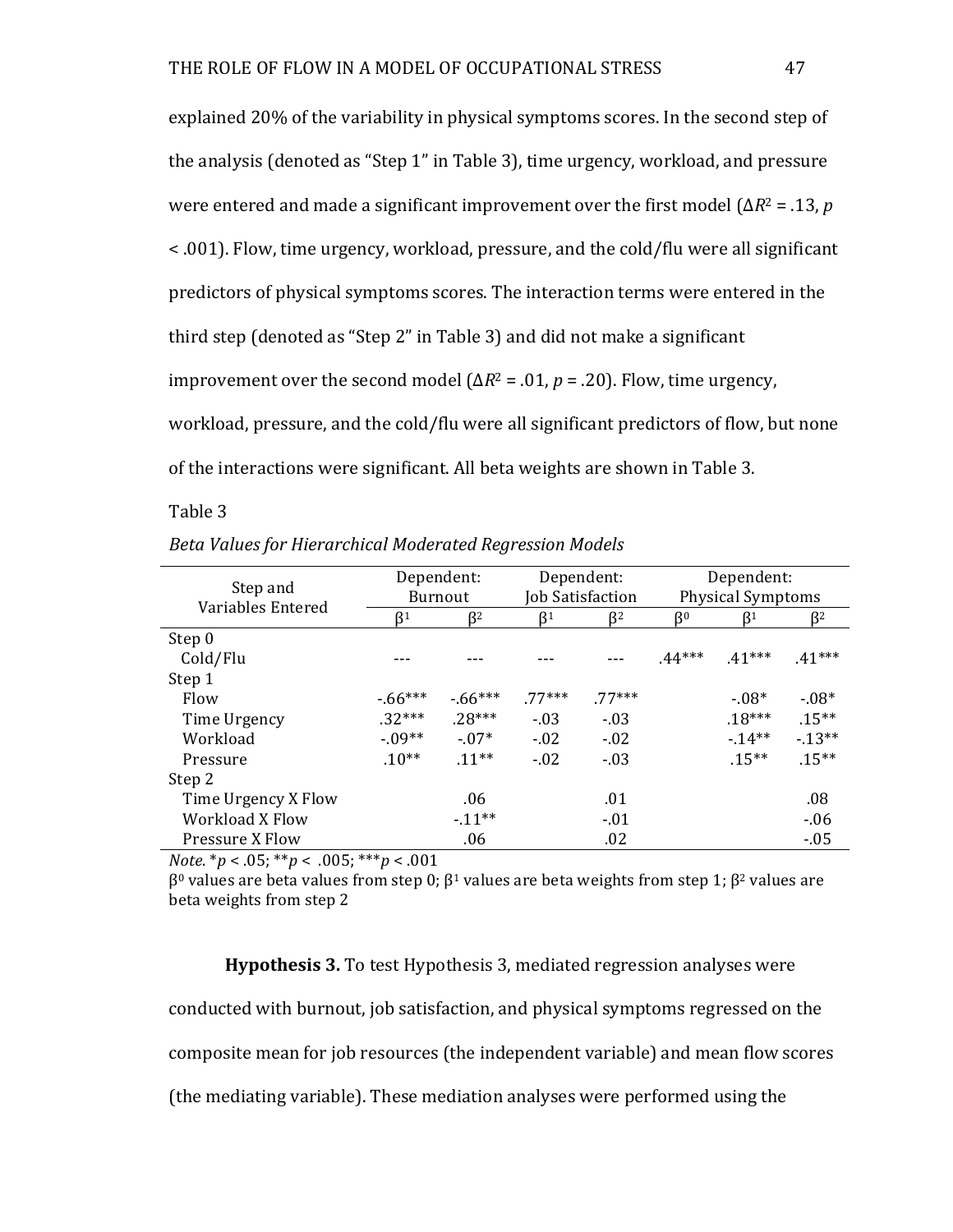procedure recommended by Judd and Kenny (1981). In this method, the first step of the analysis is to regress the mediator on the independent variable. Next, the dependent variable is regressed on the independent variable. Finally, the dependent variable is regressed on both the mediator and the independent variable. If the mediator is a significant predictor of the dependent variable when included with the independent variable and the beta value for the independent variable decreases when the mediator is added, it is possible that mediation has occurred. If the independent variable becomes non-significant, then full mediation could have occurred. In this study, only partial mediations were hypothesized, in which case the independent variable should still have a significant effect once the mediator is added. In the event that partial mediation is indicated by the pattern of beta weights and significance values, indices of indirect effects will be consulted to determine whether the indirect effect through flow is statistically significant. Indices of indirect effects were computed using the PROCESS macro for SPSS (Hayes, 2014), but the mediated regressions were conducted manually in order to obtain standardized regression weights.

The first step of all three mediated regressions for Hypothesis 3 was the same: Flow was regressed on job resources. This model was significant  $(R^2 = .56, p <$ .001). Job resources significantly predicted scores on the flow measure (β = .75, *p* < .001) and accounted for 56% of the variability in flow scores.

For the burnout model, a hierarchical regression analysis was used to test the second and third steps of the mediation procedure. In the first block of this regression, burnout was regressed on job resources. This regression model was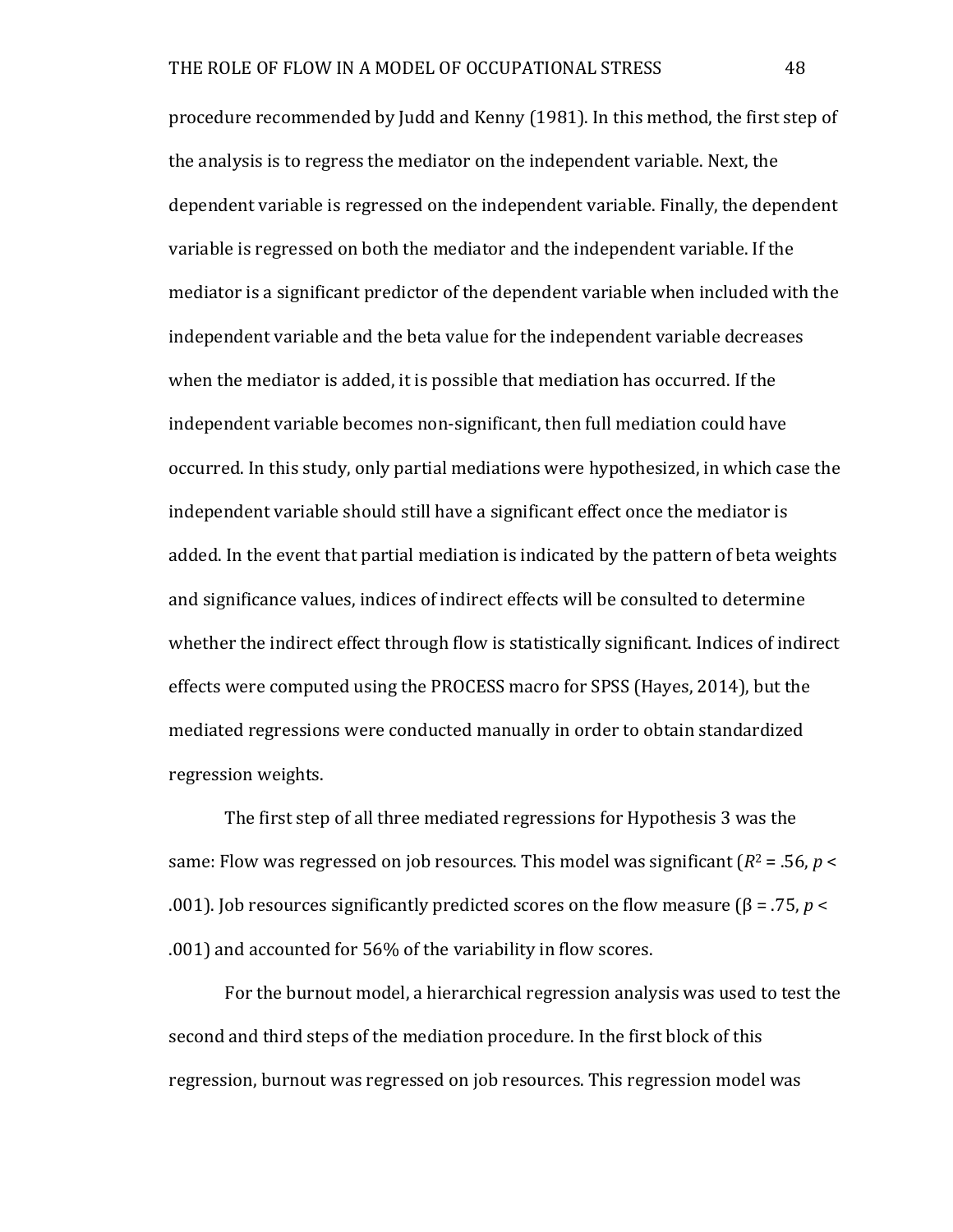significant  $(R^2 = .35, p < .001)$ . Job resources significantly predicted burnout  $(\beta = -1)$ .59,  $p < .001$ ) and accounted for 35% of the variability in burnout scores. In the second block of the regression, flow was added as a predictor of burnout. This model was a significant improvement over the first model  $(\Delta R^2 = .08, p < .001)$ , with both flow (β = -.27 *p* < .001) and job resources (β = -.43, *p* < .001) significantly predicting burnout and accounting for 43% of the variability in burnout scores. Because both flow and job resources were significant predictors in this final model and the beta weight for job resources shrank when flow was added, there was initial evidence to support partial mediation. To test whether partial mediation actually occurred, a Sobel test was performed and Preacher and Kelley's  $κ²$  statistic was calculated. The Sobel test was significant ( $z = -7.98$ ,  $p < .001$ ) and the bootstrapped 95% confidence interval for  $κ^2$  did not include zero  $(κ^2 = .26, 95%$  CI [.21, .32]). These statistics provide evidence for a significant indirect effect of job resources on burnout through flow, which supports partial mediation. This relationship is depicted in Figure 5.



*Figure* 5. Relationship between job resources and burnout with flow as a mediator.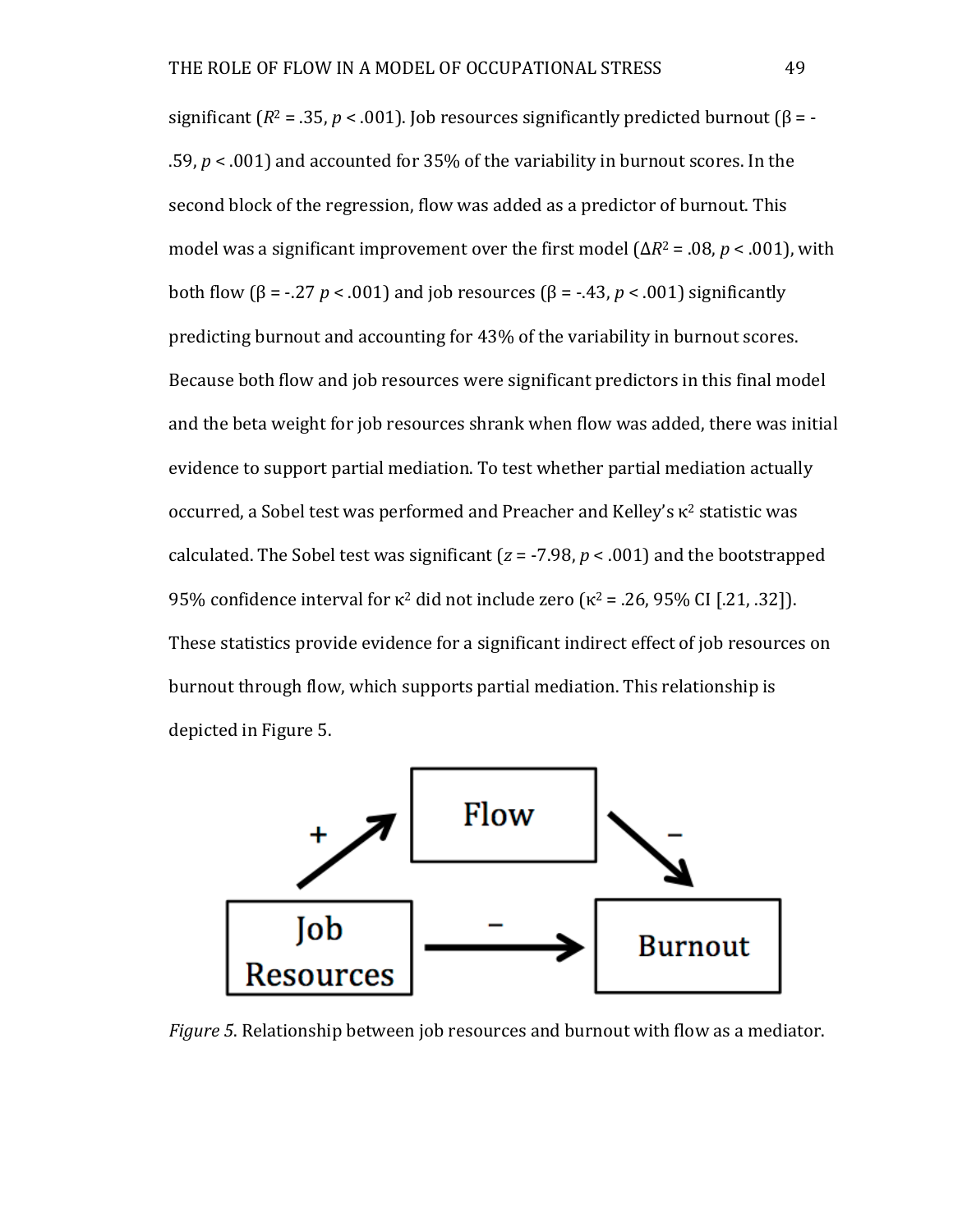For the job satisfaction model, a hierarchical regression analysis was used to test the second and third steps of the mediation procedure. In the first block of this regression, job satisfaction was regressed on job resources. This regression model was significant  $(R^2 = .52, p < .001)$ . Job resources significantly predicted job satisfaction ( $\beta$  = .72, *p* < .001) and accounted for 52% of the variability in job satisfaction scores. In the second block of the regression, flow was added as a predictor of job satisfaction. This model was a significant improvement over the first model  $(\Delta R^2 = .11, p < .001)$ , with both flow  $(\beta = .49, p < .001)$  and job resources  $(\beta =$ .35,  $p < .001$ ) significantly predicting job satisfaction and accounting for 63% of the variability in job satisfaction scores. Because both flow and job resources were significant predictors in this final model and the beta weight for job resources shrank when flow was added, there was initial evidence to support partial mediation. To test whether partial mediation actually occurred, a Sobel test was performed and Preacher and Kelley's  $\kappa^2$  statistic was calculated. The Sobel test was significant  $(z = 10.92, p < .001)$  and the bootstrapped 95% confidence interval for  $\kappa^2$ did not include zero ( $\kappa^2$  = .36, 95% CI [.29, .42]). These statistics provide evidence for a significant indirect effect of job resources on job satisfaction through flow, which supports partial mediation. This relationship is depicted in Figure 6.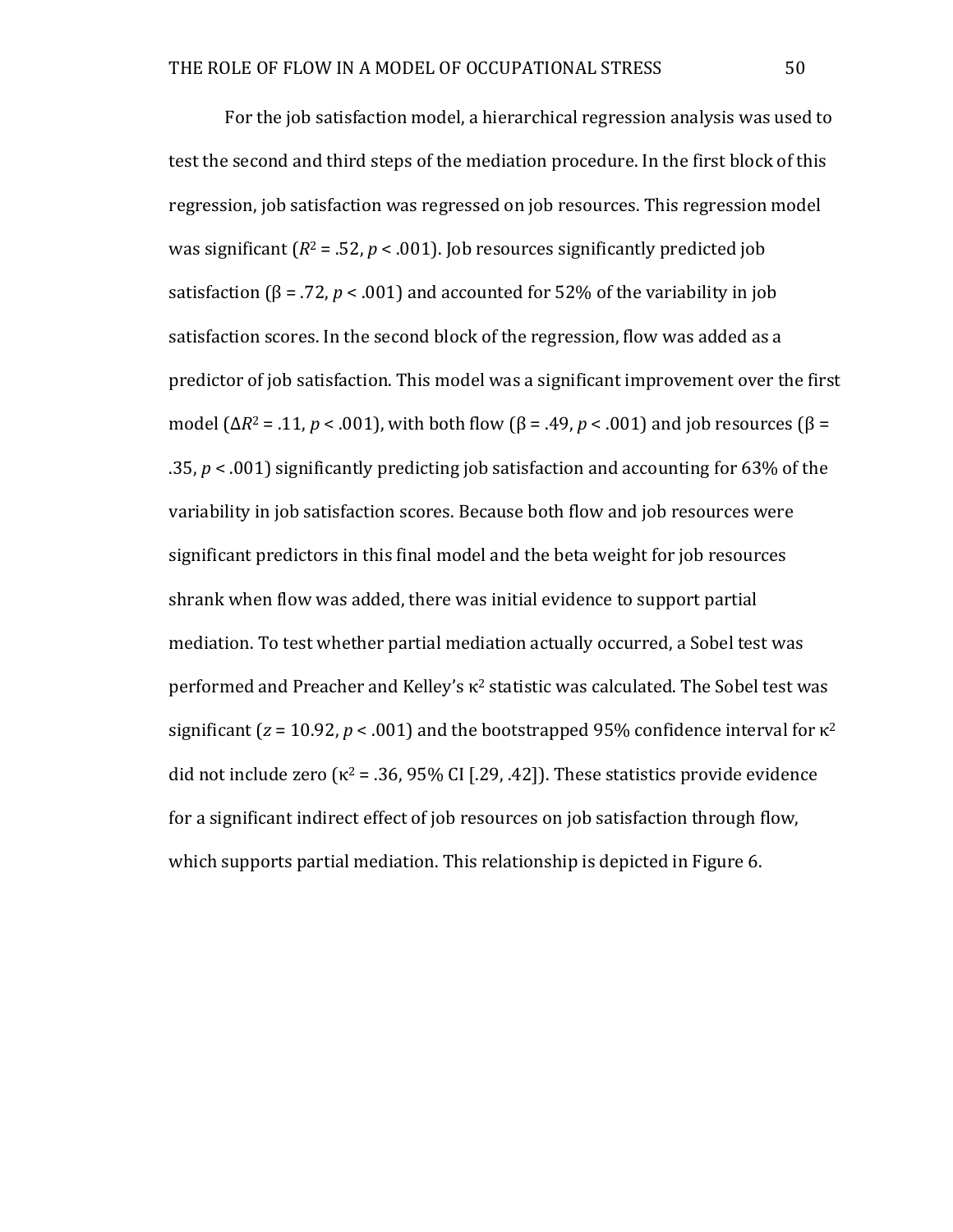

*Figure* 6. Relationship between job resources and job satisfaction with flow as a mediator.

For the physical symptoms model, a hierarchical regression analysis was used to test the second and third steps of the mediation procedure. In addition to testing the hypothesized partial mediation, whether or not participants had had the cold or flu in the past month was included as a covariate in the model. In the first block of this regression, physical symptoms scores were regressed on job resources. This regression model was significant  $(R^2 = .20, p < .001)$ . However, only the cold/flu variable was a significant predictor of physical symptoms (β = .45, *p* < .001); job resources did not have a significant effect ( $\beta$  = -.08,  $p$  = .06). Because job resources did not make a significant contribution to the model, the analysis ended here and partial mediation was ruled out as a possibility.

Flow partially mediated the relationships between job resources and burnout and between job resources and job satisfaction, but did not partially mediate the relationship between job resources and physical symptoms. Because of this pattern of results, Hypothesis 3 was partially supported.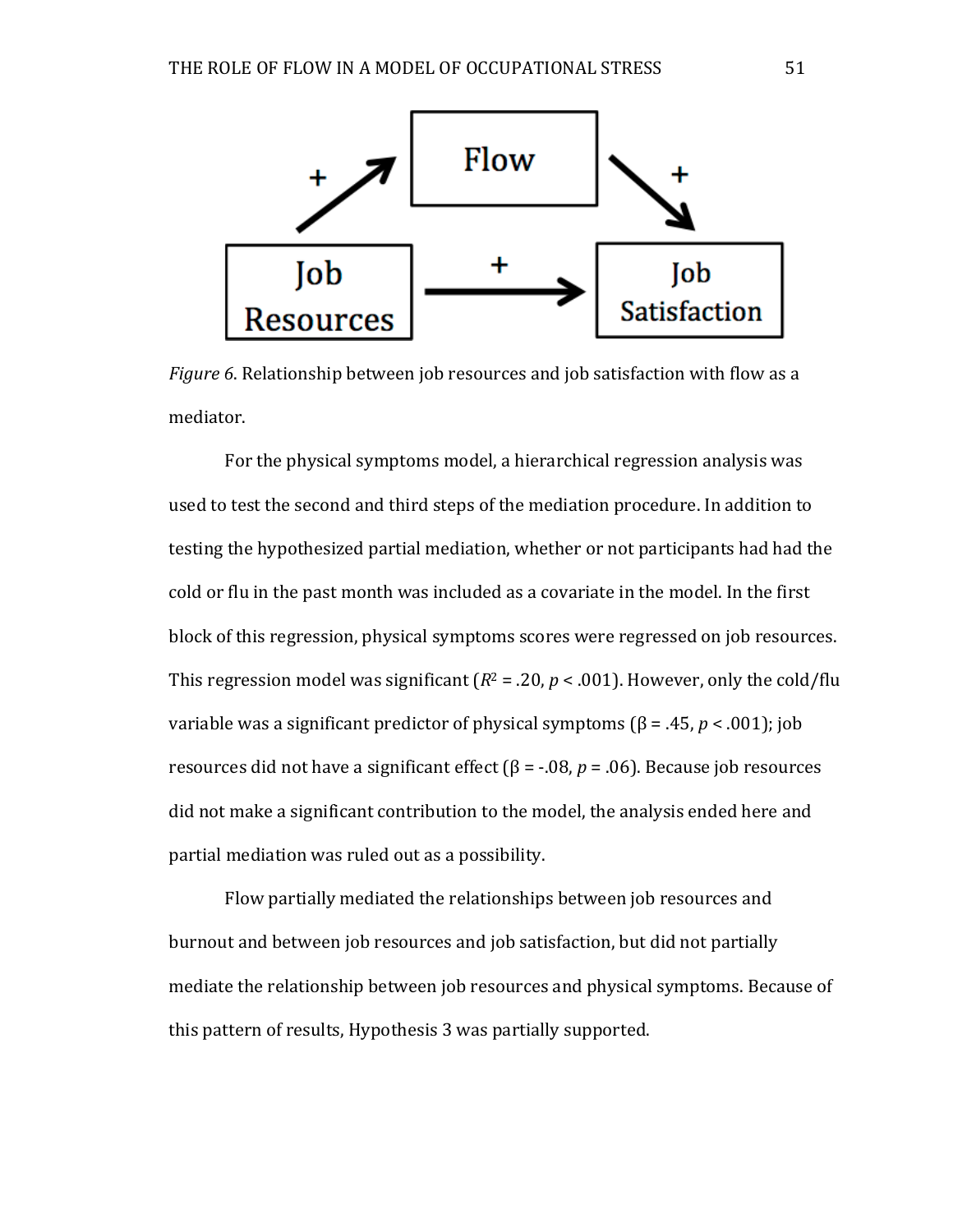**Hypothesis 4.** To test Hypothesis 4, mediated regression analyses were performed using the same procedure as for Hypothesis 3. In these regressions, burnout, job satisfaction, and physical symptoms were regressed on the composite mean for hindrance job demands (the independent variable) and mean flow scores (the mediating variable).

The first step of all three mediated regressions in Hypothesis 3 was the same: Flow was regressed on hindrance demands. This model was significant  $(R^2 = .12, p <$ .001). Hindrance demands significantly predicted scores on the flow measure  $(\beta = -1)$ .34,  $p < .001$ ) and accounted for 12% of the variability in flow scores.

For the burnout model, a hierarchical regression analysis was used to test the second and third steps of the mediation procedure. In the first block of this regression, burnout was regressed on hindrance demands. This regression model was significant  $(R^2 = .41, p < .001)$ . Hindrance demands significantly predicted burnout (β = .64, *p* < .001) and accounted for 41% of the variability in burnout scores. In the second block of the regression, flow was added as a predictor of burnout. This model was a significant improvement over the first model  $(\Delta R^2 = .19, )$  $p$  < .001), with both flow ( $\beta$  = -.47,  $p$  < .001) and hindrance demands ( $\beta$  = .48,  $p$  < .001) significantly predicting burnout and accounting for 60% of the variability in burnout scores. Because both flow and hindrance demands were significant predictors in this final model and the beta weight for hindrance demands shrank when flow was added, there was initial evidence to support partial mediation. To test whether partial mediation actually occurred, a Sobel test was performed and Preacher and Kelley's  $\kappa^2$  statistic was calculated. The Sobel test was significant ( $z =$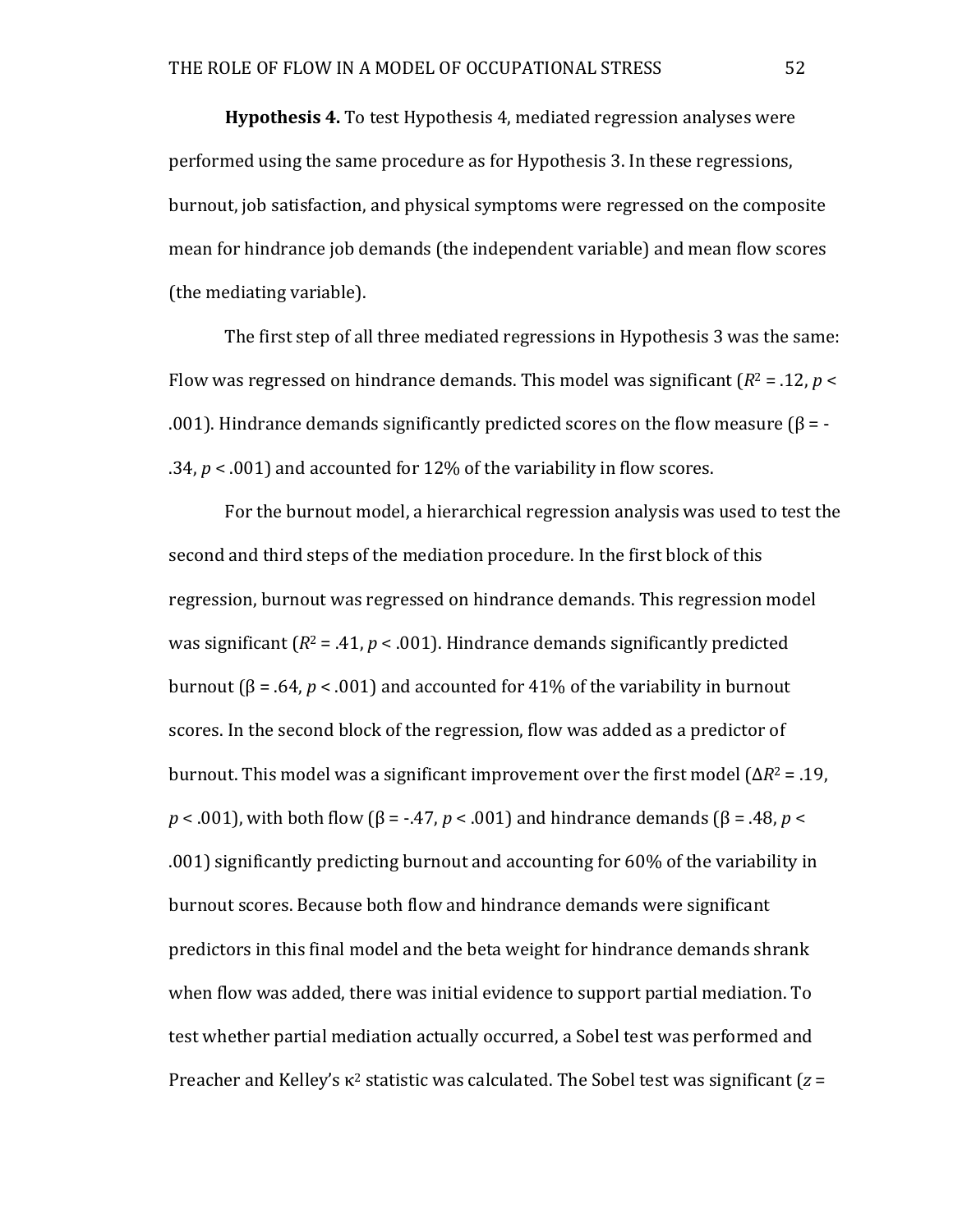7.30,  $p < .001$ ) and the bootstrapped 95% confidence interval for  $\kappa^2$  did not include zero  $(\kappa^2 = .20, 95\% \text{ CI}$  [.15, .25]). These statistics provide evidence for a significant indirect effect of hindrance demands on burnout through flow, which supports partial mediation. This relationship is depicted in Figure 7.



*Figure* 7. Relationship between hindrance demands and burnout with flow as a mediator.

For the job satisfaction model, a hierarchical regression analysis was used to test the second and third steps of the mediation procedure. In the first block of this regression, job satisfaction was regressed on hindrance demands. This regression model was significant  $(R^2 = 0.15, p < 0.01)$ . Hindrance demands significantly predicted job satisfaction ( $\beta$  = -.39,  $p < .001$ ) and accounted for 15% of the variability in job satisfaction scores. In the second block of the regression, flow was added as a predictor of job satisfaction. This model was a significant improvement over the first model (Δ*R*<sup>2</sup> = .44, *p* < .001), with both flow (β = .71, *p* < .001) and hindrance demands ( $\beta$  = -.14,  $p < .001$ ) significantly predicting job satisfaction and accounting for 60% of the variability in job satisfaction scores. Because both flow and hindrance demands were significant predictors in this final model and the beta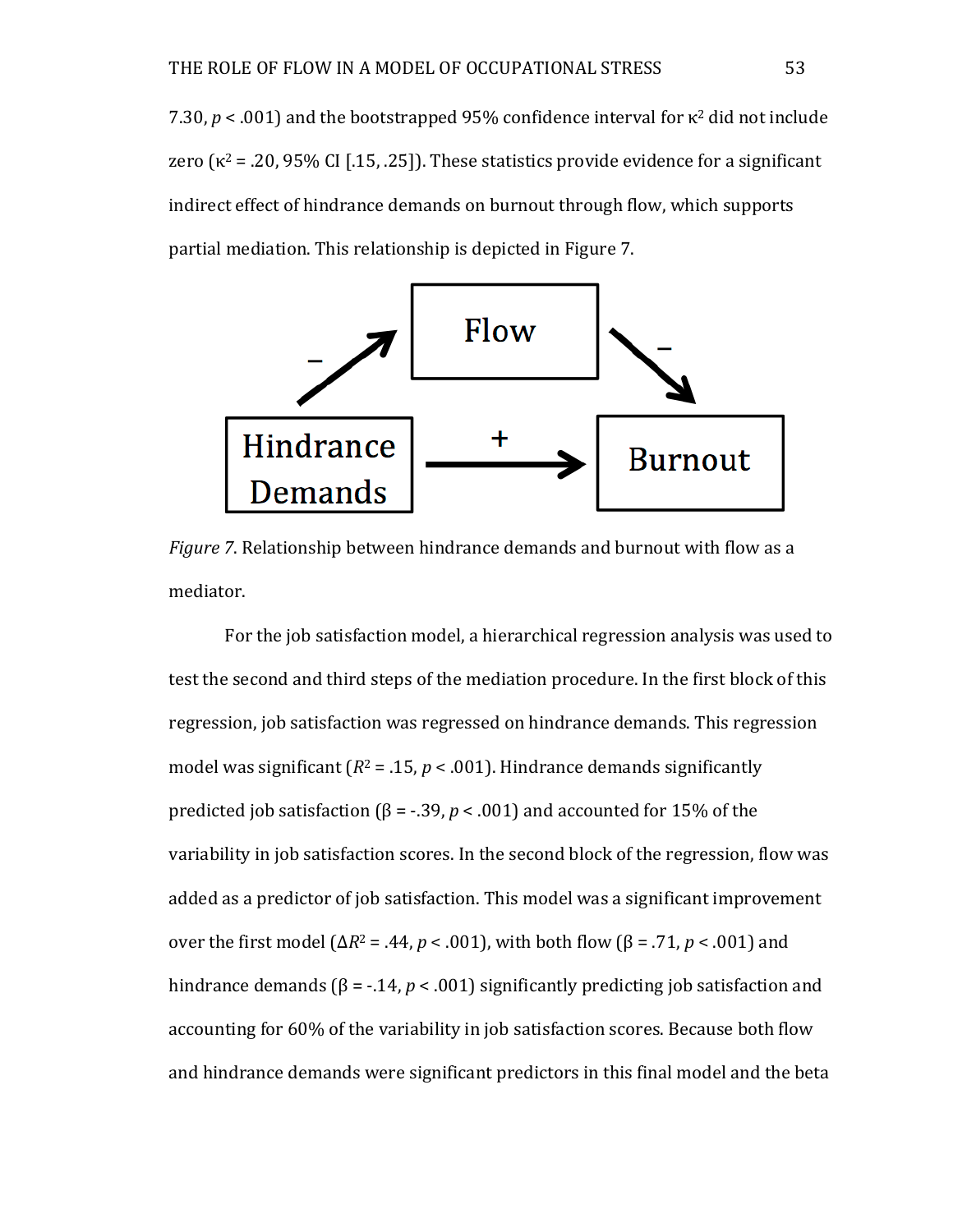weight for hindrance demands shrank when flow was added, there was initial evidence to support partial mediation. To test whether partial mediation actually occurred, a Sobel test was performed and Preacher and Kelley's  $\kappa^2$  statistic was calculated. The Sobel test was significant  $(z = 7.80, p < .001)$  and the bootstrapped 95% confidence interval for  $κ²$  did not include zero  $(κ² = .28, 95%$  CI [.22, .34]). These statistics provide evidence for a significant indirect effect of hindrance demands on job satisfaction through flow, which supports partial mediation. This relationship is depicted in Figure 8.

For the physical symptoms model, a hierarchical regression analysis was used to test the second and third steps of the mediation procedure. In addition to testing the hypothesized partial mediation, whether or not participants had had the cold or flu in the past month was included as a covariate in the model. In the first block of this regression, physical symptoms were regressed on hindrance demands. This regression model was significant  $(R^2 = .33, p < .001)$ . Hindrance demands  $(\beta =$ .33,  $p < .001$ ) and the cold/flu ( $\beta = .41$ ,  $p < .001$ ) significantly predicted physical symptoms and accounted for 30% of the variability in physical symptoms scores. In the second block of the hierarchical regression, flow was added as a predictor of physical symptoms. This model was not a significant improvement over the first model (Δ $R^2$  = .00,  $p = .31$ ). Hindrance demands (β = .34,  $p < .001$ ) and the cold/flu (β  $= .40$ ,  $p < .001$ ) significantly predicted physical symptoms, but flow did not ( $\beta = .04$ ,  $p = .31$ ). Because flow was not a significant predictor in the final model, partial mediation was ruled out as a possibility.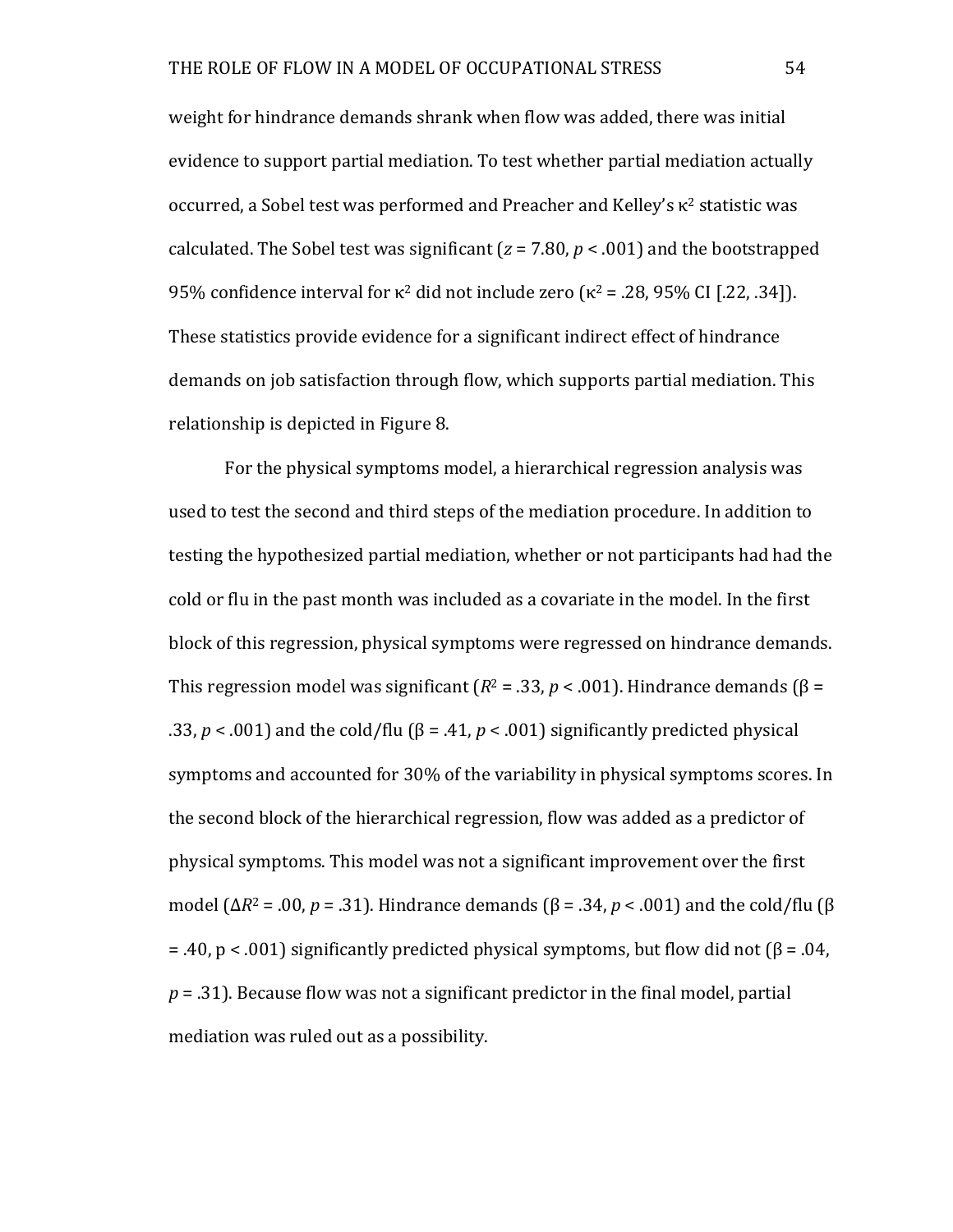

*Figure* 8. Relationship between hindrance demands and job satisfaction with flow as a mediator.

Flow partially mediated the relationships between hindrance demands and burnout and between hindrance demands and job satisfaction, but did not partially mediate the relationship between hindrance demands and physical symptoms. Because of this pattern of results, Hypothesis 4 was partially supported.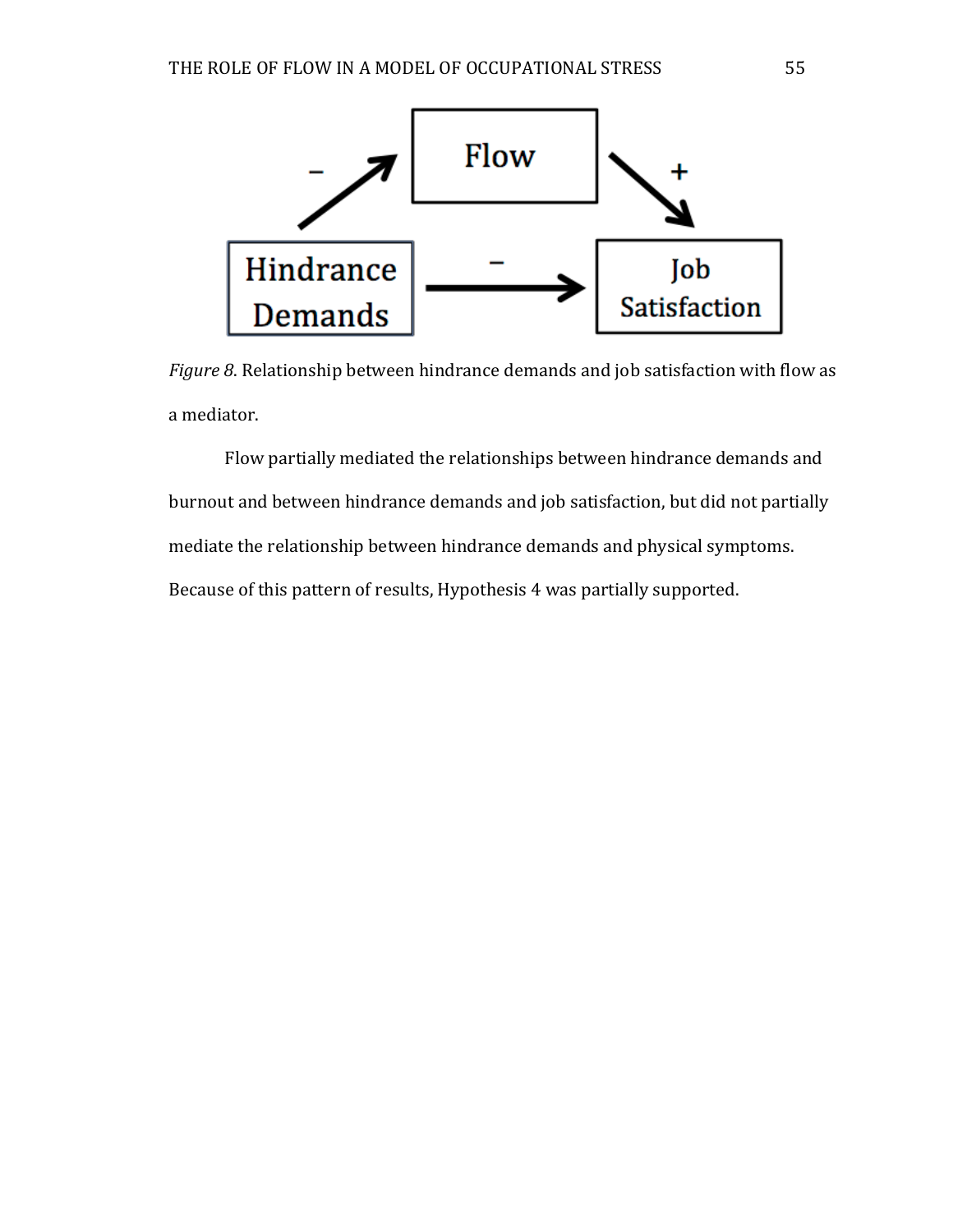# **CHAPTER IV**

# **Discussion**

The purpose of this study was to test whether flow could be integrated into a model of occupational stress and to clarify the role of flow in such a model. Based on previous successful attempts at differentiating hindrances and challenges (e.g., Cavanaugh et al., 2000; LePine et al., 2005; Podsakoff et al., 2007), I also tested different roles for these two types of job demands in predicting strains, with flow as a mediator of hindrances and strain and as a moderator of challenges and strain. By making this distinction between hindrances and challenges rather than treating job demands as a unidimensional construct, I sought to explore possibilities that had not previously been included in the JD-R model. I also aimed to support flow as a potentially stress-relevant experience. Specifically, I wanted to explore flow as an experience of eustress that could help to explain the relationships between job characteristics and strains.

### **Findings**

**Intercorrelations between constructs.** Before discussing the results of my hypothesis tests, I would like to make note of the very high intercorrelations between flow, job resources, burnout, and job satisfaction (see Table 2). With the exceptions of burnout's correlations with flow and job resources, all of the above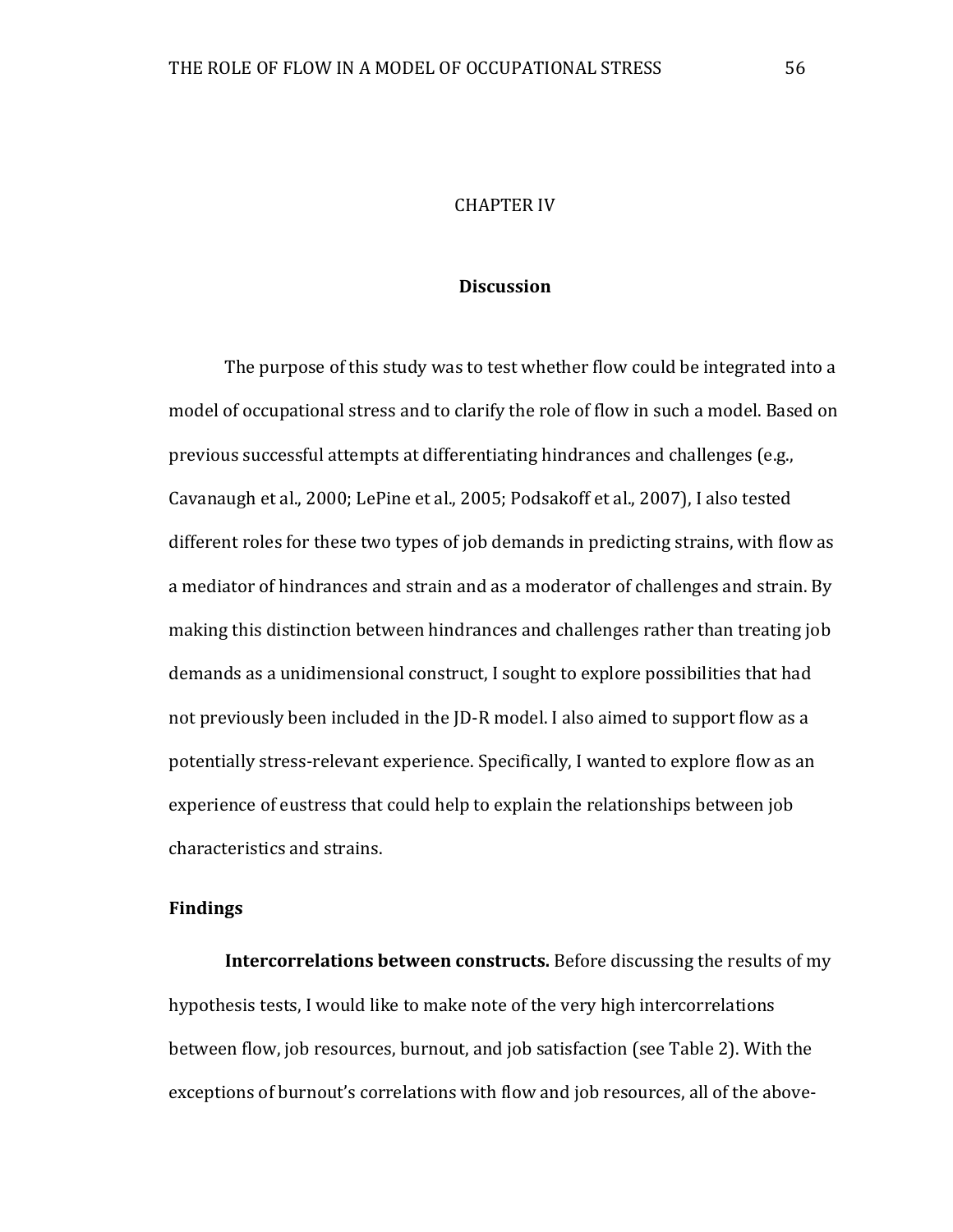mentioned correlations reached an effect size of .70 or greater. Because of these high correlation coefficients, it is questionable whether these constructs are truly distinct from one another. These constructs do indeed have theoretical similarities, but it seems strange that they should be quite so highly correlated. In addition to these scales potentially representing the same superordinate construct, it is also possible that these high correlations were due the wording of items and/or common method variance. Of the problematic constructs, only burnout was assessed using a combination of both negatively and positively keyed items. Flow, job resources, and job satisfaction were measured using only positively keyed items; because these constructs had the highest intercorrelations, the wording of the items seems to be a likely contributor to the inflated correlation coefficients. It is difficult to account for the effect of common method variance, but this also likely played a role in inflating the correlations computed in this study given that all data were collected using a survey.

**Hypothesis 1.** I predicted that flow would be positively correlated with job resources (Hypothesis 1a) and challenge demands (Hypothesis 1b) and negatively correlated with hindrance demands (Hypothesis 1c) and strains (Hypothesis 1d). The predictions for Hypotheses 1a, 1b, and 1c were fully supported: Flow was significantly related to each of the job resources, challenge demands, and hindrance demands in the anticipated directions. Hypothesis 1d was partially supported: Flow was negatively correlated with burnout and positively correlated with job satisfaction, but was not associated with physical symptoms. Because the low end of the job satisfaction scale is considered to indicate greater strain, this positive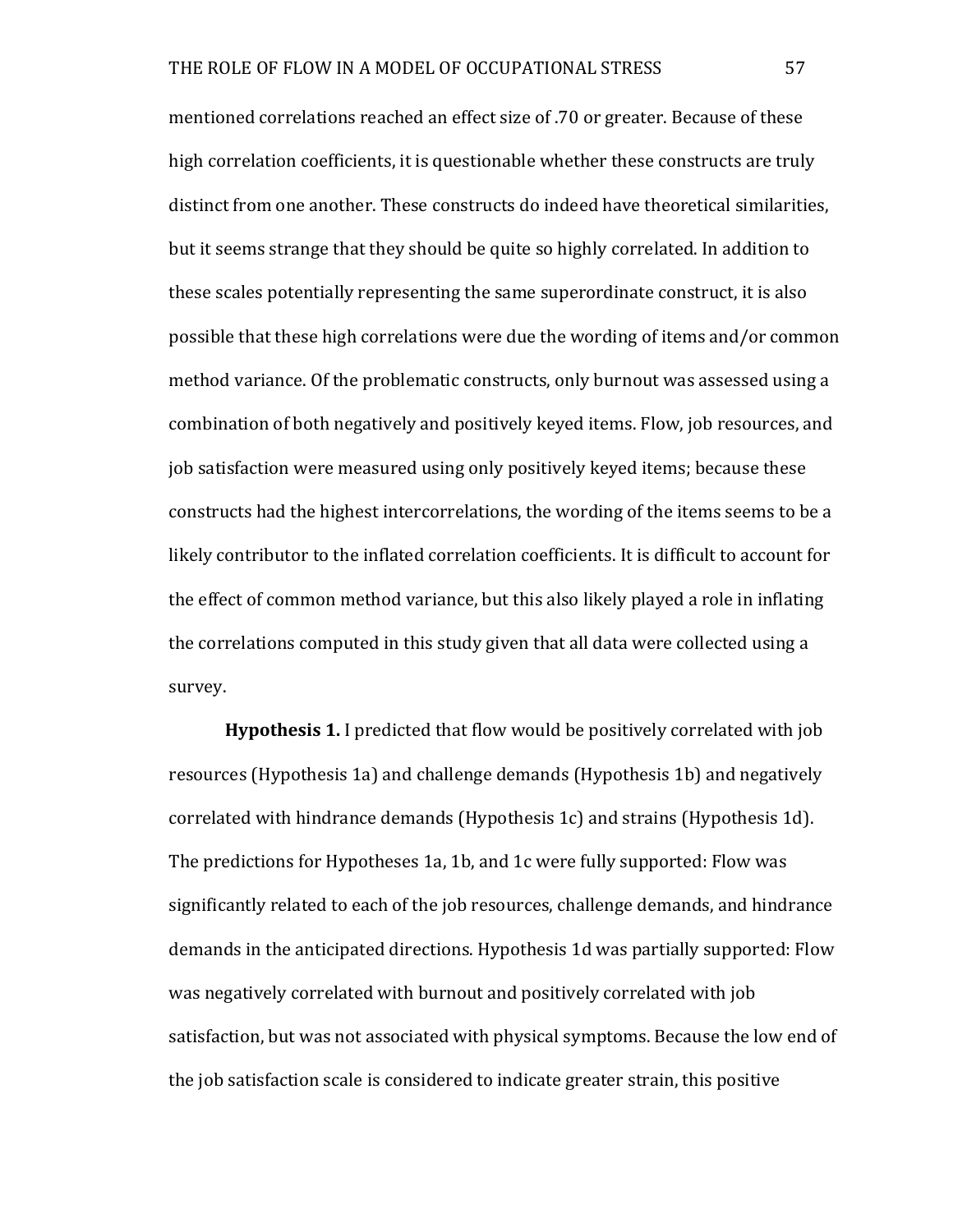relationship with flow was consistent with the hypothesized direction of association. These results show that flow is more commonly experienced when individuals' work settings provide them with greater resources and challenges, but less commonly experienced when hindrances exist in the job. Those who reported experiencing greater flow also tended to report lower burnout and greater job satisfaction.

**Hypothesis 2.** I predicted that flow would moderate the relationship between challenge demands and strains, such that there would be a stronger positive relationship between challenge demands and strains for those who reported less flow. None of the challenge demands interacted with flow in predicting job satisfaction or physical symptoms, but workload interacted with flow in predicting burnout. This interaction was consistent with the hypothesized relationship: Those reporting low flow exhibited a positive relationship between challenge demands and burnout, but those reporting high flow actually exhibited a negative relationship between workload and burnout. Therefore, flow seems to buffer the detrimental effect of workload on burnout. The specific combination of high flow and high workload was associated with the lowest burnout scores.

**Hypothesis 3.** I predicted that flow would partially mediate the relationship between job resources and strains. Specifically, this hypothesis specified that greater job resources would predict lower strain through higher flow scores, while job resources would still have a direct negative effect on strains. This hypothesis was supported for burnout and job satisfaction; however, job resources were not significantly related to physical symptoms and, because of this, that mediated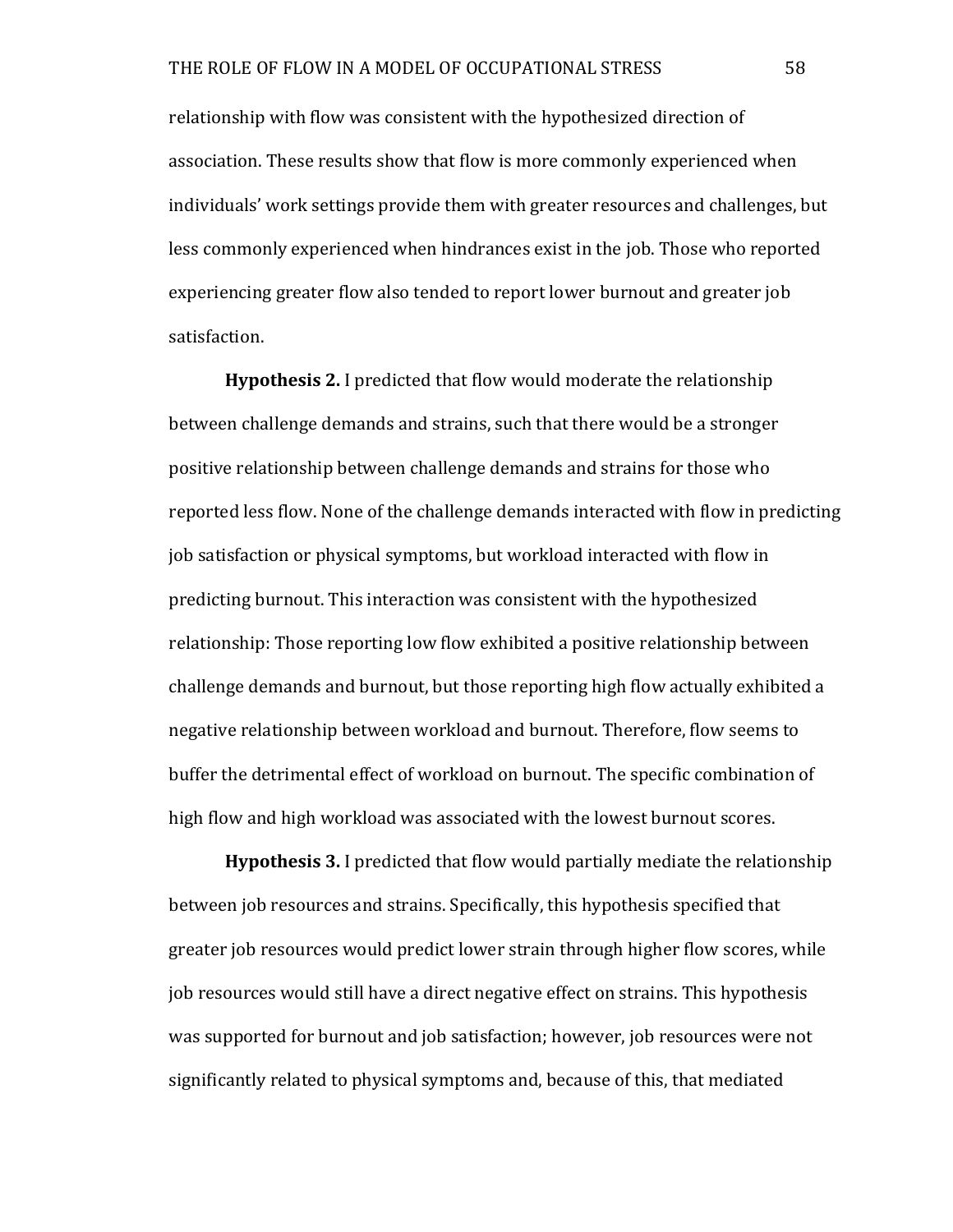relationship was not supported. Greater job resources predicted greater flow, which was related to lower burnout and greater job satisfaction. After accounting for flow, job resources still had a direct negative effect on burnout and a direct positive effect on job satisfaction. The indirect effect on job satisfaction was consistent with the motivational process in the JD-R model in which job resources predict positive outcomes through well-being (Bakker & Geurts, 2004; Schaufeli & Taris, 2014). The indirect effect on burnout was also consistent with other paths identified in the ID-R model. The revised version of the model specified that job resources predict flow and burnout and the model also indicated a reciprocal relationship between flow and burnout (Bakker & Geurts, 2004; Schaufeli & Taris, 2014). From the combination of burnout-related predictions, the JD-R model covered all of the paths that were necessary to test flow's partial mediation of the relationship between job resources and burnout.

**Hypothesis 4.** I predicted that flow would partially mediate the relationship between hindrance demands and strains. Specifically, this hypothesis specified that greater hindrance demands would predict greater strain through lower flow scores, while hindrance demands would still have a direct positive effect on strains. To the best of my knowledge, other researchers have not previously tested these paths and these predictions were new to the JD-R model. Authors of other studies of flow within the JD-R framework (e.g., Bakker & Geurts, 2004) have analyzed job demands as a unidimensional construct; however, in this study, hindrance demands were separated from other demands that were thought to be challenges. The predictions in Hypothesis 4 were intended to expand the ID-R model by testing whether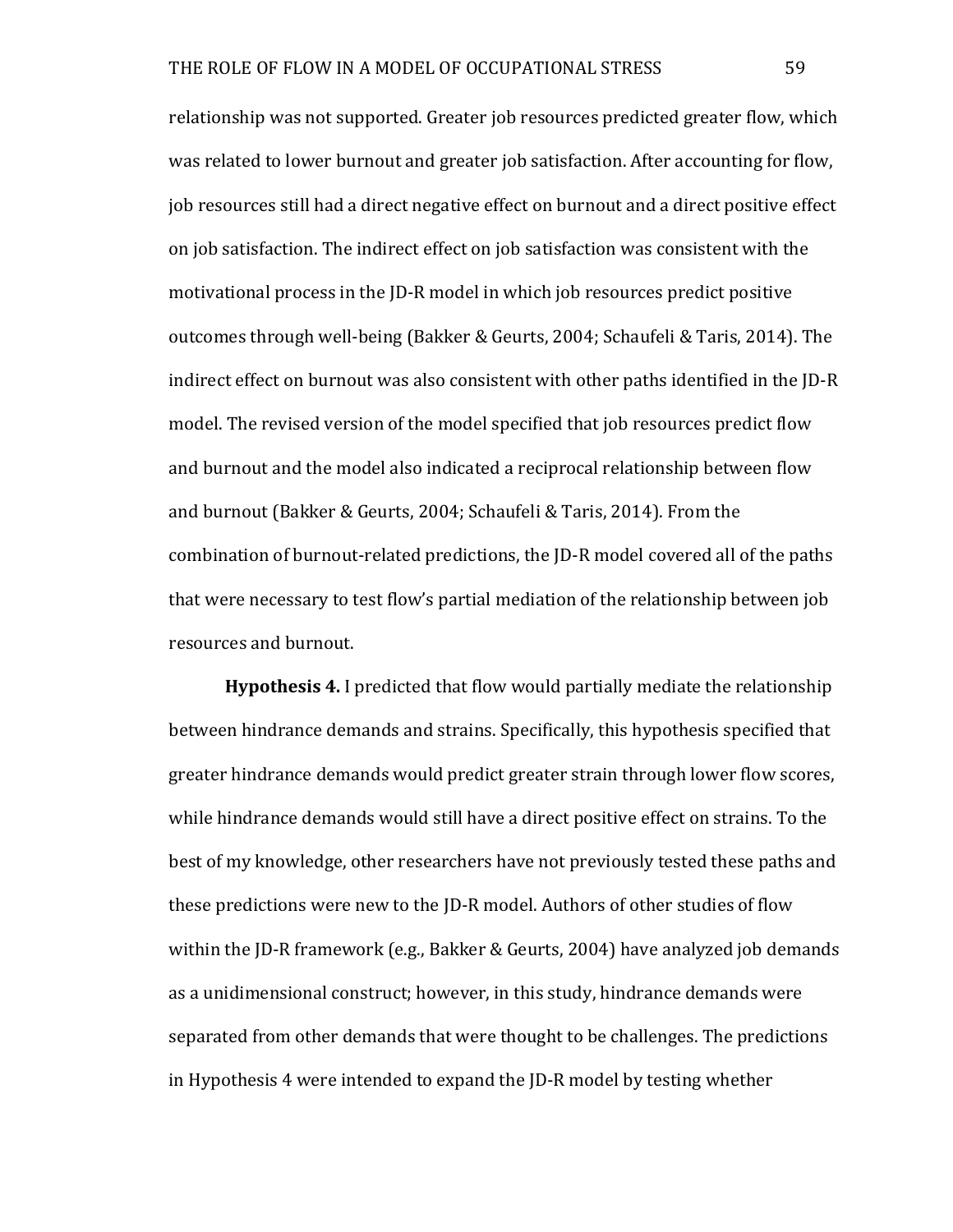hindrance demands could function in a contrary manner to job resources. As such, the paths tested in Hypothesis 4 were the same ones as in Hypothesis 3, but with a different initial predictor variable. This hypothesis was supported for burnout and job satisfaction, but not for physical symptoms. Hindrance demands were negatively related to flow, which, in turn, was negatively associated with burnout and positively associated with job satisfaction. Hindrance demands also had direct positive and negative effects on burnout and job satisfaction, respectively. These findings supported my prediction that hindrances would function in a way that is contrary to job resources in predicting strains.

# Limitations of this Study

This study was limited in that data were collected in a cross-sectional fashion rather than longitudinally. Because all the data were collected at the same point in time, it is unclear whether the relationships detected in this study would hold true over time. In the case of the mediation analyses, it is impossible to tell whether job resources or hindrance demands at one point in time can predict strains at a later point in time through experiences of flow during the intermediate time period.

Due to the nature of appraisals as individual evaluations, it is unclear whether participants actually perceived the challenge and hindrance demands differently. Although the existing literature has provided guidance about which types of job demands are challenges and which are hindrances, these distinctions may not hold true for all people. For example, while greater workload might be a challenge for one individual, another individual may view more work as a hindrance – we cannot be sure that all participants perceived the demands in a consistent way.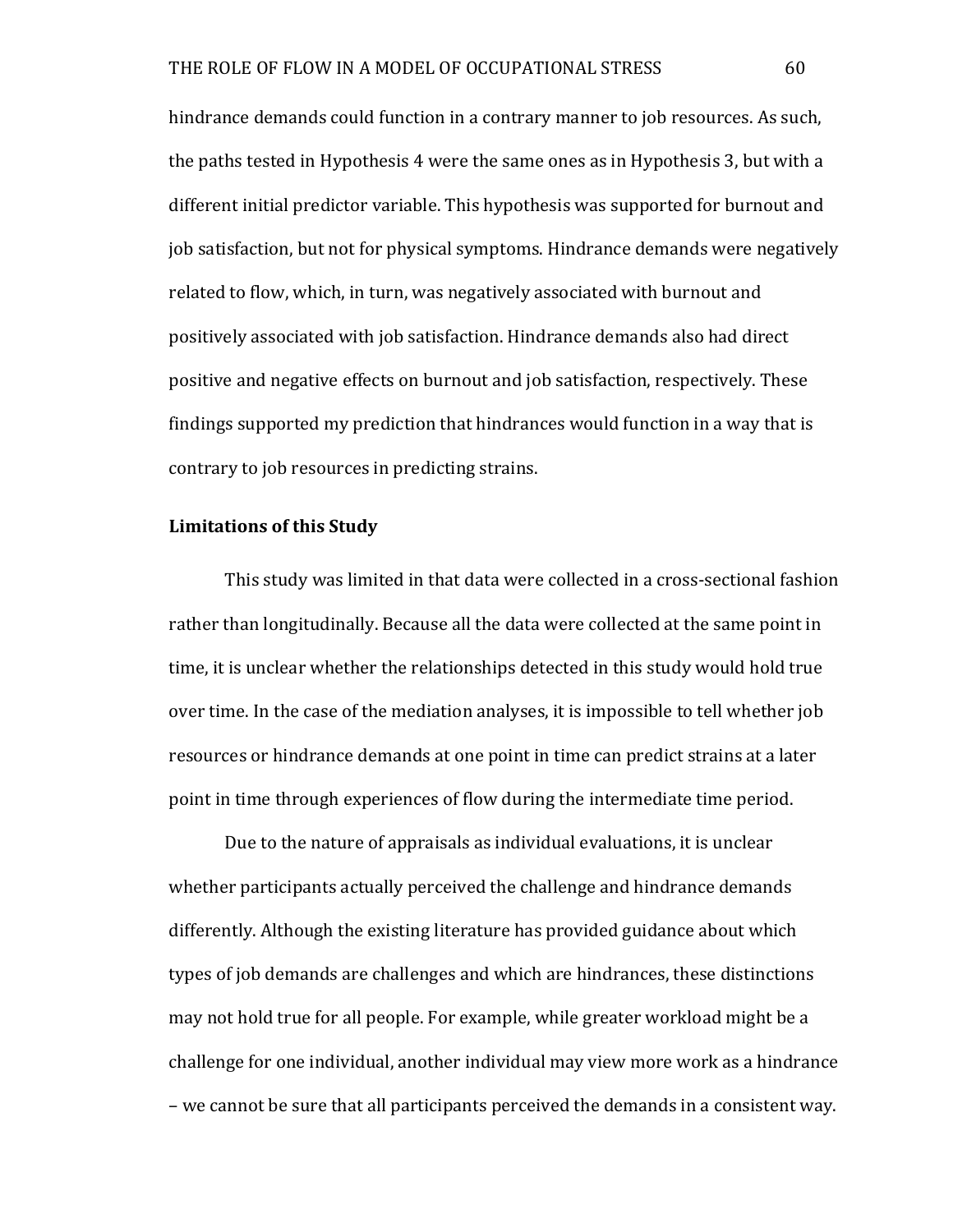The high correlations between flow, job resources, burnout, and job satisfaction that I mentioned earlier are potentially indicative of measurement issues in this study. Except for burnout, all of these constructs were measured using only positively worded items, which means that participants' response sets could have inflated the correlations between these constructs. Because all data were collect using a survey, common method variance is also a limitation of this study.

The mediated analyses were conducted is such a way that it is difficult to determine which job resources and hindrance demands might be driving the significant indirect effects on strains. Job resources and hindrance demands were tested as composite means of the scales that comprise them rather than as means of individual scales. This was done in order to reduce the number of regression analyses that would have to be performed and to reduce the likelihood of obtaining spurious results. Future studies should attempt to separate the effects of individual resources and hindrances to reach a more nuanced understanding of these mediated relationships.

The workload and pressure scales used in this study each only contained two items and demonstrated rather low reliabilities. While this did not appear to hinder their usefulness given the fact that workload was able to function as a moderator, these scales should have been longer to ensure acceptable internal consistencies.

Using the full physical symptoms scale may have been inappropriate for this type of study. Some symptoms on the scale seem more likely to be impacted by work stress (e.g., headaches), while others are less attributable to job demands (e.g., ringing in the ears and constipation). Rather than using the entire list of symptoms,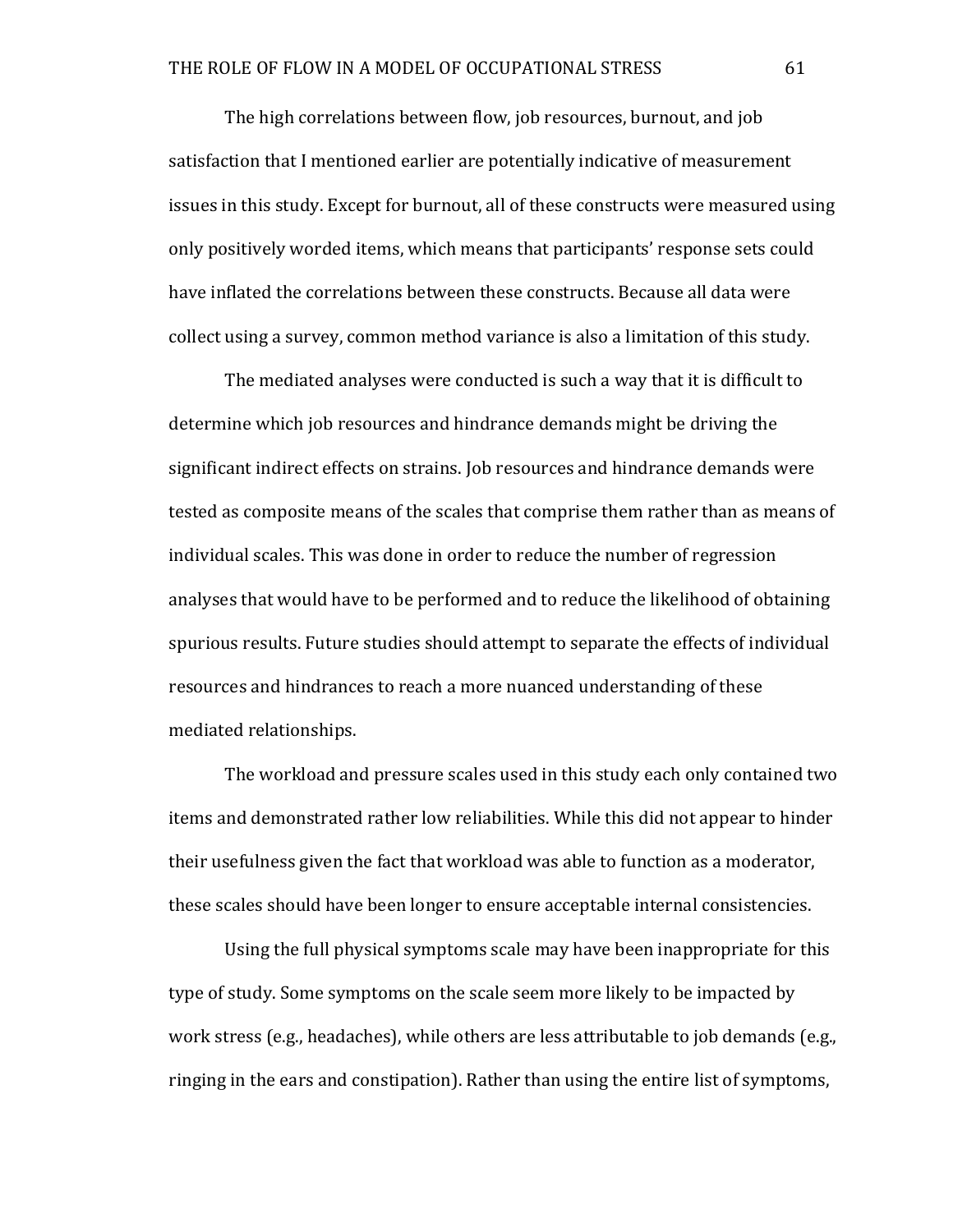a limited number of physical symptoms should have been selected based on the likelihood that those symptoms could be manifestations of job-related stress.

# **Strengths of this Study**

Despite the limitations of this study, it also benefitted from a number of strengths. The survey used for data collection contained a large variety of items, scales, and constructs and therefore was useful in collecting rich data. I included items assessing many different types of job resources, job demands, and strains and was able to obtain high reliability coefficients when the scales for similar constructs were merged into higher-order scales (i.e., scales representing all job resources, challenges, hindrances, and strains).

I was successful in recruiting a large sample of workers from diverse industries. Because of this, my participants were likely more representative of working Americans than if I had surveyed employees within any one organization or industry. 

I was able to find limited evidence that hindrance demands and challenge demands are distinguishable from each other. This evidence comes from the correlations between the job demands scales and the positively valenced constructs of flow and job satisfaction. Time urgency, workload, and pressure (i.e., the challenge demands) were significantly positively correlated with flow, while work conflict and role ambiguity (i.e., hindrances) were significantly negatively correlated with flow. Work conflict and role ambiguity were also negatively correlated with job satisfaction, but only workload was significantly positively correlated with job satisfaction. This seems to indicate that the challenges and hindrances measured in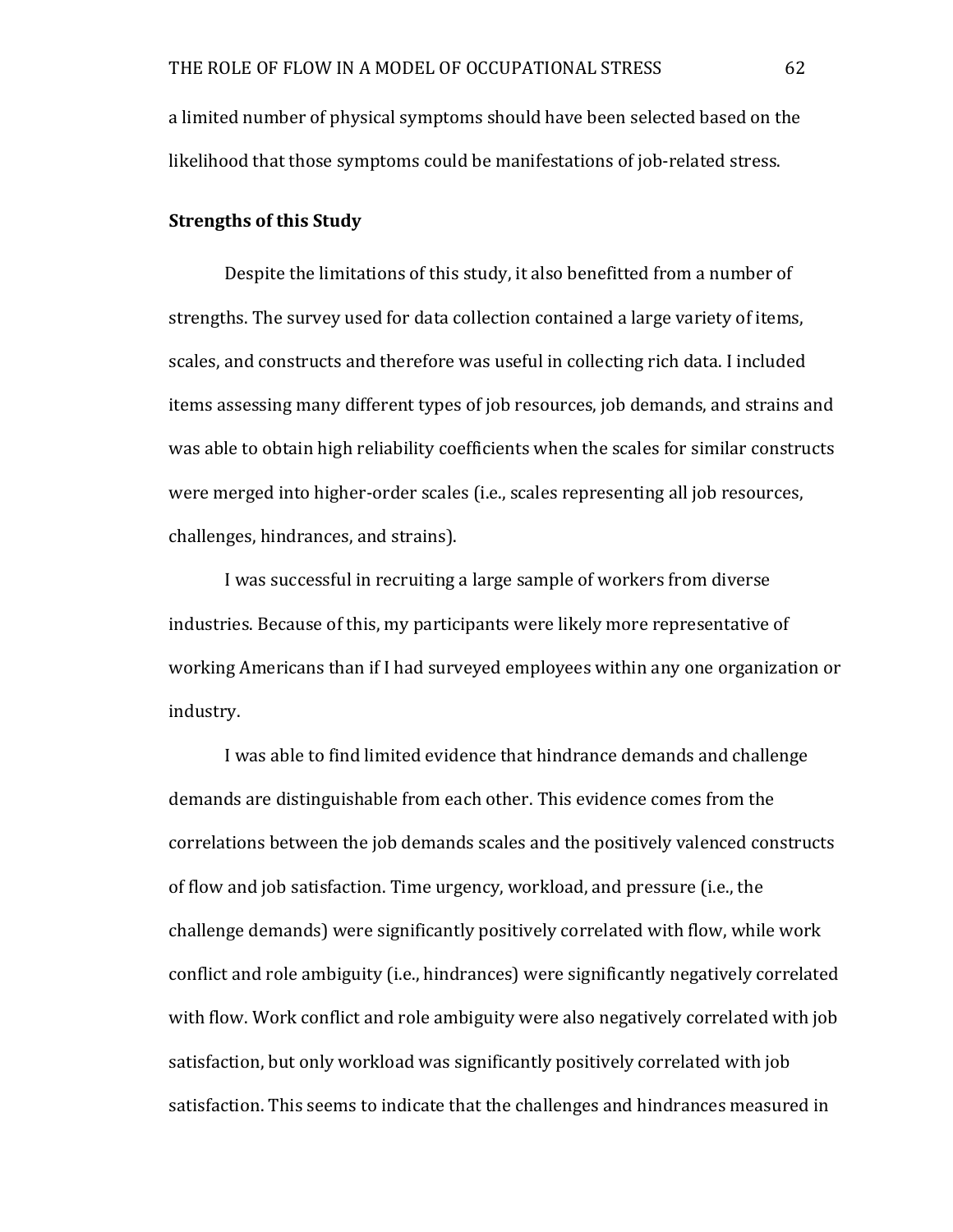this study are empirically distinguishable from each other, as previous researchers have also reported. Despite the correlations with flow, however, time urgency and pressure tended to be positively associated with strains. Workload seems to have been the only true challenge variable in this study. Not only was workload positively correlated with flow and job satisfaction, but it also tended to be negatively associated with strain variables.

Finally, I employed a well-established model of occupational stress as the foundation of this study and used the limited existing research on stress and flow as a basis, while still developing original hypotheses and making distinctions between different types of job demands. This study fills some gaps in our understanding about how work-related flow and occupation stress are related to each other, but also serves as a starting place for future research due to the results of those novel hypotheses. 

# **Recommendations for Future Research**

To correct for the shortcomings of this study's cross-sectional design, researchers could use a longitudinal data collection methodology and assess flow, job resources, job demands, and strains at different points in time. After collecting the initial data and letting several weeks or months pass, researchers could assess flow experiences and strain variables during the second data collection. By also measuring flow and strain at time one, those initial measures could be included as covariates in the prediction model to get a more complete idea of how flow and job characteristics impact strains. In such a research design, the instructions for the flow measure could specifically ask participants to rate their experiences of flow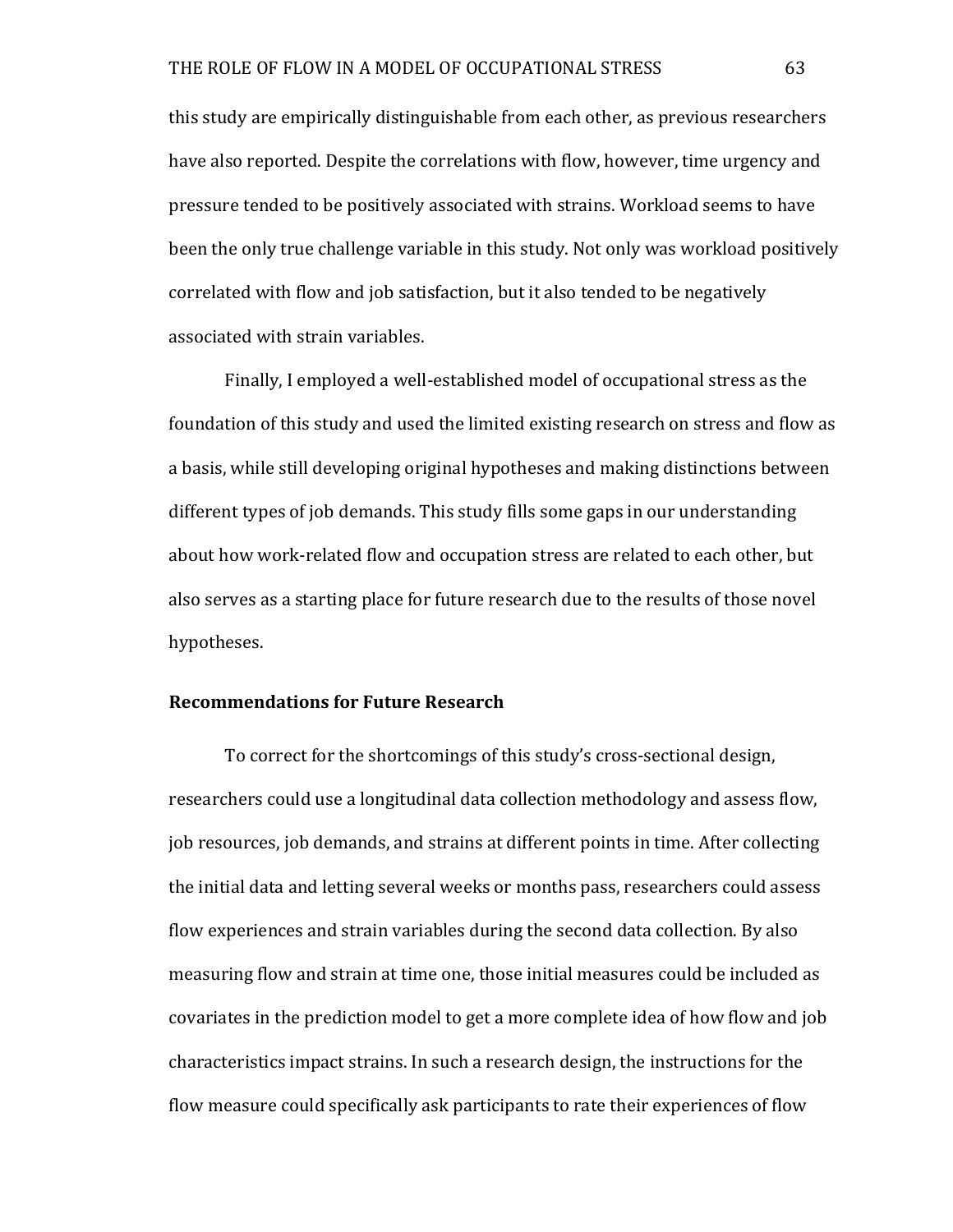during the time that elapsed between data collections. Alternatively, using ESM to collect data on flow between the scheduled data collections would provide rich data about flow experiences as they occur. This would help to eliminate the problems with using retrospective inventories to measure flow and would provide more representative daily data about flow experiences that are less contaminated by memory failures or recall biases. Researchers should also ensure that their scales include a number of negatively keyed items to help minimize the effect of response sets – especially when measuring theoretically similar constructs.

Because flow is not purely a byproduct of the job context, individual difference variables could have been included in this research. Personality and positive and negative affectivity could help to elaborate this model by accounting for person-level differences in addition to the characteristics of participants' jobs. Because of the number of constructs already measured in this study, including measures of individual differences was not feasible. The study of job characteristics in both the motivation and OHP literatures made job resources and job demands more important elements to include in this research, at the cost of leaving out individual difference variables. Flow researchers have used measures of personality constructs such as trait intrinsic motivation (Moneta, 2012), need for achievement (Eisenberger, Jones, Stinglhamber, Shanock, & Randall, 2005), and Big Five personality traits (Bakker, Boyd, Dollard, Gillespie, Winefield, & Stough, 2010; Demerouti, 2006; Ross & Kaiser, 2014) to explain the propensity to experience flow. In future studies like this one, researchers should include variables such as autotelic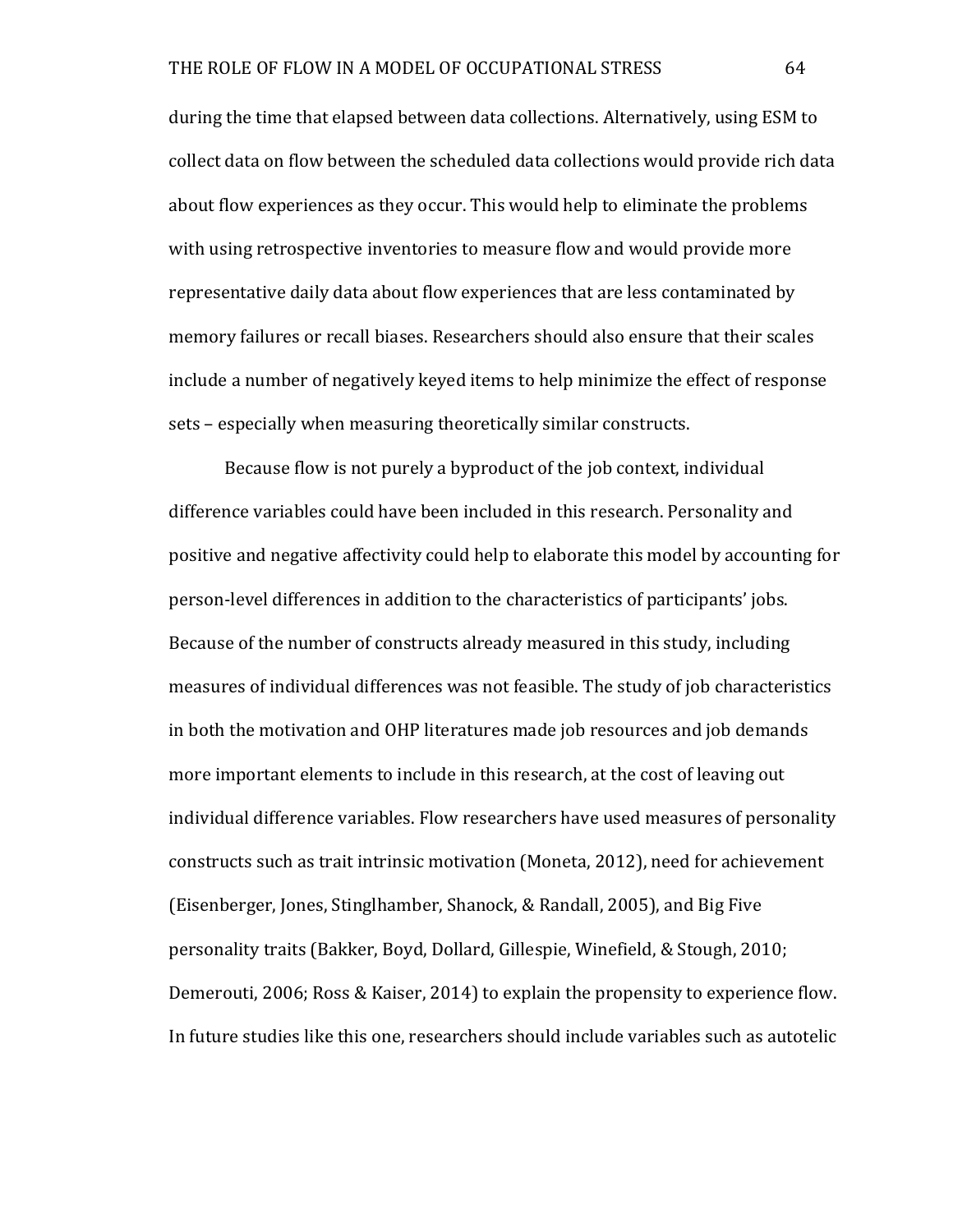personality, the Big Five, negative affectivity, and positive affectivity in order to expand upon the understanding of stress and flow.

In the future, researchers should consider methods for obtaining data regarding participants' appraisals of different job demands. Ratings of this type could help to determine whether individuals perceive the proposed challenges and hindrances differently. This would provide an indication of whether the appraisals are actually different (i.e., distinguishable to the experiencing individuals), or whether the difference is simply a statistical distinction. Researchers should also study workload in greater detail and try to identify other viable challenge demands. For example, differentiating between quantitative workload (i.e., the amount of work to be done) and qualitative workload (i.e., amount of difficulty inherent in the work) could be an interesting next step to study the effect of workload on the relationship between stress and flow.

Researchers should continue to investigate the relationships between job characteristics, flow, and physical symptoms to determine whether flow truly does not plays a role in predicting physical symptoms. None of the analyses with physical symptoms as the dependent variable supported the hypotheses, but it is possible that other job characteristics not measured in this study could interact with flow or have an indirect effect through flow in predicting physical symptoms. Researchers should also perhaps be more selective in which physical symptoms they use as strain variables rather than using composites of entire physical symptoms scales. More research is needed to explore these possibilities.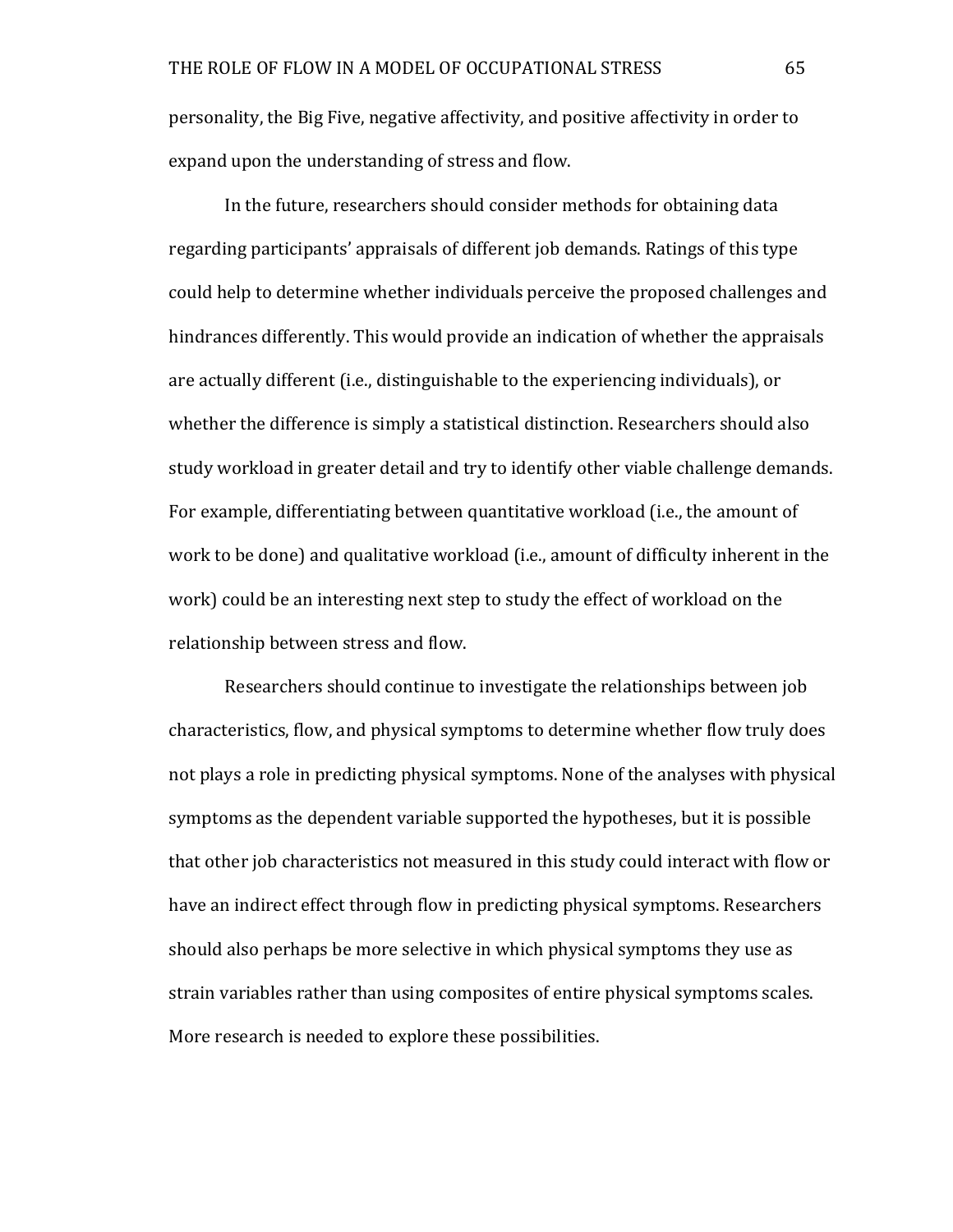#### **Implications**

In this study, I have contributed to the research literature on occupational stress and work-related flow, demonstrating that flow can indeed be included in a model of occupational stress. In terms of practical value, these findings could be used to justify methods for modifying jobs to promote engagement and reduce the extent to which employees experience strain. Because the resource variables used in this study are aligned with previous occupational stress models as well as job enrichment theories, these results support job enrichment as a method for realizing goals regarding workers' motivation and their occupational health. By designing jobs to include more of Hackman and Oldham's (1974) job characteristics and more opportunities for growth, organizations could increase the extent to which employees experience flow and engagement, decrease experiences of burnout, and increase job satisfaction.

Job demands classified as hindrances can have a detrimental impact on flow, burnout, and job satisfaction. By working to reduce the number of hindrance demands encountered on the job, organizations could promote more flow experiences and reduce the strains experienced by their employees. Reducing role ambiguity and work conflict could lead to beneficial outcomes in terms of both work-related flow and occupational strains.

The results of this study also indicate that flow could be leveraged to potentially decrease the degree to which workers experience strains. Flow was negatively associated with burnout and buffered the effect of workload on burnout scores. Workers who reported high flow actually showed a slight negative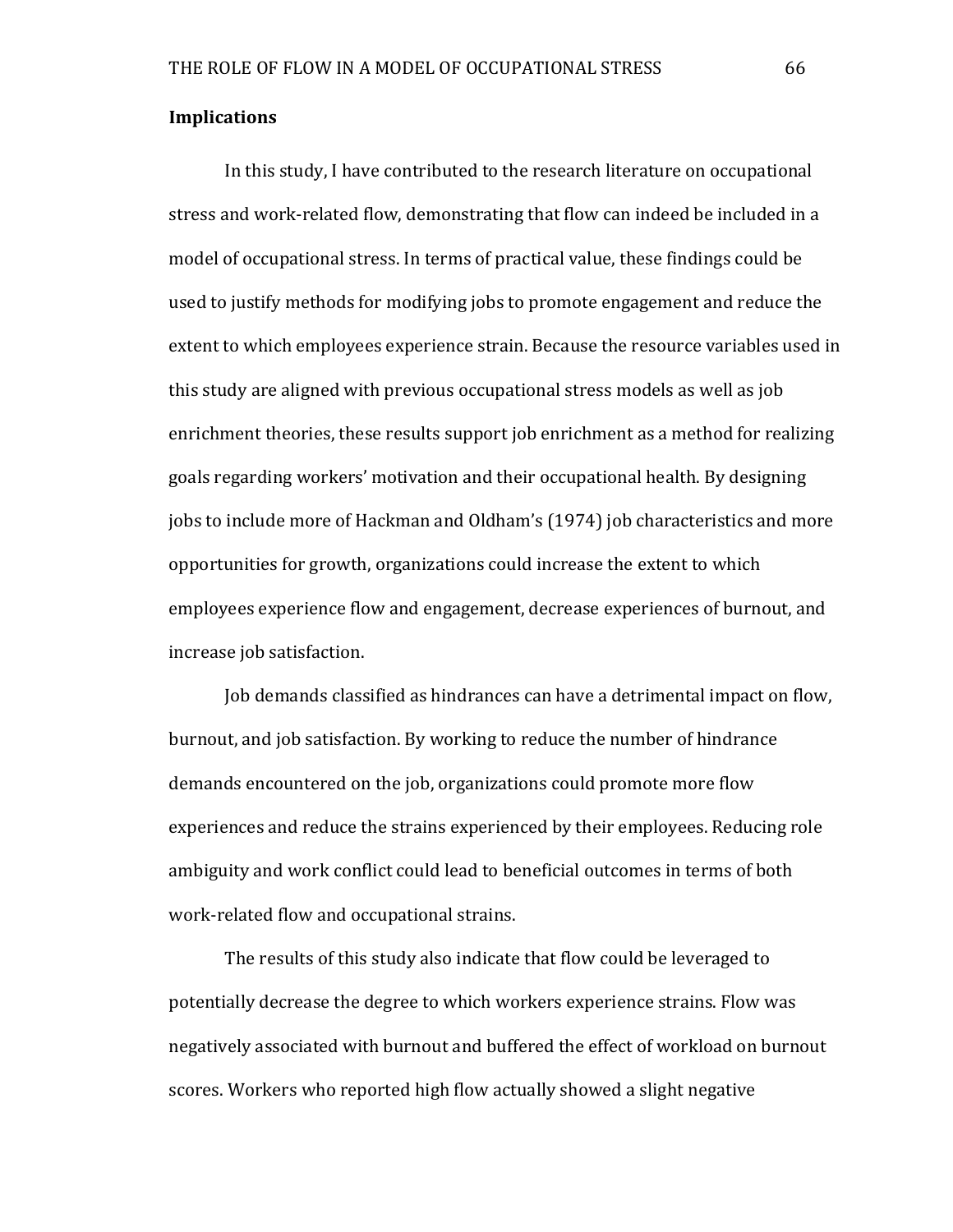correlation between workload and burnout, while this same relationship was slightly positive for those reporting low flow. After intervening to create jobs and work contexts that promote flow, giving workers a challenging amount of work could also lead to less burnout.

### **Conclusion**

This study represents the successful integration of constructs from positive psychology and OHP into the same research framework. Building upon the limited number of published articles in which researchers have included flow and stress in the same investigation, I attempted to clarify the role that flow might play in predicting occupational strain outcomes. Depending on the independent variable, flow functioned as both a moderator and a mediator in regression models predicting burnout and job satisfaction, but did not function as expected in predicting physical symptoms. Just as flow has been studied as the next step in workplace engagement research, it may also hold promise as a construct of interest to organizational health psychologists. Flow represents a potential way to promote well-being and mitigate strains through increasing people's engagement with their work activities.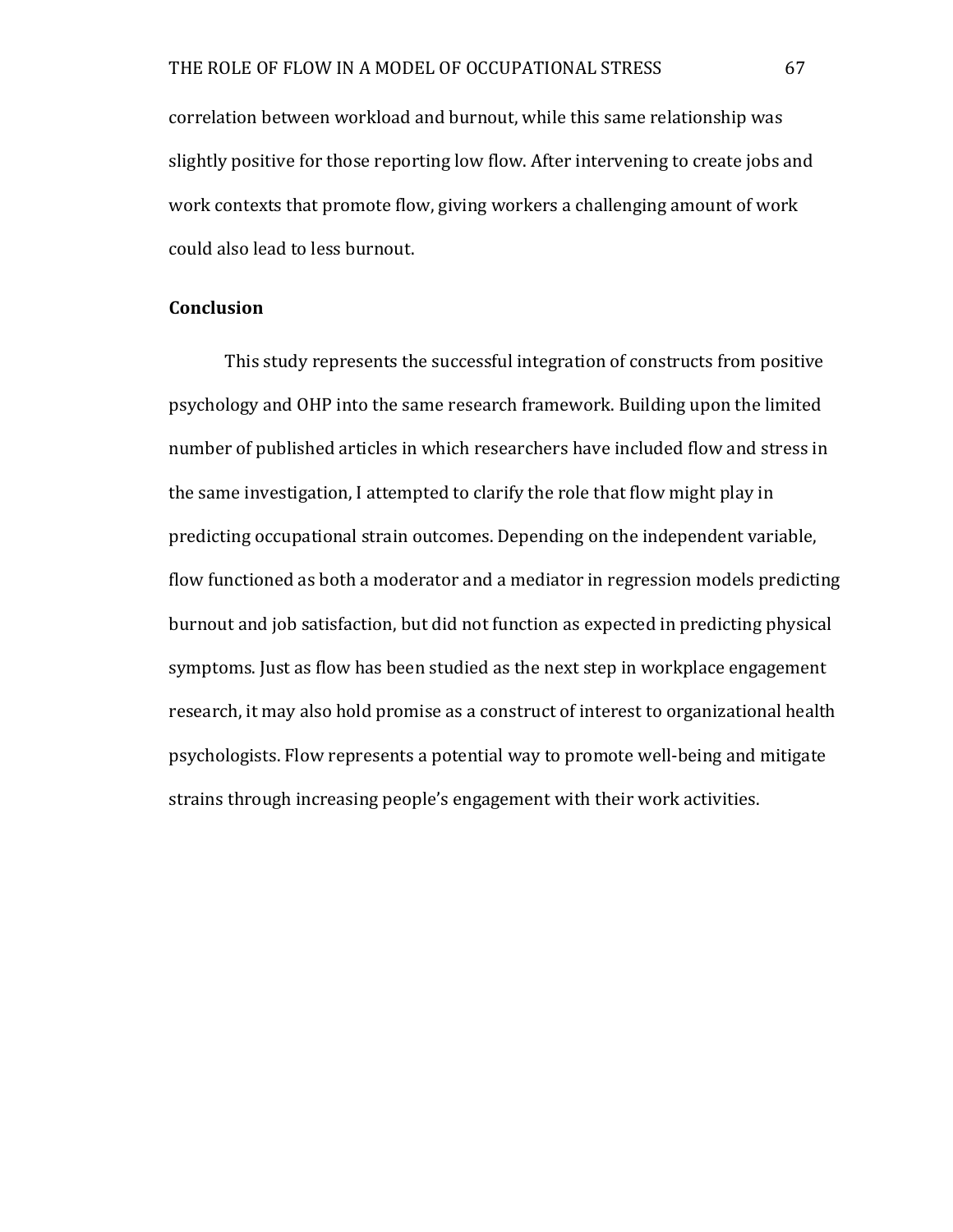#### **References**

- Bakker, A. B. (2008). The work-related flow inventory: Construction and initial validation of the WOLF. *Journal of Vocational Behavior, 72*(3), 400-414. doi: 10.1016/j.jvb.2007.11.007
- Bakker, A. B., & Demerouti, E. (2007). The job demands-resources model: State of the art. *Journal of Managerial Psychology, 22*(3), 309-328. doi: 10.1108/02683940710733115
- Bakker, A. B., & Geurts, S. A. E. (2004). Toward a dual-process model of work-home interference. Work and Occupations, 31(3), 345-366. doi:

10.1177/0730888404266349

Bakker, A. B., Boyd, C. M., Dollard, M., Gillespie, N., Winefield, A. H., & Stough, C. (2010). The role of personality in the job demands-resources model: A study of Australian academic staff. *Career Development International*, 15(7), 622-636. doi:10.1108/13620431011094050

Bakker, A. B., Demerouti, E., & Euwema, M. C. (2005). Job resources buffer the impact of job demands on burnout. *Journal of Occupational Health Psychology, 10*(2), 170-180. doi: 10.1037/1076-8998.10.2.170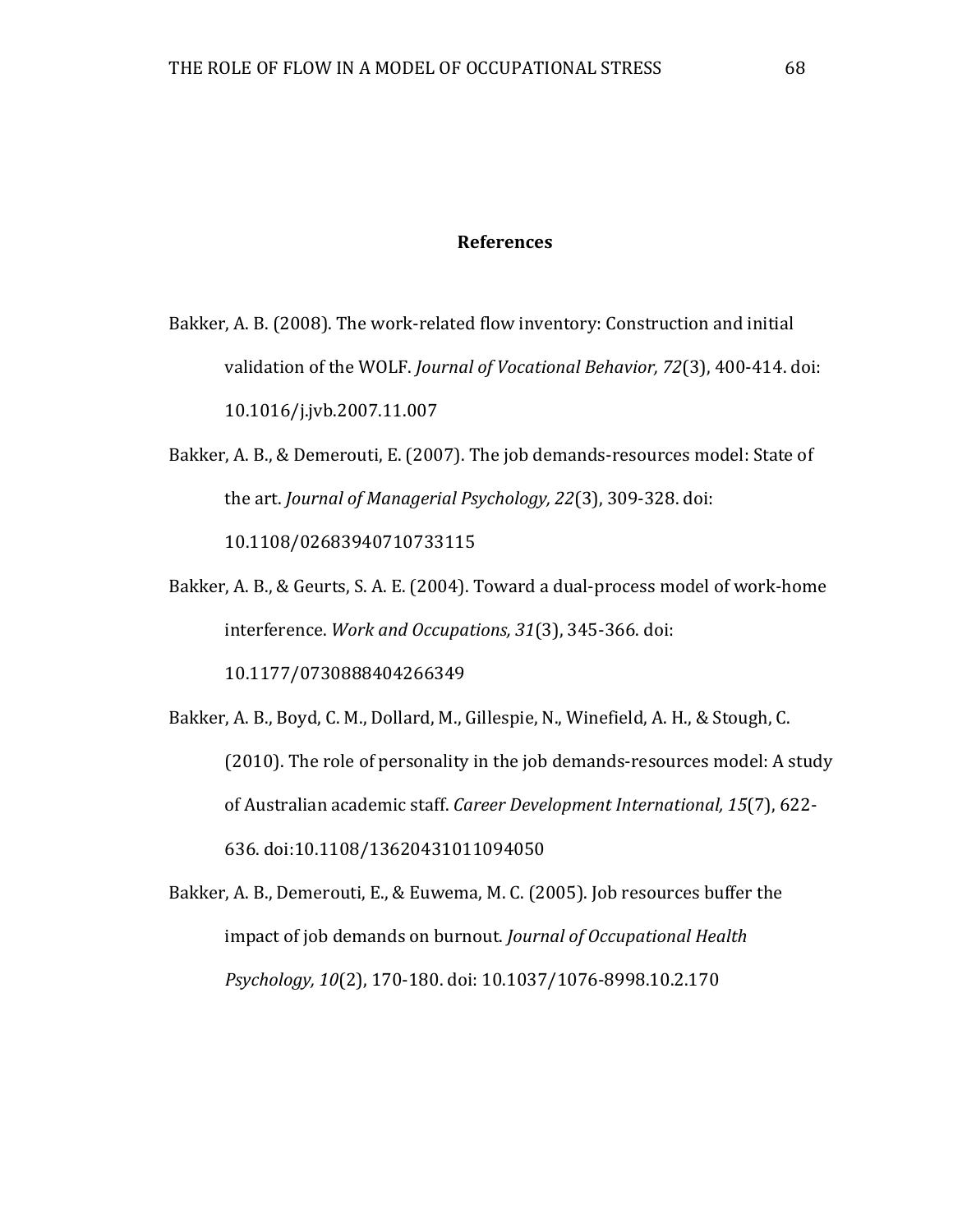Bakker, A. B., van Veldhoven, M., & Xanthopoulou, D. (2010). Beyond the demandcontrol model: Thriving on high job demands and resources. *Journal of Personnel Psychology, 9*(1), 3-16. doi: 10.1027/1866-5888/a000006

- Beehr, T. A., Walsh, J. T., & Taber, T. D. (1976). *Role Stress Measures* [Database record]. Retrieved from PsycTESTS. doi: 10.1037/t02548-000
- Brauchli, R., Schaufeli, W. B., Jenny, G. J., Füllermann, D., & Bauer, G. F. (2013). Disentangling stability and change in job resources, job demands, and employee well-being  $-$  A three-wave study on the job-demands resources model. *Journal of Vocational Behavior, 83*(2), 117-129. doi:

10.1016/j.jvb.2013.03.003

- Brough, P., Timms, C., Siu, O., Kalliath, T., O'Driscoll, M. P., Sit, C. H. P., Lo, D., & Lu, C. (2013). Validation of the job demands-resources model in cross-national samples: Cross-sectional and longitudinal predictions of psychological strain and work engagement. *Human Relations, 66*(10), 1311-1335. doi: 10.1177/0018726712472915
- Cavanaugh, M. A., Boswell, W. R., Roehling, M. V., & Boudreau, J. W. (2000). An empirical examination of self-reported work stress among U.S. managers. *Journal of Applied Psychology, 85*(1), 65-74. doi: 10.1037/0021-9010.85.1.65
- Csikszentmihalyi, M. (1975). *Beyond boredom and anxiety: The experience of play in work and games.* San Francisco, CA: Jossey-Bass Publishers.
- Csikszentmihalyi, M. (1998). *Finding flow: The psychology of engagement with everyday life*. New York, NY: Basic Books.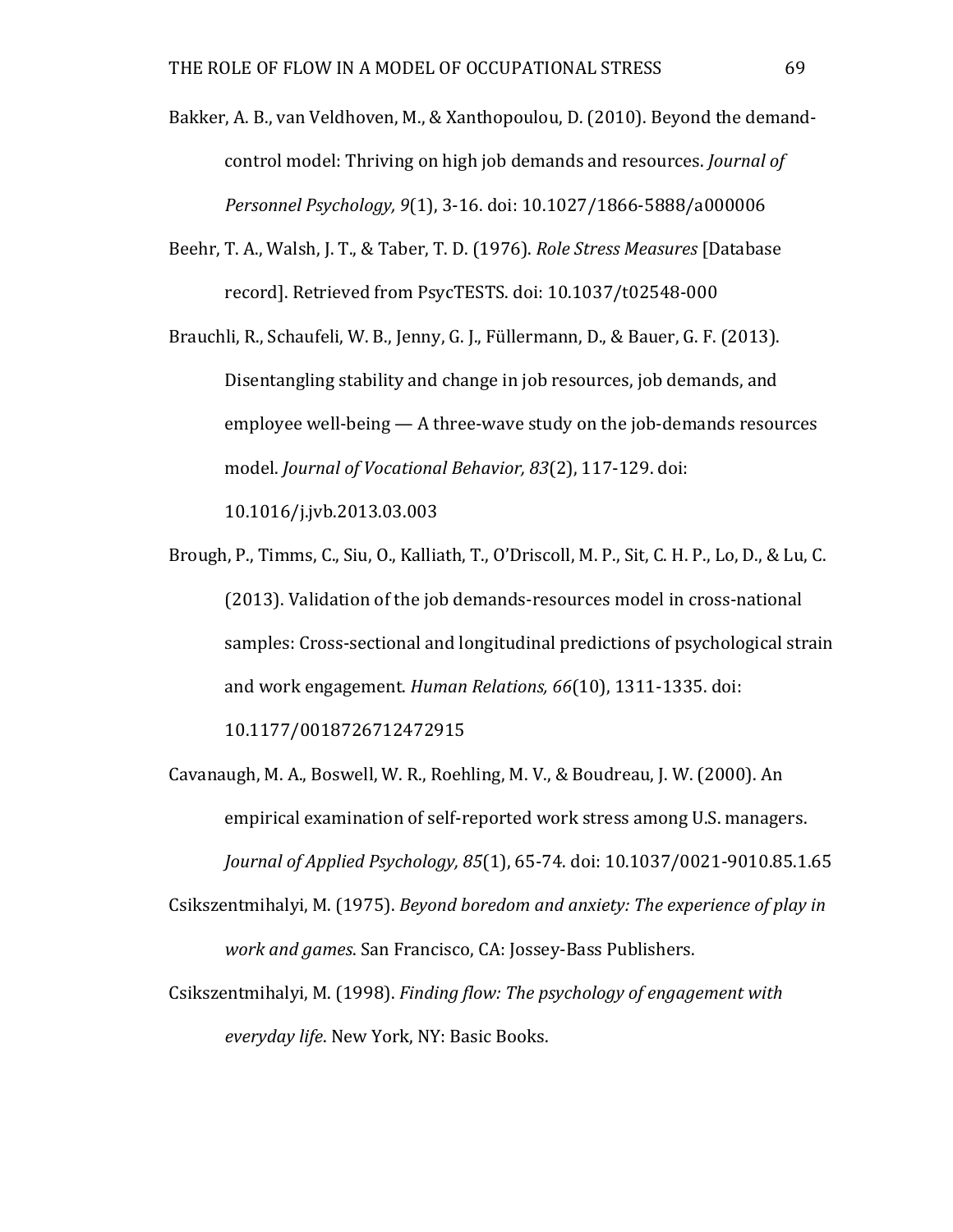- Csikszentmihalyi, M. (2004). *Good business: Leadership, flow, and the making of meaning*. New York, NY: Penguin Books.
- Csikszentmihalyi, M. (2008). *Flow: The psychology of optimal experience*. New York, NY: Harper Perennial Modern Classics.

Csikszentmihalyi, M., & LeFevre, J. (1989). Optimal experience in work and leisure. *Journal of Personality and Social Psychology, 56*(5), 815-822. doi: 10.1037/0022-3514.56.5.815

Dahlke, J. A., & Sachau, D. A. (2014). *The flow in occupational contexts inventory* (Unpublished measure). Minnesota State University, Mankato, MN.

- de Manzano, Ö., Theorell, T., Harmat, L., & Ullén, F. (2010). The psychophysiology of flow during piano playing. *Emotion, 10*(3), 301-311. doi: 10.1037/a0018432
- Debus, M. E., Sonnentag, S., Deutsch, W., & Nussbeck, F. W. (2014). Making flow happen: The effects of being recovered on work-related flow between and within days. *Journal of Applied Psychology*. Advance online publication. doi: 10.1037/a0035881
- Demerouti, E. (1999). *Oldenburg burnout inventory* [Database record]. Retrieved from PsycTESTS. doi: 10.1037/t01688-000
- Demerouti, E. (2006). Job characteristics, flow, and performance: The moderating role of conscientiousness. *Journal of Occupational Health Psychology, 11*(3), 266-280. doi: 10.1037/1076-8998.11.3.266
- Demerouti, E., Bakker, A. B., Nachreiner, F., & Schaufeli, W. B. (2001). The job demands-resources model of burnout. *Journal of Applied Psychology*, 86(3), 499-512. doi: 10.1037/0021-9010.86.3.499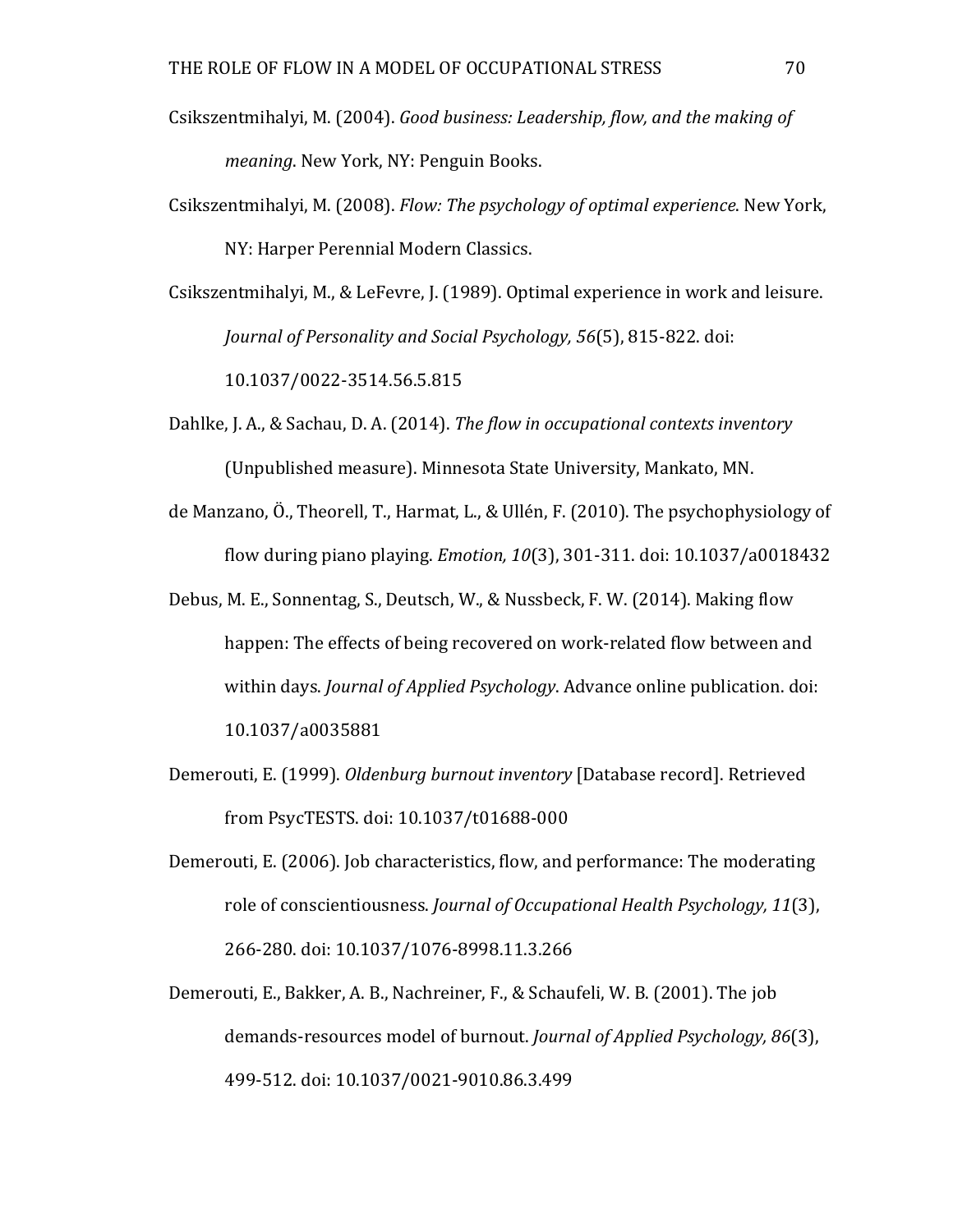Demerouti, E., Bakker, A. B., Sonnentag, S., & Fullagar, C. J. (2012). Work-related flow and energy at work and at home: A study on the role of daily recovery. *Journal of Organizational Behavior, 33(2), 276-295. doi: 10.1002/job.760* 

- Eisenberger, R., Jones, J. R., Stinglhamber, F., Shanock, L., & Randall, A. T. (2005). Flow experiences at work: For high need achievers alone? *Journal of Organizational Behavior, 26*(7), 755-775. doi:10.1002/job.337
- Fagerlind, A., Gustavsson, M., Johansson, G., & Ekberg, K. (2013). Experience of work-related flow: Does high decision latitude enhance benefits gained from job resources? *Journal of Vocational Behavior, 83*(2), 161-170. doi: 10.1016/j.jvb.2013.03.010
- Fredrickson, B. L. (1998). What good are positive emotions? *Review of General Psychology, 2*(3), 300-319. doi: 10.1037/1089-2680.2.3.300
- Hackman, J. R., & Oldham, G. R. (1974). *The job diagnostic survey: An instrument for the diagnosis of jobs and the evaluation of job redesign projects.* New Haven, CT: Department of Administrative Sciences, Yale University.
- Hackman, J. R., & Oldham, G. R. (1975). Development of the job diagnostic survey. *Journal of Applied Psychology, 60*(2), 159-170. doi: 10.1037/h0076546
- Hackman, J. R., & Oldham, G. R. (1976). Motivation through the design of work: Test of a theory. *Organizational Behavior & Human Performance*, 16(2), 250-279. doi: 10.1016/0030-5073(76)90016-7
- Hargrove, M. B., Nelson, D. L., & Cooper, C. L. (2013). Generating eustress by challenging employees: Helping people sayor their work. *Organizational Dynamics, 42*(1), 61-69. doi: 10.1016/j.orgdyn.2012.12.008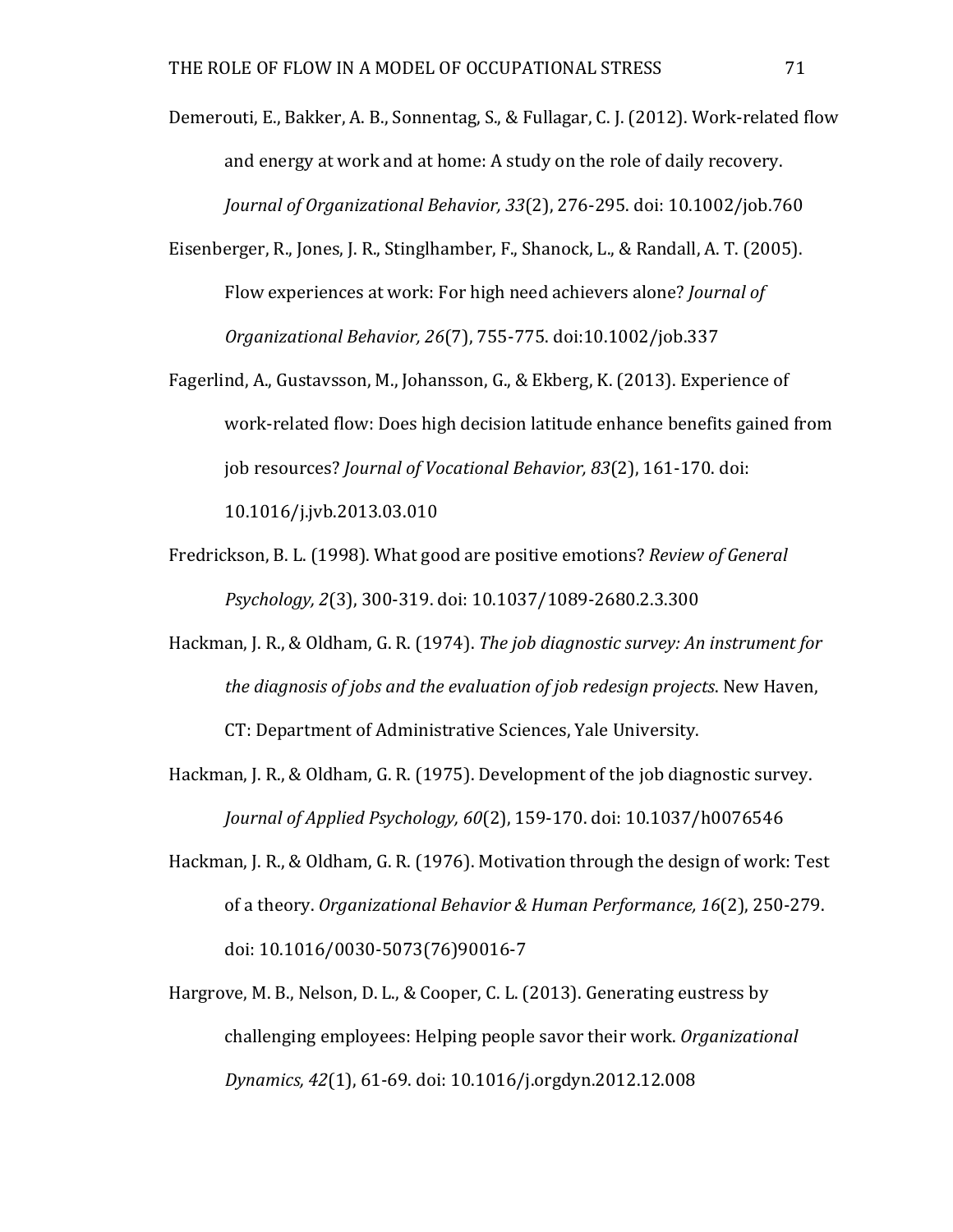- Hayes, A. F. (2014). *PROCESS v. 2.13* (SPSS macro). Downloaded from http://www.processmacro.org/download.html
- Hobfoll, S. E. (1989). Conservation of resources: A new attempt at conceptualizing stress. American Psychologist, 44(3), 513-524. doi: 10.1037/0003-066X.44.3.513
- Iverson, R. D., Olekalns, M., & Erwin, P. J. (1998). Affectivity, organizational stressors, and absenteeism: A causal model of burnout and its consequences. *Journal of Vocational Behavior, 52*(1), 1-23. doi: 10.1006/jvbe.1996.1556
- Judd, C. M., & Kenny, D. A. (1981). Process analysis: Estimating mediation in treatment evaluations. *Evaluation Review*, 5(5), 602-619. doi:10.1177/0193841X8100500502
- Karasek, R. A., Jr. (1979). Job demands, job decision latitude, and mental strain: Implications for job redesign. Administrative Science Quarterly, 24(2), 285-308.
- Karasek, R., Brisson, C., Kawakami, N., Houtman, I., Bongers, P., & Amick, B. (1998). The job content questionnaire  $(ICQ)$ : An instrument for internationally comparative assessments of psychosocial job characteristics. *Journal of Occupational Health Psychology, 3*(4), 322-355. doi: 10.1037/1076- 8998.3.4.322
- Keller, J., Bless, H., Blomann, F., & Kleinböhl, D. (2011). Physiological aspects of flow experiences: Skills-demand-compatibility effects on heart rate variability and salivary cortisol. *Journal of Experimental Social Psychology, 47*(4), 849-852. doi: 10.1016/j.jesp.2011.02.004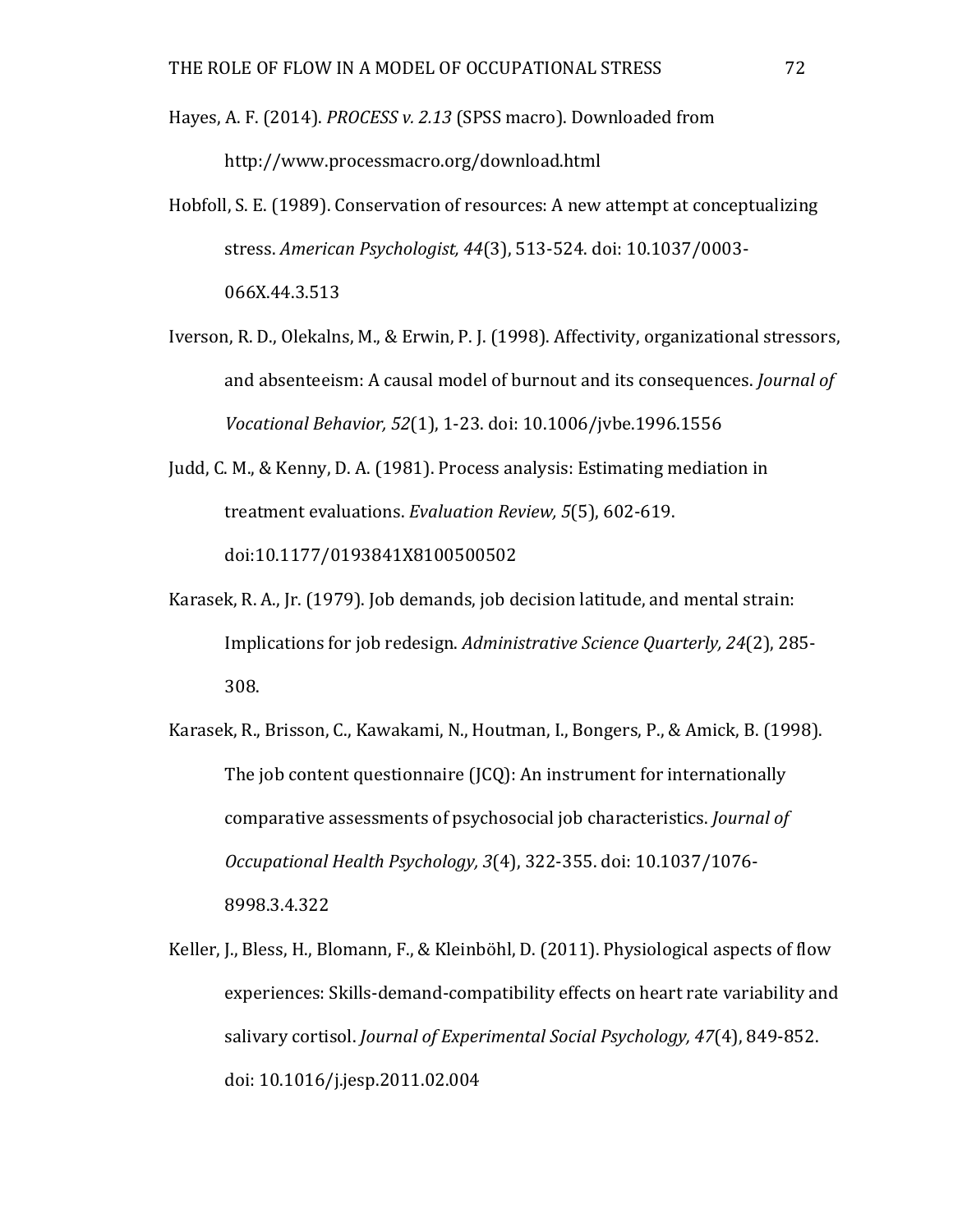Knudsen, H. K., Ducharme, L. J., & Roman, P. M. (2009). Turnover intention and emotional exhaustion "at the top": Adapting the job demands-resources model to leaders of addiction treatment organizations. *Journal of Occupational Health Psychology, 14*(1), 84-95. doi: 10.1037/a0013822

- Kopelman, R. E., Greenhaus, J. H., & Connolly, T. F. (1983). A model of work, family, and interrole conflict: A construct validation study. *Organizational Behavior & Human Performance, 32*(2), 198-215. doi: 10.1016/0030-5073(83)90147-2
- Lazarus, R. S., & Folkman, S. (1984.) *Stress, appraisal, and coping*. New York, NY: Springer Publishing Company.
- Lazarus, R. S., & Folkman, S. (1987). Transactional theory and research on emotions and coping. *European Journal of Personality,* 1(3), 141-169. doi: 10.1002/per.2410010304
- Le Fevre, M., Matheny, J., & Kolt, G. S. (2003). Eustress, distress, and interpretation in occupational stress. *Journal of Managerial Psychology, 18*(7), 726-744. doi: 10.1108/02683940310502412
- LePine, J. A., Podsakoff, N. P., & LePine, M. A. (2005). A meta-analytic test of the challenge stressor-hindrance stressor framework: An explanation for inconsistent relationships among stressors and performance. *Academy of Management Journal, 48*(5), 764-775. doi: 10.5465/AMJ.2005.18803921

Llorens, S., Salanova, M., & Rodríguez, A. M. (2013). How is flow experienced and by whom? Testing flow among occupations. *Stress and Health: Journal of the* International Society for the Investigation of Stress, 29(2), 125-137. doi: 10.1002/smi.2436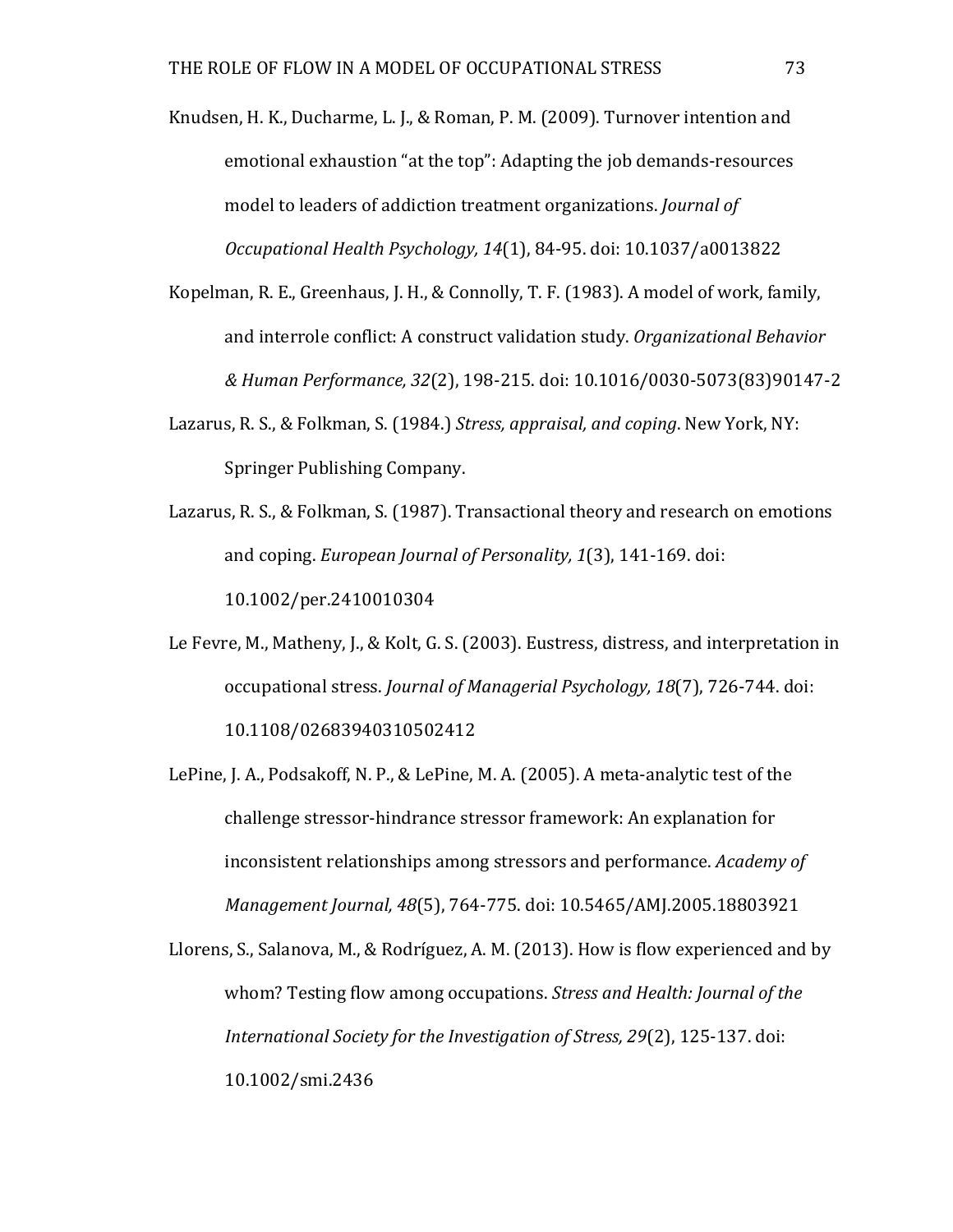- Maeran, R., & Cangiano, F. (2013). Flow experience and job characteristics: Analyzing the role of flow in job satisfaction. *TPM-Testing, Psychometrics, Methodology in Applied Psychology, 20*(1), 13-26.
- Mäkikangas, A., Bakker, A. B., Aunola, K., & Demerouti, E. (2010). Job resources and flow at work: Modelling the relationship via latent growth curve and mixture model methodology. *Journal of Occupational and Organizational Psychology*, *83*(3), 795-814. doi: 10.1348/096317909X476333
- McGowan, J., Gardner, D., & Fletcher, R. (2006). Positive and negative affective outcomes of occupational stress. *New Zealand Journal of Psychology, 35*(2), 92-98.
- Moneta, G. B. (2012). Opportunity for creativity in the job as a moderator of the relation between trait intrinsic motivation and flow in work. Motivation and *Emotion, 36*(4), 491-503. doi:10.1007/s11031-012-9278-5
- Nakamura, I., & Csikszentmihalyi, M. (2005). The concept of flow. In C. R. Snyder & S. J. Lopez (Eds.), *Handbook of positive psychology* (pp. 89-105). New York, NY, US: Oxford University Press.
- National Institute for Occupational Safety and Health (NIOSH). (1988). *Proposed national strategy for the prevention of psychological disorders* (DHHS Publication No. 89-137). Cincinnati, OH: NIOSH.
- Peifer, C. (2012). Psychophysiological correlates of flow-experience. In S. Engeser (Ed.), *Advances in flow research* (pp. 139-164). New York, NY: Springer.
- Peifer, C., Schulz, A., Schächinger, H., Baumann, N., & Antoni, C. H. (2014). The relation of flow-experience and physiological arousal under stress – Can u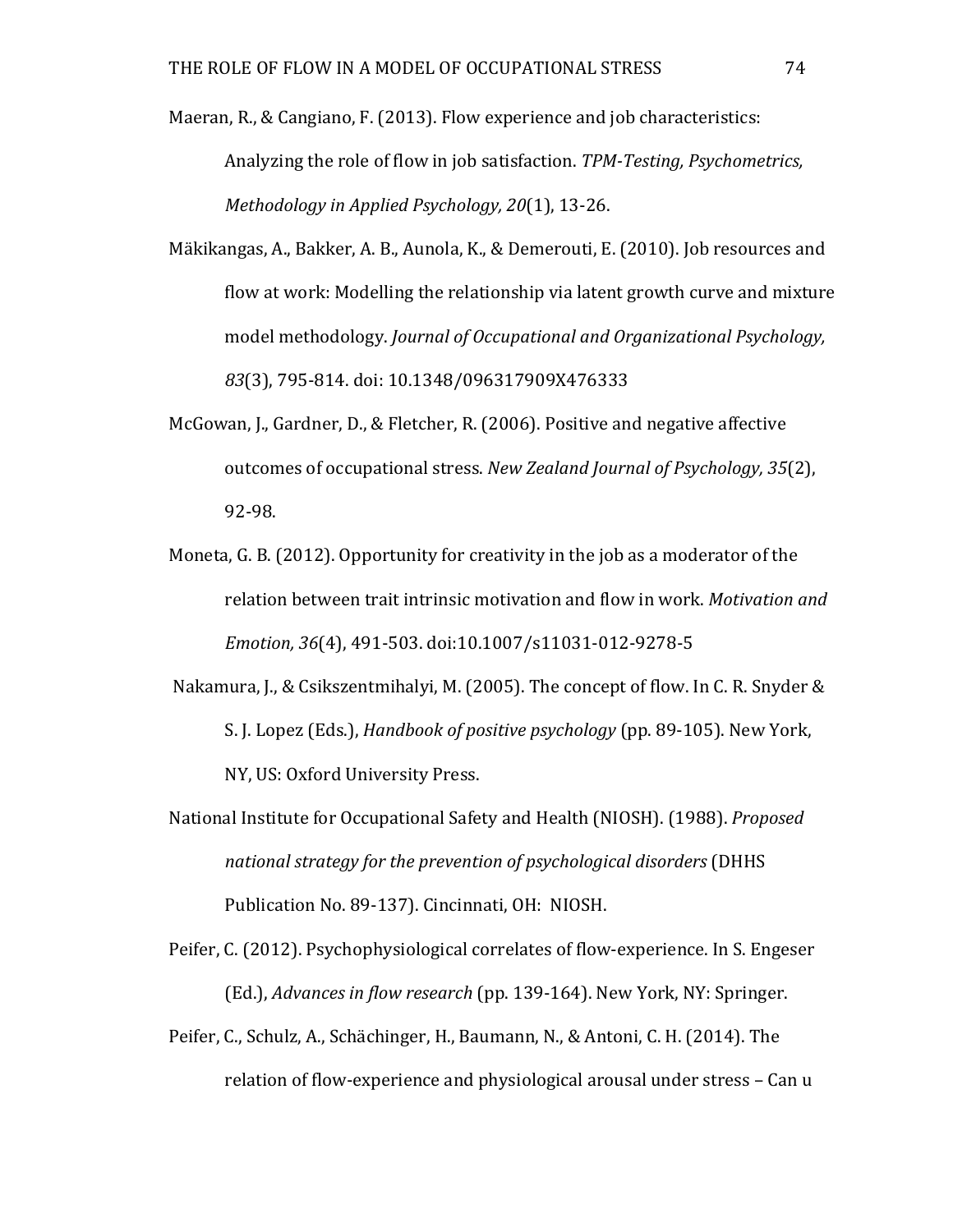shape it? *Journal of Experimental Social Psychology,* 53, 62-69. doi: 10.1016/j.jesp.2014.01.009

- Pekkarinen, L., Elovainio, M., Sinervo, T., Heponiemi, T., Aalto, A., Noro, A., & Finne-Soveri, H., (2013). Job demands and musculoskeletal symptoms among female geriatric nurses: The moderating role of psychosocial resources. *Journal of Occupational Health Psychology, 18*(2), 211-219. doi: 10.1037/a0031801
- Podsakoff, N. P., LePine, J. A., & LePine, M. A. (2007). Differential challenge stressorhindrance stressor relationships with job attitudes, turnover intentions, turnover, and withdrawal behavior: A meta-analysis. *Journal of Applied Psychology, 92*(2), 438-454. doi: 10.1037/0021-9010.92.2.438
- Rodríguez-Sánchez, A. M., Schaufeli, W., Salanova, M., Cifre, E., & Sonnenschein, M. (2011). Enjoyment and absorption: An electronic diary study on daily flow patterns. *Work & Stress, 25*(1), 75-92. doi: 10.1080/02678373.2011.565619
- Ross, S. R., & Keiser, H. N. (2013; 2014). Autotelic personality through a five-factor lens: Individual differences in flow-propensity. *Personality and Individual Differences, 59*, 3-8. doi:10.1016/j.paid.2013.09.029
- Ryan, R. M., & Deci, E.L. (2000). Self-determination theory and the facilitation of intrinsic motivation, social development, and well-being. *American Psychologist, 55*(1), 68-78. doi: 10.1037/0003-066X.55.1.68
- Salanova, M., Bakker, A. B., & Llorens, S. (2006). Flow at work: Evidence for an upward spiral of personal and organizational resources. *Journal of Happiness Studies, 7*(1), 1-22. doi: 10.1007/s10902-005-8854-8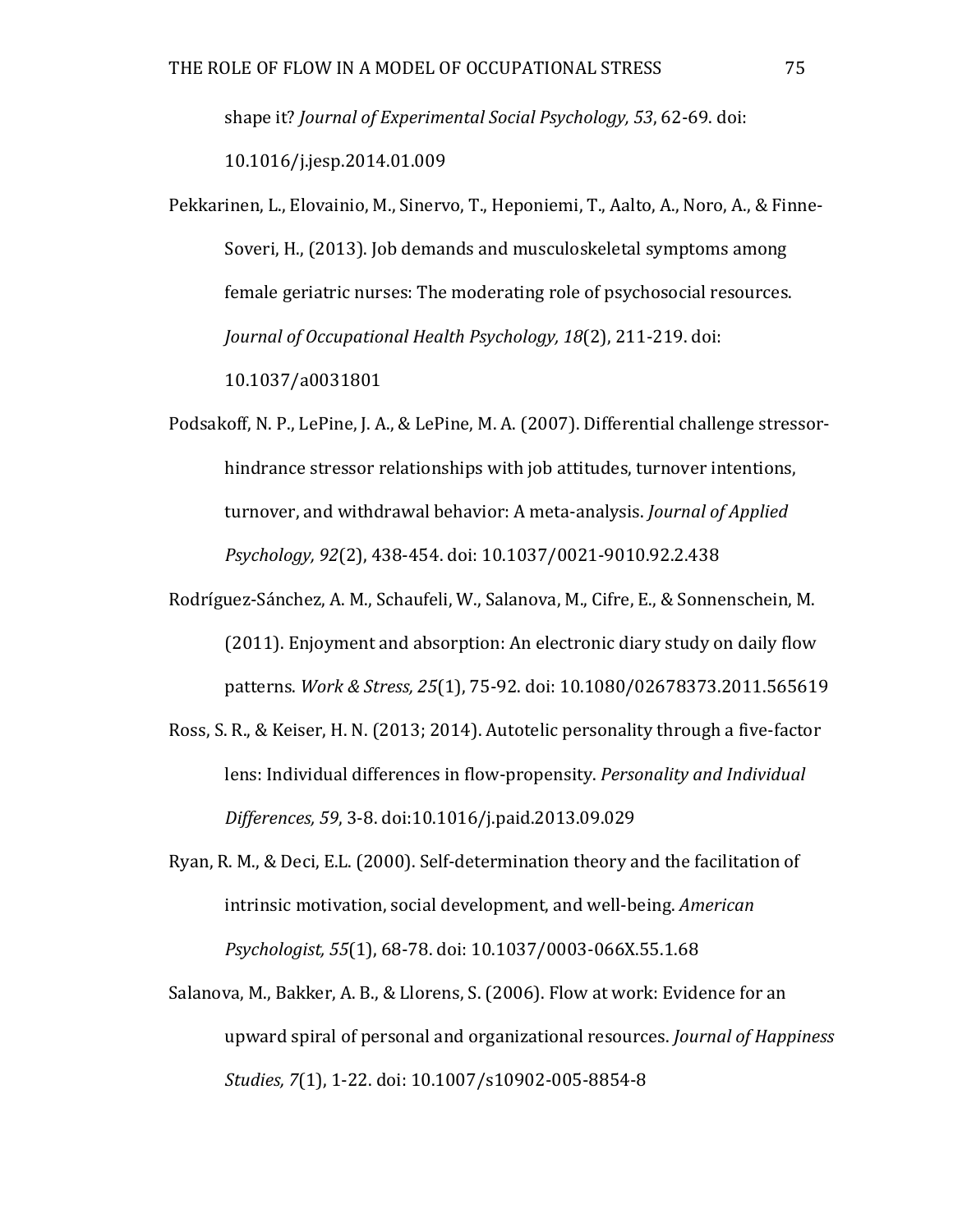- Sapolsky, R. M. (2004). *Why zebras don't get ulcers* (3<sup>rd</sup> ed.). New York, NY: Henry Holt and Company.
- Schaufeli, W. B. & Bakker, A. B. (2004). Job demands, job resources, and their relationship with burnout and engagement: A multi-sample study. Journal of Organizational Behavior, 25(3), 293-315. doi: 10.1002/job.248
- Schaufeli, W. B., & Taris, T. W. (2014). A critical review of the job demandsresources model: Implications for improving work and health. In G. F. Bauer & O. Hämmig (Eds.), *Bridging occupational, organizational and public health* (pp. 43-68). doi: 10.1007/978-94-007-5640-3\_4
- Seligman, M. E. P., & Csikszentmihalyi, M. (2000). Positive psychology: An introduction. *American Psychologist,* 55(1), 5-14. doi: 10.1037/0003-066X.55.1.5
- Selve, H. (1974). *Stress without distress*. New York, NY: J. B. Lippincott Company.

Selve, H. (1985). The nature of stress. *Basal Facts, 7*(1), 3-11.

Spector, P. E., & Jex, S. M. (1997). *Physical symptoms inventory* – 12-item version. Retrieved from http://shell.cas.usf.edu/~pspector/scales/PSI-12.doc.

Sulsky, L., & Smith, C. (2005). *Work stress*. Belmont, CA: Tomson Wadsworth.

Xanthopoulou, D., Bakker, A. B., Demerouti, E., & Schaufeli, W. B. (2007). The role of personal resources in the job demands-resources model. *International Journal of Stress Management, 14(2), 121-141. doi: 10.1037/1072-*5245.14.2.121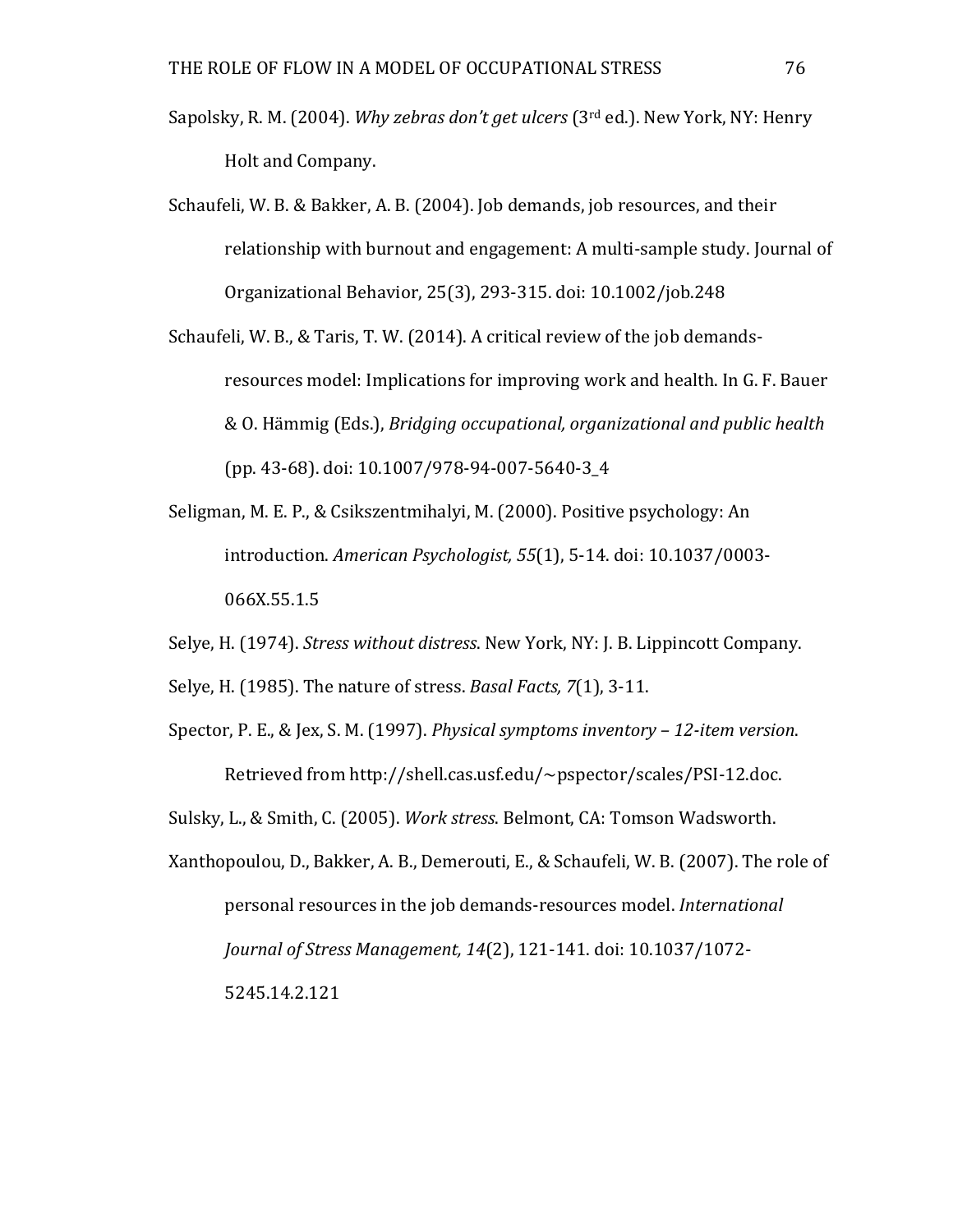#### **Appendix A: Contents of Survey**

# **Consent Statement**

#### **A Study of Work Characteristics, Job Stress, and Well-being**

You are requested to participate in a research study by researchers at Minnesota State University, Mankato regarding how job characteristics and experiences at work impact workers' well-being. This survey should take approximately 15 minutes to complete. This research aims to increase understanding of how the characteristics of jobs and the experiences of workers are related to occupational stress and well-being. Information obtained from you during the course of your participation will remain anonymous and will be used solely for research purposes. The risks of participating are minimal - no greater than are experienced in daily life.

Participation is voluntary. You have the option not to respond to any of the questions. You may stop taking the survey at any time (by closing your web browser) without experiencing any penalty or prejudice. Participation or nonparticipation will not impact your relationship with Minnesota State University, Mankato, nor will a refusal to participant result in a penalty or loss of benefits. If you have questions about the treatment of human participants and Minnesota State University, Mankato, contact Dean Barry J. Ries (Associate Vice President of Research, Dean of Graduate Studies, and IRB Administrator) at 507-389-2321 or barry.ries@mnsu.edu.

Responses will be anonymous: Your name will not be tied to your questionnaire responses. However, whenever one works with online technology, there is always the risk of compromising privacy, confidentiality, and/or anonymity. If you would like more information about the specific privacy and anonymity risks posed by online surveys, please contact the Minnesota State University, Mankato Information and Technology Services Help Desk (507-389-6654) and ask to speak to the Information Security Manager.

Your responses will be held in strict confidence and will be entirely anonymous. The results of this study may appear in an academic journal, blog, business magazine, or other media. Your participation will help us better understand the aspects of jobs that are the most beneficial for the well-being of workers. There are no direct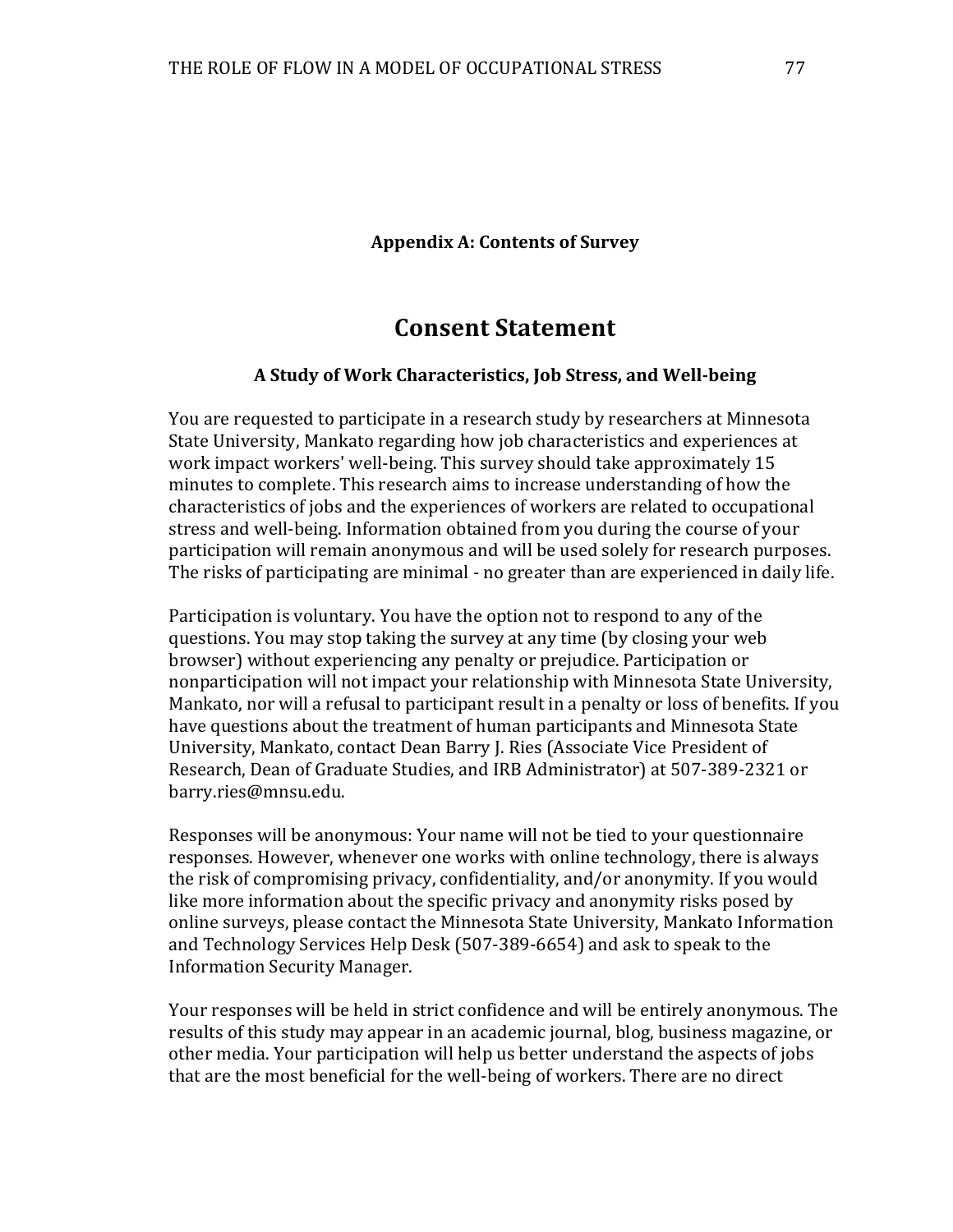benefits to you for your participation, but society may benefit from the results of this research.

Selecting "Yes, I agree to participate" below will indicate your informed consent to participate, your assurance that you are at least 18 years of age, and your understanding of the above information.

If you have any questions about the survey please feel free to contact the investigator in this research, Dr. Daniel Sachau, at daniel.sachau@mnsu.edu or 507-389-5829.

MNSU IRBNet ID#653323-2 Date of MNSU IRB approval: September 8, 2014

### **Do you agree to participate in this research?**

(*Please print a copy of this page for your records*)

Yes, I agree to participate. No, I do not agree to participate.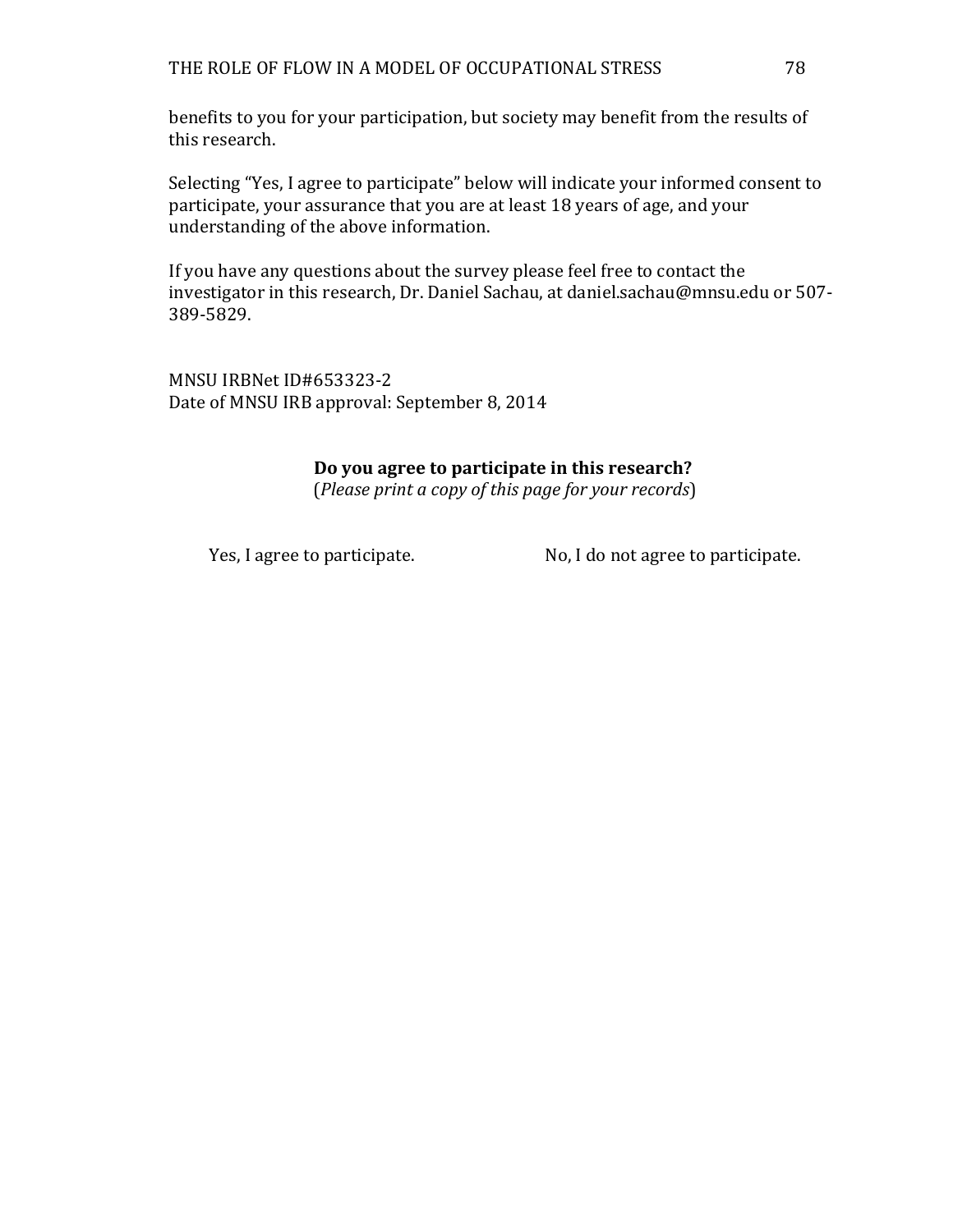### **Flow**

### **Flow in Occupational Contexts Inventory** (FOCI; Dahlke & Sachau, 2014)

This measure cannot be disseminated due to contractual obligations.

### **Job Resources**

**Skill Variety** (JDS; Hackman & Oldham, 1974 [slightly modified])

- There is a lot of variety in my job.<br>- The iob requires me to use a numb
- The job requires me to use a number of complex or high-level skills.
- The job is complex and requires me use a variety of skills.

**Task Identity** (JDS; Hackman & Oldham, 1974 [slightly modified])

- My job involves doing a "whole" and identifiable piece of work from beginning to end.
- The job provides me the chance to completely finish the piece of work  $I$ begin.
- The job is arranged so that I can do an entire piece of work from beginning to end.

**Task Significance** (JDS; Hackman & Oldham, 1974 [slightly modified])

- The results of my work are of high importance to others.<br>- The iob is one where a lot of other neonle can be affected
- The job is one where a lot of other people can be affected by how well the work gets done.
- The job itself is very significant and important in the broader scheme of things.

**Autonomy** (JDS; Hackman & Oldham, 1974 [slightly modified])

- I am able to decide how I do my work.
- The job gives me considerable opportunity for independence and freedom in how I do the work.
- The job gives me a chance to use my personal initiative and judgment in carrying out the work.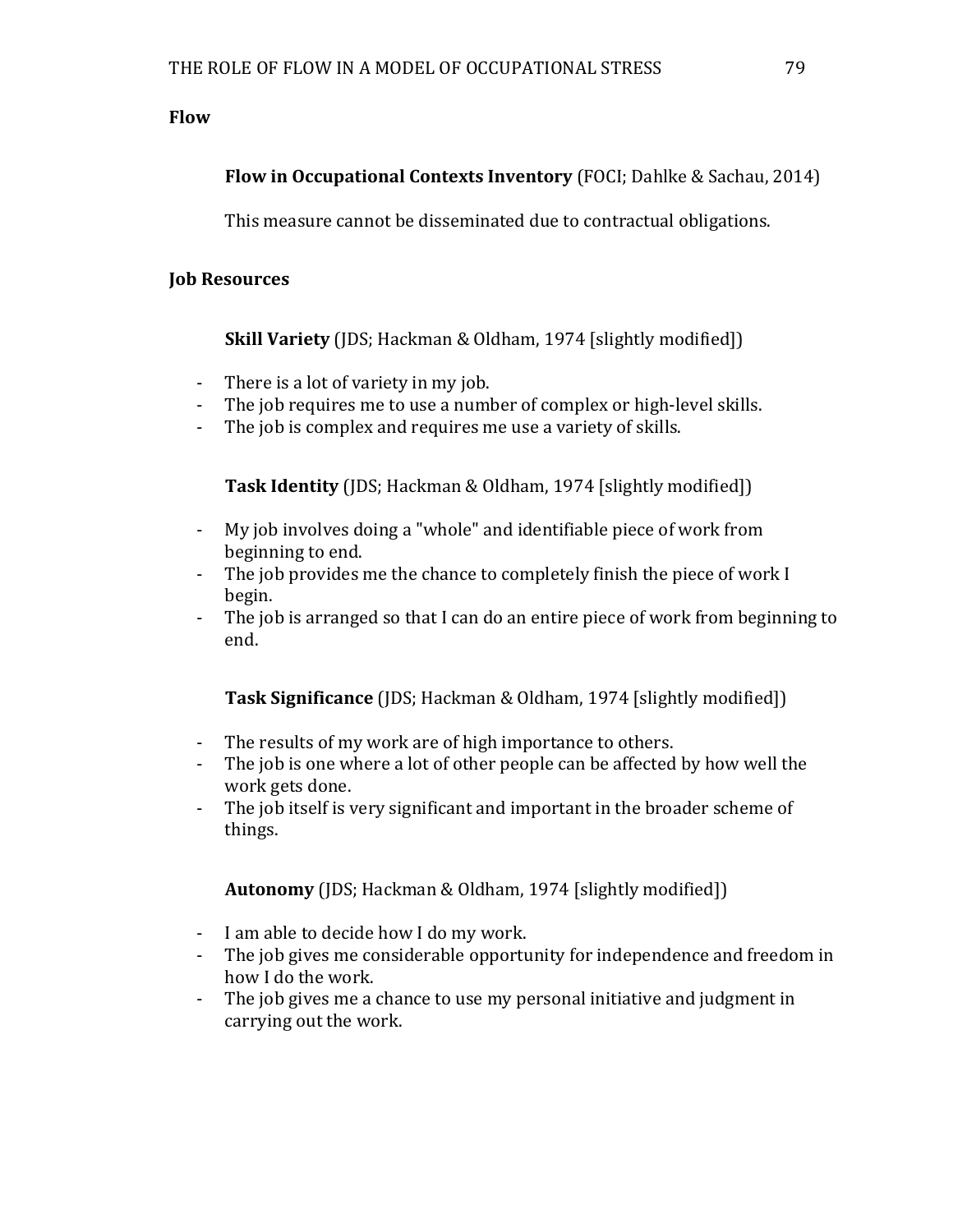### **Feedback** (JDS; Hackman & Oldham, 1974 [slightly modified])

- My work tasks themselves give a good indication of how well I am doing.
- Just doing the work required by the job provides many chances for me to figure out how well I am doing.
- After I finish a job, I know whether I performed well.

## **Skill Development and Professional Growth**

- I learn new things on my job.
- I develop many skills on my job.
- My job utilizes my creativity.
- I grow professionally while performing my job.
- While doing my work, I build competence in things that I value.
- My job offers too few opportunities to acquire new knowledge and skills. (R; Kopelman, Greenhaus, & Connolly, 1983)

### **Job Demands**

# **Hindrances**

# *Work Conflict* (Kopelman, Greenhaus, & Connolly, 1983)

- At work I have to do things that should be done differently.
- I work under incompatible policies and guidelines at my job.
- At work I receive assignments without adequate resources to complete them properly.
- At work I receive incompatible requests from two or more people.

**Role Ambiguity** (Beehr, Walsh, & Taber, 1976 [slightly modified])

- I have clear goals to achieve on my job.  $(R)$ 
	- $\circ$  Original wording: My supervisor makes sure his people have clear goals to achieve.
- It is clear how I should do my work.  $(R)$ 
	- $\circ$  Original wording: My supervisor makes it clear how I should do my work.
- I know what performance standards are expected of me.  $(R)$ 
	- $\circ$  Original wording: I don't know what performance standards are expected of me.
- It is unclear what is expected of me on my job.
	- $\circ$  Original wording: It is clear what is expected of me on my job.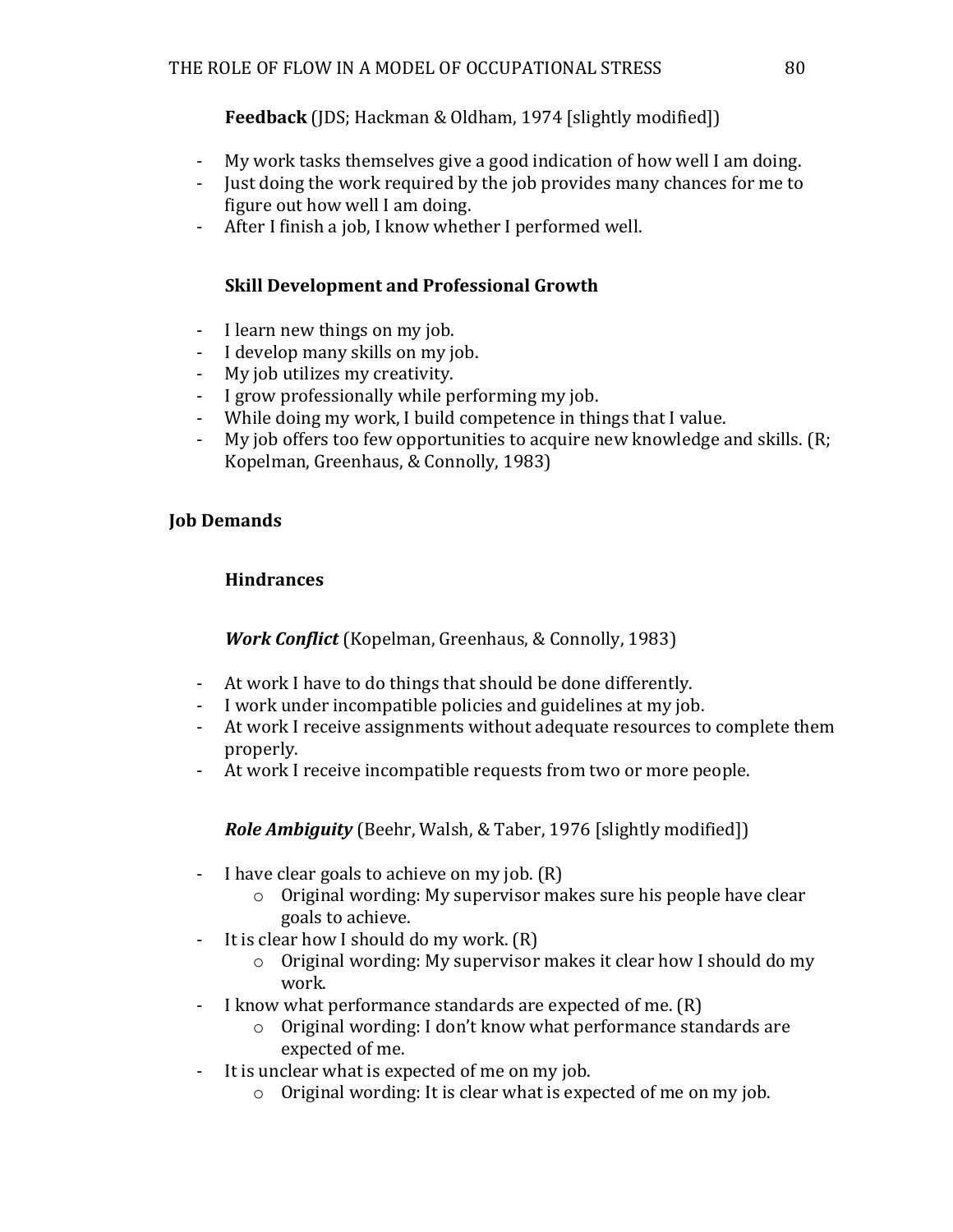### **Challenges**

### *Workload*

- The workload on my job is low.  $(R)$
- I often have a large amount of work to do.

### *Time Urgency*

- I have little time to accomplish my work tasks.
- I am given short deadlines for my work tasks.
- I have to work very quickly on my job.

### *Pressure*

- Others in my organization have very high expectations for my performance.
- I am under high pressure from others to perform well on my job.

### **Strains**

### **Physical Symptoms Inventory** (PSI; Spector & Jex, 2011)

- Over the past month, how often have you experienced each of the following symptoms?  $(1 = Not at all; 2 = Once or twice; 3 = Once or twice per week; 4 =$ Most days;  $5 =$  Every day)
	- o An upset stomach or nausea
	- $\circ$  Trouble sleeping
	- o Headache
	- $\circ$  Acid indigestion or heartburn
	- $\circ$  Eve strain
	- o Diarrhea
	- $\circ$  Stomach cramps (not menstrual)
	- o Constipation
	- $\circ$  Ringing in the ears
	- $\circ$  Loss of appetite
	- o Dizziness
	- $\circ$  Tiredness or fatigue
	- The following question was also asked: "Have you had the cold or flu within the past month?" ( $No = 0$ ,  $Yes = 1$ )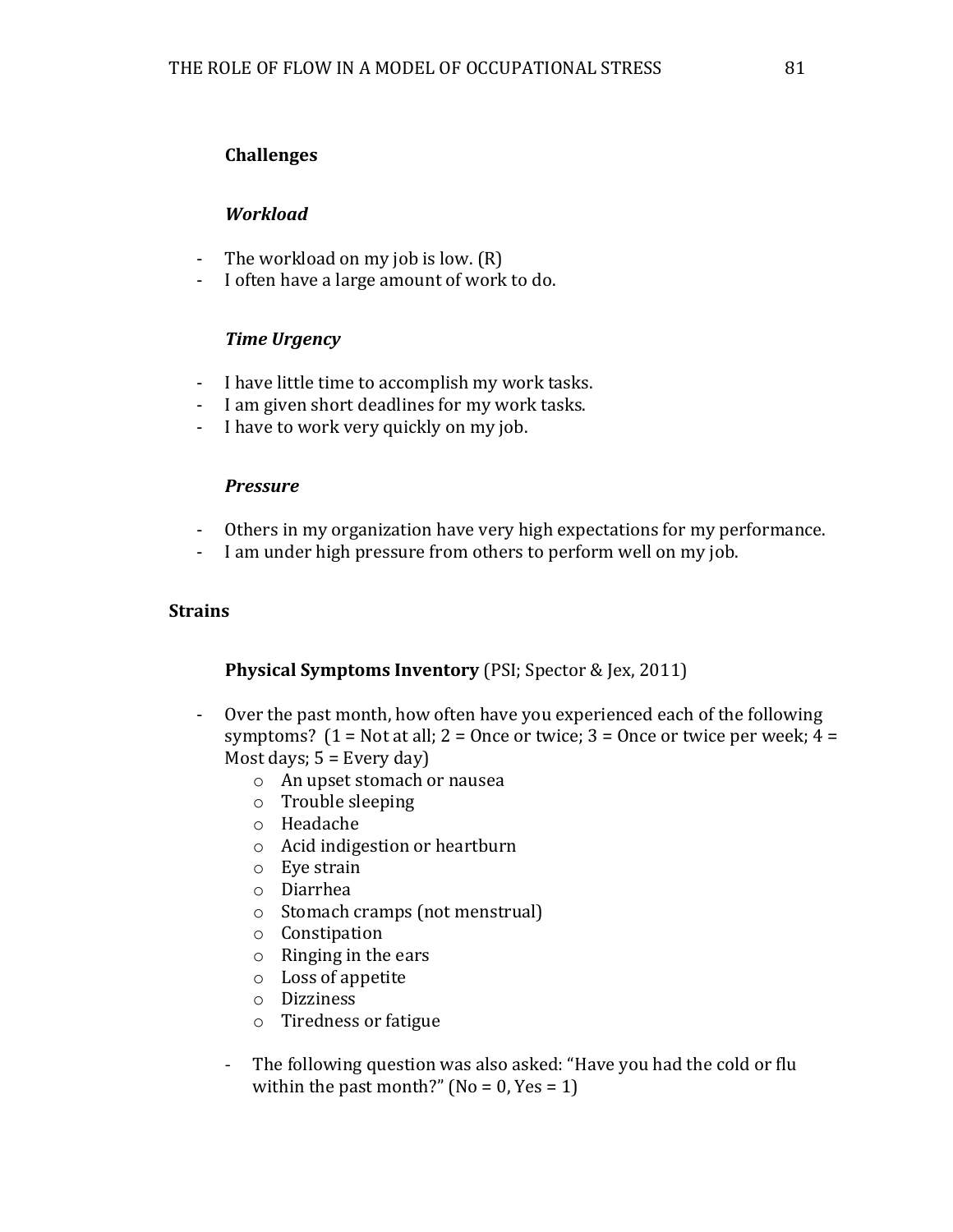### **Job Satisfaction** (Iverson, Olekans, & Erwin, 1998)

- I find real enjoyment in my job.
- I like my job better than the average person does.
- I am seldom bored with my job.
- I would not consider taking another kind of job.
- Most days I am enthusiastic about my job.
- I feel fairly well satisfied with my job.

### **Oldenburg Burnout Inventory** (OLBI; Demerouti, 1999)

- Exhaustion
	- $\circ$  There are days when I feel tired before I arrive at work.
	- $\circ$  After work, I tend to need more time than in the past in order to relax and feel better.
	- $\circ$  I can tolerate the pressure of my work very well. (R)
	- $\circ$  During my work, I often feel emotionally drained.
	- $\circ$  After working, I have enough energy for my leisure activities. (R)
	- $\circ$  After my work, I usually feel worn-out and weary.
	- $\circ$  Usually, I can manage the amount of work well. (R)
	- $\circ$  When I work, I usually feel energized. (R)
- Disengagement
	- $\circ$  I always find new and interesting aspects in my work. (R)
	- $\circ$  It happens more and more often that I talk about my work in a negative way.
	- $\circ$  Lately, I tend to think less at work and do my job almost mechanically.
	- $\circ$  I find my work to be a positive challenge.  $(R)$
	- $\circ$  Over time, one can become disconnected from this type of work.
	- $\circ$  Sometimes I feel sickened by my work tasks.
	- $\circ$  This is the only type of work that I can imagine myself doing. (R)
	- $\circ$  I feel more and more engaged in my work.  $(R)$

### **Demographic Items**

- What is your current age in years?
- What is your sex (biological)?
	- o Male
	- o Female
	- o Other
- What is the highest level of education that you have completed?
	- $\circ$  Less than high school
	- $\circ$  Some high school
	- $\circ$  High school graduate
	- o Some college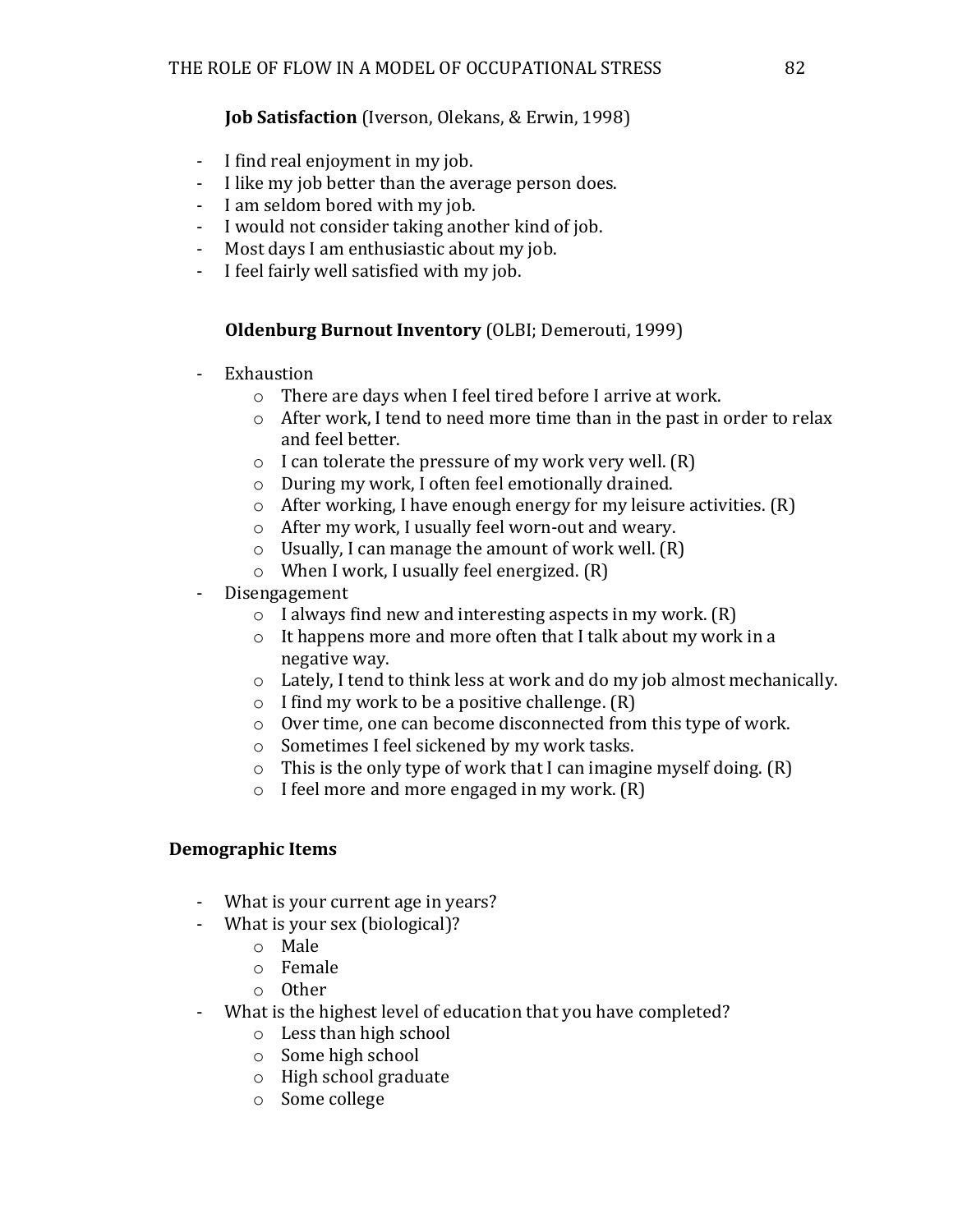- o Associate's degree
- o Bachelor's degree
- $\circ$  Some postgraduate/professional studies
- $\circ$  Postgraduate/professional degree
- In which industry do you currently work? (Open response)
- What is your current job title? (Open response)